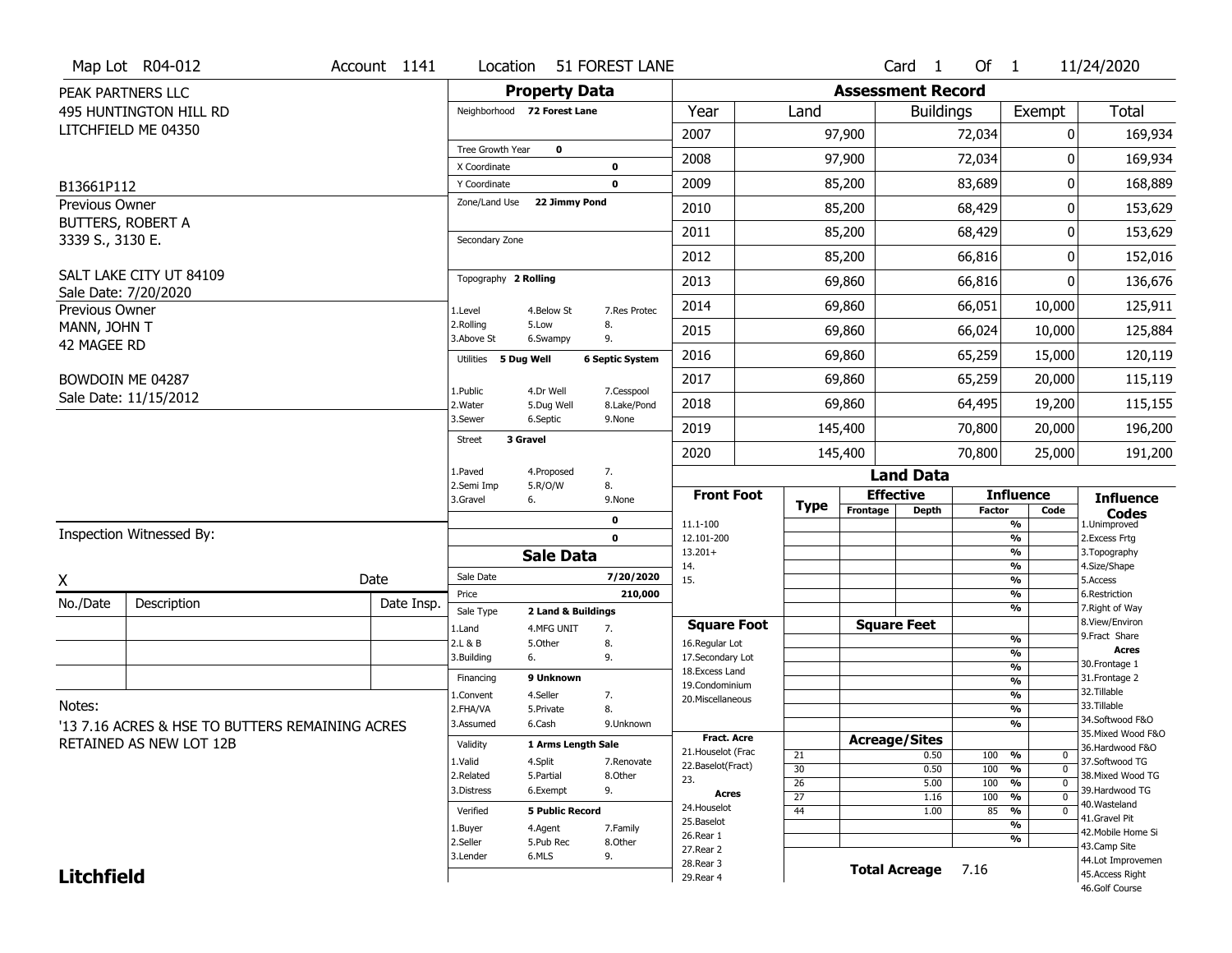|                       |                           |                                                   |                       |                          |                |                                       |                          |                         |               |                    | <b>Litchfield</b>  |           |       |              |    |                |            |  |
|-----------------------|---------------------------|---------------------------------------------------|-----------------------|--------------------------|----------------|---------------------------------------|--------------------------|-------------------------|---------------|--------------------|--------------------|-----------|-------|--------------|----|----------------|------------|--|
|                       | Map Lot R04-012           |                                                   |                       |                          |                | Account 1141                          |                          | Location                |               |                    | 51 FOREST LANE     |           | Card  | 1            | Of | $\overline{1}$ | 11/24/2020 |  |
|                       | Building Style 8 Log Home |                                                   | <b>SF Bsmt Living</b> |                          | $\bf{0}$       |                                       |                          | Layout 1 Typical        |               |                    |                    |           |       | 12.0'        |    |                |            |  |
| 0.Uncoded             | 4.Cape                    | 8.Log                                             | Fin Bsmt Grade        |                          | 0 <sub>0</sub> |                                       |                          | 1.Typical               | 4.            |                    | 7.                 |           |       |              |    |                |            |  |
| 1.Conv.               | 5.Garrison                | 9.0ther                                           |                       | OPEN-5-CUSTOMIZE         | 0              |                                       |                          | 2.Inadeq                | 5.            |                    | 8.                 |           |       |              |    |                |            |  |
| 2.Ranch               | 6.Split                   | 10.Tri-Lev                                        | Heat Type             | 100%                     |                | 5 Forced Warm Air                     |                          | 3.                      | 6.            |                    | 9.                 | 5.0'      |       |              |    |                |            |  |
| 3.R Ranch             | 7.Contemp                 | 11.Earth O                                        | 0.Uncoded             |                          | 4.Steam        |                                       | 8.Fl/Wall                | Attic                   | 21/2 Finished |                    |                    |           |       | <b>WD</b>    |    |                |            |  |
| Dwelling Units 1      |                           |                                                   | 1.HWBB                |                          | 5.FWA          |                                       | 9.No Heat                | 1.1/4 Fin               | 4.Full Fin    |                    | 7.                 |           |       |              |    |                |            |  |
| Other Units           | 0                         |                                                   | 2.HWCI                |                          | 6.GravWA       |                                       | 10.Radiant               | 2.1/2 Fin               | 5.Fl/Stair    |                    | 8.                 |           |       |              |    |                |            |  |
| <b>Stories</b>        | 1 One Story               |                                                   | 3.H Pump              |                          | 7.Electric     |                                       | 11.Radiant               | 3.3/4 Fin               | 6.            |                    | 9.None             |           |       | 1sA(1/2)Fr/B |    |                |            |  |
| 1.1                   | 4.1.5                     | 7.1.25                                            | Cool Type             | 0%                       |                | 9 None                                |                          | Insulation              | 1 Full        |                    |                    |           |       |              |    |                |            |  |
| 2.2                   | 5.1.75                    | 8.3.5                                             | 1.Refrig              |                          | 4.W&C Air      |                                       | 7.RadHW                  | 1.Full                  | 4.Minimal     |                    | 7.                 |           |       |              |    |                |            |  |
| 3.3                   | 6.2.5                     | 9.4                                               | 2.Evapor              |                          | 5.Monitor-     | 8.                                    |                          | 2. Heavy                | 5.Partial     |                    | 8.                 |           |       |              |    |                |            |  |
| Exterior Walls 13 Log |                           |                                                   | 3.H Pump              |                          | 6.Monitor-     |                                       | 9.None                   | 3.Capped                | 6.            |                    | 9.None             |           |       |              |    |                |            |  |
| 0.Uncoded             | 4.Asbestos                | 8.Concrete                                        | Kitchen Style         |                          | 2 Typical      |                                       |                          | Unfinished %            | 0%            |                    |                    |           |       |              |    |                |            |  |
| 1.Wd Clapb            | 5.Stucco                  | 9.Other                                           | 1.Modern              |                          | 4.Obsolete     | 7.                                    |                          | Grade & Factor          |               | 3 Average 100%     |                    |           |       |              |    |                |            |  |
| 2.Vinyl               | 6.Brick                   | 10.Wd shin                                        | 2.Typical             |                          | 5.             | 8.                                    |                          | 1.E Grade               | 4.B Grade     |                    | 7.AAA Grad         |           |       | 30.0"        |    |                |            |  |
| 3.Compos.             | 7.Stone                   | 11.T1-11                                          | 3.Old Type            |                          | 6.             |                                       | 9.None                   | 2.D Grade               | 5.A Grade     |                    | 8.M&S              |           |       |              |    |                |            |  |
| Roof Surface          | 1 Asphalt Shingles        |                                                   | Bath(s) Style         |                          |                | 2 Typical Bath(s)                     |                          | 3.C Grade               | 6.AA Grade    |                    | 9.Same             |           |       |              |    |                |            |  |
| 1.Asphalt             | 4.Composit                | 7.Rolled R                                        | 1.Modern              |                          | 4.Obsolete     | 7.                                    |                          | SQFT (Footprint) 660    |               |                    |                    |           |       |              |    |                |            |  |
| 2.Slate               | 5.Wood                    | 8.                                                | 2. Typical            |                          | 5.             | 8.                                    |                          | Condition               | 4 Average     |                    |                    |           |       |              |    |                |            |  |
| 3.Metal               | 6.Other                   | 9.                                                | 3.Old Type            |                          | 6.             |                                       | 9.None                   | 1.Poor                  | 4.Avg         |                    | 7.V G              |           |       |              |    |                |            |  |
| SF Masonry Trim 0     |                           |                                                   | # Rooms               |                          | 4              |                                       |                          | 2.Fair                  | $5.Avg+$      |                    | 8.Exc              |           |       |              |    |                |            |  |
| OPEN-3-CUSTOM 0       |                           |                                                   | # Bedrooms            |                          | $\mathbf{1}$   |                                       |                          | 3.Avg-                  | 6.Good        |                    | 9.Same             |           | 22.0" |              |    |                |            |  |
| OPEN-4-CUSTOM 0       |                           |                                                   | # Full Baths          |                          | 1              |                                       |                          | Phys. % Good            | 0%            |                    |                    |           |       |              |    |                |            |  |
| Year Built            | 1990                      |                                                   | # Half Baths          |                          | $\bf o$        |                                       |                          | Funct. % Good           |               | 100%               |                    |           |       |              |    |                |            |  |
| Year Remodeled        | $\mathbf 0$               |                                                   |                       | # Addn Fixtures          | $\pmb{0}$      |                                       |                          | Functional Code         |               | 9 None             |                    |           |       |              |    |                |            |  |
| Foundation            | 4 Wood                    |                                                   | # Fireplaces          |                          | $\bf o$        |                                       |                          | 1.Incomp                | 4.Delap       |                    | 7.No Power         | <b>WD</b> |       | 8.0'         |    |                |            |  |
| 1.Concrete            | 4.Wood                    | 7.                                                |                       |                          |                |                                       |                          | 2.0-Built               | 5.Bsmt        |                    | 8.LongTerm         |           |       |              |    |                |            |  |
| 2.C Block             | 5.Slab                    | 8.                                                |                       |                          |                |                                       |                          | 3.Damage                | 6.Common      |                    | 9.None             |           |       |              |    |                |            |  |
| 3.Br/Stone            | 6.Piers                   | 9.                                                |                       |                          |                |                                       |                          | Econ. % Good 100%       |               |                    |                    |           |       |              |    |                |            |  |
| Basement              | <b>4 Full Basement</b>    |                                                   |                       |                          |                |                                       |                          | Economic Code None      |               |                    |                    |           |       |              |    |                |            |  |
| 1.1/4 Bmt             | 4.Full Bmt                | 7.                                                |                       |                          |                |                                       |                          | 0.None                  | 3.No Power    |                    | 9.None             |           |       |              |    |                |            |  |
| 2.1/2 Bmt             | 5.Crawl Sp                | 8.                                                |                       |                          |                |                                       |                          | 1.Location              | 4.Generate    |                    | 8.                 |           |       |              |    |                |            |  |
| 3.3/4 Bmt             | 6.                        | 9.None                                            |                       |                          |                | Software                              |                          | 2.Encroach              | 5.Multi-Fa    |                    | 9.                 |           |       |              |    |                |            |  |
| Bsmt Gar # Cars 0     |                           |                                                   |                       |                          |                | A Division of Harris Computer Systems |                          | Entrance Code           |               |                    | 3 Information Only |           |       |              |    |                |            |  |
| Wet Basement          | 1 Dry Basement            |                                                   |                       |                          |                |                                       |                          | 1.Interior              | 4.Vacant      |                    | 7.                 |           |       |              |    |                |            |  |
| 1.Dry                 | 4.Dirt Flr                | 7.                                                |                       |                          |                |                                       |                          | 2.Refusal               | 5.Estimate    |                    | 8.                 |           |       |              |    |                |            |  |
| 2.Damp                | 5.                        | 8.                                                |                       |                          |                |                                       |                          | 3.Informed              | 6.Existing    |                    | 9.                 |           |       |              |    |                |            |  |
| 3.Wet                 | 6.                        | 9.                                                |                       |                          |                |                                       |                          | <b>Information Code</b> |               | 3 Tenant           |                    |           |       |              |    |                |            |  |
|                       |                           |                                                   |                       |                          |                |                                       |                          | 1.Owner                 | 4.Agent       |                    | 7.Vacant           |           |       |              |    |                |            |  |
|                       |                           |                                                   |                       |                          |                |                                       |                          | 2.Relative              | 5.Estimate    |                    | 8.                 |           |       |              |    |                |            |  |
|                       |                           |                                                   |                       | Date Inspected 9/25/2018 |                |                                       |                          | 3. Tenant               | 6.Other       |                    | 9.                 |           |       |              |    |                |            |  |
|                       |                           | <b>Additions, Outbuildings &amp; Improvements</b> |                       |                          |                |                                       |                          |                         |               |                    | 1.One Story Fram   |           |       |              |    |                |            |  |
| Type                  |                           | Year                                              | Units                 |                          | Grade   Cond   | Phys.                                 | Funct.                   | Sound Value             |               |                    | 2.Two Story Fram   |           |       |              |    |                |            |  |
| 68 Wood Deck/s        |                           | 2000                                              | 176                   | 4 100                    | 4              | 0                                     | % 100 %                  |                         |               | 3. Three Story Fr  |                    |           |       |              |    |                |            |  |
|                       |                           |                                                   |                       |                          |                |                                       |                          |                         |               | 4.1 & 1/2 Story    |                    |           |       |              |    |                |            |  |
| 68 Wood Deck/s        |                           | 2000                                              | 60                    | 3 100                    | $\vert 4$      | 0                                     | % 100<br>$\frac{0}{0}$   |                         |               | 5.1 & 3/4 Story    |                    |           |       |              |    |                |            |  |
|                       |                           |                                                   |                       |                          |                | $\frac{0}{0}$                         | $\%$                     |                         |               | 6.2 & 1/2 Story    |                    |           |       |              |    |                |            |  |
|                       |                           |                                                   |                       |                          |                | $\%$                                  | $\%$                     |                         |               |                    | 21.Open Frame Por  |           |       |              |    |                |            |  |
|                       |                           |                                                   |                       |                          |                | $\%$                                  | $\overline{\frac{0}{0}}$ |                         |               |                    | 22.Encl Frame Por  |           |       |              |    |                |            |  |
|                       |                           |                                                   |                       |                          |                |                                       |                          |                         |               |                    | 23. Frame Garage   |           |       |              |    |                |            |  |
|                       |                           |                                                   |                       |                          |                | %                                     | $\overline{\frac{0}{0}}$ |                         |               | 24.Frame Shed      |                    |           |       |              |    |                |            |  |
|                       |                           |                                                   |                       |                          |                | %                                     | $\frac{0}{6}$            |                         |               |                    | 25. Frame Bay Wind |           |       |              |    |                |            |  |
|                       |                           |                                                   |                       |                          |                | %                                     | $\overline{\frac{0}{0}}$ |                         |               |                    | 26.1SFr Overhang   |           |       |              |    |                |            |  |
|                       |                           |                                                   |                       |                          |                | $\%$                                  | $\overline{\frac{0}{0}}$ |                         |               |                    | 27.Unfin Basement  |           |       |              |    |                |            |  |
|                       |                           |                                                   |                       |                          |                |                                       |                          |                         |               |                    | 28. Unfinished Att |           |       |              |    |                |            |  |
|                       |                           |                                                   |                       |                          |                | $\%$                                  | $\%$                     |                         |               | 29. Finished Attic |                    |           |       |              |    |                |            |  |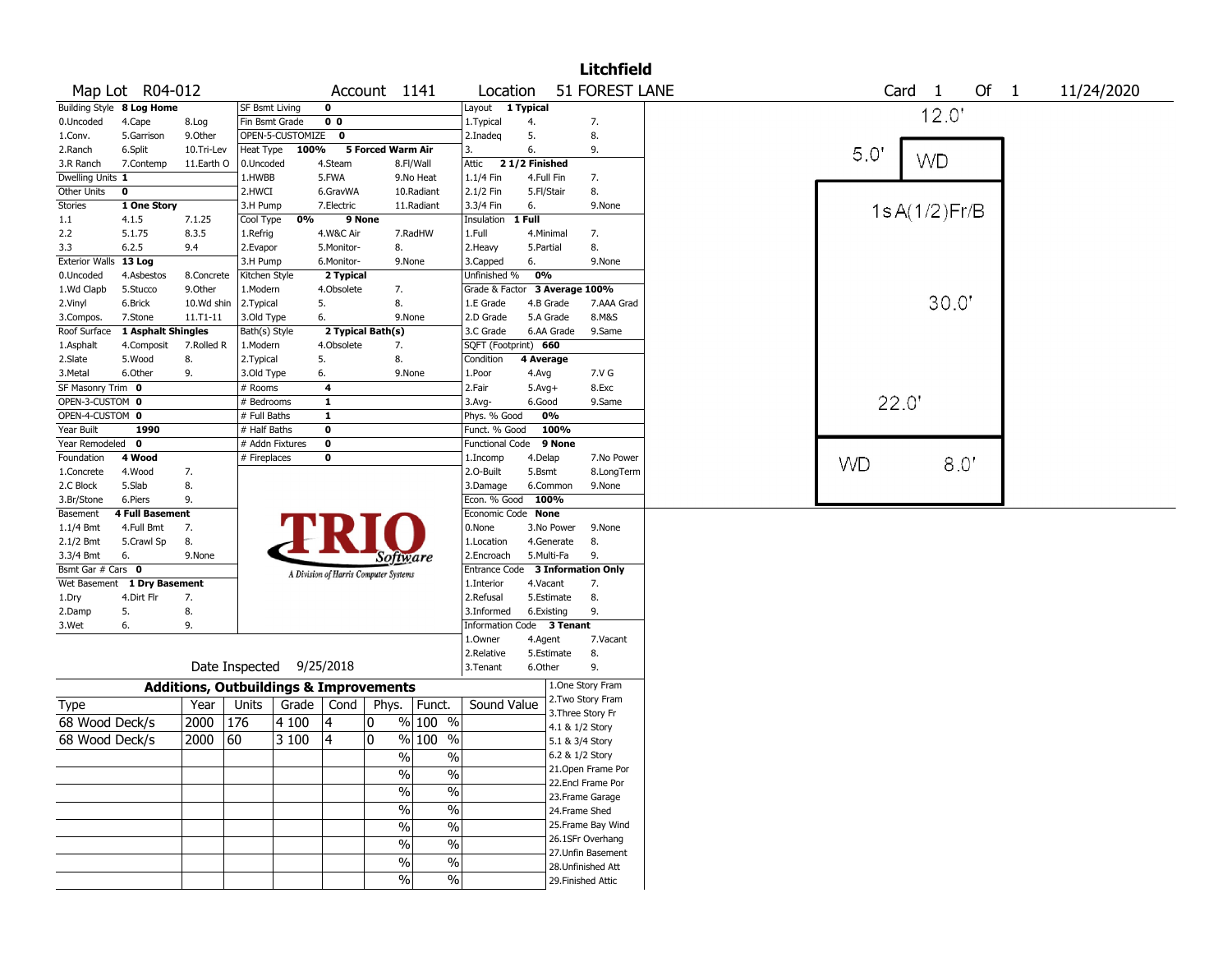|                   | Map Lot R04-012A         | Account 2061 | Location                     |                           | <b>5 FOREST LANE</b>       |                                   |                 |                          | Card 1               | Of 1          |                                         | 11/24/2020                            |
|-------------------|--------------------------|--------------|------------------------------|---------------------------|----------------------------|-----------------------------------|-----------------|--------------------------|----------------------|---------------|-----------------------------------------|---------------------------------------|
| CHASSE, JESSICA   |                          |              |                              | <b>Property Data</b>      |                            |                                   |                 | <b>Assessment Record</b> |                      |               |                                         |                                       |
|                   | <b>DUBE CHRISTOPHER</b>  |              | Neighborhood 72 Forest Lane  |                           |                            | Year                              | Land            |                          | <b>Buildings</b>     |               | Exempt                                  | Total                                 |
| P O BOX 215       |                          |              |                              |                           |                            | 2007                              |                 | 39,470                   |                      | 120,582       | 13,000                                  | 147,052                               |
|                   | SABATTUS ME 04280        |              | Tree Growth Year             | $\mathbf 0$               |                            | 2008                              |                 | 39,470                   |                      | 120,473       | 12,350                                  | 147,593                               |
|                   |                          |              | X Coordinate<br>Y Coordinate |                           | $\mathbf 0$<br>$\mathbf 0$ | 2009                              |                 | 39,350                   |                      | 149,735       | 9,500                                   | 179,585                               |
| B6699P163         |                          |              | Zone/Land Use                | <b>11 Residential</b>     |                            |                                   |                 |                          |                      |               |                                         |                                       |
|                   |                          |              |                              |                           |                            | 2010                              |                 | 39,350                   |                      | 119,190       | 10,000                                  | 148,540                               |
|                   |                          |              | Secondary Zone               |                           |                            | 2011                              |                 | 39,350                   |                      | 87,179        | 10,000                                  | 116,529                               |
|                   |                          |              |                              |                           |                            | 2012                              |                 | 39,350                   |                      | 87,179        | 10,000                                  | 116,529                               |
|                   |                          |              | Topography 2 Rolling         |                           |                            | 2013                              |                 | 39,350                   |                      | 86,220        | 10,000                                  | 115,570                               |
|                   |                          |              | 1.Level                      | 4.Below St                | 7.Res Protec               | 2014                              |                 | 39,350                   |                      | 86,220        | 10,000                                  | 115,570                               |
|                   |                          |              | 2.Rolling<br>3.Above St      | 5.Low<br>6.Swampy         | 8.<br>9.                   | 2015                              |                 | 39,350                   |                      | 85,263        | 10,000                                  | 114,613                               |
|                   |                          |              | 4 Drilled Well<br>Utilities  |                           | <b>6 Septic System</b>     | 2016                              |                 | 39,350                   |                      | 85,263        | 15,000                                  | 109,613                               |
|                   |                          |              |                              |                           |                            | 2017                              |                 | 39,350                   |                      | 84,305        | 20,000                                  | 103,655                               |
|                   |                          |              | 1.Public<br>2. Water         | 4.Dr Well<br>5.Dug Well   | 7.Cesspool<br>8.Lake/Pond  | 2018                              |                 | 39,350                   |                      | 84,305        | 19,200                                  | 104,455                               |
|                   |                          |              | 3.Sewer                      | 6.Septic                  | 9.None                     | 2019                              |                 | 40,900                   |                      | 134,800       | 20,000                                  | 155,700                               |
|                   |                          |              | 3 Gravel<br><b>Street</b>    |                           |                            | 2020                              |                 | 40,900                   |                      | 134,800       | 25,000                                  | 150,700                               |
|                   |                          |              | 1.Paved                      | 4.Proposed                | 7.                         |                                   |                 |                          | <b>Land Data</b>     |               |                                         |                                       |
|                   |                          |              | 2.Semi Imp<br>3.Gravel<br>6. | 5.R/O/W                   | 8.<br>9.None               | <b>Front Foot</b>                 |                 | <b>Effective</b>         |                      |               | <b>Influence</b>                        | <b>Influence</b>                      |
|                   |                          |              |                              |                           | 0                          | 11.1-100                          | Type            | Frontage                 | Depth                | <b>Factor</b> | Code<br>$\frac{9}{6}$                   | <b>Codes</b><br>1.Unimproved          |
|                   | Inspection Witnessed By: |              |                              |                           | $\mathbf 0$                | 12.101-200                        |                 |                          |                      |               | $\frac{9}{6}$                           | 2.Excess Frtg                         |
|                   |                          |              |                              | <b>Sale Data</b>          |                            | $13.201+$<br>14.                  |                 |                          |                      |               | $\frac{9}{6}$<br>$\frac{9}{6}$          | 3. Topography<br>4.Size/Shape         |
| Χ                 |                          | Date         | Sale Date                    |                           | 5/06/1997                  | 15.                               |                 |                          |                      |               | $\frac{9}{6}$                           | 5.Access                              |
| No./Date          | Description              | Date Insp.   | Price                        |                           |                            |                                   |                 |                          |                      |               | $\frac{9}{6}$<br>$\frac{9}{6}$          | 6.Restriction<br>7. Right of Way      |
|                   |                          |              | Sale Type<br>1.Land          | 1 Land Only<br>4.MFG UNIT | 7.                         | <b>Square Foot</b>                |                 | <b>Square Feet</b>       |                      |               |                                         | 8.View/Environ                        |
|                   |                          |              | 2.L & B                      | 5.Other                   | 8.                         | 16.Regular Lot                    |                 |                          |                      |               | $\frac{9}{6}$                           | 9.Fract Share                         |
|                   |                          |              | 6.<br>3.Building             |                           | 9.                         | 17.Secondary Lot                  |                 |                          |                      |               | $\frac{9}{6}$<br>$\frac{9}{6}$          | <b>Acres</b><br>30. Frontage 1        |
|                   |                          |              | Financing                    | 9 Unknown                 |                            | 18. Excess Land<br>19.Condominium |                 |                          |                      |               | $\frac{9}{6}$                           | 31. Frontage 2                        |
|                   |                          |              | 1.Convent                    | 4.Seller                  | 7.                         | 20.Miscellaneous                  |                 |                          |                      |               | $\frac{9}{6}$                           | 32.Tillable                           |
| Notes:            |                          |              | 2.FHA/VA                     | 5.Private                 | 8.                         |                                   |                 |                          |                      |               | $\frac{9}{6}$                           | 33.Tillable                           |
|                   |                          |              | 3.Assumed                    | 6.Cash                    | 9.Unknown                  |                                   |                 |                          |                      |               | $\frac{9}{6}$                           | 34.Softwood F&O<br>35. Mixed Wood F&O |
|                   |                          |              |                              |                           |                            |                                   |                 |                          |                      |               |                                         |                                       |
|                   |                          |              | Validity                     | 1 Arms Length Sale        |                            | <b>Fract. Acre</b>                |                 |                          | <b>Acreage/Sites</b> |               |                                         |                                       |
|                   |                          |              | 1.Valid                      | 4.Split                   | 7.Renovate                 | 21. Houselot (Frac                | 24              |                          | 1.00                 | 100           | %<br>0                                  | 36.Hardwood F&O<br>37.Softwood TG     |
|                   |                          |              | 2.Related                    | 5.Partial                 | 8.Other                    | 22.Baselot(Fract)                 | $\overline{26}$ |                          | 0.30                 | 100           | $\frac{9}{6}$<br>$\mathbf 0$            | 38. Mixed Wood TG                     |
|                   |                          |              | 3.Distress                   | 6.Exempt                  | 9.                         | 23.<br><b>Acres</b>               | 44              |                          | 1.00                 | 100           | $\overline{\frac{9}{6}}$<br>$\mathbf 0$ | 39.Hardwood TG                        |
|                   |                          |              | Verified                     | <b>5 Public Record</b>    |                            | 24. Houselot                      |                 |                          |                      |               | $\frac{9}{6}$<br>$\frac{9}{6}$          | 40. Wasteland                         |
|                   |                          |              |                              | 4.Agent                   |                            | 25.Baselot                        |                 |                          |                      |               | $\frac{9}{6}$                           | 41.Gravel Pit                         |
|                   |                          |              | 1.Buyer<br>2.Seller          | 5.Pub Rec                 | 7.Family<br>8.Other        | 26.Rear 1                         |                 |                          |                      |               | %                                       | 42. Mobile Home Si                    |
|                   |                          |              | 3.Lender                     | 6.MLS                     | 9.                         | 27.Rear 2                         |                 |                          |                      |               |                                         | 43.Camp Site<br>44.Lot Improvemen     |
| <b>Litchfield</b> |                          |              |                              |                           |                            | 28. Rear 3<br>29. Rear 4          |                 |                          | <b>Total Acreage</b> | 1.30          |                                         | 45.Access Right<br>46.Golf Course     |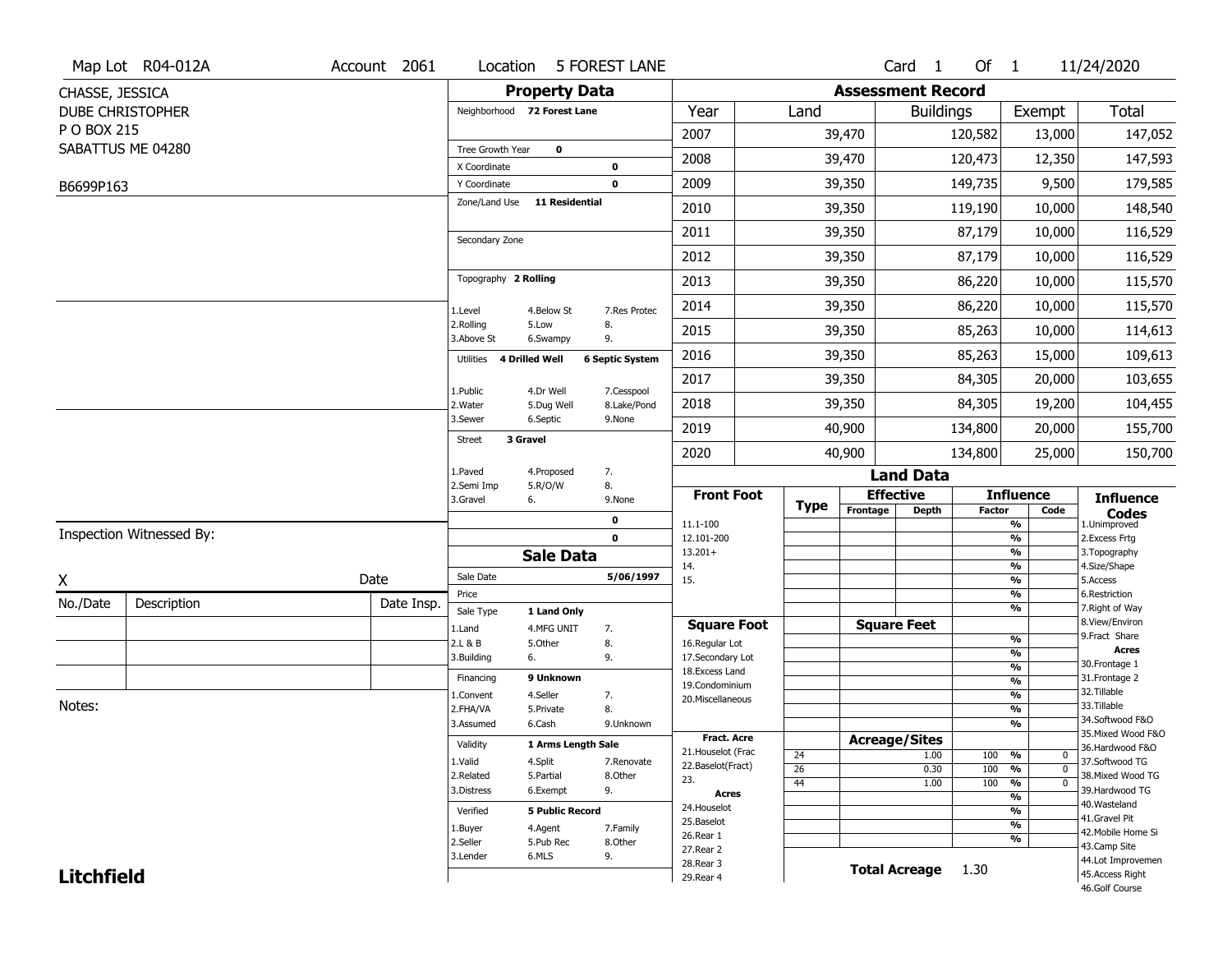|                                    |                             |                                                   |                                 |                  |                         |                                       |            |                               |                   |                | <b>Litchfield</b>                        |       |                   |           |            |
|------------------------------------|-----------------------------|---------------------------------------------------|---------------------------------|------------------|-------------------------|---------------------------------------|------------|-------------------------------|-------------------|----------------|------------------------------------------|-------|-------------------|-----------|------------|
|                                    | Map Lot R04-012A            |                                                   |                                 |                  |                         | Account 2061                          |            | Location                      |                   |                | <b>5 FOREST LANE</b>                     |       | Card <sub>1</sub> | Of $1$    | 11/24/2020 |
| Building Style 2 Ranch             |                             |                                                   | <b>SF Bsmt Living</b>           |                  | $\mathbf 0$             |                                       |            | Layout 1 Typical              |                   |                |                                          |       |                   |           |            |
| 0.Uncoded                          | 4.Cape                      | 8.Log                                             | Fin Bsmt Grade                  |                  | 0 <sub>0</sub>          |                                       |            | 1. Typical                    | 4.                |                | 7.                                       |       |                   |           |            |
| 1.Conv.                            | 5.Garrison                  | 9.Other                                           |                                 | OPEN-5-CUSTOMIZE | $\mathbf 0$             |                                       |            | 2.Inadeq                      | 5.                |                | 8.                                       |       |                   |           |            |
| 2.Ranch                            | 6.Split                     | 10.Tri-Lev                                        | Heat Type                       | 100%             |                         | 1 Hot Water BB                        |            | 3.                            | 6.                |                | 9.                                       |       |                   |           |            |
| 3.R Ranch                          | 7.Contemp                   | 11.Earth O                                        | 0.Uncoded                       |                  | 4.Steam                 |                                       | 8.Fl/Wall  | Attic                         | 9 None            |                |                                          |       |                   |           |            |
| Dwelling Units 1                   |                             |                                                   | 1.HWBB                          |                  | 5.FWA                   |                                       | 9.No Heat  | 1.1/4 Fin                     |                   | 4.Full Fin     | 7.                                       |       |                   |           |            |
| Other Units                        | $\mathbf 0$                 |                                                   | 2.HWCI                          |                  | 6.GravWA                |                                       | 10.Radiant | 2.1/2 Fin                     |                   | 5.Fl/Stair     | 8.                                       |       |                   | $1$ sFr/B |            |
| <b>Stories</b>                     | 1 One Story                 |                                                   | 3.H Pump                        |                  | 7.Electric              |                                       | 11.Radiant | 3.3/4 Fin                     | 6.                |                | 9.None                                   |       |                   |           |            |
| 1.1                                | 4.1.5                       | 7.1.25                                            | Cool Type                       | 0%               | 9 None                  |                                       |            | Insulation                    | 1 Full            |                |                                          |       |                   |           |            |
| 2.2                                | 5.1.75                      | 8.3.5                                             | 1.Refrig                        |                  | 4.W&C Air               |                                       | 7.RadHW    | 1.Full                        |                   | 4.Minimal      | 7.                                       |       |                   |           |            |
| 3.3                                | 6.2.5                       | 9.4                                               | 2.Evapor                        |                  | 5.Monitor-              | 8.                                    |            | 2. Heavy                      | 5.Partial         |                | 8.                                       | 28.0' |                   |           |            |
| <b>Exterior Walls</b>              | 2 Vinyl                     |                                                   | 3.H Pump                        |                  | 6.Monitor-              | 9.None                                |            | 3.Capped                      | 6.                |                | 9.None                                   |       |                   |           |            |
| 0.Uncoded                          | 4.Asbestos                  | 8.Concrete                                        | Kitchen Style                   |                  | 2 Typical               |                                       |            | Unfinished %                  | 0%                |                |                                          |       |                   |           |            |
| 1.Wd Clapb                         | 5.Stucco                    | 9.0ther                                           | 1.Modern                        |                  | 4.Obsolete              | 7.                                    |            | Grade & Factor 3 Average 100% |                   |                |                                          |       |                   |           |            |
| 2.Vinyl                            | 6.Brick                     | 10.Wd shin                                        | 2. Typical                      |                  | 5.                      | 8.                                    |            | 1.E Grade                     |                   | 4.B Grade      | 7.AAA Grad                               |       |                   |           |            |
| 3.Compos.                          | 7.Stone                     | 11.T1-11                                          | 3.Old Type                      |                  | 6.                      | 9.None                                |            | 2.D Grade                     |                   | 5.A Grade      | 8.M&S                                    |       |                   |           |            |
| Roof Surface                       | 1 Asphalt Shingles          |                                                   | Bath(s) Style                   |                  |                         | 2 Typical Bath(s)                     |            | 3.C Grade                     |                   | 6.AA Grade     | 9.Same                                   |       |                   |           |            |
| 1.Asphalt                          | 4.Composit                  | 7.Rolled R                                        | 1.Modern                        |                  | 4.Obsolete              | 7.                                    |            | SQFT (Footprint) 1344         |                   |                |                                          |       |                   |           |            |
| 2.Slate                            | 5.Wood                      | 8.                                                | 2. Typical                      |                  | 5.                      | 8.                                    |            | Condition                     | 4 Average         |                |                                          |       | 48.0'             |           |            |
| 3.Metal                            | 6.Other                     | 9.                                                | 3.Old Type                      |                  | 6.                      | 9.None                                |            | 1.Poor                        | 4.Avg             |                | 7.V G                                    |       |                   |           |            |
| SF Masonry Trim 0                  |                             |                                                   | # Rooms                         |                  | $\overline{\mathbf{3}}$ |                                       |            | 2.Fair                        | $5.Avg+$          |                | 8.Exc                                    |       |                   |           |            |
| OPEN-3-CUSTOM 0<br>OPEN-4-CUSTOM 0 |                             |                                                   | # Bedrooms                      |                  | $\overline{\mathbf{2}}$ |                                       |            | 3.Avg-                        | 6.Good            | 0%             | 9.Same                                   |       |                   |           |            |
| Year Built                         | 2002                        |                                                   | # Full Baths                    |                  | $\mathbf{1}$<br>1       |                                       |            | Phys. % Good                  |                   |                |                                          |       |                   |           |            |
| Year Remodeled 0                   |                             |                                                   | # Half Baths<br># Addn Fixtures |                  | $\mathbf 0$             |                                       |            | Funct. % Good                 |                   | 100%<br>9 None |                                          |       |                   |           |            |
| Foundation                         | 1 Concrete                  |                                                   | # Fireplaces                    |                  | 0                       |                                       |            | <b>Functional Code</b>        |                   |                | 7.No Power                               | 8.0'  | O <sub>P</sub>    |           |            |
| 1.Concrete                         | 4.Wood                      | 7.                                                |                                 |                  |                         |                                       |            | 1.Incomp<br>2.0-Built         | 4.Delap<br>5.Bsmt |                | 8.LongTerm                               |       |                   |           |            |
| 2.C Block                          | 5.Slab                      | 8.                                                |                                 |                  |                         |                                       |            | 3.Damage                      |                   | 6.Common       | 9.None                                   |       |                   |           |            |
| 3.Br/Stone                         | 6.Piers                     | 9.                                                |                                 |                  |                         |                                       |            | Econ. % Good                  |                   | 100%           |                                          |       |                   |           |            |
| Basement                           | <b>4 Full Basement</b>      |                                                   |                                 |                  |                         |                                       |            | Economic Code None            |                   |                |                                          |       |                   |           |            |
| $1.1/4$ Bmt                        | 4.Full Bmt                  | 7.                                                |                                 |                  |                         |                                       |            | 0.None                        |                   | 3.No Power     | 9.None                                   |       |                   |           |            |
| 2.1/2 Bmt                          | 5.Crawl Sp                  | 8.                                                |                                 |                  |                         |                                       |            | 1.Location                    |                   | 4.Generate     | 8.                                       |       |                   |           |            |
| 3.3/4 Bmt                          | 6.                          | 9.None                                            |                                 |                  |                         | <i>Software</i>                       |            | 2.Encroach                    |                   | 5.Multi-Fa     | 9.                                       |       |                   |           |            |
| Bsmt Gar # Cars 0                  |                             |                                                   |                                 |                  |                         | A Division of Harris Computer Systems |            | <b>Entrance Code</b>          |                   |                | 3 Information Only                       |       |                   |           |            |
|                                    | Wet Basement 1 Dry Basement |                                                   |                                 |                  |                         |                                       |            | 1.Interior                    |                   | 4.Vacant       | 7.                                       |       |                   |           |            |
| 1.Dry                              | 4.Dirt Flr                  | 7.                                                |                                 |                  |                         |                                       |            | 2.Refusal                     |                   | 5.Estimate     | 8.                                       |       |                   |           |            |
| 2.Damp                             | 5.                          | 8.                                                |                                 |                  |                         |                                       |            | 3.Informed                    |                   | 6.Existing     | 9.                                       |       |                   |           |            |
| 3.Wet                              | 6.                          | 9.                                                |                                 |                  |                         |                                       |            | Information Code 1 Owner      |                   |                |                                          |       |                   |           |            |
|                                    |                             |                                                   |                                 |                  |                         |                                       |            | 1.Owner                       | 4.Agent           |                | 7.Vacant                                 |       |                   |           |            |
|                                    |                             |                                                   |                                 |                  |                         |                                       |            | 2.Relative                    |                   | 5.Estimate     | 8.                                       |       |                   |           |            |
|                                    |                             |                                                   | Date Inspected                  |                  | 9/25/2018               |                                       |            | 3.Tenant                      | 6.Other           |                | 9.                                       |       |                   |           |            |
|                                    |                             | <b>Additions, Outbuildings &amp; Improvements</b> |                                 |                  |                         |                                       |            |                               |                   |                | 1.One Story Fram                         |       |                   |           |            |
| Type                               |                             | Year                                              | Units                           | Grade            | Cond                    | Phys.                                 | Funct.     | Sound Value                   |                   |                | 2. Two Story Fram                        |       |                   |           |            |
| 21 Open Frame                      |                             | 0                                                 | 384                             | 00               | 0                       | % 0<br>0                              |            | $\%$                          |                   |                | 3. Three Story Fr                        |       |                   |           |            |
|                                    |                             |                                                   |                                 |                  |                         |                                       |            |                               |                   |                | 4.1 & 1/2 Story                          |       |                   |           |            |
|                                    |                             |                                                   |                                 |                  |                         | $\frac{0}{0}$                         |            | $\%$                          |                   |                | 5.1 & 3/4 Story                          |       |                   |           |            |
|                                    |                             |                                                   |                                 |                  |                         | $\%$                                  |            | %                             |                   |                | 6.2 & 1/2 Story                          |       |                   |           |            |
|                                    |                             |                                                   |                                 |                  |                         | $\frac{0}{6}$                         |            | $\frac{9}{6}$                 |                   |                | 21. Open Frame Por                       |       |                   |           |            |
|                                    |                             |                                                   |                                 |                  |                         | $\frac{1}{2}$                         |            | $\frac{1}{2}$                 |                   |                | 22.Encl Frame Por                        |       |                   |           |            |
|                                    |                             |                                                   |                                 |                  |                         | $\frac{1}{2}$                         |            | $\frac{0}{6}$                 |                   |                | 23.Frame Garage                          |       |                   |           |            |
|                                    |                             |                                                   |                                 |                  |                         |                                       |            |                               |                   |                | 24.Frame Shed                            |       |                   |           |            |
|                                    |                             |                                                   |                                 |                  |                         | $\%$                                  |            | $\frac{1}{2}$                 |                   |                | 25. Frame Bay Wind                       |       |                   |           |            |
|                                    |                             |                                                   |                                 |                  |                         | $\%$                                  |            | $\frac{1}{2}$                 |                   |                | 26.1SFr Overhang                         |       |                   |           |            |
|                                    |                             |                                                   |                                 |                  |                         | $\%$                                  |            | $\%$                          |                   |                | 27. Unfin Basement<br>28. Unfinished Att |       |                   |           |            |
|                                    |                             |                                                   |                                 |                  |                         | $\frac{0}{0}$                         |            | $\sqrt{20}$                   |                   |                | 29. Finished Attic                       |       |                   |           |            |
|                                    |                             |                                                   |                                 |                  |                         |                                       |            |                               |                   |                |                                          |       |                   |           |            |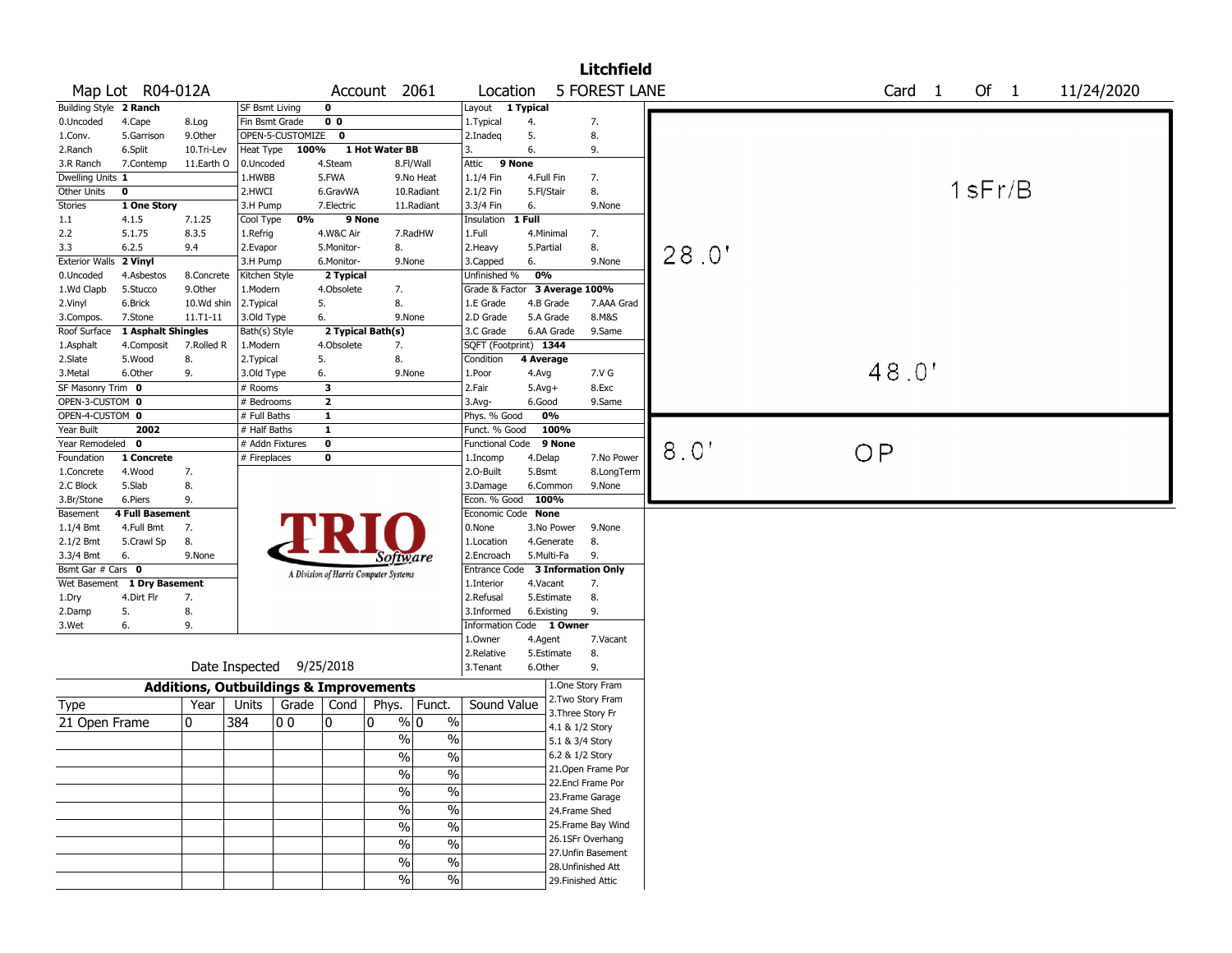|                   | Map Lot R04-012B         | Account 2821 | Location                     |                             |                         |                                         |                                    |          | Card <sub>1</sub>        | Of 1          |                                                      |                            | 11/24/2020                            |
|-------------------|--------------------------|--------------|------------------------------|-----------------------------|-------------------------|-----------------------------------------|------------------------------------|----------|--------------------------|---------------|------------------------------------------------------|----------------------------|---------------------------------------|
| MANN, JOHN T      |                          |              |                              | <b>Property Data</b>        |                         |                                         |                                    |          | <b>Assessment Record</b> |               |                                                      |                            |                                       |
| MANN, VALERIE S   |                          |              |                              | Neighborhood 72 Forest Lane |                         | Year                                    | Land                               |          | <b>Buildings</b>         |               |                                                      | Exempt                     | Total                                 |
| 53 FOREST LANE    |                          |              |                              |                             |                         | 2013                                    |                                    | 53,420   |                          | $\pmb{0}$     |                                                      | 0                          | 53,420                                |
|                   | LITCHFIELD ME 04350      |              | Tree Growth Year             | $\mathbf 0$                 |                         | 2014                                    |                                    | 53,420   |                          | $\pmb{0}$     |                                                      | 0                          | 53,420                                |
|                   |                          |              | X Coordinate<br>Y Coordinate |                             | $\bf{0}$<br>$\mathbf 0$ | 2015                                    |                                    | 53,420   |                          | $\mathbf 0$   |                                                      | 0                          | 53,420                                |
| B4688P182         |                          |              | Zone/Land Use                | 22 Jimmy Pond               |                         |                                         |                                    |          |                          |               |                                                      |                            |                                       |
|                   |                          |              |                              |                             |                         | 2016                                    |                                    | 53,420   |                          | $\mathbf 0$   |                                                      | 0                          | 53,420                                |
|                   |                          |              | Secondary Zone               |                             |                         | 2017                                    |                                    | 53,420   |                          | $\pmb{0}$     |                                                      | 0                          | 53,420                                |
|                   |                          |              |                              |                             |                         | 2018                                    |                                    | 53,420   |                          | 0             |                                                      | 0                          | 53,420                                |
|                   |                          |              | Topography 2 Rolling         |                             |                         | 2019                                    |                                    | 53,000   |                          | 0             |                                                      | 0                          | 53,000                                |
|                   |                          |              | 1.Level                      | 4.Below St                  | 7.Res Protec            | 2020                                    |                                    | 53,000   |                          | 0             |                                                      | 0                          | 53,000                                |
|                   |                          |              | 2.Rolling<br>3.Above St      | 5.Low<br>6.Swampy           | 8.<br>9.                |                                         |                                    |          |                          |               |                                                      |                            |                                       |
|                   |                          |              | <b>Utilities</b>             |                             |                         |                                         |                                    |          |                          |               |                                                      |                            |                                       |
|                   |                          |              | 1.Public                     | 4.Dr Well                   | 7.Cesspool              |                                         |                                    |          |                          |               |                                                      |                            |                                       |
|                   |                          |              | 2. Water                     | 5.Dug Well                  | 8.Lake/Pond             |                                         |                                    |          |                          |               |                                                      |                            |                                       |
|                   |                          |              | 3.Sewer                      | 6.Septic                    | 9.None                  |                                         |                                    |          |                          |               |                                                      |                            |                                       |
|                   |                          |              | <b>Street</b>                | 1 Paved                     |                         |                                         |                                    |          |                          |               |                                                      |                            |                                       |
|                   |                          |              | 1.Paved                      | 4.Proposed                  | 7.                      |                                         |                                    |          | <b>Land Data</b>         |               |                                                      |                            |                                       |
|                   |                          |              | 2.Semi Imp<br>3.Gravel       | 5.R/O/W<br>6.               | 8.<br>9.None            | <b>Front Foot</b>                       |                                    |          | <b>Effective</b>         |               | <b>Influence</b>                                     |                            | <b>Influence</b>                      |
|                   |                          |              |                              |                             | $\mathbf 0$             |                                         | <b>Type</b>                        | Frontage | <b>Depth</b>             | <b>Factor</b> |                                                      | Code                       | <b>Codes</b>                          |
|                   | Inspection Witnessed By: |              |                              |                             | $\mathbf 0$             | 11.1-100<br>12.101-200                  |                                    |          |                          |               | $\overline{\frac{9}{6}}$<br>$\overline{\frac{9}{6}}$ |                            | 1.Unimproved<br>2.Excess Frtg         |
|                   |                          |              |                              | <b>Sale Data</b>            |                         | $13.201+$                               |                                    |          |                          |               | $\frac{9}{6}$                                        |                            | 3. Topography                         |
| $\underline{x}$   |                          | Date         | Sale Date                    |                             |                         | 14.<br>15.                              |                                    |          |                          |               | $\overline{\frac{9}{6}}$<br>$\overline{\frac{9}{6}}$ |                            | 4.Size/Shape<br>5.Access              |
| No./Date          | Description              | Date Insp.   | Price                        |                             |                         |                                         |                                    |          |                          |               | $\frac{9}{6}$                                        |                            | 6.Restriction                         |
|                   |                          |              | Sale Type                    |                             |                         | <b>Square Foot</b>                      |                                    |          | <b>Square Feet</b>       |               | $\overline{\frac{9}{6}}$                             |                            | 7. Right of Way<br>8.View/Environ     |
|                   |                          |              | 1.Land<br>2.L & B            | 4.MFG UNIT<br>5.Other       | 7.<br>8.                | 16.Regular Lot                          |                                    |          |                          |               | %                                                    |                            | 9.Fract Share                         |
|                   |                          |              | 3.Building                   | 6.                          | 9.                      | 17.Secondary Lot                        |                                    |          |                          |               | $\frac{9}{6}$<br>$\frac{9}{6}$                       |                            | <b>Acres</b><br>30. Frontage 1        |
|                   |                          |              | Financing                    |                             |                         | 18.Excess Land<br>19.Condominium        |                                    |          |                          |               | $\frac{9}{6}$                                        |                            | 31. Frontage 2                        |
| Notes:            |                          |              | 1.Convent                    | 4.Seller                    | 7.                      | 20. Miscellaneous                       |                                    |          |                          |               | $\frac{9}{6}$                                        |                            | 32. Tillable<br>33.Tillable           |
|                   |                          |              | 2.FHA/VA<br>3.Assumed        | 5.Private<br>6.Cash         | 8.<br>9.Unknown         |                                         |                                    |          |                          |               | %<br>$\frac{9}{6}$                                   |                            | 34.Softwood F&O                       |
|                   |                          |              | Validity                     |                             |                         | <b>Fract. Acre</b>                      |                                    |          | <b>Acreage/Sites</b>     |               |                                                      |                            | 35. Mixed Wood F&O<br>36.Hardwood F&O |
|                   |                          |              | 1.Valid                      | 4.Split                     | 7.Renovate              | 21. Houselot (Frac<br>22.Baselot(Fract) | 22                                 |          | 0.25                     |               | $50 - 9/6$                                           | 4                          | 37.Softwood TG                        |
|                   |                          |              | 2.Related                    | 5.Partial                   | 8.Other                 | 23.                                     | $\overline{26}$<br>$\overline{27}$ |          | 5.00<br>1.59             | 100<br>100    | %<br>$\frac{9}{6}$                                   | $\mathbf 0$<br>$\mathbf 0$ | 38. Mixed Wood TG                     |
|                   |                          |              | 3.Distress                   | 6.Exempt                    | 9.                      | Acres                                   | $\overline{40}$                    |          | 15.00                    | 100           | $\frac{9}{6}$                                        | 0                          | 39.Hardwood TG<br>40.Wasteland        |
|                   |                          |              | Verified                     |                             |                         | 24. Houselot<br>25.Baselot              |                                    |          |                          |               | $\frac{9}{6}$                                        |                            | 41.Gravel Pit                         |
|                   |                          |              | 1.Buyer<br>2.Seller          | 4.Agent                     | 7.Family                | 26.Rear 1                               |                                    |          |                          |               | %<br>$\overline{\frac{9}{6}}$                        |                            | 42. Mobile Home Si                    |
|                   |                          |              | 3.Lender                     | 5.Pub Rec<br>6.MLS          | 8.Other<br>9.           | 27.Rear 2                               |                                    |          |                          |               |                                                      |                            | 43.Camp Site<br>44.Lot Improvemen     |
| <b>Litchfield</b> |                          |              |                              |                             |                         | 28. Rear 3<br>29. Rear 4                |                                    |          | <b>Total Acreage</b>     | 21.84         |                                                      |                            | 45.Access Right                       |
|                   |                          |              |                              |                             |                         |                                         |                                    |          |                          |               |                                                      |                            | 46.Golf Course                        |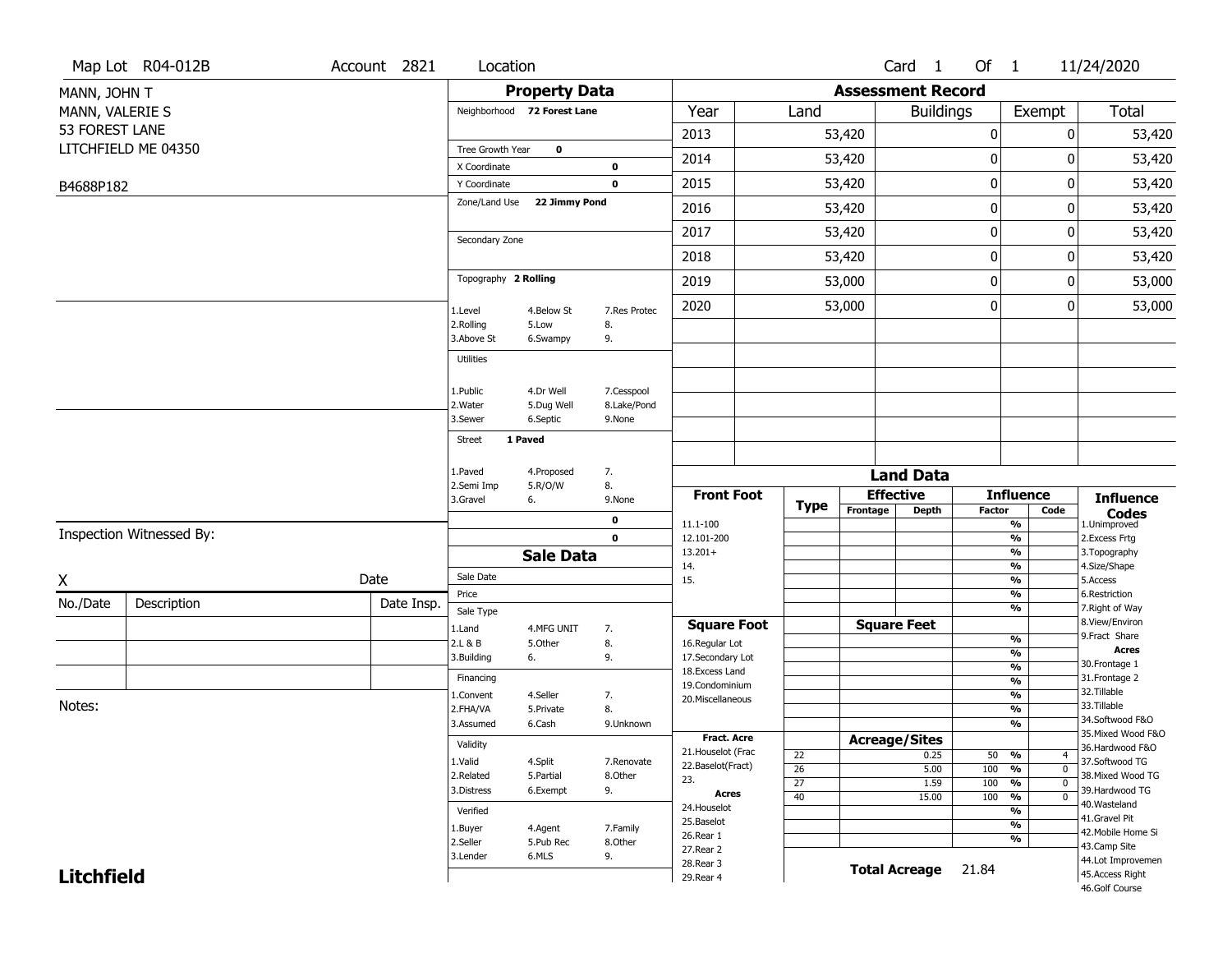## Litchfield

|                       | Map Lot R04-012B |               |                                                   |                                       | Account 2821                              | Location               |              |                 |                    | Card | $\overline{1}$ | Of 1 | 11/24/2020 |
|-----------------------|------------------|---------------|---------------------------------------------------|---------------------------------------|-------------------------------------------|------------------------|--------------|-----------------|--------------------|------|----------------|------|------------|
| <b>Building Style</b> |                  |               | SF Bsmt Living                                    |                                       |                                           | Layout                 |              |                 |                    |      |                |      |            |
| 0.Uncoded             | 4.Cape           | 8.Log         | Fin Bsmt Grade                                    |                                       |                                           | 1. Typical             | 4.           |                 | 7.                 |      |                |      |            |
| 1.Conv.               | 5.Garrison       | 9.Other       | OPEN-5-CUSTOMIZE                                  |                                       |                                           | 2.Inadeq               | 5.           |                 | 8.                 |      |                |      |            |
| 2.Ranch               | 6.Split          | 10.Tri-Lev    | Heat Type 100%                                    |                                       |                                           | 3.                     | 6.           |                 | 9.                 |      |                |      |            |
| 3.R Ranch             | 7.Contemp        | 11.Earth O    | 0.Uncoded                                         | 4.Steam                               | 8.Fl/Wall                                 | Attic                  |              |                 |                    |      |                |      |            |
| <b>Dwelling Units</b> |                  |               | 1.HWBB                                            | 5.FWA                                 | 9.No Heat                                 | 1.1/4 Fin              | 4.Full Fin   |                 | 7.                 |      |                |      |            |
| Other Units           |                  |               | 2.HWCI                                            | 6.GravWA                              | 10.Radiant                                | 2.1/2 Fin              | 5.Fl/Stair   |                 | 8.                 |      |                |      |            |
| Stories               |                  |               | 3.H Pump                                          | 7.Electric                            | 11.Radiant                                | 3.3/4 Fin              | 6.           |                 | 9.None             |      |                |      |            |
| 1.1                   | 4.1.5            | 7.1.25        | Cool Type                                         | 0%                                    |                                           | Insulation             |              |                 |                    |      |                |      |            |
| 2.2                   | 5.1.75           | 8.3.5         | 1.Refrig                                          | 4.W&C Air                             | 7.RadHW                                   | 1.Full                 | 4.Minimal    |                 | 7.                 |      |                |      |            |
| 3.3                   | 6.2.5            | 9.4           | 2.Evapor                                          | 5.Monitor-                            | 8.                                        | 2. Heavy               | 5.Partial    |                 | 8.                 |      |                |      |            |
| <b>Exterior Walls</b> |                  |               | 3.H Pump                                          | 6.Monitor-                            | 9.None                                    | 3.Capped               | 6.           |                 | 9.None             |      |                |      |            |
| 0.Uncoded             | 4.Asbestos       | 8.Concrete    | Kitchen Style                                     |                                       |                                           | Unfinished %           |              |                 |                    |      |                |      |            |
| 1.Wd Clapb            | 5.Stucco         | 9.Other       | 1.Modern                                          | 4.Obsolete                            | 7.                                        | Grade & Factor         |              |                 |                    |      |                |      |            |
| 2.Vinyl               | 6.Brick          | 10.Wd shin    | 2. Typical                                        | 5.                                    | 8.                                        | $1.E$ Grade            |              | 4.B Grade       | 7.AAA Grad         |      |                |      |            |
| 3.Compos.             | 7.Stone          | $11. T1 - 11$ | 3.Old Type                                        | 6.                                    | 9.None                                    | 2.D Grade              |              | 5.A Grade       | 8.M&S              |      |                |      |            |
| Roof Surface          |                  |               | Bath(s) Style                                     |                                       |                                           | 3.C Grade              |              | 6.AA Grade      | 9.Same             |      |                |      |            |
| 1.Asphalt             | 4.Composit       | 7.Rolled R    | 1.Modern                                          | 4.Obsolete                            | 7.                                        | SQFT (Footprint)       |              |                 |                    |      |                |      |            |
| 2.Slate               | 5.Wood           | 8.            | 2. Typical                                        | 5.                                    | 8.                                        | Condition              |              |                 |                    |      |                |      |            |
| 3.Metal               | 6.Other          | 9.            | 3.Old Type                                        | 6.                                    | 9.None                                    | 1.Poor                 | 4.Avg        |                 | 7.V G              |      |                |      |            |
| SF Masonry Trim       |                  |               | # Rooms                                           |                                       |                                           | 2.Fair                 | $5.Avg+$     |                 | 8.Exc              |      |                |      |            |
| OPEN-3-CUSTOM         |                  |               | # Bedrooms                                        |                                       |                                           | $3.$ Avg-              | 6.Good       |                 | 9.Same             |      |                |      |            |
| OPEN-4-CUSTOM         |                  |               | # Full Baths                                      |                                       |                                           | Phys. % Good           |              |                 |                    |      |                |      |            |
| Year Built            |                  |               | # Half Baths                                      |                                       |                                           | Funct. % Good          |              |                 |                    |      |                |      |            |
| Year Remodeled        |                  |               | # Addn Fixtures                                   |                                       |                                           | <b>Functional Code</b> |              |                 |                    |      |                |      |            |
| Foundation            |                  |               | # Fireplaces                                      |                                       |                                           |                        |              |                 | 7.No Power         |      |                |      |            |
|                       |                  |               |                                                   |                                       |                                           | 1.Incomp               | 4.Delap      |                 |                    |      |                |      |            |
| 1.Concrete            | 4.Wood           | 7.            |                                                   |                                       |                                           | 2.0-Built              | 5.Bsmt       |                 | 8.LongTerm         |      |                |      |            |
| 2.C Block             | 5.Slab           | 8.            |                                                   |                                       |                                           | 3.Damage               |              | 6.Common        | 9.None             |      |                |      |            |
| 3.Br/Stone            | 6.Piers          | 9.            |                                                   |                                       |                                           | Econ. % Good           |              |                 |                    |      |                |      |            |
| Basement              |                  |               |                                                   |                                       |                                           | Economic Code          |              |                 |                    |      |                |      |            |
| $1.1/4$ Bmt           | 4.Full Bmt       | 7.            |                                                   |                                       |                                           | 0.None                 |              | 3.No Power      | 9.None             |      |                |      |            |
| 2.1/2 Bmt             | 5.Crawl Sp       | 8.            |                                                   |                                       |                                           | 1.Location             |              | 4.Generate      | 8.                 |      |                |      |            |
| 3.3/4 Bmt             | 6.               | 9.None        |                                                   |                                       | <i>Software</i>                           | 2.Encroach             | 5.Multi-Fa   |                 | 9.                 |      |                |      |            |
| Bsmt Gar # Cars       |                  |               |                                                   | A Division of Harris Computer Systems |                                           | Entrance Code          | $\mathbf{o}$ |                 |                    |      |                |      |            |
| Wet Basement          |                  |               |                                                   |                                       |                                           | 1.Interior             | 4.Vacant     |                 | 7.                 |      |                |      |            |
| 1.Dry                 | 4.Dirt Flr       | 7.            |                                                   |                                       |                                           | 2.Refusal              |              | 5.Estimate      | 8.                 |      |                |      |            |
| 2.Damp                | 5.               | 8.            |                                                   |                                       |                                           | 3.Informed             | 6.Existing   |                 | 9.                 |      |                |      |            |
| 3.Wet                 | 6.               | 9.            |                                                   |                                       |                                           | Information Code 0     |              |                 |                    |      |                |      |            |
|                       |                  |               |                                                   |                                       |                                           | 1.0wner                | 4.Agent      |                 | 7.Vacant           |      |                |      |            |
|                       |                  |               |                                                   |                                       |                                           | 2.Relative             |              | 5.Estimate      | 8.                 |      |                |      |            |
|                       |                  |               | Date Inspected                                    |                                       |                                           | 3.Tenant               | 6.Other      |                 | 9.                 |      |                |      |            |
|                       |                  |               | <b>Additions, Outbuildings &amp; Improvements</b> |                                       |                                           |                        |              |                 | 1.One Story Fram   |      |                |      |            |
|                       |                  | Year          | Units                                             | Grade $ $<br>Cond                     | Phys.<br>Funct.                           | Sound Value            |              |                 | 2. Two Story Fram  |      |                |      |            |
| Type                  |                  |               |                                                   |                                       |                                           |                        |              |                 | 3. Three Story Fr  |      |                |      |            |
|                       |                  |               |                                                   |                                       | $\frac{1}{2}$<br>$\overline{\frac{0}{6}}$ |                        |              | 4.1 & 1/2 Story |                    |      |                |      |            |
|                       |                  |               |                                                   |                                       | $\%$<br>$\%$                              |                        |              | 5.1 & 3/4 Story |                    |      |                |      |            |
|                       |                  |               |                                                   |                                       | $\%$<br>$\%$                              |                        |              | 6.2 & 1/2 Story |                    |      |                |      |            |
|                       |                  |               |                                                   |                                       |                                           |                        |              |                 | 21. Open Frame Por |      |                |      |            |
|                       |                  |               |                                                   |                                       | $\overline{\frac{0}{0}}$<br>$\%$          |                        |              |                 | 22.Encl Frame Por  |      |                |      |            |
|                       |                  |               |                                                   |                                       | $\frac{1}{2}$<br>$\%$                     |                        |              |                 | 23.Frame Garage    |      |                |      |            |
|                       |                  |               |                                                   |                                       | %<br>$\overline{\frac{0}{0}}$             |                        |              | 24.Frame Shed   |                    |      |                |      |            |
|                       |                  |               |                                                   |                                       | $\frac{1}{2}$<br>$\%$                     |                        |              |                 | 25. Frame Bay Wind |      |                |      |            |
|                       |                  |               |                                                   |                                       |                                           |                        |              |                 | 26.1SFr Overhang   |      |                |      |            |
|                       |                  |               |                                                   |                                       | $\frac{1}{2}$<br>$\%$                     |                        |              |                 | 27. Unfin Basement |      |                |      |            |
|                       |                  |               |                                                   |                                       | $\frac{1}{2}$<br>$\frac{1}{2}$            |                        |              |                 | 28. Unfinished Att |      |                |      |            |
|                       |                  |               |                                                   |                                       | $\%$<br>$\%$                              |                        |              |                 | 29. Finished Attic |      |                |      |            |
|                       |                  |               |                                                   |                                       |                                           |                        |              |                 |                    |      |                |      |            |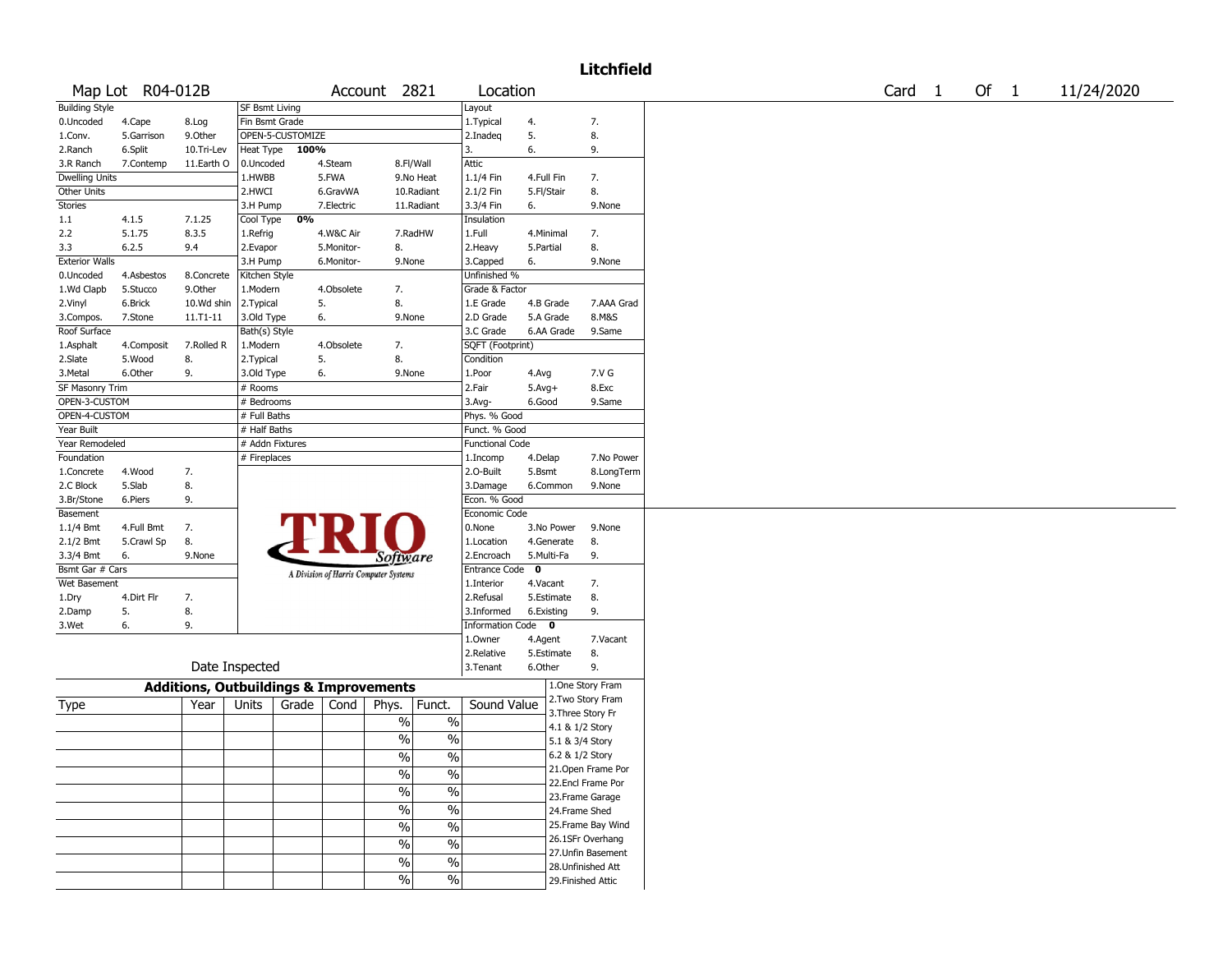|                       | Map Lot R04-013          | Account 39 | Location                      |                         | 161 RIDLEY LANE           |                                         |                       |                          | Card <sub>1</sub>    | Of $1$        |                                               | 11/24/2020                            |
|-----------------------|--------------------------|------------|-------------------------------|-------------------------|---------------------------|-----------------------------------------|-----------------------|--------------------------|----------------------|---------------|-----------------------------------------------|---------------------------------------|
|                       | SCHOOLING, MICHAEL       |            |                               | <b>Property Data</b>    |                           |                                         |                       | <b>Assessment Record</b> |                      |               |                                               |                                       |
|                       | 5433 MOSCOW PLACE APT 21 |            | Neighborhood 179 Ridley Lane  |                         |                           | Year                                    | Land                  |                          | <b>Buildings</b>     |               | Exempt                                        | Total                                 |
| DULLES VA 20189       |                          |            |                               |                         |                           | 2007                                    |                       | 83,000                   |                      | 55,852        | 0                                             | 138,852                               |
|                       |                          |            | Tree Growth Year              | $\mathbf{o}$            |                           | 2008                                    |                       | 83,000                   |                      | 55,852        | 0                                             | 138,852                               |
|                       |                          |            | X Coordinate                  |                         | 0<br>$\mathbf 0$          | 2009                                    |                       |                          |                      | 59,013        | 0                                             |                                       |
| B13483P297            |                          |            | Y Coordinate<br>Zone/Land Use | <b>11 Residential</b>   |                           |                                         |                       | 69,100                   |                      |               |                                               | 128,113                               |
| Previous Owner        | BEGANNY, SABRINA T       |            |                               |                         |                           | 2010                                    |                       | 69,100                   |                      | 55,232        | 0                                             | 124,332                               |
|                       | BEGANNY, WILLIAM J       |            | Secondary Zone                |                         |                           | 2011                                    |                       | 69,100                   |                      | 96,880        | 0                                             | 165,980                               |
| 21 PELICAN DRIVE      |                          |            |                               |                         |                           | 2012                                    |                       | 69,100                   |                      | 96,880        | 0                                             | 165,980                               |
|                       | LITCHFIELD ME 04350      |            | Topography 2 Rolling          |                         |                           | 2013                                    |                       | 69,100                   |                      | 96,880        | 0                                             | 165,980                               |
| <b>Previous Owner</b> | Sale Date: 2/18/2020     |            | 1.Level                       | 4.Below St              | 7.Res Protec              | 2014                                    |                       | 69,100                   |                      | 95,779        | 0                                             | 164,879                               |
|                       | ARSENAULT, SABRINA       |            | 2.Rolling<br>3.Above St       | 5.Low                   | 8.<br>9.                  | 2015                                    |                       | 69,100                   |                      | 95,779        | 0                                             | 164,879                               |
| 21 PELICAN DR         |                          |            | Utilities 4 Drilled Well      | 6.Swampy                | <b>6 Septic System</b>    | 2016                                    |                       | 69,100                   |                      | 94,678        | 0                                             | 163,778                               |
|                       | LITCHFIELD ME 04350      |            |                               |                         |                           | 2017                                    |                       | 69,100                   |                      | 94,678        | 0                                             | 163,778                               |
|                       | Sale Date: 7/25/2007     |            | 1.Public<br>2. Water          | 4.Dr Well<br>5.Dug Well | 7.Cesspool<br>8.Lake/Pond | 2018                                    |                       | 69,100                   |                      | 93,577        | 0                                             | 162,677                               |
|                       |                          |            | 3.Sewer                       | 6.Septic                | 9.None                    | 2019                                    |                       | 70,500                   |                      | 117,200       | 0                                             | 187,700                               |
|                       |                          |            | 3 Gravel<br>Street            |                         |                           | 2020                                    |                       | 70,500                   |                      | 117,200       | $\mathbf 0$                                   | 187,700                               |
|                       |                          |            | 1.Paved                       | 4.Proposed              | 7.                        |                                         |                       |                          | <b>Land Data</b>     |               |                                               |                                       |
|                       |                          |            | 2.Semi Imp<br>3.Gravel<br>6.  | 5.R/O/W                 | 8.<br>9.None              | <b>Front Foot</b>                       |                       | <b>Effective</b>         |                      |               | <b>Influence</b>                              | <b>Influence</b>                      |
|                       |                          |            |                               |                         | $\mathbf 0$               | 11.1-100                                | <b>Type</b>           | Frontage                 | <b>Depth</b>         | <b>Factor</b> | Code<br>$\frac{9}{6}$                         | <b>Codes</b><br>1.Unimproved          |
|                       | Inspection Witnessed By: |            |                               |                         | $\mathbf 0$               | 12.101-200                              |                       |                          |                      |               | $\frac{9}{6}$                                 | 2. Excess Frtg                        |
|                       |                          |            |                               | <b>Sale Data</b>        |                           | $13.201+$                               |                       |                          |                      |               | $\frac{9}{6}$                                 | 3. Topography                         |
| X                     |                          | Date       | Sale Date                     |                         | 2/18/2020                 | 14.<br>15.                              |                       |                          |                      |               | $\frac{9}{6}$<br>$\frac{9}{6}$                | 4.Size/Shape<br>5.Access              |
| No./Date              | Description              | Date Insp. | Price                         |                         | 220,000                   |                                         |                       |                          |                      |               | $\frac{9}{6}$                                 | 6.Restriction                         |
|                       |                          |            | Sale Type                     | 2 Land & Buildings      |                           |                                         |                       |                          | <b>Square Feet</b>   |               | $\frac{9}{6}$                                 | 7. Right of Way<br>8.View/Environ     |
|                       |                          |            | 1.Land<br>2.L & B             | 4.MFG UNIT<br>5.Other   | 7.<br>8.                  | <b>Square Foot</b><br>16.Regular Lot    |                       |                          |                      |               | $\frac{9}{6}$                                 | 9. Fract Share                        |
|                       |                          |            | 3.Building<br>6.              |                         | 9.                        | 17.Secondary Lot                        |                       |                          |                      |               | %                                             | <b>Acres</b>                          |
|                       |                          |            | Financing                     | 9 Unknown               |                           | 18. Excess Land                         |                       |                          |                      |               | $\frac{9}{6}$<br>%                            | 30. Frontage 1<br>31. Frontage 2      |
|                       |                          |            | 1.Convent                     | 4.Seller                | 7.                        | 19.Condominium<br>20.Miscellaneous      |                       |                          |                      |               | %                                             | 32. Tillable                          |
| Notes:                |                          |            | 2.FHA/VA                      | 5.Private               | 8.                        |                                         |                       |                          |                      |               | %                                             | 33.Tillable                           |
|                       |                          |            | 3.Assumed                     | 6.Cash                  | 9.Unknown                 |                                         |                       |                          |                      |               | %                                             | 34.Softwood F&O                       |
|                       |                          |            | Validity                      | 1 Arms Length Sale      |                           | <b>Fract. Acre</b>                      |                       | <b>Acreage/Sites</b>     |                      |               |                                               | 35. Mixed Wood F&O<br>36.Hardwood F&O |
|                       |                          |            | 1.Valid                       | 4.Split                 | 7.Renovate                | 21. Houselot (Frac<br>22.Baselot(Fract) | 24                    |                          | 1.00                 | 100 %         | 0                                             | 37.Softwood TG                        |
|                       |                          |            | 2.Related                     | 5.Partial               | 8.Other                   | 23.                                     | $\overline{26}$       |                          | 5.00                 | 100           | $\frac{9}{6}$<br>$\mathbf 0$<br>$\Omega$      | 38. Mixed Wood TG                     |
|                       |                          |            | 3.Distress                    | 6.Exempt                | 9.                        | <b>Acres</b>                            | $\overline{27}$<br>28 |                          | 10.00<br>16.00       | 100<br>100    | $\frac{9}{6}$<br>$\frac{9}{6}$<br>$\mathbf 0$ | 39.Hardwood TG                        |
|                       |                          |            | Verified                      | <b>5 Public Record</b>  |                           | 24. Houselot                            | 44                    |                          | 1.00                 | 100           | %<br>0                                        | 40.Wasteland                          |
|                       |                          |            | 1.Buyer                       | 4.Agent                 | 7.Family                  | 25.Baselot                              |                       |                          |                      |               | $\frac{9}{6}$                                 | 41.Gravel Pit                         |
|                       |                          |            | 2.Seller                      | 5.Pub Rec               | 8.Other                   | 26.Rear 1                               |                       |                          |                      |               | %                                             | 42. Mobile Home Si<br>43.Camp Site    |
|                       |                          |            | 3.Lender                      | 6.MLS                   | 9.                        | 27. Rear 2                              |                       |                          |                      |               |                                               | 44.Lot Improvemen                     |
| <b>Litchfield</b>     |                          |            |                               |                         |                           | 28. Rear 3                              |                       |                          | <b>Total Acreage</b> | 32.00         |                                               |                                       |
|                       |                          |            |                               |                         |                           | 29. Rear 4                              |                       |                          |                      |               |                                               | 45.Access Right                       |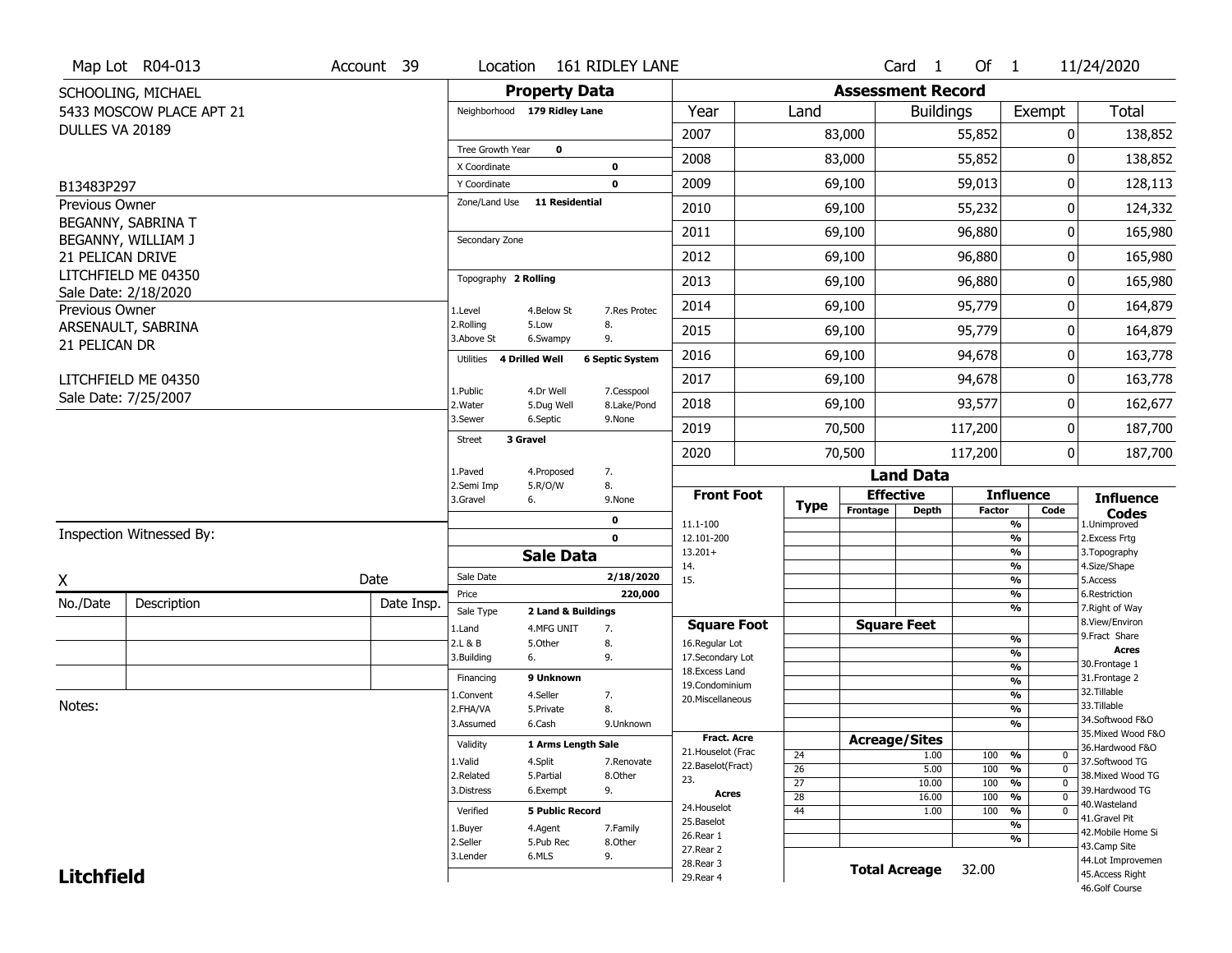|                        |                               |            |                          |                  |                         |                                                   |                               |            |                           | <b>Litchfield</b>  |       |       |                   |       |      |                 |
|------------------------|-------------------------------|------------|--------------------------|------------------|-------------------------|---------------------------------------------------|-------------------------------|------------|---------------------------|--------------------|-------|-------|-------------------|-------|------|-----------------|
|                        | Map Lot R04-013               |            |                          |                  |                         | Account 39                                        | Location                      |            |                           | 161 RIDLEY LANE    |       |       | Card <sub>1</sub> |       | Of 1 | 11/24/2020      |
|                        | Building Style 1 Conventional |            | SF Bsmt Living           |                  | $\mathbf 0$             |                                                   | Layout 1 Typical              |            |                           |                    |       |       |                   |       |      |                 |
| 0.Uncoded              | 4.Cape                        | 8.Log      | Fin Bsmt Grade           |                  | 0 <sub>0</sub>          |                                                   | 1. Typical                    | 4.         |                           | 7.                 |       |       |                   |       |      |                 |
| 1.Conv.                | 5.Garrison                    | 9.Other    |                          | OPEN-5-CUSTOMIZE | 0                       |                                                   | 2.Inadeg                      | 5.         |                           | 8.                 |       |       |                   |       |      |                 |
| 2.Ranch                | 6.Split                       | 10.Tri-Lev | Heat Type                | 100%             |                         | 3 Heat Pump                                       | 3.                            | 6.         |                           | 9.                 |       |       |                   |       |      |                 |
| 3.R Ranch              | 7.Contemp                     | 11.Earth O | 0.Uncoded                |                  | 4.Steam                 | 8.Fl/Wall                                         | Attic                         | 9 None     |                           |                    |       |       |                   |       |      |                 |
| Dwelling Units 1       |                               |            | 1.HWBB                   |                  | 5.FWA                   | 9.No Heat                                         | 1.1/4 Fin                     |            | 4.Full Fin                | 7.                 |       |       |                   |       |      |                 |
| Other Units            | $\mathbf 0$                   |            | 2.HWCI                   |                  | 6.GravWA                | 10.Radiant                                        | 2.1/2 Fin                     | 5.Fl/Stair |                           | 8.                 |       |       |                   |       |      | $11/2$ s $Fr/B$ |
| Stories                | 4 One & 1/2 Story             |            | 3.H Pump                 |                  | 7.Electric              | 11.Radiant                                        | 3.3/4 Fin                     | 6.         |                           | 9.None             |       |       |                   |       |      |                 |
| $1.1\,$                | 4.1.5                         | 7.1.25     | Cool Type                | 0%               | 9 None                  |                                                   | Insulation                    | 1 Full     |                           |                    |       |       |                   |       |      |                 |
| 2.2                    | 5.1.75                        | 8.3.5      | 1.Refrig                 |                  | 4.W&C Air               | 7.RadHW                                           | 1.Full                        |            | 4.Minimal                 | 7.                 |       |       |                   |       |      |                 |
| 3.3                    | 6.2.5                         | 9.4        | 2.Evapor                 |                  | 5.Monitor-              | 8.                                                | 2. Heavy                      | 5.Partial  |                           | 8.                 |       |       |                   |       |      |                 |
| Exterior Walls 2 Vinyl |                               |            | 3.H Pump                 |                  | 6.Monitor-              | 9.None                                            | 3.Capped                      | 6.         |                           | 9.None             | WD    |       |                   |       |      |                 |
| 0.Uncoded              | 4.Asbestos                    | 8.Concrete | Kitchen Style            |                  | 2 Typical               |                                                   | Unfinished %                  | 0%         |                           |                    |       |       |                   |       |      |                 |
| 1.Wd Clapb             | 5.Stucco                      | 9.Other    | 1.Modern                 |                  | 4.Obsolete              | 7.                                                | Grade & Factor 3 Average 105% |            |                           |                    |       | 26.0' |                   |       |      |                 |
| 2.Vinyl                | 6.Brick                       | 10.Wd shin | 2. Typical               |                  | 5.                      | 8.                                                | 1.E Grade                     |            | 4.B Grade                 | 7.AAA Grad         | 12.0" |       |                   |       |      |                 |
| 3.Compos.              | 7.Stone                       | 11.T1-11   | 3.Old Type               |                  | 6.                      | 9.None                                            | 2.D Grade                     |            | 5.A Grade                 | 8.M&S              |       |       |                   |       |      |                 |
| Roof Surface           | 1 Asphalt Shingles            |            | Bath(s) Style            |                  |                         | 2 Typical Bath(s)                                 | 3.C Grade                     |            | 6.AA Grade                | 9.Same             |       |       |                   |       |      |                 |
| 1.Asphalt              | 4.Composit                    | 7.Rolled R | 1.Modern                 |                  | 4.Obsolete              | 7.                                                | SQFT (Footprint) 832          |            |                           |                    |       |       |                   |       |      |                 |
| 2.Slate                | 5.Wood                        | 8.         | 2.Typical                |                  | 5.                      | 8.                                                | Condition                     |            | <b>5 Above Average</b>    |                    | 8.0'  |       |                   |       |      |                 |
| 3.Metal                | 6.Other                       | 9.         | 3.Old Type               |                  | 6.                      | 9.None                                            | 1.Poor                        | 4.Avg      |                           | 7.V G              |       |       |                   |       |      |                 |
| SF Masonry Trim 0      |                               |            | # Rooms                  |                  | 5                       |                                                   | 2.Fair                        | $5.Avg+$   |                           | 8.Exc              |       |       |                   |       |      |                 |
| OPEN-3-CUSTOM 0        |                               |            | # Bedrooms               |                  | $\overline{\mathbf{3}}$ |                                                   | $3.$ Avg-                     | 6.Good     |                           | 9.Same             |       |       |                   |       |      |                 |
| OPEN-4-CUSTOM 0        |                               |            | # Full Baths             |                  | $\overline{2}$          |                                                   | Phys. % Good                  |            | 0%                        |                    |       |       |                   | 32.0' |      |                 |
| Year Built             | 1998                          |            | $#$ Half Baths           |                  | $\mathbf 0$             |                                                   | Funct. % Good                 |            | 100%                      |                    |       |       |                   |       |      |                 |
| Year Remodeled 0       |                               |            | # Addn Fixtures          |                  | $\mathbf 0$             |                                                   | Functional Code               |            | 9 None                    |                    |       |       |                   |       |      |                 |
| Foundation             | 1 Concrete                    |            | # Fireplaces             |                  | $\mathbf 0$             |                                                   | 1.Incomp                      | 4.Delap    |                           | 7.No Power         |       |       |                   |       |      |                 |
| 1.Concrete             | 4.Wood                        | 7.         |                          |                  |                         |                                                   | 2.O-Built                     | 5.Bsmt     |                           | 8.LongTerm         |       |       |                   |       |      |                 |
| 2.C Block              | 5.Slab                        | 8.         |                          |                  |                         |                                                   | 3.Damage                      |            | 6.Common                  | 9.None             |       |       |                   |       |      |                 |
| 3.Br/Stone             | 6.Piers                       | 9.         |                          |                  |                         |                                                   | Econ. % Good                  | 100%       |                           |                    |       |       |                   |       |      |                 |
| Basement               | 4 Full Basement               |            |                          |                  |                         |                                                   | Economic Code None            |            |                           |                    |       |       |                   |       |      |                 |
| 1.1/4 Bmt              | 4.Full Bmt                    | 7.         |                          |                  |                         |                                                   | 0.None                        |            | 3.No Power                | 9.None             |       |       |                   |       |      |                 |
| 2.1/2 Bmt              | 5.Crawl Sp                    | 8.         |                          |                  |                         |                                                   | 1.Location                    |            | 4.Generate                | 8.                 |       |       |                   |       |      |                 |
| 3.3/4 Bmt              | 6.                            | 9.None     |                          |                  |                         | Sottware                                          | 2.Encroach                    |            | 5.Multi-Fa                | 9.                 |       |       |                   |       |      |                 |
| Bsmt Gar # Cars 0      |                               |            |                          |                  |                         | A Division of Harris Computer Systems             | Entrance Code                 |            | <b>1 Interior Inspect</b> |                    |       |       |                   |       |      |                 |
|                        | Wet Basement 1 Dry Basement   |            |                          |                  |                         |                                                   | 1.Interior                    | 4.Vacant   |                           | 7.                 |       |       |                   |       |      |                 |
| 1.Dry                  | 4.Dirt Flr                    | 7.         |                          |                  |                         |                                                   | 2.Refusal                     |            | 5.Estimate                | 8.                 |       |       |                   |       |      |                 |
| 2.Damp                 | 5.                            | 8.         |                          |                  |                         |                                                   | 3.Informed                    |            | 6.Existing                | 9.                 |       |       |                   |       |      |                 |
| 3.Wet                  | 6.                            | 9.         |                          |                  |                         |                                                   | Information Code 1 Owner      |            |                           |                    |       |       |                   |       |      |                 |
|                        |                               |            |                          |                  |                         |                                                   | 1.0wner                       | 4.Agent    |                           | 7.Vacant           |       |       |                   |       |      |                 |
|                        |                               |            |                          |                  |                         |                                                   | 2.Relative                    |            | 5.Estimate                | 8.                 |       |       |                   |       |      |                 |
|                        |                               |            | Date Inspected 9/25/2018 |                  |                         |                                                   | 3.Tenant                      | 6.Other    |                           | 9.                 |       |       |                   |       |      |                 |
|                        |                               |            |                          |                  |                         | <b>Additions, Outbuildings &amp; Improvements</b> |                               |            |                           | 1.One Story Fram   |       |       |                   |       |      |                 |
| Type                   |                               | Year       | Units                    | Grade            | Cond                    | Phys.<br>Funct.                                   | Sound Value                   |            |                           | 2. Two Story Fram  |       |       |                   |       |      |                 |
| 68 Wood Deck/s         |                               | 0          | 96                       | l 0 0            | 0                       | $\frac{9}{0}$ 0<br>$\%$<br>10                     |                               |            | 3. Three Story Fr         |                    |       |       |                   |       |      |                 |
|                        |                               |            |                          |                  |                         |                                                   |                               |            | 4.1 & 1/2 Story           |                    |       |       |                   |       |      |                 |
|                        |                               |            |                          |                  |                         | $\%$<br>$\%$                                      |                               |            | 5.1 & 3/4 Story           |                    |       |       |                   |       |      |                 |
|                        |                               |            |                          |                  |                         | $\%$<br>$\sqrt{2}$                                |                               |            | 6.2 & 1/2 Story           |                    |       |       |                   |       |      |                 |
|                        |                               |            |                          |                  |                         | $\%$<br>$\%$                                      |                               |            |                           | 21. Open Frame Por |       |       |                   |       |      |                 |
|                        |                               |            |                          |                  |                         | $\%$<br>$\sqrt{2}$                                |                               |            |                           | 22.Encl Frame Por  |       |       |                   |       |      |                 |
|                        |                               |            |                          |                  |                         |                                                   |                               |            |                           | 23. Frame Garage   |       |       |                   |       |      |                 |
|                        |                               |            |                          |                  |                         | $\%$<br>$\sqrt{2}$                                |                               |            | 24.Frame Shed             |                    |       |       |                   |       |      |                 |
|                        |                               |            |                          |                  |                         | $\frac{0}{6}$<br>$\%$                             |                               |            |                           | 25. Frame Bay Wind |       |       |                   |       |      |                 |
|                        |                               |            |                          |                  |                         | $\sqrt{6}$<br>$\%$                                |                               |            |                           | 26.1SFr Overhang   |       |       |                   |       |      |                 |
|                        |                               |            |                          |                  |                         |                                                   |                               |            |                           | 27. Unfin Basement |       |       |                   |       |      |                 |
|                        |                               |            |                          |                  |                         | $\%$<br>%                                         |                               |            |                           | 28. Unfinished Att |       |       |                   |       |      |                 |
|                        |                               |            |                          |                  |                         | $\%$<br>%                                         |                               |            | 29. Finished Attic        |                    |       |       |                   |       |      |                 |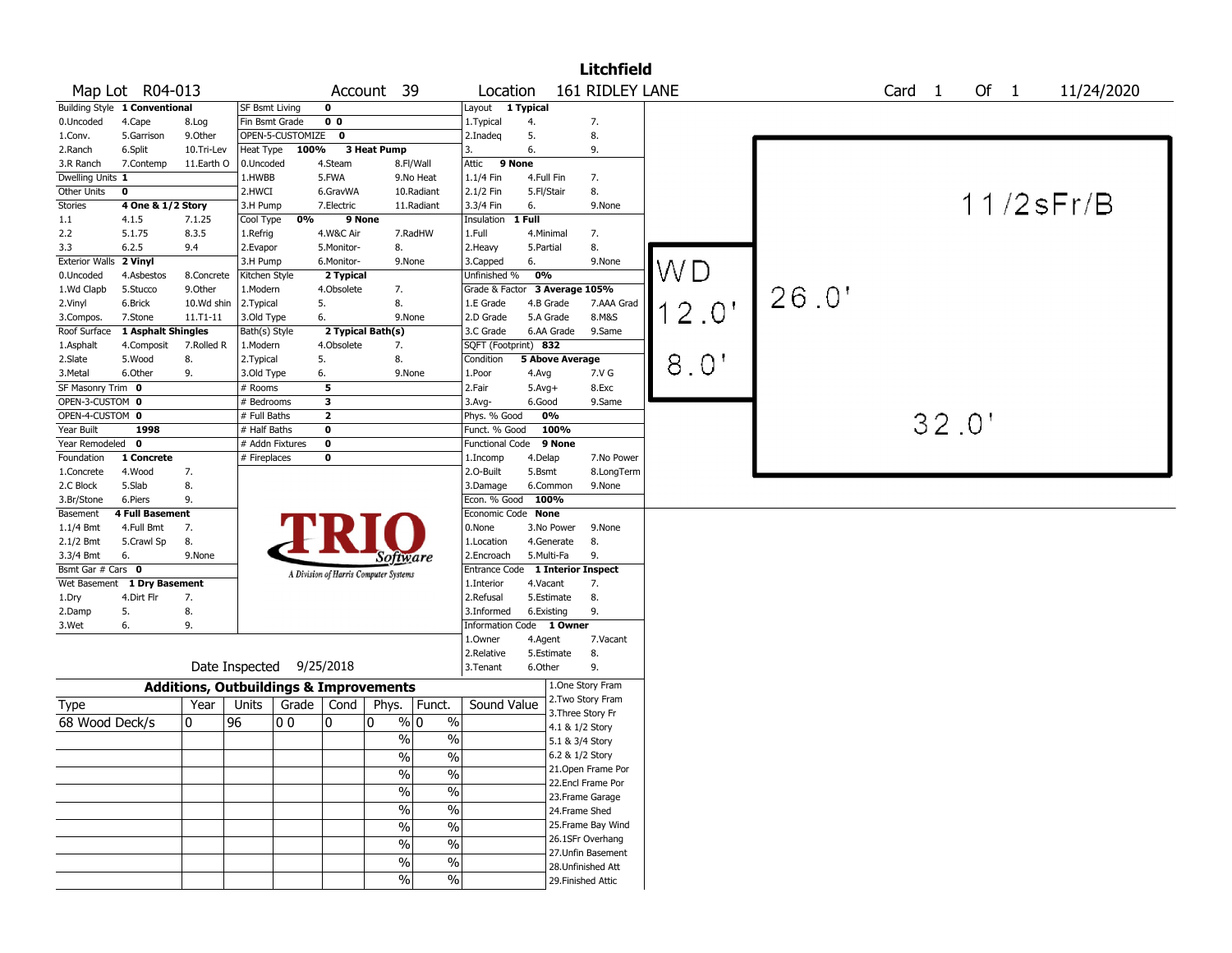| <b>Assessment Record</b><br><b>Property Data</b><br>DEMERS, LAURETTA A<br>Year<br>Total<br>DEMERS, NORMAND R.<br>Neighborhood 101 Jimmy Pond Lane<br><b>Buildings</b><br>Exempt<br>Land<br>15 PINELAND ST<br>2007<br>108,381<br>0<br>0<br>108,381<br>LEWISTON ME 04240<br>Tree Growth Year<br>$\mathbf 0$<br>$\mathbf 0$<br>2008<br>108,381<br>108,381<br>0<br>X Coordinate<br>$\mathbf 0$<br>0<br>2009<br>120,985<br>0<br>120,985<br>$\mathbf 0$<br>Y Coordinate<br>B13369P47<br>Zone/Land Use<br>22 Jimmy Pond<br>$\mathbf 0$<br>120,985<br>0<br>120,985<br>2010<br>0<br>2011<br>120,985<br>0<br>120,985<br>Secondary Zone<br>0<br>2012<br>120,985<br>0<br>120,985<br>9<br>Topography 2 Rolling<br>$\pmb{0}$<br>2013<br>120,985<br>0<br>120,985<br>$\pmb{0}$<br>2014<br>120,985<br>120,985<br>0<br>1.Level<br>4.Below St<br>7.Res Protec<br>2.Rolling<br>5.Low<br>8.<br>120,985<br>0<br>2015<br>0<br>120,985<br>3.Above St<br>9.<br>6.Swampy<br>$\mathbf 0$<br>120,985<br>2016<br>120,985<br>0<br>Utilities 9 None<br>9 None<br>0<br>2017<br>120,985<br>0<br>120,985<br>1.Public<br>4.Dr Well<br>7.Cesspool<br>$\mathbf 0$<br>2018<br>120,985<br>0<br>120,985<br>2. Water<br>8.Lake/Pond<br>5.Dug Well<br>3.Sewer<br>6.Septic<br>9.None<br>0<br>2019<br>74,600<br>0<br>74,600<br>3 Gravel<br><b>Street</b><br>$\mathbf{0}$<br>2020<br>74,600<br>0<br>74,600<br>1.Paved<br>4.Proposed<br>7.<br><b>Land Data</b><br>8.<br>2.Semi Imp<br>5.R/O/W<br><b>Effective</b><br><b>Front Foot</b><br><b>Influence</b><br><b>Influence</b><br>3.Gravel<br>9.None<br>6.<br>Type<br>Frontage<br>Depth<br><b>Factor</b><br>Code<br><b>Codes</b><br>0<br>$\frac{9}{6}$<br>11.1-100<br>1.Unimproved<br>Inspection Witnessed By:<br>$\mathbf 0$<br>$\frac{9}{6}$<br>2.Excess Frtg<br>12.101-200<br>$\frac{9}{6}$<br>$13.201+$<br>3. Topography<br><b>Sale Data</b><br>$\frac{9}{6}$<br>4.Size/Shape<br>14.<br>Sale Date<br>Date<br>Χ<br>$\frac{9}{6}$<br>5.Access<br>15.<br>$\frac{9}{6}$<br>Price<br>6.Restriction<br>No./Date<br>Description<br>Date Insp.<br>$\frac{9}{6}$<br>7. Right of Way<br>Sale Type<br>8.View/Environ<br><b>Square Feet</b><br><b>Square Foot</b><br>4.MFG UNIT<br>1.Land<br>7.<br>9.Fract Share<br>$\frac{9}{6}$<br>8.<br>2.L & B<br>5.Other<br>16.Regular Lot<br><b>Acres</b><br>$\frac{9}{6}$<br>9.<br>17.Secondary Lot<br>3.Building<br>6.<br>30. Frontage 1<br>$\frac{9}{6}$<br>18. Excess Land<br>31. Frontage 2<br>Financing<br>$\frac{9}{6}$<br>19.Condominium<br>32.Tillable<br>$\frac{9}{6}$<br>1.Convent<br>4.Seller<br>7.<br>20.Miscellaneous<br>Notes:<br>33.Tillable<br>$\frac{9}{6}$<br>2.FHA/VA<br>5.Private<br>8.<br>34.Softwood F&O<br>$\frac{9}{6}$<br>3.Assumed<br>6.Cash<br>9.Unknown<br>35. Mixed Wood F&O<br><b>Fract. Acre</b><br><b>Acreage/Sites</b><br>Validity<br>36.Hardwood F&O<br>21. Houselot (Frac<br>22<br>0.50<br>50 %<br>3<br>1.Valid<br>37.Softwood TG<br>4.Split<br>7.Renovate<br>22.Baselot(Fract)<br>30<br>25<br>$\overline{3}$<br>1.00<br>%<br>38. Mixed Wood TG<br>2.Related<br>5.Partial<br>8.Other<br>23.<br>$\overline{26}$<br>$\overline{50}$<br>$\frac{9}{6}$<br>$\overline{3}$<br>5.00<br>39.Hardwood TG<br>9.<br>3.Distress<br>6.Exempt<br>Acres<br>$\overline{27}$<br>100<br>$\frac{9}{6}$<br>10.00<br>$\mathbf 0$<br>40. Wasteland<br>24. Houselot<br>$\overline{28}$<br>100<br>6.60<br>%<br>Verified<br>$\mathbf 0$<br>41.Gravel Pit<br>25.Baselot<br>$\overline{\frac{9}{6}}$<br>1.Buyer<br>4.Agent<br>7.Family<br>42. Mobile Home Si<br>26.Rear 1<br>%<br>2.Seller<br>8.Other<br>5.Pub Rec<br>43.Camp Site | Map Lot R04-014 | Account 449 | Location |       | <b>JIMMY POND</b> |           |  | Card 1 | Of $1$ | 11/24/2020 |
|----------------------------------------------------------------------------------------------------------------------------------------------------------------------------------------------------------------------------------------------------------------------------------------------------------------------------------------------------------------------------------------------------------------------------------------------------------------------------------------------------------------------------------------------------------------------------------------------------------------------------------------------------------------------------------------------------------------------------------------------------------------------------------------------------------------------------------------------------------------------------------------------------------------------------------------------------------------------------------------------------------------------------------------------------------------------------------------------------------------------------------------------------------------------------------------------------------------------------------------------------------------------------------------------------------------------------------------------------------------------------------------------------------------------------------------------------------------------------------------------------------------------------------------------------------------------------------------------------------------------------------------------------------------------------------------------------------------------------------------------------------------------------------------------------------------------------------------------------------------------------------------------------------------------------------------------------------------------------------------------------------------------------------------------------------------------------------------------------------------------------------------------------------------------------------------------------------------------------------------------------------------------------------------------------------------------------------------------------------------------------------------------------------------------------------------------------------------------------------------------------------------------------------------------------------------------------------------------------------------------------------------------------------------------------------------------------------------------------------------------------------------------------------------------------------------------------------------------------------------------------------------------------------------------------------------------------------------------------------------------------------------------------------------------------------------------------------------------------------------------------------------------------------------------------------------------------------------------------------------------------------------------------------------------------------------------------------------------------------------------------------------------------------------------------------------------------------------------------------------------------------------------------------------------------------------------------|-----------------|-------------|----------|-------|-------------------|-----------|--|--------|--------|------------|
|                                                                                                                                                                                                                                                                                                                                                                                                                                                                                                                                                                                                                                                                                                                                                                                                                                                                                                                                                                                                                                                                                                                                                                                                                                                                                                                                                                                                                                                                                                                                                                                                                                                                                                                                                                                                                                                                                                                                                                                                                                                                                                                                                                                                                                                                                                                                                                                                                                                                                                                                                                                                                                                                                                                                                                                                                                                                                                                                                                                                                                                                                                                                                                                                                                                                                                                                                                                                                                                                                                                                                                            |                 |             |          |       |                   |           |  |        |        |            |
|                                                                                                                                                                                                                                                                                                                                                                                                                                                                                                                                                                                                                                                                                                                                                                                                                                                                                                                                                                                                                                                                                                                                                                                                                                                                                                                                                                                                                                                                                                                                                                                                                                                                                                                                                                                                                                                                                                                                                                                                                                                                                                                                                                                                                                                                                                                                                                                                                                                                                                                                                                                                                                                                                                                                                                                                                                                                                                                                                                                                                                                                                                                                                                                                                                                                                                                                                                                                                                                                                                                                                                            |                 |             |          |       |                   |           |  |        |        |            |
|                                                                                                                                                                                                                                                                                                                                                                                                                                                                                                                                                                                                                                                                                                                                                                                                                                                                                                                                                                                                                                                                                                                                                                                                                                                                                                                                                                                                                                                                                                                                                                                                                                                                                                                                                                                                                                                                                                                                                                                                                                                                                                                                                                                                                                                                                                                                                                                                                                                                                                                                                                                                                                                                                                                                                                                                                                                                                                                                                                                                                                                                                                                                                                                                                                                                                                                                                                                                                                                                                                                                                                            |                 |             |          |       |                   |           |  |        |        |            |
|                                                                                                                                                                                                                                                                                                                                                                                                                                                                                                                                                                                                                                                                                                                                                                                                                                                                                                                                                                                                                                                                                                                                                                                                                                                                                                                                                                                                                                                                                                                                                                                                                                                                                                                                                                                                                                                                                                                                                                                                                                                                                                                                                                                                                                                                                                                                                                                                                                                                                                                                                                                                                                                                                                                                                                                                                                                                                                                                                                                                                                                                                                                                                                                                                                                                                                                                                                                                                                                                                                                                                                            |                 |             |          |       |                   |           |  |        |        |            |
|                                                                                                                                                                                                                                                                                                                                                                                                                                                                                                                                                                                                                                                                                                                                                                                                                                                                                                                                                                                                                                                                                                                                                                                                                                                                                                                                                                                                                                                                                                                                                                                                                                                                                                                                                                                                                                                                                                                                                                                                                                                                                                                                                                                                                                                                                                                                                                                                                                                                                                                                                                                                                                                                                                                                                                                                                                                                                                                                                                                                                                                                                                                                                                                                                                                                                                                                                                                                                                                                                                                                                                            |                 |             |          |       |                   |           |  |        |        |            |
|                                                                                                                                                                                                                                                                                                                                                                                                                                                                                                                                                                                                                                                                                                                                                                                                                                                                                                                                                                                                                                                                                                                                                                                                                                                                                                                                                                                                                                                                                                                                                                                                                                                                                                                                                                                                                                                                                                                                                                                                                                                                                                                                                                                                                                                                                                                                                                                                                                                                                                                                                                                                                                                                                                                                                                                                                                                                                                                                                                                                                                                                                                                                                                                                                                                                                                                                                                                                                                                                                                                                                                            |                 |             |          |       |                   |           |  |        |        |            |
|                                                                                                                                                                                                                                                                                                                                                                                                                                                                                                                                                                                                                                                                                                                                                                                                                                                                                                                                                                                                                                                                                                                                                                                                                                                                                                                                                                                                                                                                                                                                                                                                                                                                                                                                                                                                                                                                                                                                                                                                                                                                                                                                                                                                                                                                                                                                                                                                                                                                                                                                                                                                                                                                                                                                                                                                                                                                                                                                                                                                                                                                                                                                                                                                                                                                                                                                                                                                                                                                                                                                                                            |                 |             |          |       |                   |           |  |        |        |            |
|                                                                                                                                                                                                                                                                                                                                                                                                                                                                                                                                                                                                                                                                                                                                                                                                                                                                                                                                                                                                                                                                                                                                                                                                                                                                                                                                                                                                                                                                                                                                                                                                                                                                                                                                                                                                                                                                                                                                                                                                                                                                                                                                                                                                                                                                                                                                                                                                                                                                                                                                                                                                                                                                                                                                                                                                                                                                                                                                                                                                                                                                                                                                                                                                                                                                                                                                                                                                                                                                                                                                                                            |                 |             |          |       |                   |           |  |        |        |            |
|                                                                                                                                                                                                                                                                                                                                                                                                                                                                                                                                                                                                                                                                                                                                                                                                                                                                                                                                                                                                                                                                                                                                                                                                                                                                                                                                                                                                                                                                                                                                                                                                                                                                                                                                                                                                                                                                                                                                                                                                                                                                                                                                                                                                                                                                                                                                                                                                                                                                                                                                                                                                                                                                                                                                                                                                                                                                                                                                                                                                                                                                                                                                                                                                                                                                                                                                                                                                                                                                                                                                                                            |                 |             |          |       |                   |           |  |        |        |            |
|                                                                                                                                                                                                                                                                                                                                                                                                                                                                                                                                                                                                                                                                                                                                                                                                                                                                                                                                                                                                                                                                                                                                                                                                                                                                                                                                                                                                                                                                                                                                                                                                                                                                                                                                                                                                                                                                                                                                                                                                                                                                                                                                                                                                                                                                                                                                                                                                                                                                                                                                                                                                                                                                                                                                                                                                                                                                                                                                                                                                                                                                                                                                                                                                                                                                                                                                                                                                                                                                                                                                                                            |                 |             |          |       |                   |           |  |        |        |            |
|                                                                                                                                                                                                                                                                                                                                                                                                                                                                                                                                                                                                                                                                                                                                                                                                                                                                                                                                                                                                                                                                                                                                                                                                                                                                                                                                                                                                                                                                                                                                                                                                                                                                                                                                                                                                                                                                                                                                                                                                                                                                                                                                                                                                                                                                                                                                                                                                                                                                                                                                                                                                                                                                                                                                                                                                                                                                                                                                                                                                                                                                                                                                                                                                                                                                                                                                                                                                                                                                                                                                                                            |                 |             |          |       |                   |           |  |        |        |            |
|                                                                                                                                                                                                                                                                                                                                                                                                                                                                                                                                                                                                                                                                                                                                                                                                                                                                                                                                                                                                                                                                                                                                                                                                                                                                                                                                                                                                                                                                                                                                                                                                                                                                                                                                                                                                                                                                                                                                                                                                                                                                                                                                                                                                                                                                                                                                                                                                                                                                                                                                                                                                                                                                                                                                                                                                                                                                                                                                                                                                                                                                                                                                                                                                                                                                                                                                                                                                                                                                                                                                                                            |                 |             |          |       |                   |           |  |        |        |            |
|                                                                                                                                                                                                                                                                                                                                                                                                                                                                                                                                                                                                                                                                                                                                                                                                                                                                                                                                                                                                                                                                                                                                                                                                                                                                                                                                                                                                                                                                                                                                                                                                                                                                                                                                                                                                                                                                                                                                                                                                                                                                                                                                                                                                                                                                                                                                                                                                                                                                                                                                                                                                                                                                                                                                                                                                                                                                                                                                                                                                                                                                                                                                                                                                                                                                                                                                                                                                                                                                                                                                                                            |                 |             |          |       |                   |           |  |        |        |            |
|                                                                                                                                                                                                                                                                                                                                                                                                                                                                                                                                                                                                                                                                                                                                                                                                                                                                                                                                                                                                                                                                                                                                                                                                                                                                                                                                                                                                                                                                                                                                                                                                                                                                                                                                                                                                                                                                                                                                                                                                                                                                                                                                                                                                                                                                                                                                                                                                                                                                                                                                                                                                                                                                                                                                                                                                                                                                                                                                                                                                                                                                                                                                                                                                                                                                                                                                                                                                                                                                                                                                                                            |                 |             |          |       |                   |           |  |        |        |            |
|                                                                                                                                                                                                                                                                                                                                                                                                                                                                                                                                                                                                                                                                                                                                                                                                                                                                                                                                                                                                                                                                                                                                                                                                                                                                                                                                                                                                                                                                                                                                                                                                                                                                                                                                                                                                                                                                                                                                                                                                                                                                                                                                                                                                                                                                                                                                                                                                                                                                                                                                                                                                                                                                                                                                                                                                                                                                                                                                                                                                                                                                                                                                                                                                                                                                                                                                                                                                                                                                                                                                                                            |                 |             |          |       |                   |           |  |        |        |            |
|                                                                                                                                                                                                                                                                                                                                                                                                                                                                                                                                                                                                                                                                                                                                                                                                                                                                                                                                                                                                                                                                                                                                                                                                                                                                                                                                                                                                                                                                                                                                                                                                                                                                                                                                                                                                                                                                                                                                                                                                                                                                                                                                                                                                                                                                                                                                                                                                                                                                                                                                                                                                                                                                                                                                                                                                                                                                                                                                                                                                                                                                                                                                                                                                                                                                                                                                                                                                                                                                                                                                                                            |                 |             |          |       |                   |           |  |        |        |            |
|                                                                                                                                                                                                                                                                                                                                                                                                                                                                                                                                                                                                                                                                                                                                                                                                                                                                                                                                                                                                                                                                                                                                                                                                                                                                                                                                                                                                                                                                                                                                                                                                                                                                                                                                                                                                                                                                                                                                                                                                                                                                                                                                                                                                                                                                                                                                                                                                                                                                                                                                                                                                                                                                                                                                                                                                                                                                                                                                                                                                                                                                                                                                                                                                                                                                                                                                                                                                                                                                                                                                                                            |                 |             |          |       |                   |           |  |        |        |            |
|                                                                                                                                                                                                                                                                                                                                                                                                                                                                                                                                                                                                                                                                                                                                                                                                                                                                                                                                                                                                                                                                                                                                                                                                                                                                                                                                                                                                                                                                                                                                                                                                                                                                                                                                                                                                                                                                                                                                                                                                                                                                                                                                                                                                                                                                                                                                                                                                                                                                                                                                                                                                                                                                                                                                                                                                                                                                                                                                                                                                                                                                                                                                                                                                                                                                                                                                                                                                                                                                                                                                                                            |                 |             |          |       |                   |           |  |        |        |            |
|                                                                                                                                                                                                                                                                                                                                                                                                                                                                                                                                                                                                                                                                                                                                                                                                                                                                                                                                                                                                                                                                                                                                                                                                                                                                                                                                                                                                                                                                                                                                                                                                                                                                                                                                                                                                                                                                                                                                                                                                                                                                                                                                                                                                                                                                                                                                                                                                                                                                                                                                                                                                                                                                                                                                                                                                                                                                                                                                                                                                                                                                                                                                                                                                                                                                                                                                                                                                                                                                                                                                                                            |                 |             |          |       |                   |           |  |        |        |            |
|                                                                                                                                                                                                                                                                                                                                                                                                                                                                                                                                                                                                                                                                                                                                                                                                                                                                                                                                                                                                                                                                                                                                                                                                                                                                                                                                                                                                                                                                                                                                                                                                                                                                                                                                                                                                                                                                                                                                                                                                                                                                                                                                                                                                                                                                                                                                                                                                                                                                                                                                                                                                                                                                                                                                                                                                                                                                                                                                                                                                                                                                                                                                                                                                                                                                                                                                                                                                                                                                                                                                                                            |                 |             |          |       |                   |           |  |        |        |            |
|                                                                                                                                                                                                                                                                                                                                                                                                                                                                                                                                                                                                                                                                                                                                                                                                                                                                                                                                                                                                                                                                                                                                                                                                                                                                                                                                                                                                                                                                                                                                                                                                                                                                                                                                                                                                                                                                                                                                                                                                                                                                                                                                                                                                                                                                                                                                                                                                                                                                                                                                                                                                                                                                                                                                                                                                                                                                                                                                                                                                                                                                                                                                                                                                                                                                                                                                                                                                                                                                                                                                                                            |                 |             |          |       |                   |           |  |        |        |            |
|                                                                                                                                                                                                                                                                                                                                                                                                                                                                                                                                                                                                                                                                                                                                                                                                                                                                                                                                                                                                                                                                                                                                                                                                                                                                                                                                                                                                                                                                                                                                                                                                                                                                                                                                                                                                                                                                                                                                                                                                                                                                                                                                                                                                                                                                                                                                                                                                                                                                                                                                                                                                                                                                                                                                                                                                                                                                                                                                                                                                                                                                                                                                                                                                                                                                                                                                                                                                                                                                                                                                                                            |                 |             |          |       |                   |           |  |        |        |            |
|                                                                                                                                                                                                                                                                                                                                                                                                                                                                                                                                                                                                                                                                                                                                                                                                                                                                                                                                                                                                                                                                                                                                                                                                                                                                                                                                                                                                                                                                                                                                                                                                                                                                                                                                                                                                                                                                                                                                                                                                                                                                                                                                                                                                                                                                                                                                                                                                                                                                                                                                                                                                                                                                                                                                                                                                                                                                                                                                                                                                                                                                                                                                                                                                                                                                                                                                                                                                                                                                                                                                                                            |                 |             |          |       |                   |           |  |        |        |            |
|                                                                                                                                                                                                                                                                                                                                                                                                                                                                                                                                                                                                                                                                                                                                                                                                                                                                                                                                                                                                                                                                                                                                                                                                                                                                                                                                                                                                                                                                                                                                                                                                                                                                                                                                                                                                                                                                                                                                                                                                                                                                                                                                                                                                                                                                                                                                                                                                                                                                                                                                                                                                                                                                                                                                                                                                                                                                                                                                                                                                                                                                                                                                                                                                                                                                                                                                                                                                                                                                                                                                                                            |                 |             |          |       |                   |           |  |        |        |            |
|                                                                                                                                                                                                                                                                                                                                                                                                                                                                                                                                                                                                                                                                                                                                                                                                                                                                                                                                                                                                                                                                                                                                                                                                                                                                                                                                                                                                                                                                                                                                                                                                                                                                                                                                                                                                                                                                                                                                                                                                                                                                                                                                                                                                                                                                                                                                                                                                                                                                                                                                                                                                                                                                                                                                                                                                                                                                                                                                                                                                                                                                                                                                                                                                                                                                                                                                                                                                                                                                                                                                                                            |                 |             |          |       |                   |           |  |        |        |            |
|                                                                                                                                                                                                                                                                                                                                                                                                                                                                                                                                                                                                                                                                                                                                                                                                                                                                                                                                                                                                                                                                                                                                                                                                                                                                                                                                                                                                                                                                                                                                                                                                                                                                                                                                                                                                                                                                                                                                                                                                                                                                                                                                                                                                                                                                                                                                                                                                                                                                                                                                                                                                                                                                                                                                                                                                                                                                                                                                                                                                                                                                                                                                                                                                                                                                                                                                                                                                                                                                                                                                                                            |                 |             |          |       |                   |           |  |        |        |            |
|                                                                                                                                                                                                                                                                                                                                                                                                                                                                                                                                                                                                                                                                                                                                                                                                                                                                                                                                                                                                                                                                                                                                                                                                                                                                                                                                                                                                                                                                                                                                                                                                                                                                                                                                                                                                                                                                                                                                                                                                                                                                                                                                                                                                                                                                                                                                                                                                                                                                                                                                                                                                                                                                                                                                                                                                                                                                                                                                                                                                                                                                                                                                                                                                                                                                                                                                                                                                                                                                                                                                                                            |                 |             |          |       |                   |           |  |        |        |            |
|                                                                                                                                                                                                                                                                                                                                                                                                                                                                                                                                                                                                                                                                                                                                                                                                                                                                                                                                                                                                                                                                                                                                                                                                                                                                                                                                                                                                                                                                                                                                                                                                                                                                                                                                                                                                                                                                                                                                                                                                                                                                                                                                                                                                                                                                                                                                                                                                                                                                                                                                                                                                                                                                                                                                                                                                                                                                                                                                                                                                                                                                                                                                                                                                                                                                                                                                                                                                                                                                                                                                                                            |                 |             |          |       |                   |           |  |        |        |            |
|                                                                                                                                                                                                                                                                                                                                                                                                                                                                                                                                                                                                                                                                                                                                                                                                                                                                                                                                                                                                                                                                                                                                                                                                                                                                                                                                                                                                                                                                                                                                                                                                                                                                                                                                                                                                                                                                                                                                                                                                                                                                                                                                                                                                                                                                                                                                                                                                                                                                                                                                                                                                                                                                                                                                                                                                                                                                                                                                                                                                                                                                                                                                                                                                                                                                                                                                                                                                                                                                                                                                                                            |                 |             |          |       |                   |           |  |        |        |            |
|                                                                                                                                                                                                                                                                                                                                                                                                                                                                                                                                                                                                                                                                                                                                                                                                                                                                                                                                                                                                                                                                                                                                                                                                                                                                                                                                                                                                                                                                                                                                                                                                                                                                                                                                                                                                                                                                                                                                                                                                                                                                                                                                                                                                                                                                                                                                                                                                                                                                                                                                                                                                                                                                                                                                                                                                                                                                                                                                                                                                                                                                                                                                                                                                                                                                                                                                                                                                                                                                                                                                                                            |                 |             |          |       |                   |           |  |        |        |            |
|                                                                                                                                                                                                                                                                                                                                                                                                                                                                                                                                                                                                                                                                                                                                                                                                                                                                                                                                                                                                                                                                                                                                                                                                                                                                                                                                                                                                                                                                                                                                                                                                                                                                                                                                                                                                                                                                                                                                                                                                                                                                                                                                                                                                                                                                                                                                                                                                                                                                                                                                                                                                                                                                                                                                                                                                                                                                                                                                                                                                                                                                                                                                                                                                                                                                                                                                                                                                                                                                                                                                                                            |                 |             |          |       |                   |           |  |        |        |            |
|                                                                                                                                                                                                                                                                                                                                                                                                                                                                                                                                                                                                                                                                                                                                                                                                                                                                                                                                                                                                                                                                                                                                                                                                                                                                                                                                                                                                                                                                                                                                                                                                                                                                                                                                                                                                                                                                                                                                                                                                                                                                                                                                                                                                                                                                                                                                                                                                                                                                                                                                                                                                                                                                                                                                                                                                                                                                                                                                                                                                                                                                                                                                                                                                                                                                                                                                                                                                                                                                                                                                                                            |                 |             |          |       |                   |           |  |        |        |            |
|                                                                                                                                                                                                                                                                                                                                                                                                                                                                                                                                                                                                                                                                                                                                                                                                                                                                                                                                                                                                                                                                                                                                                                                                                                                                                                                                                                                                                                                                                                                                                                                                                                                                                                                                                                                                                                                                                                                                                                                                                                                                                                                                                                                                                                                                                                                                                                                                                                                                                                                                                                                                                                                                                                                                                                                                                                                                                                                                                                                                                                                                                                                                                                                                                                                                                                                                                                                                                                                                                                                                                                            |                 |             |          |       |                   |           |  |        |        |            |
|                                                                                                                                                                                                                                                                                                                                                                                                                                                                                                                                                                                                                                                                                                                                                                                                                                                                                                                                                                                                                                                                                                                                                                                                                                                                                                                                                                                                                                                                                                                                                                                                                                                                                                                                                                                                                                                                                                                                                                                                                                                                                                                                                                                                                                                                                                                                                                                                                                                                                                                                                                                                                                                                                                                                                                                                                                                                                                                                                                                                                                                                                                                                                                                                                                                                                                                                                                                                                                                                                                                                                                            |                 |             |          |       |                   |           |  |        |        |            |
|                                                                                                                                                                                                                                                                                                                                                                                                                                                                                                                                                                                                                                                                                                                                                                                                                                                                                                                                                                                                                                                                                                                                                                                                                                                                                                                                                                                                                                                                                                                                                                                                                                                                                                                                                                                                                                                                                                                                                                                                                                                                                                                                                                                                                                                                                                                                                                                                                                                                                                                                                                                                                                                                                                                                                                                                                                                                                                                                                                                                                                                                                                                                                                                                                                                                                                                                                                                                                                                                                                                                                                            |                 |             |          |       |                   |           |  |        |        |            |
|                                                                                                                                                                                                                                                                                                                                                                                                                                                                                                                                                                                                                                                                                                                                                                                                                                                                                                                                                                                                                                                                                                                                                                                                                                                                                                                                                                                                                                                                                                                                                                                                                                                                                                                                                                                                                                                                                                                                                                                                                                                                                                                                                                                                                                                                                                                                                                                                                                                                                                                                                                                                                                                                                                                                                                                                                                                                                                                                                                                                                                                                                                                                                                                                                                                                                                                                                                                                                                                                                                                                                                            |                 |             |          |       |                   |           |  |        |        |            |
|                                                                                                                                                                                                                                                                                                                                                                                                                                                                                                                                                                                                                                                                                                                                                                                                                                                                                                                                                                                                                                                                                                                                                                                                                                                                                                                                                                                                                                                                                                                                                                                                                                                                                                                                                                                                                                                                                                                                                                                                                                                                                                                                                                                                                                                                                                                                                                                                                                                                                                                                                                                                                                                                                                                                                                                                                                                                                                                                                                                                                                                                                                                                                                                                                                                                                                                                                                                                                                                                                                                                                                            |                 |             |          |       |                   |           |  |        |        |            |
|                                                                                                                                                                                                                                                                                                                                                                                                                                                                                                                                                                                                                                                                                                                                                                                                                                                                                                                                                                                                                                                                                                                                                                                                                                                                                                                                                                                                                                                                                                                                                                                                                                                                                                                                                                                                                                                                                                                                                                                                                                                                                                                                                                                                                                                                                                                                                                                                                                                                                                                                                                                                                                                                                                                                                                                                                                                                                                                                                                                                                                                                                                                                                                                                                                                                                                                                                                                                                                                                                                                                                                            |                 |             |          |       |                   |           |  |        |        |            |
| 3.Lender<br>44.Lot Improvemen<br>28. Rear 3<br><b>Total Acreage</b>                                                                                                                                                                                                                                                                                                                                                                                                                                                                                                                                                                                                                                                                                                                                                                                                                                                                                                                                                                                                                                                                                                                                                                                                                                                                                                                                                                                                                                                                                                                                                                                                                                                                                                                                                                                                                                                                                                                                                                                                                                                                                                                                                                                                                                                                                                                                                                                                                                                                                                                                                                                                                                                                                                                                                                                                                                                                                                                                                                                                                                                                                                                                                                                                                                                                                                                                                                                                                                                                                                        |                 |             |          |       |                   |           |  |        |        |            |
| 45.Access Right<br><b>Litchfield</b><br>29. Rear 4<br>46.Golf Course                                                                                                                                                                                                                                                                                                                                                                                                                                                                                                                                                                                                                                                                                                                                                                                                                                                                                                                                                                                                                                                                                                                                                                                                                                                                                                                                                                                                                                                                                                                                                                                                                                                                                                                                                                                                                                                                                                                                                                                                                                                                                                                                                                                                                                                                                                                                                                                                                                                                                                                                                                                                                                                                                                                                                                                                                                                                                                                                                                                                                                                                                                                                                                                                                                                                                                                                                                                                                                                                                                       |                 |             |          | 6.MLS | 9.                | 27.Rear 2 |  |        | 23.10  |            |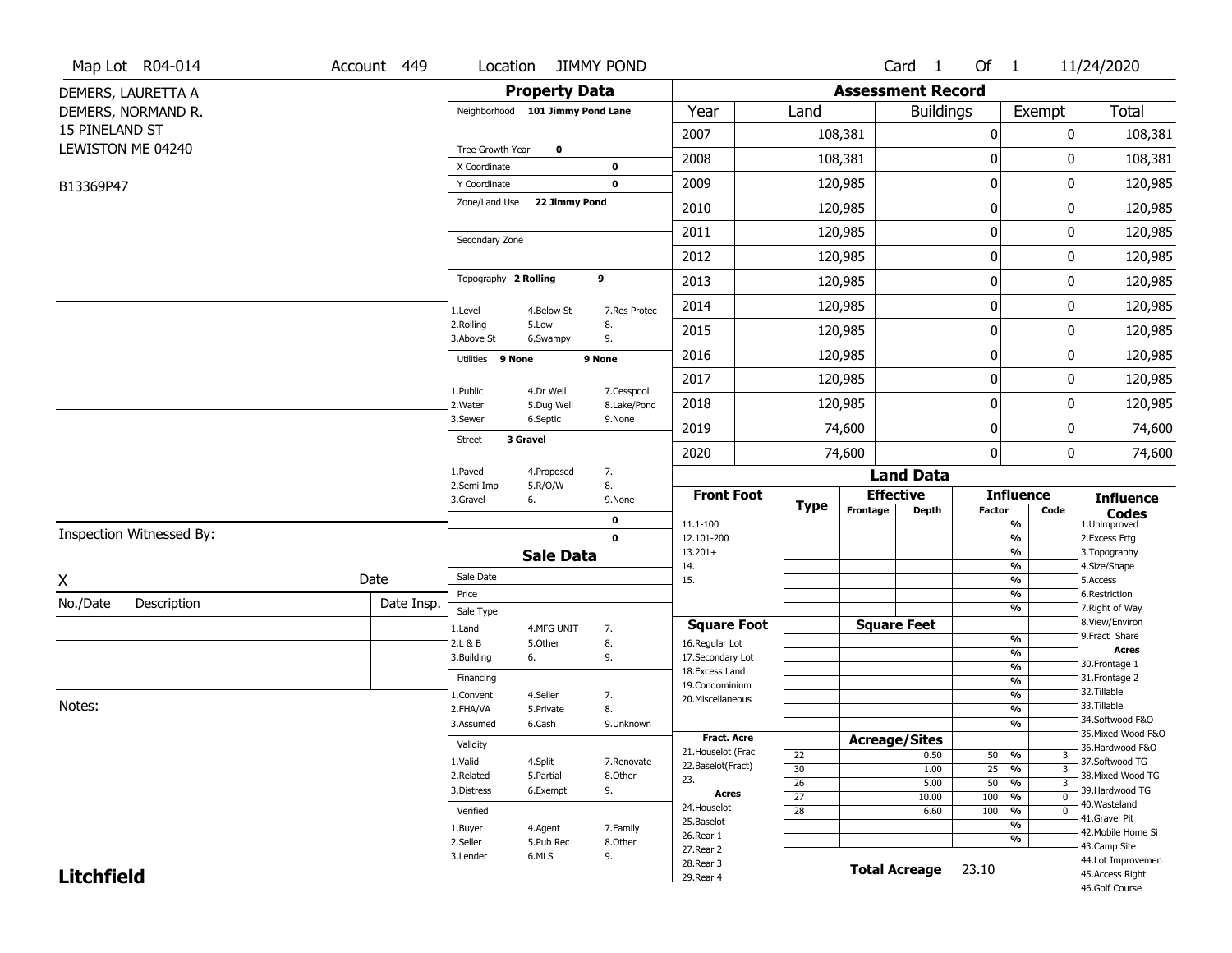| <b>JIMMY POND</b><br>Map Lot R04-014<br>449<br>Location<br>Account                                   | Card <sub>1</sub> |  | Of $1$ | 11/24/2020 |
|------------------------------------------------------------------------------------------------------|-------------------|--|--------|------------|
| <b>Building Style</b><br><b>SF Bsmt Living</b><br>Layout                                             |                   |  |        |            |
| Fin Bsmt Grade<br>7.<br>0.Uncoded<br>1.Typical<br>4.<br>4.Cape<br>8.Log                              |                   |  |        |            |
| OPEN-5-CUSTOMIZE<br>5.<br>8.<br>5.Garrison<br>9.Other<br>2.Inadeq<br>1.Conv.                         |                   |  |        |            |
| 6.<br>9.<br>6.Split<br>10.Tri-Lev<br>Heat Type<br>100%<br>3.<br>2.Ranch                              |                   |  |        |            |
| Attic<br>8.Fl/Wall<br>7.Contemp<br>11.Earth O<br>0.Uncoded<br>4.Steam<br>3.R Ranch                   |                   |  |        |            |
| <b>Dwelling Units</b><br>5.FWA<br>1.1/4 Fin<br>7.<br>1.HWBB<br>9.No Heat<br>4.Full Fin               |                   |  |        |            |
| 2.1/2 Fin<br>8.<br><b>Other Units</b><br>2.HWCI<br>6.GravWA<br>10.Radiant<br>5.Fl/Stair              |                   |  |        |            |
| 3.3/4 Fin<br>9.None<br>Stories<br>3.H Pump<br>7.Electric<br>11.Radiant<br>6.                         |                   |  |        |            |
| 0%<br>Insulation<br>1.1<br>4.1.5<br>7.1.25<br>Cool Type                                              |                   |  |        |            |
| 5.1.75<br>2.2<br>8.3.5<br>4.W&C Air<br>7.RadHW<br>1.Full<br>4.Minimal<br>7.<br>1.Refrig              |                   |  |        |            |
| 8.<br>8.<br>3.3<br>6.2.5<br>9.4<br>2.Evapor<br>5.Monitor-<br>2. Heavy<br>5.Partial                   |                   |  |        |            |
| 9.None<br><b>Exterior Walls</b><br>3.H Pump<br>6.Monitor-<br>9.None<br>3.Capped<br>6.                |                   |  |        |            |
| Unfinished %<br>4.Asbestos<br>Kitchen Style<br>0.Uncoded<br>8.Concrete                               |                   |  |        |            |
| 1.Wd Clapb<br>5.Stucco<br>9.0ther<br>4.Obsolete<br>7.<br>Grade & Factor<br>1.Modern                  |                   |  |        |            |
| 8.<br>5.<br>6.Brick<br>10.Wd shin<br>2.Typical<br>1.E Grade<br>4.B Grade<br>7.AAA Grad<br>2.Vinyl    |                   |  |        |            |
| 6.<br>5.A Grade<br>8.M&S<br>7.Stone<br>11.T1-11<br>3.Old Type<br>9.None<br>2.D Grade<br>3.Compos.    |                   |  |        |            |
| Bath(s) Style<br>3.C Grade<br>9.Same<br>Roof Surface<br>6.AA Grade                                   |                   |  |        |            |
| 7.<br>7.Rolled R<br>1.Modern<br>4.Obsolete<br>SQFT (Footprint)<br>1.Asphalt<br>4.Composit            |                   |  |        |            |
| 5.<br>8.<br>8.<br>2.Slate<br>5.Wood<br>2. Typical<br>Condition                                       |                   |  |        |            |
| 9.<br>7.V G<br>6.Other<br>3.Old Type<br>6.<br>9.None<br>1.Poor<br>3.Metal<br>4.Avg                   |                   |  |        |            |
| SF Masonry Trim<br>2.Fair<br>8.Exc<br># Rooms<br>$5.$ Avg $+$                                        |                   |  |        |            |
| OPEN-3-CUSTOM<br># Bedrooms<br>$3.$ Avg-<br>6.Good<br>9.Same                                         |                   |  |        |            |
| OPEN-4-CUSTOM<br># Full Baths<br>Phys. % Good                                                        |                   |  |        |            |
| # Half Baths<br>Funct. % Good<br>Year Built                                                          |                   |  |        |            |
| # Addn Fixtures<br>Year Remodeled<br><b>Functional Code</b>                                          |                   |  |        |            |
| # Fireplaces<br>7.No Power<br>Foundation<br>1.Incomp<br>4.Delap                                      |                   |  |        |            |
| 5.Bsmt<br>4.Wood<br>7.<br>2.0-Built<br>8.LongTerm<br>1.Concrete                                      |                   |  |        |            |
| 8.<br>2.C Block<br>5.Slab<br>3.Damage<br>6.Common<br>9.None                                          |                   |  |        |            |
| 9.<br>Econ. % Good<br>3.Br/Stone<br>6.Piers                                                          |                   |  |        |            |
| Economic Code<br>Basement                                                                            |                   |  |        |            |
| 0.None<br>1.1/4 Bmt<br>4.Full Bmt<br>7.<br>3.No Power<br>9.None                                      |                   |  |        |            |
| 8.<br>2.1/2 Bmt<br>5.Crawl Sp<br>1.Location<br>4.Generate<br>8.                                      |                   |  |        |            |
| 6.<br>5.Multi-Fa<br>9.<br>3.3/4 Bmt<br>9.None<br>2.Encroach<br>Software                              |                   |  |        |            |
| Bsmt Gar # Cars<br>Entrance Code <sup>O</sup><br>A Division of Harris Computer Systems               |                   |  |        |            |
| 7.<br>Wet Basement<br>1.Interior<br>4.Vacant                                                         |                   |  |        |            |
| 8.<br>4.Dirt Flr<br>7.<br>2.Refusal<br>5.Estimate<br>1.Dry                                           |                   |  |        |            |
| 5.<br>8.<br>9.<br>2.Damp<br>3.Informed<br>6.Existing                                                 |                   |  |        |            |
| 6.<br>9.<br>Information Code 0<br>3.Wet                                                              |                   |  |        |            |
| 1.Owner<br>4.Agent<br>7.Vacant                                                                       |                   |  |        |            |
| 2.Relative<br>5.Estimate<br>8.                                                                       |                   |  |        |            |
| Date Inspected<br>9.<br>3. Tenant<br>6.Other                                                         |                   |  |        |            |
| 1.One Story Fram<br><b>Additions, Outbuildings &amp; Improvements</b>                                |                   |  |        |            |
| 2. Two Story Fram<br>Sound Value<br>Phys.<br>Grade<br>Cond<br>Funct.<br><b>Type</b><br>Year<br>Units |                   |  |        |            |
| 3. Three Story Fr                                                                                    |                   |  |        |            |
| $\%$<br>%<br>4.1 & 1/2 Story                                                                         |                   |  |        |            |
| $\frac{1}{2}$<br>$\frac{0}{0}$<br>5.1 & 3/4 Story                                                    |                   |  |        |            |
| 6.2 & 1/2 Story<br>%<br>%                                                                            |                   |  |        |            |
| 21.Open Frame Por<br>$\frac{0}{6}$<br>$\frac{1}{2}$                                                  |                   |  |        |            |
| 22.Encl Frame Por                                                                                    |                   |  |        |            |
| $\frac{0}{6}$<br>$\frac{1}{2}$<br>23. Frame Garage                                                   |                   |  |        |            |
| $\frac{0}{6}$<br>$\frac{0}{6}$<br>24.Frame Shed                                                      |                   |  |        |            |
| 25. Frame Bay Wind<br>$\frac{0}{6}$<br>$\frac{1}{2}$                                                 |                   |  |        |            |
| 26.1SFr Overhang<br>$\frac{0}{6}$<br>$\frac{0}{0}$                                                   |                   |  |        |            |
| 27.Unfin Basement                                                                                    |                   |  |        |            |
| $\frac{1}{2}$<br>$\%$<br>28.Unfinished Att                                                           |                   |  |        |            |
| $\sqrt{9/6}$<br>$\frac{0}{6}$<br>29. Finished Attic                                                  |                   |  |        |            |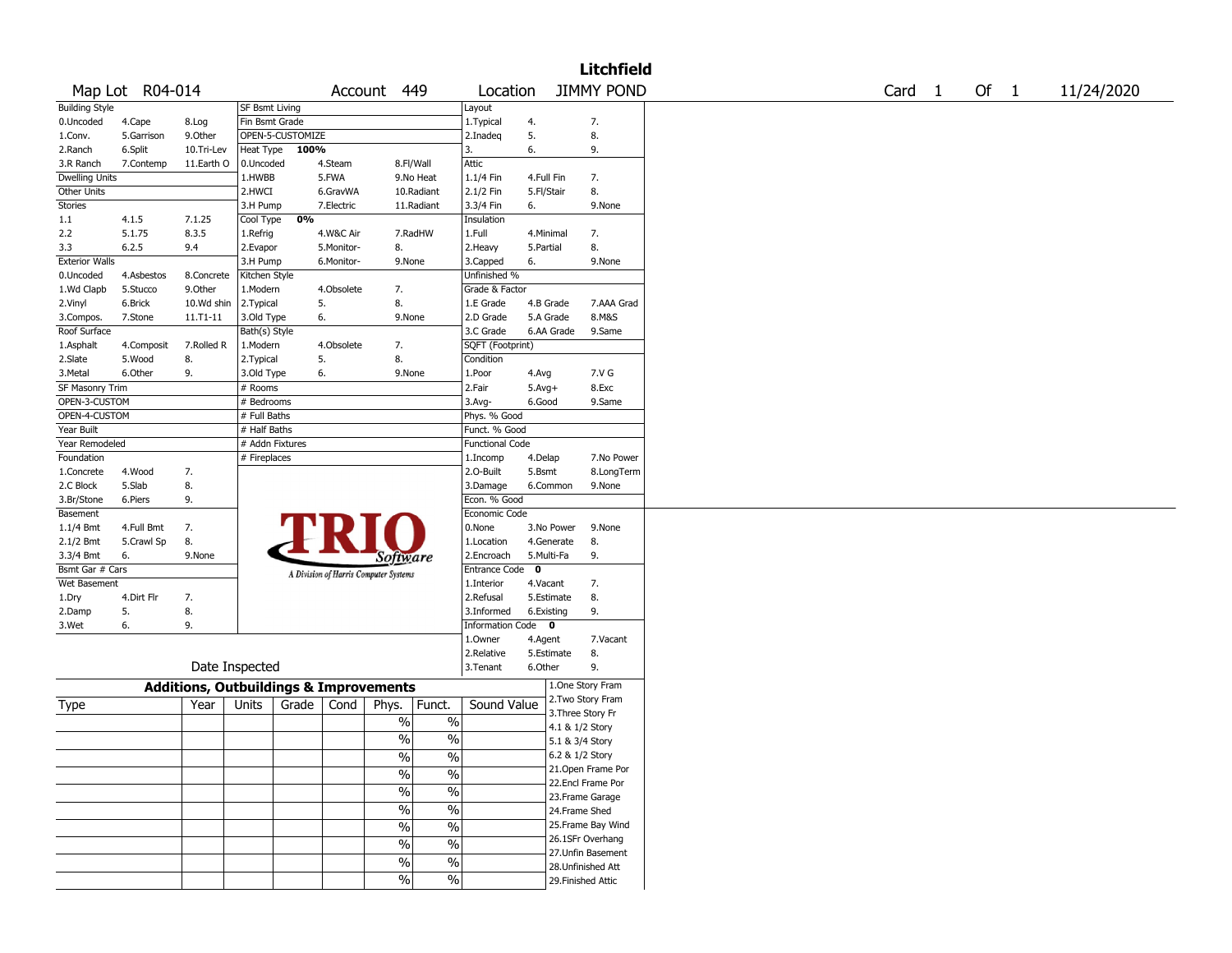|                       | Map Lot R04-014B                                                                        | Account 614 | Location                     |                         | 124 RIDLEY LANE           |                                  |             |          | Card <sub>1</sub>            | Of $1$        |                                                      | 11/24/2020                          |
|-----------------------|-----------------------------------------------------------------------------------------|-------------|------------------------------|-------------------------|---------------------------|----------------------------------|-------------|----------|------------------------------|---------------|------------------------------------------------------|-------------------------------------|
| BISHOP, JR, ALLAN     |                                                                                         |             |                              | <b>Property Data</b>    |                           |                                  |             |          | <b>Assessment Record</b>     |               |                                                      |                                     |
| BISHOP, HELMI         |                                                                                         |             | Neighborhood 179 Ridley Lane |                         |                           | Year                             | Land        |          | <b>Buildings</b>             |               | Exempt                                               | <b>Total</b>                        |
| 124 RIDLEY LANE       |                                                                                         |             |                              |                         |                           | 2007                             |             | 53,850   |                              | 110,586       | 13,000                                               | 151,436                             |
|                       | LITCHFIELD ME 04350                                                                     |             | Tree Growth Year             | $\mathbf 0$             |                           | 2008                             |             | 53,850   |                              | 110,586       | 12,350                                               | 152,086                             |
|                       |                                                                                         |             | X Coordinate<br>Y Coordinate |                         | $\bf o$<br>$\mathbf 0$    | 2009                             |             | 51,600   |                              | 175,039       | 9,500                                                | 217,139                             |
| <b>Previous Owner</b> | B3995P218 B11088P104 B11143P142 B12052P29                                               |             | Zone/Land Use                | <b>11 Residential</b>   |                           |                                  |             |          |                              |               |                                                      |                                     |
|                       | FORTIN, ROGER S. & LORRAINE M.                                                          |             |                              |                         |                           | 2010                             |             | 51,600   |                              | 110,567       | 10,000                                               | 152,167                             |
|                       |                                                                                         |             | Secondary Zone               |                         |                           | 2011                             |             | 51,600   |                              | 106,581       | 10,000                                               | 148,181                             |
| 213 WELLS ROAD        |                                                                                         |             |                              |                         |                           | 2012                             |             | 51,600   |                              | 89,632        | 10,000                                               | 131,232                             |
|                       | EAST WINDSOR CT 06088                                                                   |             | Topography 2 Rolling         |                         |                           | 2013                             |             | 51,600   |                              | 88,116        | 0                                                    | 139,716                             |
| Previous Owner        | Sale Date: 7/24/2015                                                                    |             | 1.Level                      | 4.Below St              | 7.Res Protec              | 2014                             |             | 51,600   |                              | 32,483        | 0                                                    | 84,083                              |
| FORTIN, BRIAN         |                                                                                         |             | 2.Rolling<br>3.Above St      | 5.Low<br>6.Swampy       | 8.<br>9.                  | 2015                             |             | 51,600   |                              | 31,711        | 0                                                    | 83,311                              |
| 213 WELLS ROAD        | c/o: ROGER FORTIN                                                                       |             | Utilities                    | 4 Drilled Well          | <b>6 Septic System</b>    | 2016                             |             | 51,600   |                              | 31,274        | 0                                                    | 82,874                              |
|                       | EAST WINDSOR CT 06088                                                                   |             |                              |                         |                           | 2017                             |             | 51,600   |                              | 30,511        | 0                                                    | 82,111                              |
|                       | Sale Date: 8/21/2012                                                                    |             | 1.Public<br>2.Water          | 4.Dr Well<br>5.Dug Well | 7.Cesspool<br>8.Lake/Pond | 2018                             |             | 51,600   |                              | 29,757        | 0                                                    | 81,357                              |
|                       |                                                                                         |             | 3.Sewer                      | 6.Septic                | 9.None                    | 2019                             |             | 69,400   |                              | 129,600       | 0                                                    | 199,000                             |
|                       |                                                                                         |             | 3 Gravel<br><b>Street</b>    |                         |                           | 2020                             |             | 69,400   |                              | 129,600       | 0                                                    | 199,000                             |
|                       |                                                                                         |             | 1.Paved                      | 4.Proposed              | 7.                        |                                  |             |          | <b>Land Data</b>             |               |                                                      |                                     |
|                       |                                                                                         |             | 2.Semi Imp<br>3.Gravel       | 5.R/O/W<br>6.           | 8.<br>9.None              | <b>Front Foot</b>                |             |          | <b>Effective</b>             |               | <b>Influence</b>                                     | <b>Influence</b>                    |
|                       |                                                                                         |             |                              |                         |                           |                                  |             |          |                              |               |                                                      |                                     |
|                       |                                                                                         |             |                              |                         | $\mathbf 0$               |                                  | <b>Type</b> | Frontage | <b>Depth</b>                 | <b>Factor</b> | Code                                                 | <b>Codes</b>                        |
|                       | Inspection Witnessed By:                                                                |             |                              |                         | $\mathbf 0$               | 11.1-100<br>12.101-200           |             |          |                              |               | %<br>%                                               | 1.Unimproved<br>2. Excess Frtg      |
|                       |                                                                                         |             |                              | <b>Sale Data</b>        |                           | $13.201+$                        |             |          |                              |               | %                                                    | 3. Topography                       |
| X                     |                                                                                         | Date        | Sale Date                    |                         | 7/24/2015                 | 14.<br>15.                       |             |          |                              |               | %<br>%                                               | 4.Size/Shape<br>5.Access            |
| No./Date              | Description                                                                             | Date Insp.  | Price                        |                         | 47,000                    |                                  |             |          |                              |               | %                                                    | 6.Restriction                       |
|                       |                                                                                         |             | Sale Type                    | 2 Land & Buildings      |                           | <b>Square Foot</b>               |             |          | <b>Square Feet</b>           |               | %                                                    | 7. Right of Way<br>8.View/Environ   |
|                       |                                                                                         |             | 1.Land<br>2.L & B            | 4.MFG UNIT<br>5.Other   | 7.<br>8.                  | 16.Regular Lot                   |             |          |                              |               | %                                                    | 9. Fract Share                      |
|                       |                                                                                         |             | 3.Building                   | 6.                      | 9.                        | 17.Secondary Lot                 |             |          |                              |               | %                                                    | <b>Acres</b><br>30. Frontage 1      |
|                       |                                                                                         |             | Financing                    | 9 Unknown               |                           | 18.Excess Land<br>19.Condominium |             |          |                              |               | $\overline{\frac{9}{6}}$<br>$\overline{\frac{9}{6}}$ | 31. Frontage 2                      |
|                       |                                                                                         |             | 1.Convent                    | 4.Seller                | 7.                        | 20.Miscellaneous                 |             |          |                              |               | $\overline{\frac{9}{6}}$                             | 32.Tillable                         |
| Notes:                |                                                                                         |             | 2.FHA/VA                     | 5.Private               | 8.                        |                                  |             |          |                              |               | $\overline{\frac{9}{6}}$                             | 33.Tillable<br>34.Softwood F&O      |
|                       | '14 PER SITE VISIT WITH OWNERS ADJUST MH CONDITION,                                     |             | 3.Assumed                    | 6.Cash                  | 9.Unknown                 | <b>Fract. Acre</b>               |             |          |                              |               | %                                                    | 35. Mixed Wood F&O                  |
|                       | ADD WD & SHED AND ADJUST INCOMPLETE & CONDITION                                         |             | Validity                     | 1 Arms Length Sale      |                           | 21. Houselot (Frac               | 24          |          | <b>Acreage/Sites</b><br>1.00 | 100           | %<br>$\mathbf 0$                                     | 36.Hardwood F&O                     |
|                       | OF HOUSE. IT APPEARS THE UNFINESHED CATEGORY OF                                         |             | 1.Valid                      | 4.Split                 | 7.Renovate                | 22.Baselot(Fract)                | 26          |          | 5.00                         | 100           | %<br>$\mathbf 0$                                     | 37.Softwood TG                      |
|                       | TRIO SOFTWARE WAS USED INSTEAD OF INCOMPLETE                                            |             | 2.Related<br>3.Distress      | 5.Partial<br>6.Exempt   | 8.Other<br>9.             | 23.                              | 27          |          | 0.50                         | 100           | %<br>$\Omega$                                        | 38. Mixed Wood TG<br>39.Hardwood TG |
|                       | WITCH IS MORE APPLICABLE TO THE ASSESSMENT.                                             |             | Verified                     | <b>5 Public Record</b>  |                           | Acres<br>24. Houselot            | 44          |          | 2.00                         | 85            | %<br>$\mathbf 0$                                     | 40.Wasteland                        |
|                       |                                                                                         |             |                              |                         |                           | 25.Baselot                       |             |          |                              |               | %<br>%                                               | 41.Gravel Pit                       |
|                       | REVIEW OF FILE - THIS ACCOUNT WAS NOT COMPLETED BY                                      |             | 1.Buyer<br>2.Seller          | 4.Agent<br>5.Pub Rec    | 7.Family<br>8.Other       | 26.Rear 1                        |             |          |                              |               | %                                                    | 42. Mobile Home Si                  |
| PAT DOW.              |                                                                                         |             | 3.Lender                     | 6.MLS                   | 9.                        | 27.Rear 2                        |             |          |                              |               |                                                      | 43.Camp Site<br>44.Lot Improvemen   |
|                       | PERMIT ISSUED 7/6/1999: NOTED MFG UNIT TO BE<br><b>Litchfield</b> HEN DWELLING OCCUPIED |             |                              |                         |                           | 28. Rear 3<br>29. Rear 4         |             |          | <b>Total Acreage</b>         | 6.50          |                                                      | 45.Access Right<br>46.Golf Course   |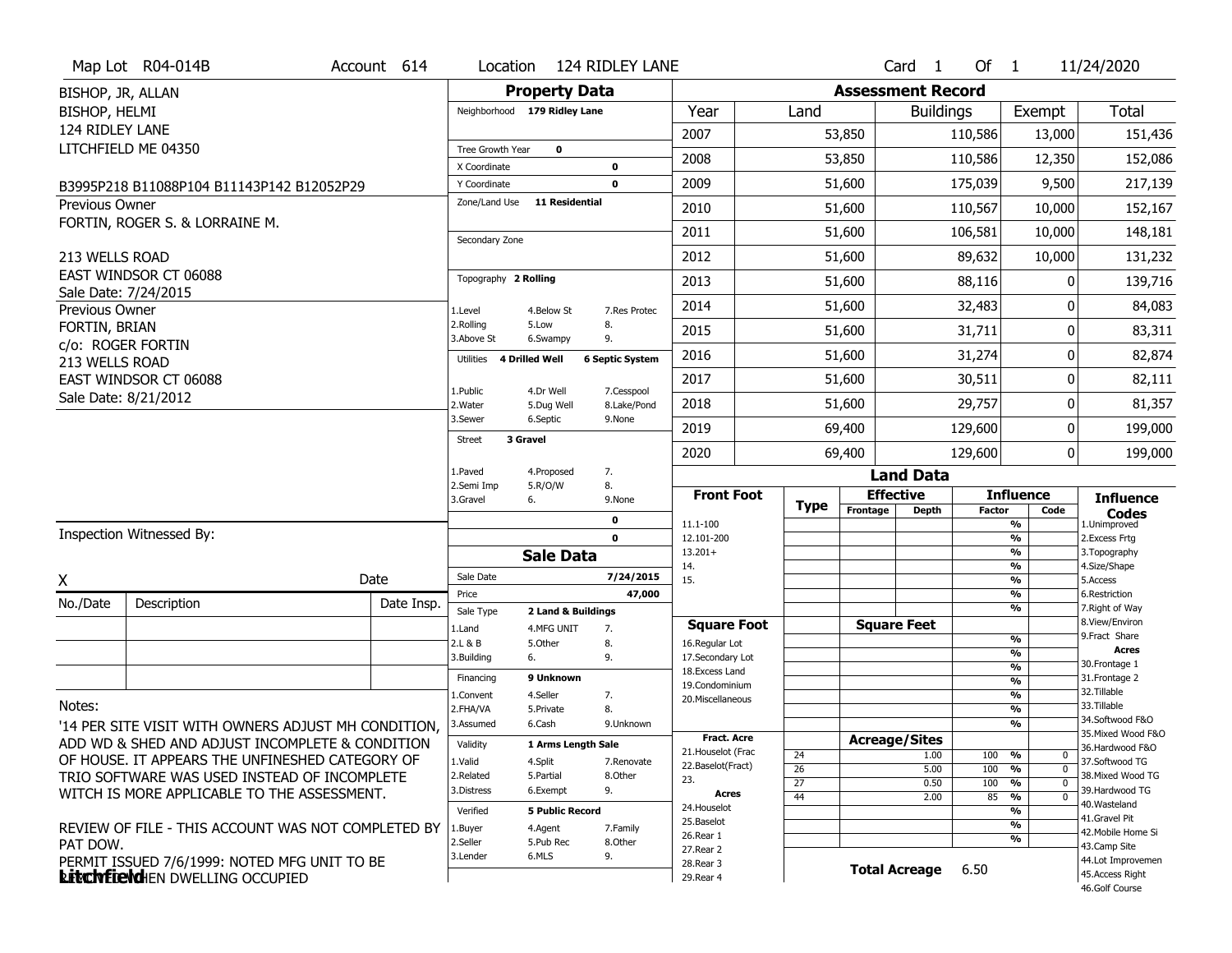| 124 RIDLEY LANE<br>Map Lot R04-014B<br>Account 614<br>Location<br>Building Style 1 Conventional<br>0<br>Layout 1 Typical<br><b>SF Bsmt Living</b><br>7.<br>0.Uncoded<br>4.Cape<br>Fin Bsmt Grade<br>0 <sub>0</sub><br>1. Typical<br>4.<br>8.Log<br>9.Other<br>OPEN-5-CUSTOMIZE 0<br>5.<br>8.<br>1.Conv.<br>5.Garrison<br>2.Inadeg<br>0%<br>9 Not Heated<br>6.<br>9.<br>2.Ranch<br>6.Split<br>10.Tri-Lev<br>Heat Type<br>3.<br>4.Steam<br>8.Fl/Wall<br>9 None<br>3.R Ranch<br>7.Contemp<br>11.Earth O<br>0.Uncoded<br>Attic<br>Dwelling Units 1<br>5.FWA<br>7.<br>1.HWBB<br>9.No Heat<br>1.1/4 Fin<br>4.Full Fin<br>Other Units<br>2.HWCI<br>2.1/2 Fin<br>5.Fl/Stair<br>8.<br>0<br>6.GravWA<br>10.Radiant<br>5 One & 3/4 Story<br>3.3/4 Fin<br>Stories<br>3.H Pump<br>7.Electric<br>11.Radiant<br>6.<br>9.None | Of 1<br>Card <sub>1</sub><br>11/24/2020 |
|---------------------------------------------------------------------------------------------------------------------------------------------------------------------------------------------------------------------------------------------------------------------------------------------------------------------------------------------------------------------------------------------------------------------------------------------------------------------------------------------------------------------------------------------------------------------------------------------------------------------------------------------------------------------------------------------------------------------------------------------------------------------------------------------------------------|-----------------------------------------|
|                                                                                                                                                                                                                                                                                                                                                                                                                                                                                                                                                                                                                                                                                                                                                                                                               |                                         |
|                                                                                                                                                                                                                                                                                                                                                                                                                                                                                                                                                                                                                                                                                                                                                                                                               |                                         |
|                                                                                                                                                                                                                                                                                                                                                                                                                                                                                                                                                                                                                                                                                                                                                                                                               |                                         |
|                                                                                                                                                                                                                                                                                                                                                                                                                                                                                                                                                                                                                                                                                                                                                                                                               |                                         |
|                                                                                                                                                                                                                                                                                                                                                                                                                                                                                                                                                                                                                                                                                                                                                                                                               |                                         |
|                                                                                                                                                                                                                                                                                                                                                                                                                                                                                                                                                                                                                                                                                                                                                                                                               | 12.01<br>13/4s BFr                      |
|                                                                                                                                                                                                                                                                                                                                                                                                                                                                                                                                                                                                                                                                                                                                                                                                               | 12.0<br>WD.                             |
|                                                                                                                                                                                                                                                                                                                                                                                                                                                                                                                                                                                                                                                                                                                                                                                                               |                                         |
|                                                                                                                                                                                                                                                                                                                                                                                                                                                                                                                                                                                                                                                                                                                                                                                                               |                                         |
| 0%<br>9 None<br>1 Full<br>1.1<br>4.1.5<br>7.1.25<br>Cool Type<br>Insulation                                                                                                                                                                                                                                                                                                                                                                                                                                                                                                                                                                                                                                                                                                                                   | 36'                                     |
| 2.2<br>5.1.75<br>8.3.5<br>1.Full<br>1.Refrig<br>4.W&C Air<br>7.RadHW<br>4.Minimal<br>7.                                                                                                                                                                                                                                                                                                                                                                                                                                                                                                                                                                                                                                                                                                                       |                                         |
| 6.2.5<br>8.<br>3.3<br>9.4<br>2.Evapor<br>5.Monitor-<br>8.<br>2. Heavy<br>5.Partial                                                                                                                                                                                                                                                                                                                                                                                                                                                                                                                                                                                                                                                                                                                            | 28                                      |
| Exterior Walls 9 Other<br>6.<br>3.H Pump<br>6.Monitor-<br>9.None<br>3.Capped<br>9.None                                                                                                                                                                                                                                                                                                                                                                                                                                                                                                                                                                                                                                                                                                                        |                                         |
| Unfinished %<br>0%<br>0.Uncoded<br>4.Asbestos<br>8.Concrete<br>Kitchen Style<br>2 Typical                                                                                                                                                                                                                                                                                                                                                                                                                                                                                                                                                                                                                                                                                                                     |                                         |
| 9.Other<br>Grade & Factor 2 Fair 110%<br>1.Wd Clapb<br>5.Stucco<br>1.Modern<br>4.Obsolete<br>7.                                                                                                                                                                                                                                                                                                                                                                                                                                                                                                                                                                                                                                                                                                               |                                         |
| 2.Typical<br>5.<br>8.<br>7.AAA Grad<br>2.Vinyl<br>6.Brick<br>10.Wd shin<br>1.E Grade<br>4.B Grade                                                                                                                                                                                                                                                                                                                                                                                                                                                                                                                                                                                                                                                                                                             |                                         |
| 5.A Grade<br>8.M&S<br>7.Stone<br>11.T1-11<br>3.Old Type<br>6.<br>9.None<br>2.D Grade<br>3.Compos.                                                                                                                                                                                                                                                                                                                                                                                                                                                                                                                                                                                                                                                                                                             | OIL TANK COVER N/C                      |
| 3 Sheet Metal<br>3.C Grade<br>6.AA Grade<br>9.Same<br>Roof Surface<br>Bath(s) Style<br>2 Typical Bath(s)                                                                                                                                                                                                                                                                                                                                                                                                                                                                                                                                                                                                                                                                                                      |                                         |
| SQFT (Footprint) 1008<br>7.Rolled R<br>1.Modern<br>4.Obsolete<br>7.<br>1.Asphalt<br>4.Composit<br>10.06                                                                                                                                                                                                                                                                                                                                                                                                                                                                                                                                                                                                                                                                                                       |                                         |
| 8.<br>5.<br>8.<br>2.Slate<br>5.Wood<br>2.Typical<br>Condition<br><b>3 Below Average</b><br>SHED                                                                                                                                                                                                                                                                                                                                                                                                                                                                                                                                                                                                                                                                                                               |                                         |
| 9.<br>3.Metal<br>6.Other<br>3.Old Type<br>6.<br>9.None<br>1.Poor<br>7.V G<br>4.Avg                                                                                                                                                                                                                                                                                                                                                                                                                                                                                                                                                                                                                                                                                                                            |                                         |
| SF Masonry Trim 0<br>$\mathbf 0$<br>2.Fair<br># Rooms<br>$5.Avg+$<br>8.Exc<br>$^{12}$ <sub>2</sub>                                                                                                                                                                                                                                                                                                                                                                                                                                                                                                                                                                                                                                                                                                            |                                         |
| OPEN-3-CUSTOM 0<br>$\mathbf 0$<br>3.Avg-<br>6.Good<br># Bedrooms<br>9.Same                                                                                                                                                                                                                                                                                                                                                                                                                                                                                                                                                                                                                                                                                                                                    |                                         |
| Shed<br>OPEN-4-CUSTOM 0<br>1<br>0%<br>6.0<br># Full Baths<br>Phys. % Good                                                                                                                                                                                                                                                                                                                                                                                                                                                                                                                                                                                                                                                                                                                                     |                                         |
| <b>WD</b><br>Year Built<br>1999<br>90%<br># Half Baths<br>0<br>Funct. % Good                                                                                                                                                                                                                                                                                                                                                                                                                                                                                                                                                                                                                                                                                                                                  |                                         |
| $^{14'}_{10'}$<br>Year Remodeled<br>$\mathbf{0}$<br>$\mathbf 0$<br># Addn Fixtures<br>1 Incomplete<br><b>Functional Code</b><br>N/V<br>14'                                                                                                                                                                                                                                                                                                                                                                                                                                                                                                                                                                                                                                                                    |                                         |
| Foundation<br>1 Concrete<br># Fireplaces<br>0<br>7.No Power<br>1.Incomp<br>4.Delap                                                                                                                                                                                                                                                                                                                                                                                                                                                                                                                                                                                                                                                                                                                            |                                         |
| 7.<br>4.Wood<br>2.O-Built<br>5.Bsmt<br>8.LongTerm<br>1.Concrete                                                                                                                                                                                                                                                                                                                                                                                                                                                                                                                                                                                                                                                                                                                                               |                                         |
| $\begin{vmatrix} 8 \\ 8 \end{vmatrix}$ SV SHED<br>2.C Block<br>5.Slab<br>8.<br>3.Damage<br>6.Common<br>9.None                                                                                                                                                                                                                                                                                                                                                                                                                                                                                                                                                                                                                                                                                                 | $32^\circ.0^\circ$<br>12.01             |
| 6.Piers<br>9.<br>Econ. % Good<br>100%<br>3.Br/Stone                                                                                                                                                                                                                                                                                                                                                                                                                                                                                                                                                                                                                                                                                                                                                           | Shed                                    |
| <b>4 Full Basement</b><br>Economic Code None<br>Basement                                                                                                                                                                                                                                                                                                                                                                                                                                                                                                                                                                                                                                                                                                                                                      |                                         |
| 7.<br>$1.1/4$ Bmt<br>4.Full Bmt<br>0.None<br>3.No Power<br>9.None                                                                                                                                                                                                                                                                                                                                                                                                                                                                                                                                                                                                                                                                                                                                             |                                         |
| 2.1/2 Bmt<br>5.Crawl Sp<br>8.<br>1.Location<br>4.Generate<br>8.                                                                                                                                                                                                                                                                                                                                                                                                                                                                                                                                                                                                                                                                                                                                               |                                         |
| 3.3/4 Bmt<br>6.<br>5.Multi-Fa<br>9.<br>9.None<br>2.Encroach<br>Software                                                                                                                                                                                                                                                                                                                                                                                                                                                                                                                                                                                                                                                                                                                                       |                                         |
| Bsmt Gar # Cars 0<br>Entrance Code 5 Estimated<br>A Division of Harris Computer Systems                                                                                                                                                                                                                                                                                                                                                                                                                                                                                                                                                                                                                                                                                                                       |                                         |
| Wet Basement 2 Damp Basement<br>7.<br>4.Vacant<br>1.Interior                                                                                                                                                                                                                                                                                                                                                                                                                                                                                                                                                                                                                                                                                                                                                  |                                         |
| 8.<br>1.Dry<br>4.Dirt Flr<br>7.<br>2.Refusal<br>5.Estimate                                                                                                                                                                                                                                                                                                                                                                                                                                                                                                                                                                                                                                                                                                                                                    |                                         |
| 5.<br>8.<br>9.<br>2.Damp<br>3.Informed<br>6.Existing                                                                                                                                                                                                                                                                                                                                                                                                                                                                                                                                                                                                                                                                                                                                                          |                                         |
| 6.<br>9.<br>Information Code 5 Estimate<br>3.Wet                                                                                                                                                                                                                                                                                                                                                                                                                                                                                                                                                                                                                                                                                                                                                              |                                         |
| 1.Owner<br>4.Agent<br>7.Vacant                                                                                                                                                                                                                                                                                                                                                                                                                                                                                                                                                                                                                                                                                                                                                                                |                                         |
| 8.<br>2.Relative<br>5.Estimate                                                                                                                                                                                                                                                                                                                                                                                                                                                                                                                                                                                                                                                                                                                                                                                |                                         |
| Date Inspected 12/07/2011<br>6.Other<br>9.<br>3. Tenant                                                                                                                                                                                                                                                                                                                                                                                                                                                                                                                                                                                                                                                                                                                                                       |                                         |
| 1.One Story Fram<br><b>Additions, Outbuildings &amp; Improvements</b>                                                                                                                                                                                                                                                                                                                                                                                                                                                                                                                                                                                                                                                                                                                                         |                                         |
| 2. Two Story Fram                                                                                                                                                                                                                                                                                                                                                                                                                                                                                                                                                                                                                                                                                                                                                                                             |                                         |
| Grade $\vert$ Cond<br>Funct.<br>Sound Value<br>Type<br>Year<br>Units<br>Phys.<br>3. Three Story Fr                                                                                                                                                                                                                                                                                                                                                                                                                                                                                                                                                                                                                                                                                                            |                                         |
| 24 Frame Shed<br>2001<br>$\frac{0}{0}$<br>% 400<br>4.1 & 1/2 Story                                                                                                                                                                                                                                                                                                                                                                                                                                                                                                                                                                                                                                                                                                                                            |                                         |
| 998 14 MFG UNIT<br>1999<br>14x66<br>2 100<br>13<br>0<br>$%100$ %<br>5.1 & 3/4 Story                                                                                                                                                                                                                                                                                                                                                                                                                                                                                                                                                                                                                                                                                                                           |                                         |
| 6.2 & 1/2 Story<br> 2                                                                                                                                                                                                                                                                                                                                                                                                                                                                                                                                                                                                                                                                                                                                                                                         |                                         |
| $\frac{9}{6}$ 100 %<br>2001<br>140<br>2 100<br>$\mathbf{0}$<br>68 Wood Deck/s<br>21. Open Frame Por                                                                                                                                                                                                                                                                                                                                                                                                                                                                                                                                                                                                                                                                                                           |                                         |
| $\%$<br>% 100<br>24 Frame Shed<br>2005<br>22.Encl Frame Por                                                                                                                                                                                                                                                                                                                                                                                                                                                                                                                                                                                                                                                                                                                                                   |                                         |
| % 90<br>%<br>23 Frame Garage<br>2018<br> 1380<br>3 100<br>$ 4\rangle$<br>0<br>23. Frame Garage                                                                                                                                                                                                                                                                                                                                                                                                                                                                                                                                                                                                                                                                                                                |                                         |
| 384<br>$ 4\rangle$<br>% 75<br>$\frac{0}{0}$<br>24 Frame Shed<br>2018<br>2 100<br>10<br>24.Frame Shed                                                                                                                                                                                                                                                                                                                                                                                                                                                                                                                                                                                                                                                                                                          |                                         |
|                                                                                                                                                                                                                                                                                                                                                                                                                                                                                                                                                                                                                                                                                                                                                                                                               |                                         |
| $\frac{9}{6}$ 100 %<br>25. Frame Bay Wind<br>68 Wood Deck/s<br> 144<br>2018<br>3 100<br>$ 4\rangle$<br>0                                                                                                                                                                                                                                                                                                                                                                                                                                                                                                                                                                                                                                                                                                      |                                         |
| 26.1SFr Overhang<br>$\sqrt{6}$<br>$\%$                                                                                                                                                                                                                                                                                                                                                                                                                                                                                                                                                                                                                                                                                                                                                                        |                                         |
|                                                                                                                                                                                                                                                                                                                                                                                                                                                                                                                                                                                                                                                                                                                                                                                                               |                                         |
| 27. Unfin Basement                                                                                                                                                                                                                                                                                                                                                                                                                                                                                                                                                                                                                                                                                                                                                                                            |                                         |
| $\sqrt{6}$<br>$\%$<br>28. Unfinished Att<br>%<br>$\%$<br>29. Finished Attic                                                                                                                                                                                                                                                                                                                                                                                                                                                                                                                                                                                                                                                                                                                                   |                                         |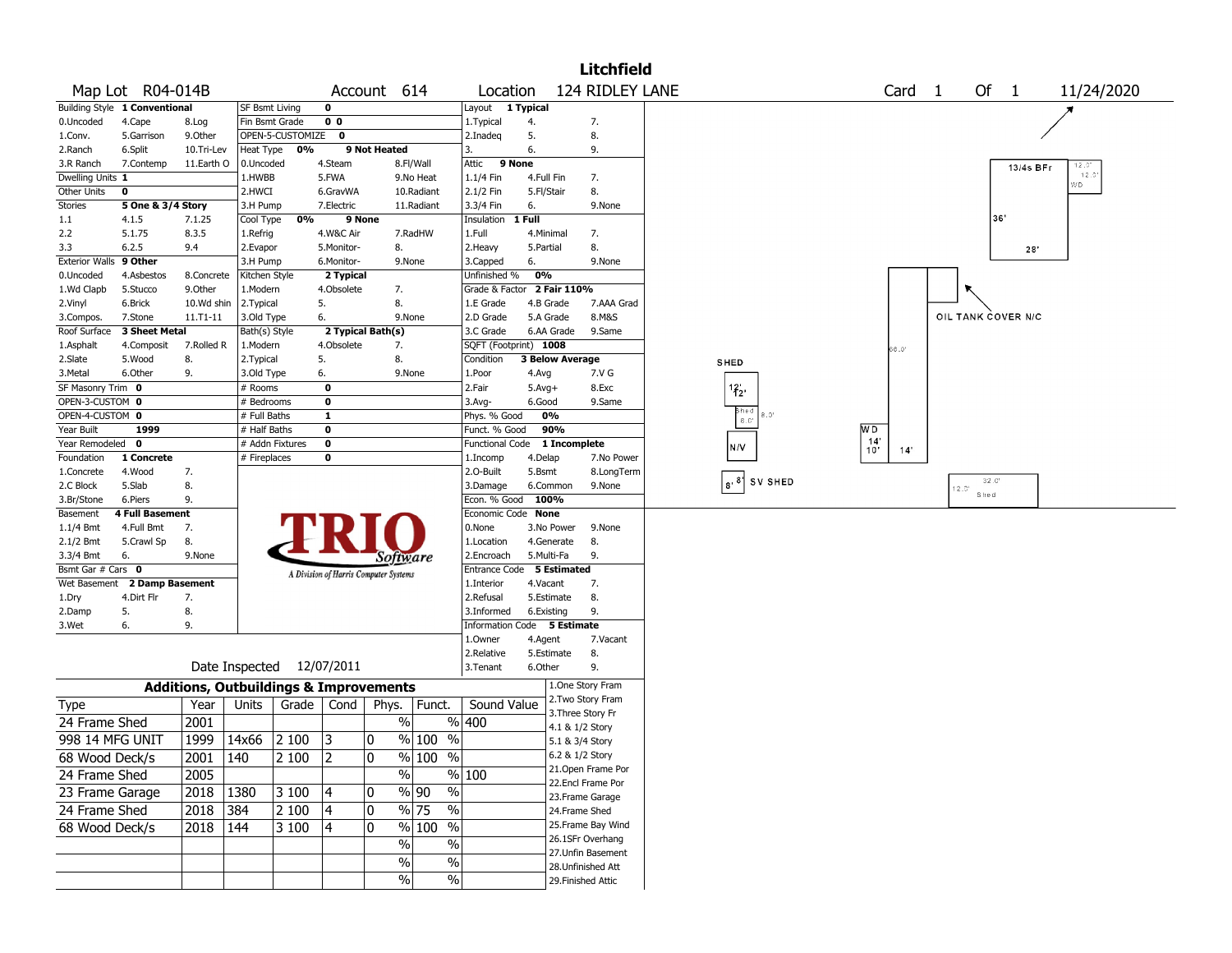| <b>Property Data</b><br><b>Assessment Record</b><br>HANLON, DAVID P<br><b>Total</b><br>565 OAK HILL ROAD<br>Neighborhood 148 Oak Hill Road<br>Year<br>Land<br>Exempt<br><b>Buildings</b><br>LITCHFIELD ME 04350<br>2007<br>107,710<br>83,467<br>13,000<br>178,177<br>Tree Growth Year<br>$\mathbf 0$<br>2008<br>107,710<br>83,467<br>12,350<br>178,827<br>X Coordinate<br>$\mathbf 0$<br>2009<br>86,210<br>83,178<br>9,500<br>159,888<br>$\mathbf 0$<br>Y Coordinate<br>B2621P275<br>Zone/Land Use<br><b>11 Residential</b><br>158,629<br>2010<br>86,210<br>82,419<br>10,000<br>2011<br>86,210<br>87,645<br>163,855<br>10,000<br>Secondary Zone<br>2012<br>86,210<br>87,645<br>163,855<br>10,000<br>Topography 2 Rolling<br>86,796<br>86,210<br>10,000<br>163,006<br>2013<br>2014<br>85,576<br>86,210<br>10,000<br>161,786<br>4.Below St<br>7.Res Protec<br>1.Level<br>2.Rolling<br>8.<br>5.Low<br>2015<br>85,558<br>161,768<br>86,210<br>10,000<br>3.Above St<br>9.<br>6.Swampy<br>2016<br>84,334<br>155,544<br>86,210<br>15,000<br><b>6 Septic System</b><br><b>4 Drilled Well</b><br>Utilities<br>2017<br>86,210<br>83,486<br>20,000<br>149,696<br>4.Dr Well<br>7.Cesspool<br>1.Public<br>83,094<br>2018<br>86,210<br>19,200<br>150,104<br>2. Water<br>5.Dug Well<br>8.Lake/Pond<br>3.Sewer<br>6.Septic<br>9.None<br>2019<br>99,400<br>71,700<br>20,000<br>151,100<br>1 Paved<br><b>Street</b><br>2020<br>99,400<br>71,700<br>146,100<br>25,000<br>7.<br>1.Paved<br>4.Proposed<br><b>Land Data</b><br>8.<br>2.Semi Imp<br>5.R/O/W<br><b>Effective</b><br><b>Front Foot</b><br><b>Influence</b><br><b>Influence</b><br>3.Gravel<br>6.<br>9.None<br><b>Type</b><br>Frontage<br><b>Depth</b><br><b>Factor</b><br>Code<br><b>Codes</b><br>$\mathbf 0$<br>11.1-100<br>%<br>1.Unimproved<br>Inspection Witnessed By:<br>$\frac{9}{6}$<br>$\mathbf 0$<br>12.101-200<br>2. Excess Frtg<br>$13.201+$<br>%<br>3. Topography<br><b>Sale Data</b><br>%<br>4.Size/Shape<br>14.<br>Sale Date<br>Date<br>X<br>$\frac{9}{6}$<br>15.<br>5.Access<br>%<br>6.Restriction<br>Price<br>No./Date<br>Description<br>Date Insp.<br>%<br>7. Right of Way<br>Sale Type<br>8.View/Environ<br><b>Square Feet</b><br><b>Square Foot</b><br>1.Land<br>4.MFG UNIT<br>7.<br>9.Fract Share<br>$\frac{9}{6}$<br>8.<br>2.L & B<br>5.Other<br>16.Regular Lot<br><b>Acres</b><br>$\frac{9}{6}$<br>3.Building<br>9.<br>17.Secondary Lot<br>6.<br>30. Frontage 1<br>$\frac{9}{6}$<br>18.Excess Land<br>31. Frontage 2<br>Financing<br>$\frac{9}{6}$<br>19.Condominium<br>32.Tillable<br>$\frac{9}{6}$<br>4.Seller<br>1.Convent<br>7.<br>20.Miscellaneous<br>Notes:<br>33.Tillable<br>8.<br>$\frac{9}{6}$<br>2.FHA/VA<br>5.Private<br>34.Softwood F&O<br>$\frac{9}{6}$<br>3.Assumed<br>6.Cash<br>9.Unknown<br>35. Mixed Wood F&O<br><b>Fract. Acre</b><br><b>Acreage/Sites</b><br>Validity<br>36.Hardwood F&O<br>21. Houselot (Frac<br>24<br>1.00<br>100<br>%<br>0<br>1.Valid<br>4.Split<br>37.Softwood TG<br>7.Renovate<br>22.Baselot(Fract)<br>$\overline{26}$<br>5.00<br>100<br>$\frac{9}{6}$<br>$\mathbf 0$<br>38. Mixed Wood TG<br>2.Related<br>5.Partial<br>8.Other<br>23.<br>$\overline{27}$<br>100<br>$\frac{9}{6}$<br>10.00<br>$\mathbf 0$<br>39.Hardwood TG<br>6.Exempt<br>9.<br>3.Distress<br><b>Acres</b><br>$\overline{28}$<br>100<br>$\frac{9}{6}$<br>35.70<br>$\mathbf{0}$<br>40. Wasteland<br>24. Houselot | Map Lot R04-015 | Account 760 | Location | 565 OAK HILL ROAD |            |                 | Card <sub>1</sub> | Of $2$ |                              | 11/24/2020         |
|---------------------------------------------------------------------------------------------------------------------------------------------------------------------------------------------------------------------------------------------------------------------------------------------------------------------------------------------------------------------------------------------------------------------------------------------------------------------------------------------------------------------------------------------------------------------------------------------------------------------------------------------------------------------------------------------------------------------------------------------------------------------------------------------------------------------------------------------------------------------------------------------------------------------------------------------------------------------------------------------------------------------------------------------------------------------------------------------------------------------------------------------------------------------------------------------------------------------------------------------------------------------------------------------------------------------------------------------------------------------------------------------------------------------------------------------------------------------------------------------------------------------------------------------------------------------------------------------------------------------------------------------------------------------------------------------------------------------------------------------------------------------------------------------------------------------------------------------------------------------------------------------------------------------------------------------------------------------------------------------------------------------------------------------------------------------------------------------------------------------------------------------------------------------------------------------------------------------------------------------------------------------------------------------------------------------------------------------------------------------------------------------------------------------------------------------------------------------------------------------------------------------------------------------------------------------------------------------------------------------------------------------------------------------------------------------------------------------------------------------------------------------------------------------------------------------------------------------------------------------------------------------------------------------------------------------------------------------------------------------------------------------------------------------------------------------------------------------------------------------------------------------------------------------------------------------------------------------------------------------------------------------------------------------------------------------------------------------------------------------------------------|-----------------|-------------|----------|-------------------|------------|-----------------|-------------------|--------|------------------------------|--------------------|
|                                                                                                                                                                                                                                                                                                                                                                                                                                                                                                                                                                                                                                                                                                                                                                                                                                                                                                                                                                                                                                                                                                                                                                                                                                                                                                                                                                                                                                                                                                                                                                                                                                                                                                                                                                                                                                                                                                                                                                                                                                                                                                                                                                                                                                                                                                                                                                                                                                                                                                                                                                                                                                                                                                                                                                                                                                                                                                                                                                                                                                                                                                                                                                                                                                                                                                                                                                                       |                 |             |          |                   |            |                 |                   |        |                              |                    |
|                                                                                                                                                                                                                                                                                                                                                                                                                                                                                                                                                                                                                                                                                                                                                                                                                                                                                                                                                                                                                                                                                                                                                                                                                                                                                                                                                                                                                                                                                                                                                                                                                                                                                                                                                                                                                                                                                                                                                                                                                                                                                                                                                                                                                                                                                                                                                                                                                                                                                                                                                                                                                                                                                                                                                                                                                                                                                                                                                                                                                                                                                                                                                                                                                                                                                                                                                                                       |                 |             |          |                   |            |                 |                   |        |                              |                    |
|                                                                                                                                                                                                                                                                                                                                                                                                                                                                                                                                                                                                                                                                                                                                                                                                                                                                                                                                                                                                                                                                                                                                                                                                                                                                                                                                                                                                                                                                                                                                                                                                                                                                                                                                                                                                                                                                                                                                                                                                                                                                                                                                                                                                                                                                                                                                                                                                                                                                                                                                                                                                                                                                                                                                                                                                                                                                                                                                                                                                                                                                                                                                                                                                                                                                                                                                                                                       |                 |             |          |                   |            |                 |                   |        |                              |                    |
|                                                                                                                                                                                                                                                                                                                                                                                                                                                                                                                                                                                                                                                                                                                                                                                                                                                                                                                                                                                                                                                                                                                                                                                                                                                                                                                                                                                                                                                                                                                                                                                                                                                                                                                                                                                                                                                                                                                                                                                                                                                                                                                                                                                                                                                                                                                                                                                                                                                                                                                                                                                                                                                                                                                                                                                                                                                                                                                                                                                                                                                                                                                                                                                                                                                                                                                                                                                       |                 |             |          |                   |            |                 |                   |        |                              |                    |
|                                                                                                                                                                                                                                                                                                                                                                                                                                                                                                                                                                                                                                                                                                                                                                                                                                                                                                                                                                                                                                                                                                                                                                                                                                                                                                                                                                                                                                                                                                                                                                                                                                                                                                                                                                                                                                                                                                                                                                                                                                                                                                                                                                                                                                                                                                                                                                                                                                                                                                                                                                                                                                                                                                                                                                                                                                                                                                                                                                                                                                                                                                                                                                                                                                                                                                                                                                                       |                 |             |          |                   |            |                 |                   |        |                              |                    |
|                                                                                                                                                                                                                                                                                                                                                                                                                                                                                                                                                                                                                                                                                                                                                                                                                                                                                                                                                                                                                                                                                                                                                                                                                                                                                                                                                                                                                                                                                                                                                                                                                                                                                                                                                                                                                                                                                                                                                                                                                                                                                                                                                                                                                                                                                                                                                                                                                                                                                                                                                                                                                                                                                                                                                                                                                                                                                                                                                                                                                                                                                                                                                                                                                                                                                                                                                                                       |                 |             |          |                   |            |                 |                   |        |                              |                    |
|                                                                                                                                                                                                                                                                                                                                                                                                                                                                                                                                                                                                                                                                                                                                                                                                                                                                                                                                                                                                                                                                                                                                                                                                                                                                                                                                                                                                                                                                                                                                                                                                                                                                                                                                                                                                                                                                                                                                                                                                                                                                                                                                                                                                                                                                                                                                                                                                                                                                                                                                                                                                                                                                                                                                                                                                                                                                                                                                                                                                                                                                                                                                                                                                                                                                                                                                                                                       |                 |             |          |                   |            |                 |                   |        |                              |                    |
|                                                                                                                                                                                                                                                                                                                                                                                                                                                                                                                                                                                                                                                                                                                                                                                                                                                                                                                                                                                                                                                                                                                                                                                                                                                                                                                                                                                                                                                                                                                                                                                                                                                                                                                                                                                                                                                                                                                                                                                                                                                                                                                                                                                                                                                                                                                                                                                                                                                                                                                                                                                                                                                                                                                                                                                                                                                                                                                                                                                                                                                                                                                                                                                                                                                                                                                                                                                       |                 |             |          |                   |            |                 |                   |        |                              |                    |
|                                                                                                                                                                                                                                                                                                                                                                                                                                                                                                                                                                                                                                                                                                                                                                                                                                                                                                                                                                                                                                                                                                                                                                                                                                                                                                                                                                                                                                                                                                                                                                                                                                                                                                                                                                                                                                                                                                                                                                                                                                                                                                                                                                                                                                                                                                                                                                                                                                                                                                                                                                                                                                                                                                                                                                                                                                                                                                                                                                                                                                                                                                                                                                                                                                                                                                                                                                                       |                 |             |          |                   |            |                 |                   |        |                              |                    |
|                                                                                                                                                                                                                                                                                                                                                                                                                                                                                                                                                                                                                                                                                                                                                                                                                                                                                                                                                                                                                                                                                                                                                                                                                                                                                                                                                                                                                                                                                                                                                                                                                                                                                                                                                                                                                                                                                                                                                                                                                                                                                                                                                                                                                                                                                                                                                                                                                                                                                                                                                                                                                                                                                                                                                                                                                                                                                                                                                                                                                                                                                                                                                                                                                                                                                                                                                                                       |                 |             |          |                   |            |                 |                   |        |                              |                    |
|                                                                                                                                                                                                                                                                                                                                                                                                                                                                                                                                                                                                                                                                                                                                                                                                                                                                                                                                                                                                                                                                                                                                                                                                                                                                                                                                                                                                                                                                                                                                                                                                                                                                                                                                                                                                                                                                                                                                                                                                                                                                                                                                                                                                                                                                                                                                                                                                                                                                                                                                                                                                                                                                                                                                                                                                                                                                                                                                                                                                                                                                                                                                                                                                                                                                                                                                                                                       |                 |             |          |                   |            |                 |                   |        |                              |                    |
|                                                                                                                                                                                                                                                                                                                                                                                                                                                                                                                                                                                                                                                                                                                                                                                                                                                                                                                                                                                                                                                                                                                                                                                                                                                                                                                                                                                                                                                                                                                                                                                                                                                                                                                                                                                                                                                                                                                                                                                                                                                                                                                                                                                                                                                                                                                                                                                                                                                                                                                                                                                                                                                                                                                                                                                                                                                                                                                                                                                                                                                                                                                                                                                                                                                                                                                                                                                       |                 |             |          |                   |            |                 |                   |        |                              |                    |
|                                                                                                                                                                                                                                                                                                                                                                                                                                                                                                                                                                                                                                                                                                                                                                                                                                                                                                                                                                                                                                                                                                                                                                                                                                                                                                                                                                                                                                                                                                                                                                                                                                                                                                                                                                                                                                                                                                                                                                                                                                                                                                                                                                                                                                                                                                                                                                                                                                                                                                                                                                                                                                                                                                                                                                                                                                                                                                                                                                                                                                                                                                                                                                                                                                                                                                                                                                                       |                 |             |          |                   |            |                 |                   |        |                              |                    |
|                                                                                                                                                                                                                                                                                                                                                                                                                                                                                                                                                                                                                                                                                                                                                                                                                                                                                                                                                                                                                                                                                                                                                                                                                                                                                                                                                                                                                                                                                                                                                                                                                                                                                                                                                                                                                                                                                                                                                                                                                                                                                                                                                                                                                                                                                                                                                                                                                                                                                                                                                                                                                                                                                                                                                                                                                                                                                                                                                                                                                                                                                                                                                                                                                                                                                                                                                                                       |                 |             |          |                   |            |                 |                   |        |                              |                    |
|                                                                                                                                                                                                                                                                                                                                                                                                                                                                                                                                                                                                                                                                                                                                                                                                                                                                                                                                                                                                                                                                                                                                                                                                                                                                                                                                                                                                                                                                                                                                                                                                                                                                                                                                                                                                                                                                                                                                                                                                                                                                                                                                                                                                                                                                                                                                                                                                                                                                                                                                                                                                                                                                                                                                                                                                                                                                                                                                                                                                                                                                                                                                                                                                                                                                                                                                                                                       |                 |             |          |                   |            |                 |                   |        |                              |                    |
|                                                                                                                                                                                                                                                                                                                                                                                                                                                                                                                                                                                                                                                                                                                                                                                                                                                                                                                                                                                                                                                                                                                                                                                                                                                                                                                                                                                                                                                                                                                                                                                                                                                                                                                                                                                                                                                                                                                                                                                                                                                                                                                                                                                                                                                                                                                                                                                                                                                                                                                                                                                                                                                                                                                                                                                                                                                                                                                                                                                                                                                                                                                                                                                                                                                                                                                                                                                       |                 |             |          |                   |            |                 |                   |        |                              |                    |
|                                                                                                                                                                                                                                                                                                                                                                                                                                                                                                                                                                                                                                                                                                                                                                                                                                                                                                                                                                                                                                                                                                                                                                                                                                                                                                                                                                                                                                                                                                                                                                                                                                                                                                                                                                                                                                                                                                                                                                                                                                                                                                                                                                                                                                                                                                                                                                                                                                                                                                                                                                                                                                                                                                                                                                                                                                                                                                                                                                                                                                                                                                                                                                                                                                                                                                                                                                                       |                 |             |          |                   |            |                 |                   |        |                              |                    |
|                                                                                                                                                                                                                                                                                                                                                                                                                                                                                                                                                                                                                                                                                                                                                                                                                                                                                                                                                                                                                                                                                                                                                                                                                                                                                                                                                                                                                                                                                                                                                                                                                                                                                                                                                                                                                                                                                                                                                                                                                                                                                                                                                                                                                                                                                                                                                                                                                                                                                                                                                                                                                                                                                                                                                                                                                                                                                                                                                                                                                                                                                                                                                                                                                                                                                                                                                                                       |                 |             |          |                   |            |                 |                   |        |                              |                    |
|                                                                                                                                                                                                                                                                                                                                                                                                                                                                                                                                                                                                                                                                                                                                                                                                                                                                                                                                                                                                                                                                                                                                                                                                                                                                                                                                                                                                                                                                                                                                                                                                                                                                                                                                                                                                                                                                                                                                                                                                                                                                                                                                                                                                                                                                                                                                                                                                                                                                                                                                                                                                                                                                                                                                                                                                                                                                                                                                                                                                                                                                                                                                                                                                                                                                                                                                                                                       |                 |             |          |                   |            |                 |                   |        |                              |                    |
|                                                                                                                                                                                                                                                                                                                                                                                                                                                                                                                                                                                                                                                                                                                                                                                                                                                                                                                                                                                                                                                                                                                                                                                                                                                                                                                                                                                                                                                                                                                                                                                                                                                                                                                                                                                                                                                                                                                                                                                                                                                                                                                                                                                                                                                                                                                                                                                                                                                                                                                                                                                                                                                                                                                                                                                                                                                                                                                                                                                                                                                                                                                                                                                                                                                                                                                                                                                       |                 |             |          |                   |            |                 |                   |        |                              |                    |
|                                                                                                                                                                                                                                                                                                                                                                                                                                                                                                                                                                                                                                                                                                                                                                                                                                                                                                                                                                                                                                                                                                                                                                                                                                                                                                                                                                                                                                                                                                                                                                                                                                                                                                                                                                                                                                                                                                                                                                                                                                                                                                                                                                                                                                                                                                                                                                                                                                                                                                                                                                                                                                                                                                                                                                                                                                                                                                                                                                                                                                                                                                                                                                                                                                                                                                                                                                                       |                 |             |          |                   |            |                 |                   |        |                              |                    |
|                                                                                                                                                                                                                                                                                                                                                                                                                                                                                                                                                                                                                                                                                                                                                                                                                                                                                                                                                                                                                                                                                                                                                                                                                                                                                                                                                                                                                                                                                                                                                                                                                                                                                                                                                                                                                                                                                                                                                                                                                                                                                                                                                                                                                                                                                                                                                                                                                                                                                                                                                                                                                                                                                                                                                                                                                                                                                                                                                                                                                                                                                                                                                                                                                                                                                                                                                                                       |                 |             |          |                   |            |                 |                   |        |                              |                    |
|                                                                                                                                                                                                                                                                                                                                                                                                                                                                                                                                                                                                                                                                                                                                                                                                                                                                                                                                                                                                                                                                                                                                                                                                                                                                                                                                                                                                                                                                                                                                                                                                                                                                                                                                                                                                                                                                                                                                                                                                                                                                                                                                                                                                                                                                                                                                                                                                                                                                                                                                                                                                                                                                                                                                                                                                                                                                                                                                                                                                                                                                                                                                                                                                                                                                                                                                                                                       |                 |             |          |                   |            |                 |                   |        |                              |                    |
|                                                                                                                                                                                                                                                                                                                                                                                                                                                                                                                                                                                                                                                                                                                                                                                                                                                                                                                                                                                                                                                                                                                                                                                                                                                                                                                                                                                                                                                                                                                                                                                                                                                                                                                                                                                                                                                                                                                                                                                                                                                                                                                                                                                                                                                                                                                                                                                                                                                                                                                                                                                                                                                                                                                                                                                                                                                                                                                                                                                                                                                                                                                                                                                                                                                                                                                                                                                       |                 |             |          |                   |            |                 |                   |        |                              |                    |
|                                                                                                                                                                                                                                                                                                                                                                                                                                                                                                                                                                                                                                                                                                                                                                                                                                                                                                                                                                                                                                                                                                                                                                                                                                                                                                                                                                                                                                                                                                                                                                                                                                                                                                                                                                                                                                                                                                                                                                                                                                                                                                                                                                                                                                                                                                                                                                                                                                                                                                                                                                                                                                                                                                                                                                                                                                                                                                                                                                                                                                                                                                                                                                                                                                                                                                                                                                                       |                 |             |          |                   |            |                 |                   |        |                              |                    |
|                                                                                                                                                                                                                                                                                                                                                                                                                                                                                                                                                                                                                                                                                                                                                                                                                                                                                                                                                                                                                                                                                                                                                                                                                                                                                                                                                                                                                                                                                                                                                                                                                                                                                                                                                                                                                                                                                                                                                                                                                                                                                                                                                                                                                                                                                                                                                                                                                                                                                                                                                                                                                                                                                                                                                                                                                                                                                                                                                                                                                                                                                                                                                                                                                                                                                                                                                                                       |                 |             |          |                   |            |                 |                   |        |                              |                    |
|                                                                                                                                                                                                                                                                                                                                                                                                                                                                                                                                                                                                                                                                                                                                                                                                                                                                                                                                                                                                                                                                                                                                                                                                                                                                                                                                                                                                                                                                                                                                                                                                                                                                                                                                                                                                                                                                                                                                                                                                                                                                                                                                                                                                                                                                                                                                                                                                                                                                                                                                                                                                                                                                                                                                                                                                                                                                                                                                                                                                                                                                                                                                                                                                                                                                                                                                                                                       |                 |             |          |                   |            |                 |                   |        |                              |                    |
|                                                                                                                                                                                                                                                                                                                                                                                                                                                                                                                                                                                                                                                                                                                                                                                                                                                                                                                                                                                                                                                                                                                                                                                                                                                                                                                                                                                                                                                                                                                                                                                                                                                                                                                                                                                                                                                                                                                                                                                                                                                                                                                                                                                                                                                                                                                                                                                                                                                                                                                                                                                                                                                                                                                                                                                                                                                                                                                                                                                                                                                                                                                                                                                                                                                                                                                                                                                       |                 |             |          |                   |            |                 |                   |        |                              |                    |
|                                                                                                                                                                                                                                                                                                                                                                                                                                                                                                                                                                                                                                                                                                                                                                                                                                                                                                                                                                                                                                                                                                                                                                                                                                                                                                                                                                                                                                                                                                                                                                                                                                                                                                                                                                                                                                                                                                                                                                                                                                                                                                                                                                                                                                                                                                                                                                                                                                                                                                                                                                                                                                                                                                                                                                                                                                                                                                                                                                                                                                                                                                                                                                                                                                                                                                                                                                                       |                 |             |          |                   |            |                 |                   |        |                              |                    |
|                                                                                                                                                                                                                                                                                                                                                                                                                                                                                                                                                                                                                                                                                                                                                                                                                                                                                                                                                                                                                                                                                                                                                                                                                                                                                                                                                                                                                                                                                                                                                                                                                                                                                                                                                                                                                                                                                                                                                                                                                                                                                                                                                                                                                                                                                                                                                                                                                                                                                                                                                                                                                                                                                                                                                                                                                                                                                                                                                                                                                                                                                                                                                                                                                                                                                                                                                                                       |                 |             |          |                   |            |                 |                   |        |                              |                    |
|                                                                                                                                                                                                                                                                                                                                                                                                                                                                                                                                                                                                                                                                                                                                                                                                                                                                                                                                                                                                                                                                                                                                                                                                                                                                                                                                                                                                                                                                                                                                                                                                                                                                                                                                                                                                                                                                                                                                                                                                                                                                                                                                                                                                                                                                                                                                                                                                                                                                                                                                                                                                                                                                                                                                                                                                                                                                                                                                                                                                                                                                                                                                                                                                                                                                                                                                                                                       |                 |             |          |                   |            |                 |                   |        |                              |                    |
|                                                                                                                                                                                                                                                                                                                                                                                                                                                                                                                                                                                                                                                                                                                                                                                                                                                                                                                                                                                                                                                                                                                                                                                                                                                                                                                                                                                                                                                                                                                                                                                                                                                                                                                                                                                                                                                                                                                                                                                                                                                                                                                                                                                                                                                                                                                                                                                                                                                                                                                                                                                                                                                                                                                                                                                                                                                                                                                                                                                                                                                                                                                                                                                                                                                                                                                                                                                       |                 |             |          |                   |            |                 |                   |        |                              |                    |
|                                                                                                                                                                                                                                                                                                                                                                                                                                                                                                                                                                                                                                                                                                                                                                                                                                                                                                                                                                                                                                                                                                                                                                                                                                                                                                                                                                                                                                                                                                                                                                                                                                                                                                                                                                                                                                                                                                                                                                                                                                                                                                                                                                                                                                                                                                                                                                                                                                                                                                                                                                                                                                                                                                                                                                                                                                                                                                                                                                                                                                                                                                                                                                                                                                                                                                                                                                                       |                 |             |          |                   |            |                 |                   |        |                              |                    |
|                                                                                                                                                                                                                                                                                                                                                                                                                                                                                                                                                                                                                                                                                                                                                                                                                                                                                                                                                                                                                                                                                                                                                                                                                                                                                                                                                                                                                                                                                                                                                                                                                                                                                                                                                                                                                                                                                                                                                                                                                                                                                                                                                                                                                                                                                                                                                                                                                                                                                                                                                                                                                                                                                                                                                                                                                                                                                                                                                                                                                                                                                                                                                                                                                                                                                                                                                                                       |                 |             |          |                   |            |                 |                   |        |                              |                    |
|                                                                                                                                                                                                                                                                                                                                                                                                                                                                                                                                                                                                                                                                                                                                                                                                                                                                                                                                                                                                                                                                                                                                                                                                                                                                                                                                                                                                                                                                                                                                                                                                                                                                                                                                                                                                                                                                                                                                                                                                                                                                                                                                                                                                                                                                                                                                                                                                                                                                                                                                                                                                                                                                                                                                                                                                                                                                                                                                                                                                                                                                                                                                                                                                                                                                                                                                                                                       |                 |             |          |                   |            |                 |                   |        |                              |                    |
|                                                                                                                                                                                                                                                                                                                                                                                                                                                                                                                                                                                                                                                                                                                                                                                                                                                                                                                                                                                                                                                                                                                                                                                                                                                                                                                                                                                                                                                                                                                                                                                                                                                                                                                                                                                                                                                                                                                                                                                                                                                                                                                                                                                                                                                                                                                                                                                                                                                                                                                                                                                                                                                                                                                                                                                                                                                                                                                                                                                                                                                                                                                                                                                                                                                                                                                                                                                       |                 |             | Verified |                   |            | $\overline{44}$ | 2.00              | 85     | $\frac{9}{6}$<br>$\mathbf 0$ | 41.Gravel Pit      |
| $\frac{9}{6}$<br>4.Agent<br>7.Family<br>1.Buyer                                                                                                                                                                                                                                                                                                                                                                                                                                                                                                                                                                                                                                                                                                                                                                                                                                                                                                                                                                                                                                                                                                                                                                                                                                                                                                                                                                                                                                                                                                                                                                                                                                                                                                                                                                                                                                                                                                                                                                                                                                                                                                                                                                                                                                                                                                                                                                                                                                                                                                                                                                                                                                                                                                                                                                                                                                                                                                                                                                                                                                                                                                                                                                                                                                                                                                                                       |                 |             |          |                   |            |                 |                   |        |                              |                    |
| 2.Seller<br>5.Pub Rec<br>8.0ther<br>43.Camp Site                                                                                                                                                                                                                                                                                                                                                                                                                                                                                                                                                                                                                                                                                                                                                                                                                                                                                                                                                                                                                                                                                                                                                                                                                                                                                                                                                                                                                                                                                                                                                                                                                                                                                                                                                                                                                                                                                                                                                                                                                                                                                                                                                                                                                                                                                                                                                                                                                                                                                                                                                                                                                                                                                                                                                                                                                                                                                                                                                                                                                                                                                                                                                                                                                                                                                                                                      |                 |             |          |                   | 25.Baselot |                 |                   |        |                              |                    |
| 6.MLS<br>9.<br>3.Lender<br>44.Lot Improvemen<br>28. Rear 3<br><b>Total Acreage</b>                                                                                                                                                                                                                                                                                                                                                                                                                                                                                                                                                                                                                                                                                                                                                                                                                                                                                                                                                                                                                                                                                                                                                                                                                                                                                                                                                                                                                                                                                                                                                                                                                                                                                                                                                                                                                                                                                                                                                                                                                                                                                                                                                                                                                                                                                                                                                                                                                                                                                                                                                                                                                                                                                                                                                                                                                                                                                                                                                                                                                                                                                                                                                                                                                                                                                                    |                 |             |          |                   | 26.Rear 1  |                 |                   |        | %                            | 42. Mobile Home Si |
| <b>Litchfield</b><br>45.Access Right<br>29. Rear 4<br>46.Golf Course                                                                                                                                                                                                                                                                                                                                                                                                                                                                                                                                                                                                                                                                                                                                                                                                                                                                                                                                                                                                                                                                                                                                                                                                                                                                                                                                                                                                                                                                                                                                                                                                                                                                                                                                                                                                                                                                                                                                                                                                                                                                                                                                                                                                                                                                                                                                                                                                                                                                                                                                                                                                                                                                                                                                                                                                                                                                                                                                                                                                                                                                                                                                                                                                                                                                                                                  |                 |             |          |                   | 27.Rear 2  |                 |                   | 51.70  |                              |                    |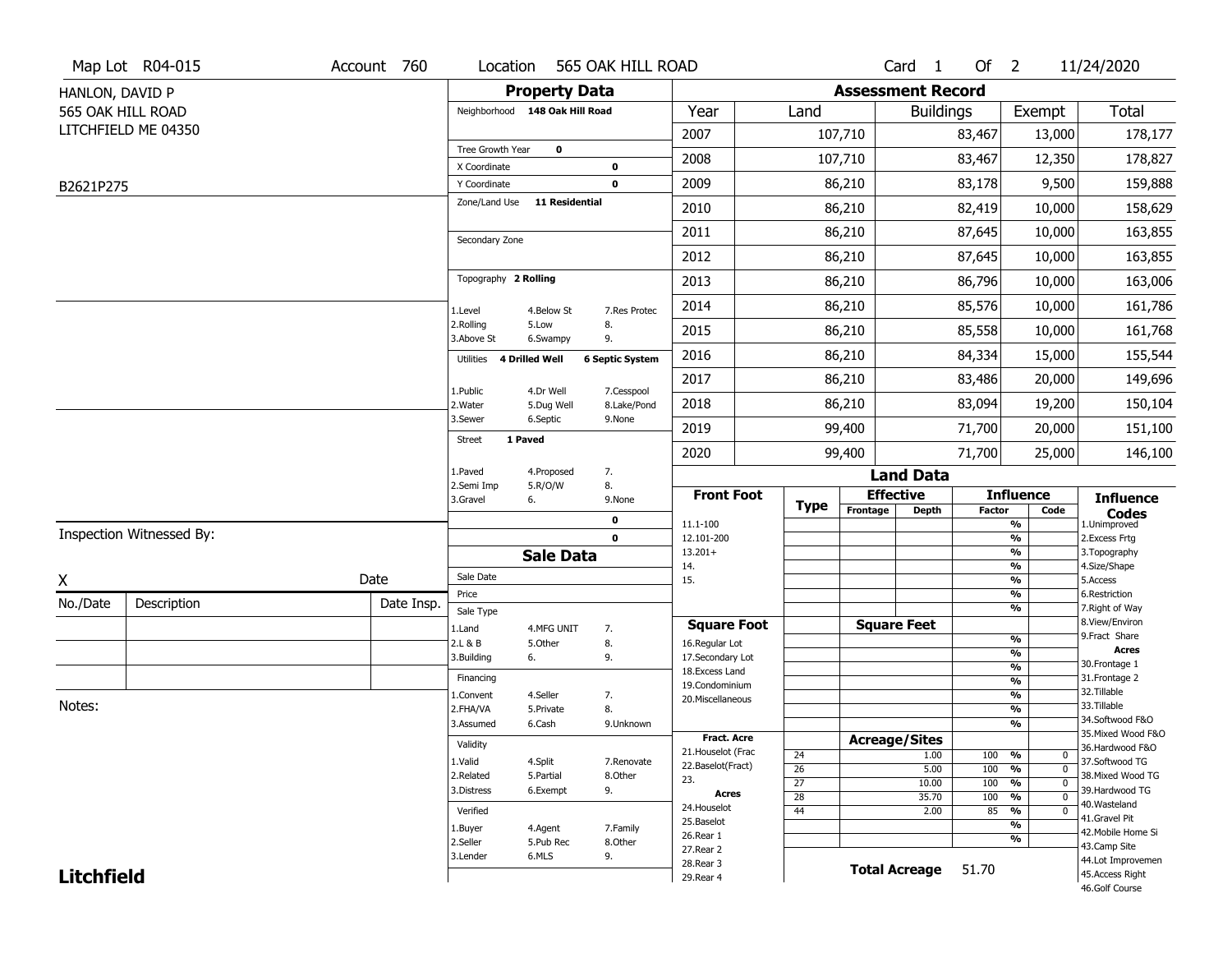|                   |                                |                                                   |                          |                  |                         |                                       |                          |                                  |            |                        | <b>Litchfield</b>  |           |        |                 |                |                |               |        |             |            |  |
|-------------------|--------------------------------|---------------------------------------------------|--------------------------|------------------|-------------------------|---------------------------------------|--------------------------|----------------------------------|------------|------------------------|--------------------|-----------|--------|-----------------|----------------|----------------|---------------|--------|-------------|------------|--|
|                   | Map Lot R04-015                |                                                   |                          |                  |                         | Account 760                           |                          | Location                         |            |                        | 565 OAK HILL ROAD  |           |        |                 | Card           | $\overline{1}$ |               | Of $2$ |             | 11/24/2020 |  |
|                   | Building Style 1 Conventional  |                                                   | SF Bsmt Living           |                  | 90                      |                                       |                          | Layout 1 Typical                 |            |                        |                    |           |        | 16.0'           |                |                |               |        |             |            |  |
| 0.Uncoded         | 4.Cape                         | 8.Log                                             | Fin Bsmt Grade           |                  | 1 100                   |                                       |                          | 1. Typical                       | 4.         |                        | 7.                 |           |        | 1sFr            | 8.0'           |                |               |        |             |            |  |
| 1.Conv.           | 5.Garrison                     | 9.0ther                                           |                          | OPEN-5-CUSTOMIZE | 0                       |                                       |                          | 2.Inadeg                         | 5.         |                        | 8.                 | 8.0'      |        |                 |                |                |               |        |             |            |  |
| 2.Ranch           | 6.Split                        | 10.Tri-Lev                                        |                          | Heat Type 100%   |                         | 1 Hot Water BB                        |                          | 3.                               | 6.         |                        | 9.                 |           |        | $11/2$ s $Fr/B$ |                |                |               |        |             |            |  |
| 3.R Ranch         | 7.Contemp                      | 11.Earth O                                        | 0.Uncoded                |                  | 4.Steam                 |                                       | 8.Fl/Wall                | 9 None<br>Attic                  |            |                        |                    |           |        |                 |                |                | $7.0^{\circ}$ | 8.0'   |             |            |  |
| Dwelling Units 1  |                                |                                                   | 1.HWBB                   |                  | 5.FWA                   |                                       | 9.No Heat                | 1.1/4 Fin                        | 4.Full Fin |                        | 7.                 |           |        |                 | 28.0'          | 7.0'           |               |        |             |            |  |
| Other Units       | 0                              |                                                   | 2.HWCI                   |                  | 6.GravWA                |                                       | 10.Radiant               | 2.1/2 Fin                        | 5.Fl/Stair |                        | 8.                 | 36.0      |        |                 |                |                |               |        | $8.0^\circ$ |            |  |
| Stories           | 4 One & 1/2 Story              |                                                   | 3.H Pump                 |                  | 7.Electric              |                                       | 11.Radiant               | 3.3/4 Fin                        | 6.         |                        | 9.None             |           |        |                 |                |                | Shed          | Shed   |             |            |  |
| 1.1               | 4.1.5                          | 7.1.25                                            | Cool Type                | 0%               | 9 None                  |                                       |                          | Insulation                       | 1 Full     |                        |                    |           |        | $28.0^\circ$    |                |                |               |        |             |            |  |
| 2.2               | 5.1.75                         | 8.3.5                                             | 1.Refrig                 |                  | 4.W&C Air               |                                       | 7.RadHW                  | 1.Full                           | 4.Minimal  |                        | 7.                 |           |        |                 |                |                |               |        |             |            |  |
| 3.3               | 6.2.5                          | 9.4                                               | 2.Evapor                 |                  | 5.Monitor-              | 8.                                    |                          | 2.Heavy                          | 5.Partial  |                        | 8.                 | <b>WD</b> | 31.0'  | 23.0'<br>8.0"   | þΕ             |                |               |        |             |            |  |
|                   | Exterior Walls 11 T1-11 Siding |                                                   | 3.H Pump                 |                  | 6.Monitor-              |                                       | 9.None                   | 3.Capped                         | 6.         |                        | 9.None             |           |        |                 |                |                |               |        |             |            |  |
| 0.Uncoded         | 4.Asbestos                     | 8.Concrete                                        | Kitchen Style            |                  | 2 Typical               |                                       |                          | Unfinished %                     | 0%         |                        |                    |           |        |                 |                |                |               |        |             |            |  |
| 1.Wd Clapb        | 5.Stucco                       | 9.Other                                           | 1.Modern                 |                  | 4.Obsolete              | 7.                                    |                          | Grade & Factor 2 Fair 100%       |            |                        |                    |           |        |                 |                |                |               |        |             |            |  |
| 2.Vinyl           | 6.Brick                        | 10.Wd shin                                        | 2. Typical               |                  | 5.                      | 8.                                    |                          | 1.E Grade                        | 4.B Grade  |                        | 7.AAA Grad         |           |        |                 |                |                |               |        |             |            |  |
| 3.Compos.         | 7.Stone                        | $11.71 - 11$                                      | 3.Old Type               |                  | 6.                      |                                       | 9.None                   | 2.D Grade                        | 5.A Grade  |                        | 8.M&S              |           |        |                 |                |                | $8.0^{\circ}$ |        |             |            |  |
| Roof Surface      | 1 Asphalt Shingles             |                                                   | Bath(s) Style            |                  |                         | 2 Typical Bath(s)                     |                          | 3.C Grade                        |            | 6.AA Grade             | 9.Same             |           |        |                 |                | Shed           |               |        |             |            |  |
| 1.Asphalt         | 4.Composit                     | 7.Rolled R                                        | 1.Modern                 |                  | 4.Obsolete              | 7.                                    |                          | SQFT (Footprint) 784             |            |                        |                    |           |        |                 |                | 8.0'           |               |        |             |            |  |
| 2.Slate           | 5.Wood                         | 8.                                                | 2.Typical                |                  | 5.                      | 8.                                    |                          | Condition                        |            | <b>3 Below Average</b> |                    |           |        |                 |                |                |               |        |             |            |  |
| 3.Metal           | 6.Other                        | 9.                                                | 3.Old Type               |                  | 6.                      |                                       | 9.None                   | 1.Poor                           | 4.Avg      |                        | 7.V G              |           |        |                 |                |                |               |        |             |            |  |
| SF Masonry Trim 0 |                                |                                                   | # Rooms                  |                  | 0                       |                                       |                          | 2.Fair                           | $5.Avg+$   |                        | 8.Exc              |           |        |                 |                |                |               |        |             |            |  |
| OPEN-3-CUSTOM 0   |                                |                                                   | # Bedrooms               |                  | $\mathbf{2}$            |                                       |                          | 3.Avg-                           | 6.Good     |                        | 9.Same             |           |        |                 |                |                |               |        |             |            |  |
| OPEN-4-CUSTOM 0   |                                |                                                   | # Full Baths             |                  | $\overline{\mathbf{2}}$ |                                       |                          | Phys. % Good                     |            | 0%                     |                    |           |        |                 |                |                |               |        |             |            |  |
| Year Built        | 1980                           |                                                   | # Half Baths             |                  | 0                       |                                       |                          | Funct. % Good                    |            | 100%                   |                    |           |        |                 |                |                |               |        |             |            |  |
| Year Remodeled 0  |                                |                                                   | # Addn Fixtures          |                  | 0                       |                                       |                          | <b>Functional Code</b>           |            | 9 None                 |                    |           |        |                 |                |                |               |        |             |            |  |
| Foundation        | 1 Concrete                     |                                                   | # Fireplaces             |                  | 0                       |                                       |                          | 1.Incomp                         | 4.Delap    |                        | 7.No Power         |           |        |                 |                |                |               |        |             |            |  |
| 1.Concrete        | 4.Wood                         | 7.                                                |                          |                  |                         |                                       |                          | 2.0-Built                        | 5.Bsmt     |                        | 8.LongTerm         |           |        |                 | 16.0'          |                |               |        |             |            |  |
| 2.C Block         | 5.Slab                         | 8.                                                |                          |                  |                         |                                       |                          | 3.Damage                         |            | 6.Common               | 9.None             |           | Canopy |                 | $^{8.0'}$ Shed |                |               |        |             |            |  |
| 3.Br/Stone        | 6.Piers                        | 9.                                                |                          |                  |                         |                                       |                          | Econ. % Good 100%                |            |                        |                    |           |        |                 |                |                |               |        |             |            |  |
| Basement          | <b>4 Full Basement</b>         |                                                   |                          |                  |                         |                                       |                          | Economic Code None               |            |                        |                    |           |        |                 |                |                |               |        |             |            |  |
| $1.1/4$ Bmt       | 4.Full Bmt                     | 7.                                                |                          |                  |                         |                                       |                          | 0.None                           |            | 3.No Power             | 9.None             |           |        |                 |                |                |               |        |             |            |  |
| 2.1/2 Bmt         | 5.Crawl Sp                     | 8.                                                |                          |                  |                         |                                       |                          | 1.Location                       |            | 4.Generate             | 8.                 |           |        |                 |                |                |               |        |             |            |  |
| 3.3/4 Bmt         | 6.                             | 9.None                                            |                          |                  |                         | Sottware                              |                          | 2.Encroach                       | 5.Multi-Fa |                        | 9.                 |           |        |                 |                |                |               |        |             |            |  |
| Bsmt Gar # Cars 0 |                                |                                                   |                          |                  |                         | A Division of Harris Computer Systems |                          | Entrance Code 3 Information Only |            |                        |                    |           |        |                 |                |                |               |        |             |            |  |
|                   | Wet Basement 1 Dry Basement    |                                                   |                          |                  |                         |                                       |                          | 1.Interior                       | 4.Vacant   |                        | 7.                 |           |        |                 |                |                |               |        |             |            |  |
| 1.Dry             | 4.Dirt Flr                     | 7.                                                |                          |                  |                         |                                       |                          | 2.Refusal                        |            | 5.Estimate             | 8.                 |           |        |                 |                |                |               |        |             |            |  |
| 2.Damp            | 5.                             | 8.                                                |                          |                  |                         |                                       |                          | 3.Informed                       | 6.Existing |                        | 9.                 |           |        |                 |                |                |               |        |             |            |  |
| 3.Wet             | 6.                             | 9.                                                |                          |                  |                         |                                       |                          | Information Code 1 Owner         |            |                        |                    |           |        |                 |                |                |               |        |             |            |  |
|                   |                                |                                                   |                          |                  |                         |                                       |                          | 1.0wner                          | 4.Agent    |                        | 7.Vacant<br>8.     |           |        |                 |                |                |               |        |             |            |  |
|                   |                                |                                                   | Date Inspected 9/21/2018 |                  |                         |                                       |                          | 2.Relative<br>3.Tenant           | 6.Other    | 5.Estimate             | 9.                 |           |        |                 |                |                |               |        |             |            |  |
|                   |                                | <b>Additions, Outbuildings &amp; Improvements</b> |                          |                  |                         |                                       |                          |                                  |            |                        | 1.One Story Fram   |           |        |                 |                |                |               |        |             |            |  |
|                   |                                |                                                   |                          |                  |                         |                                       |                          |                                  |            |                        | 2. Two Story Fram  |           |        |                 |                |                |               |        |             |            |  |
| Type              |                                | Year                                              | Units                    | Grade   Cond     |                         | Phys.                                 | Funct.                   | Sound Value                      |            | 3. Three Story Fr      |                    |           |        |                 |                |                |               |        |             |            |  |
| 1 One Story Frame |                                | 10                                                | 128                      | O O              | 10                      | 0                                     | % 0<br>%                 |                                  |            | 4.1 & 1/2 Story        |                    |           |        |                 |                |                |               |        |             |            |  |
| 68 Wood Deck/s    |                                | 10                                                | 472                      | O 0              | 10                      | $\mathbf{0}$                          | % 0<br>$\%$              |                                  |            | 5.1 & 3/4 Story        |                    |           |        |                 |                |                |               |        |             |            |  |
| 24 Frame Shed     |                                | 10                                                |                          |                  |                         | $\%$                                  |                          | % 200                            |            | 6.2 & 1/2 Story        |                    |           |        |                 |                |                |               |        |             |            |  |
| 24 Frame Shed     |                                | 0                                                 |                          |                  |                         | $\frac{0}{0}$                         |                          | % 200                            |            |                        | 21. Open Frame Por |           |        |                 |                |                |               |        |             |            |  |
|                   |                                |                                                   |                          |                  |                         |                                       |                          |                                  |            |                        | 22.Encl Frame Por  |           |        |                 |                |                |               |        |             |            |  |
| 24 Frame Shed     |                                | 10                                                |                          |                  |                         | $\frac{0}{0}$                         |                          | % 200                            |            |                        | 23. Frame Garage   |           |        |                 |                |                |               |        |             |            |  |
| 24 Frame Shed     |                                | 0                                                 |                          |                  |                         | $\frac{1}{2}$                         |                          | $\frac{9}{6}$ 600                |            | 24.Frame Shed          |                    |           |        |                 |                |                |               |        |             |            |  |
| 61 Canopy/s       |                                | 0                                                 |                          |                  |                         | $\frac{0}{0}$                         |                          | $\frac{9}{6}$ 200                |            |                        | 25. Frame Bay Wind |           |        |                 |                |                |               |        |             |            |  |
|                   |                                |                                                   |                          |                  |                         | $\frac{0}{0}$                         | $\overline{\frac{0}{0}}$ |                                  |            |                        | 26.1SFr Overhang   |           |        |                 |                |                |               |        |             |            |  |
|                   |                                |                                                   |                          |                  |                         |                                       |                          |                                  |            |                        | 27. Unfin Basement |           |        |                 |                |                |               |        |             |            |  |
|                   |                                |                                                   |                          |                  |                         | $\%$                                  | $\%$                     |                                  |            |                        | 28. Unfinished Att |           |        |                 |                |                |               |        |             |            |  |
|                   |                                |                                                   |                          |                  |                         | $\frac{1}{2}$                         | $\%$                     |                                  |            | 29. Finished Attic     |                    |           |        |                 |                |                |               |        |             |            |  |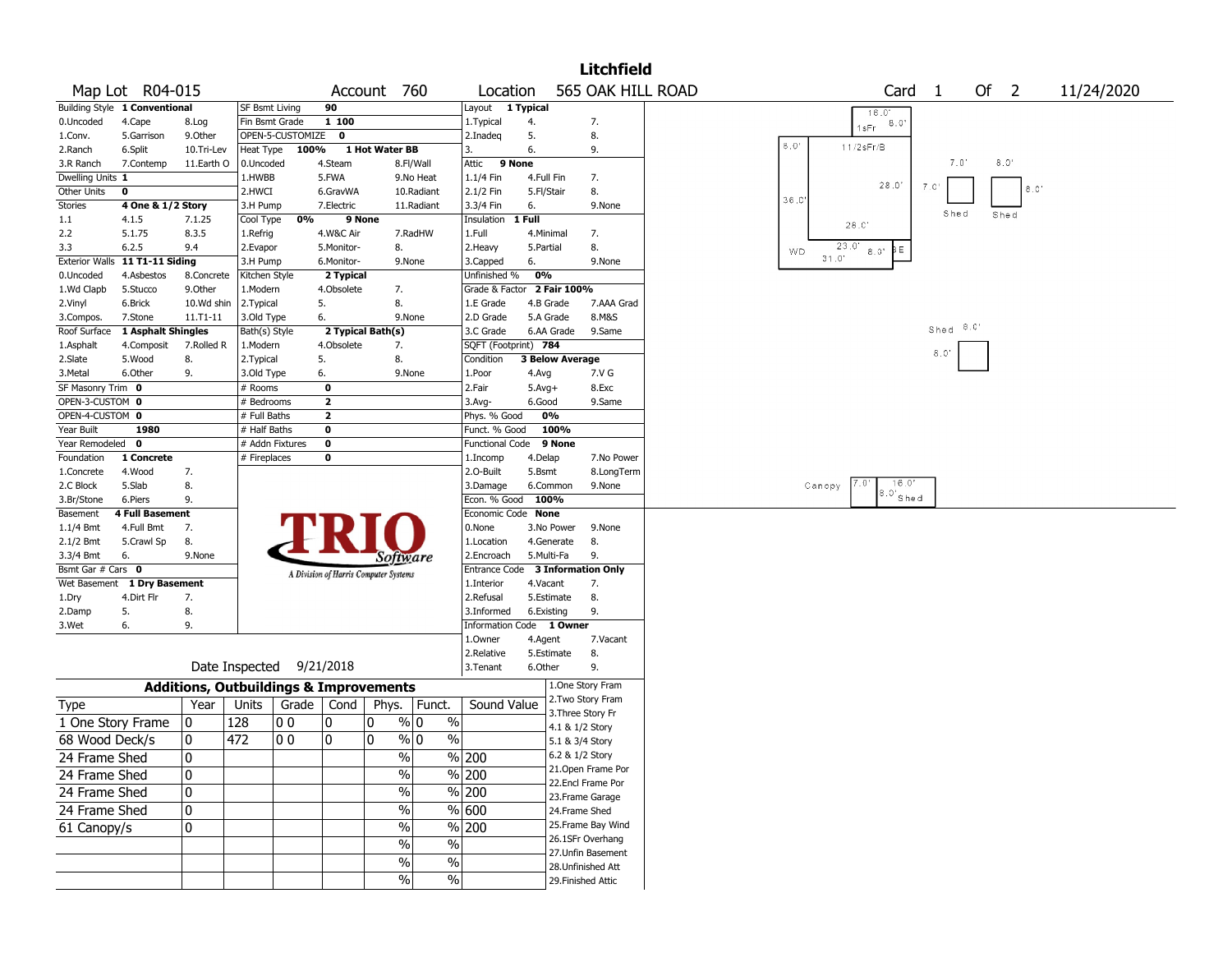|                   | Map Lot R04-015          | Account 760 | Location                     |                       | 565 OAKHILL ROAD       |                                     |             |                          | Card <sub>2</sub>    | Of $2$        |                                  | 11/24/2020                         |
|-------------------|--------------------------|-------------|------------------------------|-----------------------|------------------------|-------------------------------------|-------------|--------------------------|----------------------|---------------|----------------------------------|------------------------------------|
| HANLON, DAVID P   |                          |             |                              | <b>Property Data</b>  |                        |                                     |             | <b>Assessment Record</b> |                      |               |                                  |                                    |
|                   | 565 OAK HILL ROAD        |             | Neighborhood 1 Rural         |                       |                        | Year                                | Land        |                          | <b>Buildings</b>     |               | Exempt                           | Total                              |
|                   | LITCHFIELD ME 04350      |             |                              |                       |                        | 2007                                |             | 0                        |                      | 57,775        | 0                                | 57,775                             |
|                   |                          |             | Tree Growth Year             | $\mathbf 0$           |                        | 2008                                |             | 0                        |                      | 57,775        | 0                                | 57,775                             |
|                   |                          |             | X Coordinate<br>Y Coordinate |                       | 0<br>$\mathbf 0$       | 2009                                |             | 0                        |                      | 58,941        | 0                                | 58,941                             |
| B2621P275         |                          |             | Zone/Land Use                | 11 Residential        |                        |                                     |             |                          |                      |               |                                  |                                    |
|                   |                          |             |                              |                       |                        | 2010                                |             | 0                        |                      | 56,987        | 0                                | 56,987                             |
|                   |                          |             | Secondary Zone               |                       |                        | 2011                                |             | 0                        |                      | 56,333        | 0                                | 56,333                             |
|                   |                          |             |                              |                       |                        | 2012                                |             | 0                        |                      | 35,938        | 0                                | 35,938                             |
|                   |                          |             | Topography 1 Level           |                       |                        | 2013                                |             | 0                        |                      | 35,443        | 0                                | 35,443                             |
|                   |                          |             | 1.Level                      | 4.Below St            | 7.Res Protec           | 2014                                |             | 0                        |                      | 35,017        | 0                                | 35,017                             |
|                   |                          |             | 2.Rolling<br>3.Above St      | 5.Low<br>6.Swampy     | 8.<br>9.               | 2015                                |             | 0                        |                      | 34,914        | 0                                | 34,914                             |
|                   |                          |             | Utilities                    | <b>4 Drilled Well</b> | <b>6 Septic System</b> | 2016                                |             | 0                        |                      | 34,386        | 0                                | 34,386                             |
|                   |                          |             | 1.Public                     | 4.Dr Well             | 7.Cesspool             | 2017                                |             | 0                        |                      | 33,890        | 0                                | 33,890                             |
|                   |                          |             | 2. Water                     | 5.Dug Well            | 8.Lake/Pond            | 2018                                |             | 0                        |                      | 33,858        | 0                                | 33,858                             |
|                   |                          |             | 3.Sewer                      | 6.Septic              | 9.None                 | 2019                                |             | 0                        |                      | 46,100        | 0                                | 46,100                             |
|                   |                          |             | <b>Street</b><br>1 Paved     |                       |                        | 2020                                |             | 0                        |                      | 46,100        | 0                                | 46,100                             |
|                   |                          |             | 1.Paved                      | 4.Proposed            | 7.                     |                                     |             |                          | <b>Land Data</b>     |               |                                  |                                    |
|                   |                          |             | 2.Semi Imp<br>3.Gravel       | 5.R/O/W<br>6.         | 8.<br>9.None           | <b>Front Foot</b>                   | <b>Type</b> |                          | <b>Effective</b>     |               | <b>Influence</b>                 | <b>Influence</b>                   |
|                   |                          |             |                              |                       | $\mathbf 0$            | 11.1-100                            |             | Frontage                 | Depth                | <b>Factor</b> | Code<br>$\overline{\frac{9}{6}}$ | <b>Codes</b><br>1.Unimproved       |
|                   | Inspection Witnessed By: |             |                              |                       | $\mathbf 0$            | 12.101-200                          |             |                          |                      |               | $\frac{9}{6}$                    | 2.Excess Frtg                      |
|                   |                          |             |                              | <b>Sale Data</b>      |                        | $13.201+$<br>14.                    |             |                          |                      |               | $\frac{9}{6}$<br>$\frac{9}{6}$   | 3. Topography<br>4.Size/Shape      |
| X                 |                          | Date        | Sale Date                    |                       |                        | 15.                                 |             |                          |                      |               | $\frac{9}{6}$                    | 5.Access                           |
| No./Date          | Description              | Date Insp.  | Price<br>Sale Type           |                       |                        |                                     |             |                          |                      |               | %<br>$\frac{9}{6}$               | 6.Restriction<br>7. Right of Way   |
|                   |                          |             | 1.Land                       | 4.MFG UNIT            | 7.                     | <b>Square Foot</b>                  |             |                          | <b>Square Feet</b>   |               |                                  | 8.View/Environ                     |
|                   |                          |             | 2.L & B                      | 5.Other               | 8.                     | 16.Regular Lot                      |             |                          |                      |               | $\frac{9}{6}$<br>%               | 9. Fract Share<br><b>Acres</b>     |
|                   |                          |             | 3.Building                   | 6.                    | 9.                     | 17.Secondary Lot<br>18. Excess Land |             |                          |                      |               | $\frac{9}{6}$                    | 30. Frontage 1                     |
|                   |                          |             | Financing                    |                       |                        | 19.Condominium                      |             |                          |                      |               | $\frac{9}{6}$                    | 31. Frontage 2<br>32.Tillable      |
| Notes:            |                          |             | 1.Convent<br>2.FHA/VA        | 4.Seller<br>5.Private | 7.<br>8.               | 20.Miscellaneous                    |             |                          |                      |               | $\frac{9}{6}$<br>$\frac{9}{6}$   | 33.Tillable                        |
|                   |                          |             | 3.Assumed                    | 6.Cash                | 9.Unknown              |                                     |             |                          |                      |               | %                                | 34.Softwood F&O                    |
|                   |                          |             | Validity                     |                       |                        | Fract. Acre                         |             |                          | <b>Acreage/Sites</b> |               |                                  | 35. Mixed Wood F&O                 |
|                   |                          |             | 1.Valid                      | 4.Split               | 7.Renovate             | 21. Houselot (Frac                  |             |                          |                      |               | %                                | 36.Hardwood F&O<br>37.Softwood TG  |
|                   |                          |             | 2.Related                    | 5.Partial             | 8.Other                | 22.Baselot(Fract)<br>23.            |             |                          |                      |               | $\frac{9}{6}$                    | 38. Mixed Wood TG                  |
|                   |                          |             | 3.Distress                   | 6.Exempt              | 9.                     | <b>Acres</b>                        |             |                          |                      |               | $\frac{9}{6}$<br>$\frac{9}{6}$   | 39.Hardwood TG                     |
|                   |                          |             | Verified                     |                       |                        | 24. Houselot                        |             |                          |                      |               | $\frac{9}{6}$                    | 40. Wasteland                      |
|                   |                          |             | 1.Buyer                      | 4.Agent               | 7.Family               | 25.Baselot                          |             |                          |                      |               | $\frac{9}{6}$                    | 41.Gravel Pit                      |
|                   |                          |             | 2.Seller                     | 5.Pub Rec             | 8.Other                | 26.Rear 1                           |             |                          |                      |               | %                                | 42. Mobile Home Si<br>43.Camp Site |
|                   |                          |             | 3.Lender                     | 6.MLS                 | 9.                     | 27. Rear 2<br>28.Rear 3             |             |                          |                      |               |                                  | 44.Lot Improvemen                  |
| <b>Litchfield</b> |                          |             |                              |                       |                        | 29. Rear 4                          |             |                          | <b>Total Acreage</b> | 0.00          |                                  | 45.Access Right                    |
|                   |                          |             |                              |                       |                        |                                     |             |                          |                      |               |                                  | 46.Golf Course                     |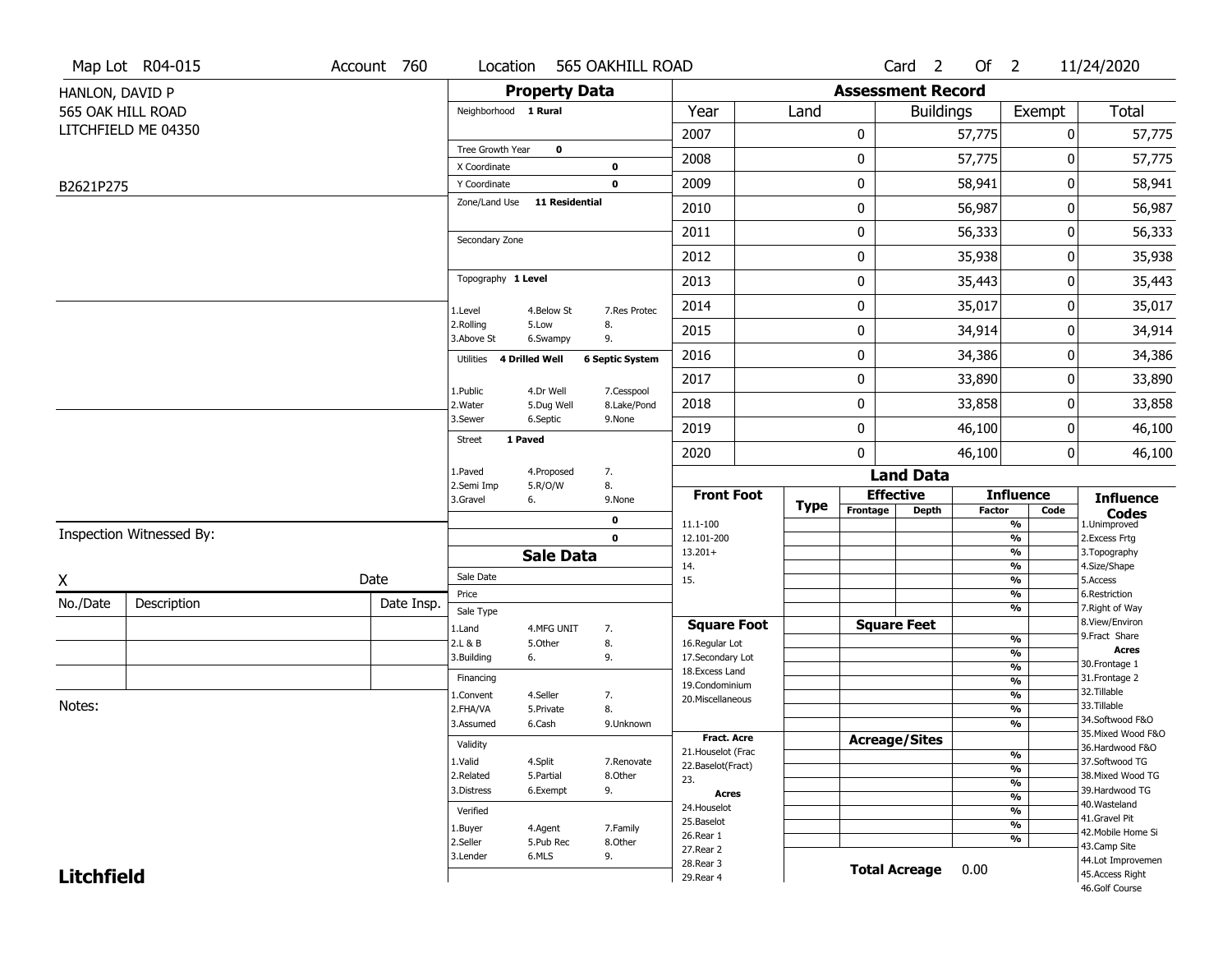|                         |                               |                                                   |                       |                  |                |                                       |                          |                          |            |                        | <b>Litchfield</b>  |       |                   |        |            |  |
|-------------------------|-------------------------------|---------------------------------------------------|-----------------------|------------------|----------------|---------------------------------------|--------------------------|--------------------------|------------|------------------------|--------------------|-------|-------------------|--------|------------|--|
|                         | Map Lot R04-015               |                                                   |                       |                  |                | Account 760                           |                          | Location                 |            |                        | 565 OAKHILL ROAD   |       | Card <sub>2</sub> | Of $2$ | 11/24/2020 |  |
|                         | Building Style 1 Conventional |                                                   | <b>SF Bsmt Living</b> |                  | $\mathbf 0$    |                                       |                          | Layout 1 Typical         |            |                        |                    |       |                   |        |            |  |
| 0.Uncoded               | 4.Cape                        | 8.Log                                             | Fin Bsmt Grade        |                  | 0 <sub>0</sub> |                                       |                          | 1. Typical               | 4.         |                        | 7.                 |       |                   |        |            |  |
| 1.Conv.                 | 5.Garrison                    | 9.0ther                                           |                       | OPEN-5-CUSTOMIZE | $\mathbf 0$    |                                       |                          | 2.Inadeg                 | 5.         |                        | 8.                 |       |                   |        |            |  |
| 2.Ranch                 | 6.Split                       | 10.Tri-Lev                                        | Heat Type             | 100%             |                | 8 Floor/Wall Unit                     |                          | 3.                       | 6.         |                        | 9.                 |       |                   |        |            |  |
| 3.R Ranch               | 7.Contemp                     | 11.Earth O                                        | 0.Uncoded             |                  | 4.Steam        |                                       | 8.Fl/Wall                | 9 None<br>Attic          |            |                        |                    |       |                   |        |            |  |
| Dwelling Units 1        |                               |                                                   | 1.HWBB                |                  | 5.FWA          |                                       | 9.No Heat                | 1.1/4 Fin                | 4.Full Fin |                        | 7.                 |       |                   |        | 1sFr/P     |  |
| Other Units             | $\mathbf 0$                   |                                                   | 2.HWCI                |                  | 6.GravWA       |                                       | 10.Radiant               | 2.1/2 Fin                | 5.Fl/Stair |                        | 8.                 |       |                   |        |            |  |
| Stories                 | 1 One Story                   |                                                   | 3.H Pump              |                  | 7.Electric     |                                       | 11.Radiant               | 3.3/4 Fin                | 6.         |                        | 9.None             |       |                   |        |            |  |
| 1.1                     | 4.1.5                         | 7.1.25                                            | Cool Type             | 0%               |                | 9 None                                |                          | Insulation               | $1$ Full   |                        |                    |       |                   |        |            |  |
| 2.2                     | 5.1.75                        | 8.3.5                                             | 1.Refrig              |                  | 4.W&C Air      |                                       | 7.RadHW                  | 1.Full                   | 4.Minimal  |                        | 7.                 |       |                   |        | 32.0'      |  |
| 3.3                     | 6.2.5                         | 9.4                                               | 2.Evapor              |                  | 5.Monitor-     | 8.                                    |                          | 2.Heavy                  | 5.Partial  |                        | 8.                 |       |                   |        |            |  |
| <b>Exterior Walls</b>   | 11 T1-11 Siding               |                                                   | 3.H Pump              |                  | 6.Monitor-     | 9.None                                |                          | 3.Capped                 | 6.         |                        | 9.None             |       |                   |        |            |  |
| 0.Uncoded               | 4.Asbestos                    | 8.Concrete                                        | Kitchen Style         |                  | 2 Typical      |                                       |                          | Unfinished %             | 0%         |                        |                    |       |                   |        |            |  |
| 1.Wd Clapb              | 5.Stucco                      | 9.0ther                                           | 1.Modern              |                  | 4.Obsolete     | 7.                                    |                          | Grade & Factor           |            | 2 Fair 80%             |                    |       |                   |        |            |  |
| 2.Vinyl                 | 6.Brick                       | 10.Wd shin                                        | 2. Typical            |                  | 5.             | 8.                                    |                          | 1.E Grade                | 4.B Grade  |                        | 7.AAA Grad         |       |                   |        | 32.0'      |  |
| 3.Compos.               | 7.Stone                       | $11. T1 - 11$                                     | 3.Old Type            |                  | 6.             | 9.None                                |                          | 2.D Grade                | 5.A Grade  |                        | 8.M&S              |       |                   |        |            |  |
| Roof Surface            | 1 Asphalt Shingles            |                                                   | Bath(s) Style         |                  |                | 2 Typical Bath(s)                     |                          | 3.C Grade                |            | 6.AA Grade             | 9.Same             |       |                   |        |            |  |
| 1.Asphalt               | 4.Composit                    | 7.Rolled R                                        | 1.Modern              |                  | 4.Obsolete     | 7.                                    |                          | SQFT (Footprint) 1024    |            |                        |                    |       |                   |        |            |  |
| 2.Slate                 | 5.Wood                        | 8.                                                | 2. Typical            |                  | 5.             | 8.                                    |                          | Condition                |            | <b>3 Below Average</b> |                    | 22.0' |                   |        |            |  |
| 3.Metal                 | 6.Other                       | 9.                                                | 3.Old Type            |                  | 6.             | 9.None                                |                          | 1.Poor                   | 4.Avg      |                        | 7.V G              |       |                   |        |            |  |
| SF Masonry Trim 0       |                               |                                                   | # Rooms               |                  | $\mathbf 0$    |                                       |                          | 2.Fair                   | $5.Avg+$   |                        | 8.Exc              |       |                   |        |            |  |
| OPEN-3-CUSTOM 0         |                               |                                                   | # Bedrooms            |                  | $\mathbf 0$    |                                       |                          | 3.Avg-                   | 6.Good     |                        | 9.Same             | 20.0' |                   |        |            |  |
| OPEN-4-CUSTOM 0         |                               |                                                   | # Full Baths          |                  | $\mathbf{1}$   |                                       |                          | Phys. % Good             | 0%         |                        |                    |       |                   |        |            |  |
| Year Built              | 1980                          |                                                   | # Half Baths          |                  | 0              |                                       |                          | Funct. % Good            |            | 100%                   |                    | Gar   |                   |        |            |  |
| Year Remodeled          | $\mathbf 0$                   |                                                   | # Addn Fixtures       |                  | $\mathbf 0$    |                                       |                          | <b>Functional Code</b>   |            | 9 None                 |                    |       |                   |        |            |  |
| Foundation              | <b>6 Piers</b>                |                                                   | # Fireplaces          |                  | 0              |                                       |                          | 1.Incomp                 | 4.Delap    |                        | 7.No Power         |       |                   |        |            |  |
| 1.Concrete              | 4.Wood<br>5.Slab              | 7.<br>8.                                          |                       |                  |                |                                       |                          | 2.O-Built                | 5.Bsmt     |                        | 8.LongTerm         |       |                   |        |            |  |
| 2.C Block<br>3.Br/Stone | 6.Piers                       | 9.                                                |                       |                  |                |                                       |                          | 3.Damage<br>Econ. % Good | 100%       | 6.Common               | 9.None             |       |                   |        |            |  |
| Basement                | 9 No Basement                 |                                                   |                       |                  |                |                                       |                          | Economic Code None       |            |                        |                    |       |                   |        |            |  |
| 1.1/4 Bmt               | 4.Full Bmt                    | 7.                                                |                       |                  |                |                                       |                          | 0.None                   |            | 3.No Power             | 9.None             |       |                   |        |            |  |
| 2.1/2 Bmt               | 5.Crawl Sp                    | 8.                                                |                       |                  |                |                                       |                          | 1.Location               |            | 4.Generate             | 8.                 |       |                   |        |            |  |
| 3.3/4 Bmt               | 6.                            | 9.None                                            |                       |                  |                |                                       |                          | 2.Encroach               | 5.Multi-Fa |                        | 9.                 |       |                   |        |            |  |
| Bsmt Gar # Cars 0       |                               |                                                   |                       |                  |                | Software                              |                          | <b>Entrance Code</b>     |            |                        | 3 Information Only |       |                   |        |            |  |
| Wet Basement            | 9 No Basement                 |                                                   |                       |                  |                | A Division of Harris Computer Systems |                          | 1.Interior               | 4.Vacant   |                        | 7.                 |       |                   |        |            |  |
| 1.Dry                   | 4.Dirt Flr                    | 7.                                                |                       |                  |                |                                       |                          | 2.Refusal                |            | 5.Estimate             | 8.                 |       |                   |        |            |  |
| 2.Damp                  | 5.                            | 8.                                                |                       |                  |                |                                       |                          | 3.Informed               | 6.Existing |                        | 9.                 |       |                   |        |            |  |
| 3.Wet                   | 6.                            | 9.                                                |                       |                  |                |                                       |                          | Information Code 1 Owner |            |                        |                    |       |                   |        |            |  |
|                         |                               |                                                   |                       |                  |                |                                       |                          | 1.0wner                  | 4.Agent    |                        | 7.Vacant           |       |                   |        |            |  |
|                         |                               |                                                   |                       |                  |                |                                       |                          | 2.Relative               |            | 5.Estimate             | 8.                 |       |                   |        |            |  |
|                         |                               | Date Inspected                                    |                       |                  | 9/21/2018      |                                       |                          | 3. Tenant                | 6.Other    |                        | 9.                 |       |                   |        |            |  |
|                         |                               | <b>Additions, Outbuildings &amp; Improvements</b> |                       |                  |                |                                       |                          |                          |            |                        | 1.One Story Fram   |       |                   |        |            |  |
| Type                    |                               | Year                                              | Units                 | Grade            | Cond           | Phys.                                 | Funct.                   | Sound Value              |            |                        | 2. Two Story Fram  |       |                   |        |            |  |
|                         |                               |                                                   |                       |                  |                |                                       |                          |                          |            |                        | 3. Three Story Fr  |       |                   |        |            |  |
| 23 Frame Garage         |                               | 10                                                | 440                   | 3 100            | 13             | 0                                     | % 100 %                  |                          |            | 4.1 & 1/2 Story        |                    |       |                   |        |            |  |
|                         |                               |                                                   |                       |                  |                | $\frac{0}{0}$                         | $\%$                     |                          |            | 5.1 & 3/4 Story        |                    |       |                   |        |            |  |
|                         |                               |                                                   |                       |                  |                | %                                     | %                        |                          |            | 6.2 & 1/2 Story        |                    |       |                   |        |            |  |
|                         |                               |                                                   |                       |                  |                | $\frac{0}{6}$                         | $\overline{\frac{0}{0}}$ |                          |            |                        | 21. Open Frame Por |       |                   |        |            |  |
|                         |                               |                                                   |                       |                  |                |                                       |                          |                          |            |                        | 22.Encl Frame Por  |       |                   |        |            |  |
|                         |                               |                                                   |                       |                  |                | $\frac{1}{2}$                         | $\overline{\frac{0}{0}}$ |                          |            |                        | 23. Frame Garage   |       |                   |        |            |  |
|                         |                               |                                                   |                       |                  |                | %                                     | $\overline{\frac{0}{0}}$ |                          |            | 24.Frame Shed          |                    |       |                   |        |            |  |
|                         |                               |                                                   |                       |                  |                | $\frac{1}{2}$                         | $\overline{\frac{0}{0}}$ |                          |            |                        | 25. Frame Bay Wind |       |                   |        |            |  |
|                         |                               |                                                   |                       |                  |                | $\frac{0}{0}$                         | $\frac{0}{0}$            |                          |            |                        | 26.1SFr Overhang   |       |                   |        |            |  |
|                         |                               |                                                   |                       |                  |                | $\%$                                  | $\%$                     |                          |            |                        | 27. Unfin Basement |       |                   |        |            |  |
|                         |                               |                                                   |                       |                  |                |                                       |                          |                          |            |                        | 28. Unfinished Att |       |                   |        |            |  |
|                         |                               |                                                   |                       |                  |                | $\frac{9}{6}$                         | $\frac{9}{6}$            |                          |            |                        | 29. Finished Attic |       |                   |        |            |  |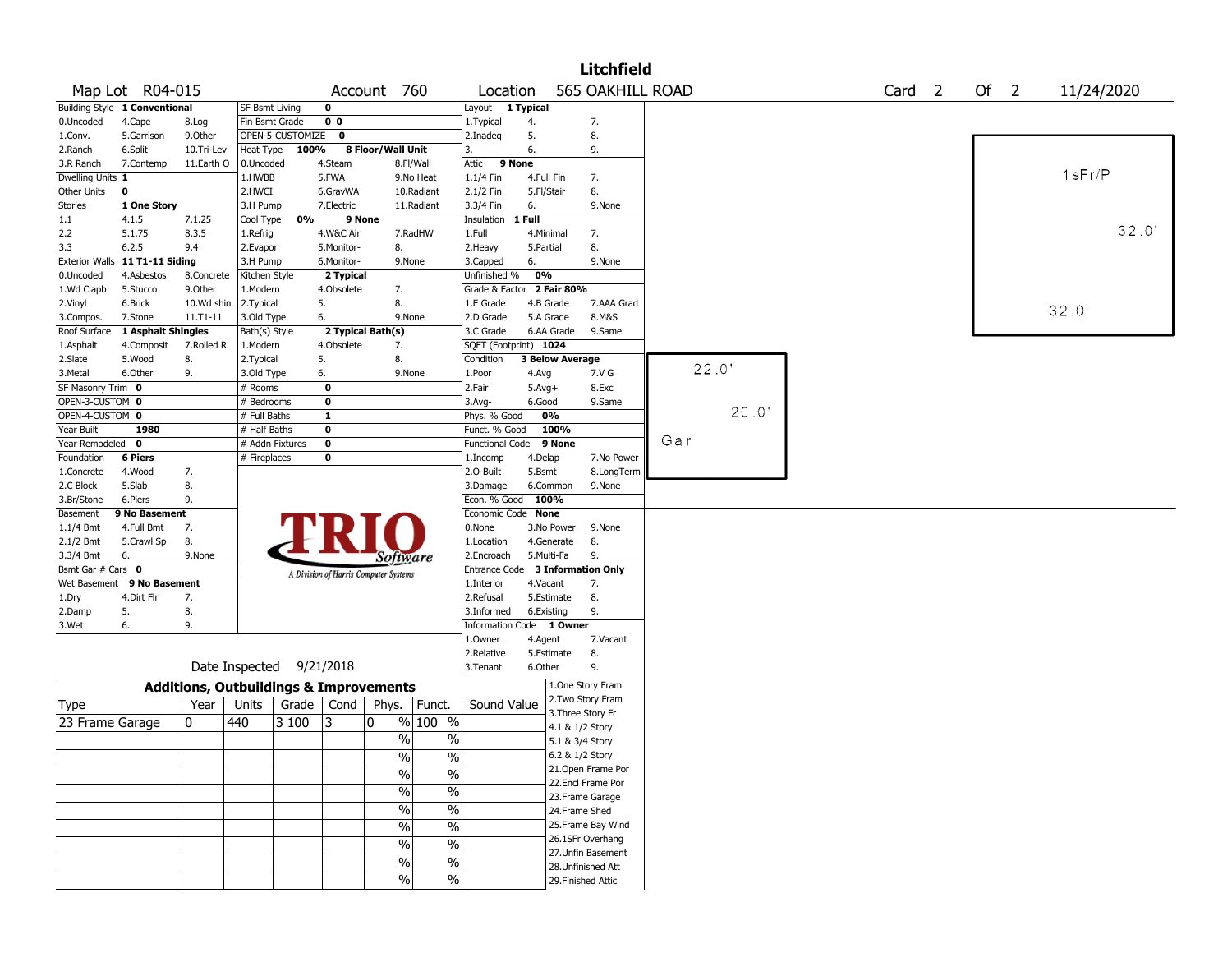|                   | Map Lot R04-015A         | Account 1051 | Location                            |                       | 553 OAK HILL ROAD      |                                    |             |                          | Card <sub>1</sub>    | Of $1$        |                                                      | 11/24/2020                           |
|-------------------|--------------------------|--------------|-------------------------------------|-----------------------|------------------------|------------------------------------|-------------|--------------------------|----------------------|---------------|------------------------------------------------------|--------------------------------------|
|                   | LETOURNEAU, HENRY        |              |                                     | <b>Property Data</b>  |                        |                                    |             | <b>Assessment Record</b> |                      |               |                                                      |                                      |
|                   | 553 OAKHILL ROAD         |              | Neighborhood 148 Oak Hill Road      |                       |                        | Year                               | Land        |                          | <b>Buildings</b>     |               | Exempt                                               | <b>Total</b>                         |
|                   | LITCHFIELD ME 04350      |              |                                     |                       |                        | 2007                               |             | 35,800                   |                      | 83,980        | 13,000                                               | 106,780                              |
|                   |                          |              | Tree Growth Year                    | $\mathbf 0$           |                        | 2008                               |             | 35,800                   |                      | 83,925        | 12,350                                               | 107,375                              |
|                   |                          |              | X Coordinate                        |                       | 0                      |                                    |             |                          |                      |               |                                                      |                                      |
| B3376P253         |                          |              | Y Coordinate<br>Zone/Land Use       | 11 Residential        | 0                      | 2009                               |             | 35,800                   |                      | 91,712        | 9,500                                                | 118,012                              |
|                   |                          |              |                                     |                       |                        | 2010                               |             | 35,800                   |                      | 81,593        | 10,000                                               | 107,393                              |
|                   |                          |              | Secondary Zone                      |                       |                        | 2011                               |             | 35,800                   |                      | 81,859        | 10,000                                               | 107,659                              |
|                   |                          |              |                                     |                       |                        | 2012                               |             | 35,800                   |                      | 81,859        | 10,000                                               | 107,659                              |
|                   |                          |              | Topography 2 Rolling                |                       |                        | 2013                               |             | 35,800                   |                      | 81,738        | 10,000                                               | 107,538                              |
|                   |                          |              | 1.Level                             | 4.Below St            | 7.Res Protec           | 2014                               |             | 35,800                   |                      | 80,846        | 10,000                                               | 106,646                              |
|                   |                          |              | 2.Rolling<br>3.Above St             | 5.Low<br>6.Swampy     | 8.<br>9.               | 2015                               |             | 35,800                   |                      | 80,727        | 10,000                                               | 106,527                              |
|                   |                          |              | 4 Drilled Well<br>Utilities         |                       | <b>6 Septic System</b> | 2016                               |             | 35,800                   |                      | 80,722        | 15,000                                               | 101,522                              |
|                   |                          |              | 1.Public                            | 4.Dr Well             | 7.Cesspool             | 2017                               |             | 35,800                   |                      | 79,714        | 20,000                                               | 95,514                               |
|                   |                          |              | 2. Water                            | 5.Dug Well            | 8.Lake/Pond            | 2018                               |             | 35,800                   |                      | 79,710        | 19,200                                               | 96,310                               |
|                   |                          |              | 3.Sewer<br>1 Paved<br><b>Street</b> | 6.Septic              | 9.None                 | 2019                               |             | 45,000                   |                      | 76,700        | 20,000                                               | 101,700                              |
|                   |                          |              |                                     |                       |                        | 2020                               |             | 45,000                   |                      | 76,700        | 25,000                                               | 96,700                               |
|                   |                          |              | 1.Paved<br>2.Semi Imp               | 4.Proposed<br>5.R/O/W | 7.<br>8.               |                                    |             |                          | <b>Land Data</b>     |               |                                                      |                                      |
|                   |                          |              | 3.Gravel                            | 6.                    | 9.None                 | <b>Front Foot</b>                  | <b>Type</b> |                          | <b>Effective</b>     |               | <b>Influence</b>                                     | <b>Influence</b>                     |
|                   |                          |              |                                     |                       | 0                      | 11.1-100                           |             | Frontage                 | <b>Depth</b>         | <b>Factor</b> | Code<br>%                                            | <b>Codes</b><br>1.Unimproved         |
|                   | Inspection Witnessed By: |              |                                     |                       | $\mathbf 0$            | 12.101-200                         |             |                          |                      |               | $\frac{9}{6}$                                        | 2. Excess Frtg                       |
|                   |                          |              |                                     | <b>Sale Data</b>      |                        | $13.201+$<br>14.                   |             |                          |                      |               | %<br>%                                               | 3. Topography<br>4.Size/Shape        |
| X                 |                          | Date         | Sale Date                           |                       |                        | 15.                                |             |                          |                      |               | $\frac{9}{6}$                                        | 5.Access                             |
| No./Date          | Description              | Date Insp.   | Price<br>Sale Type                  |                       |                        |                                    |             |                          |                      |               | %<br>%                                               | 6.Restriction<br>7. Right of Way     |
|                   |                          |              | 1.Land                              | 4.MFG UNIT            | 7.                     | <b>Square Foot</b>                 |             |                          | <b>Square Feet</b>   |               |                                                      | 8.View/Environ                       |
|                   |                          |              | 2.L & B                             | 5.Other               | 8.                     | 16.Regular Lot                     |             |                          |                      |               | $\frac{9}{6}$<br>$\overline{\mathcal{O}_{\!\!/\!0}}$ | 9.Fract Share<br><b>Acres</b>        |
|                   |                          |              | 3.Building                          | 6.                    | 9.                     | 17.Secondary Lot<br>18.Excess Land |             |                          |                      |               | $\frac{9}{6}$                                        | 30. Frontage 1                       |
|                   |                          |              | Financing                           |                       |                        | 19.Condominium                     |             |                          |                      |               | $\frac{9}{6}$                                        | 31. Frontage 2                       |
| Notes:            |                          |              | 1.Convent                           | 4.Seller              | 7.                     | 20.Miscellaneous                   |             |                          |                      |               | $\frac{9}{6}$                                        | 32.Tillable<br>33.Tillable           |
|                   |                          |              | 2.FHA/VA<br>3.Assumed               | 5.Private<br>6.Cash   | 8.                     |                                    |             |                          |                      |               | $\frac{9}{6}$<br>$\frac{9}{6}$                       | 34.Softwood F&O                      |
|                   |                          |              |                                     |                       | 9.Unknown              | <b>Fract. Acre</b>                 |             |                          | <b>Acreage/Sites</b> |               |                                                      | 35. Mixed Wood F&O                   |
|                   |                          |              | Validity                            |                       |                        | 21. Houselot (Frac                 | 24          |                          | 1.00                 | 100           | %<br>0                                               | 36.Hardwood F&O                      |
|                   |                          |              | 1.Valid                             | 4.Split               | 7.Renovate             | 22.Baselot(Fract)                  | 44          |                          | 1.00                 | 100           | $\overline{0}$<br>%                                  | 37.Softwood TG                       |
|                   |                          |              | 2.Related<br>3.Distress             | 5.Partial<br>6.Exempt | 8.Other<br>9.          | 23.                                |             |                          |                      |               | $\frac{9}{6}$                                        | 38. Mixed Wood TG<br>39.Hardwood TG  |
|                   |                          |              |                                     |                       |                        | <b>Acres</b>                       |             |                          |                      |               | $\frac{9}{6}$                                        | 40. Wasteland                        |
|                   |                          |              | Verified                            |                       |                        | 24. Houselot<br>25.Baselot         |             |                          |                      |               | $\frac{9}{6}$                                        | 41.Gravel Pit                        |
|                   |                          |              | 1.Buyer                             | 4.Agent               | 7.Family               | 26.Rear 1                          |             |                          |                      |               | $\frac{9}{6}$<br>$\frac{9}{6}$                       | 42. Mobile Home Si                   |
|                   |                          |              | 2.Seller<br>3.Lender                | 5.Pub Rec<br>6.MLS    | 8.Other<br>9.          | 27.Rear 2                          |             |                          |                      |               |                                                      | 43.Camp Site                         |
|                   |                          |              |                                     |                       |                        |                                    |             |                          |                      |               |                                                      |                                      |
| <b>Litchfield</b> |                          |              |                                     |                       |                        | 28. Rear 3<br>29. Rear 4           |             |                          | <b>Total Acreage</b> | 1.00          |                                                      | 44.Lot Improvemen<br>45.Access Right |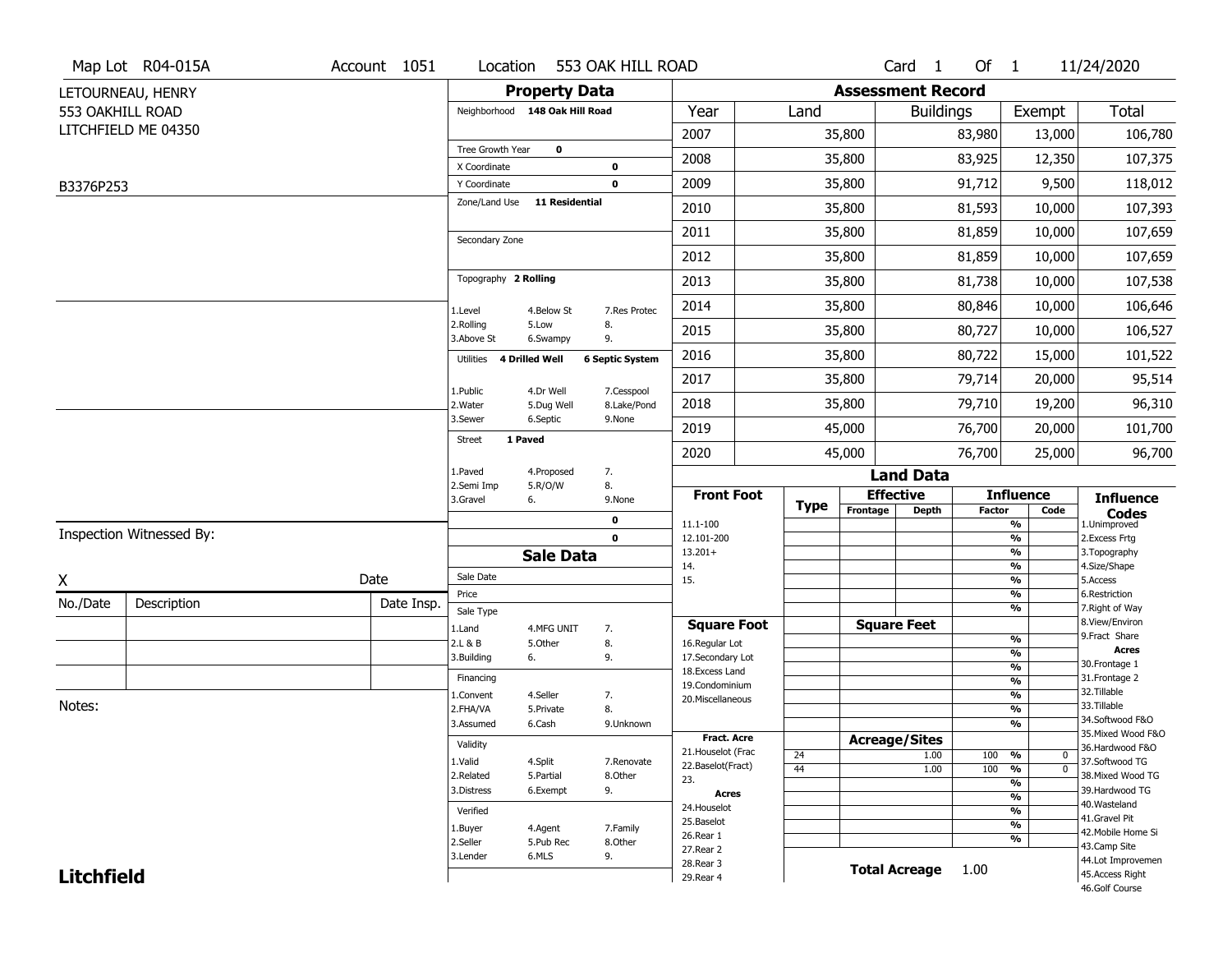|                                |                                      |                                                   |                       |                          |                         |                                       |               |                                            |              |                        | <b>Litchfield</b>  |                                           |
|--------------------------------|--------------------------------------|---------------------------------------------------|-----------------------|--------------------------|-------------------------|---------------------------------------|---------------|--------------------------------------------|--------------|------------------------|--------------------|-------------------------------------------|
|                                | Map Lot R04-015A                     |                                                   |                       |                          |                         | Account 1051                          |               | Location                                   |              |                        | 553 OAK HILL ROAD  | Of $1$<br>Card <sub>1</sub><br>11/24/2020 |
|                                | <b>Building Style 1 Conventional</b> |                                                   | <b>SF Bsmt Living</b> |                          | 0                       |                                       |               | Layout                                     | 1 Typical    |                        |                    | Shed                                      |
| 0.Uncoded                      | 4.Cape                               | 8.Log                                             | Fin Bsmt Grade        |                          | 0 <sub>0</sub>          |                                       |               | 1. Typical                                 | 4.           |                        | 7.                 |                                           |
| 1.Conv.                        | 5.Garrison                           | 9.0ther                                           |                       | OPEN-5-CUSTOMIZE 0       |                         |                                       |               | 2.Inadeg                                   | 5.           |                        | 8.                 | 8.0'                                      |
| 2.Ranch                        | 6.Split                              | 10.Tri-Lev                                        | Heat Type             | 100%                     |                         | 8 Floor/Wall Unit                     |               | 3.                                         | 6.           |                        | 9.                 |                                           |
| 3.R Ranch                      | 7.Contemp                            | 11.Earth O                                        | 0.Uncoded             |                          | 4.Steam                 |                                       | 8.Fl/Wall     | Attic<br>9 None                            |              |                        |                    | 8.0'                                      |
| Dwelling Units 1               |                                      |                                                   | 1.HWBB                |                          | 5.FWA                   |                                       | 9.No Heat     | 1.1/4 Fin                                  | 4.Full Fin   |                        | 7.                 | WD                                        |
| Other Units                    | 0                                    |                                                   | 2.HWCI                |                          | 6.GravWA                |                                       | 10.Radiant    | 2.1/2 Fin                                  | 5.Fl/Stair   |                        | 8.                 | 10.0'                                     |
| <b>Stories</b>                 | 2 Two Story                          |                                                   | 3.H Pump              |                          | 7.Electric              |                                       | 11.Radiant    | 3.3/4 Fin                                  | 6.           |                        | 9.None             | 10.0'                                     |
| 1.1                            | 4.1.5                                | 7.1.25                                            | Cool Type             | 0%                       |                         | 9 None                                |               | Insulation                                 | 1 Full       |                        |                    | 2sFr/P                                    |
| 2.2                            | 5.1.75                               | 8.3.5                                             | 1.Refrig              |                          | 4.W&C Air               |                                       | 7.RadHW       | 1.Full                                     | 4.Minimal    |                        | 7.                 | 8.0'                                      |
| 3.3                            | 6.2.5                                | 9.4                                               | 2.Evapor              |                          | 5.Monitor-              | 8.                                    |               | 2.Heavy                                    | 5.Partial    |                        | 8.                 | 28.0'<br>11.0                             |
| <b>Exterior Walls</b>          | 10 Wood Shingle                      |                                                   | 3.H Pump              |                          | 6.Monitor-              |                                       | 9.None        | 3.Capped                                   | 6.<br>0%     |                        | 9.None             | 1.0                                       |
| 0.Uncoded<br>1.Wd Clapb        | 4.Asbestos                           | 8.Concrete<br>9.0ther                             | Kitchen Style         |                          | 2 Typical<br>4.Obsolete |                                       |               | Unfinished %<br>Grade & Factor 2 Fair 105% |              |                        |                    |                                           |
| 2.Vinyl                        | 5.Stucco<br>6.Brick                  | 10.Wd shin                                        | 1.Modern<br>2.Typical |                          | 5.                      | 7.<br>8.                              |               | 1.E Grade                                  |              | 4.B Grade              | 7.AAA Grad         |                                           |
| 3.Compos.                      | 7.Stone                              | 11.T1-11                                          | 3.Old Type            |                          | 6.                      |                                       | 9.None        | 2.D Grade                                  | 5.A Grade    |                        | 8.M&S              | EP.<br>24.0'                              |
| Roof Surface                   | <b>4 Composition</b>                 |                                                   | Bath(s) Style         |                          |                         | 2 Typical Bath(s)                     |               | 3.C Grade                                  |              | 6.AA Grade             | 9.Same             | 16.0'<br>3<br>0.                          |
| 1.Asphalt                      | 4.Composit                           | 7.Rolled R                                        | 1.Modern              |                          | 4.Obsolete              | 7.                                    |               | SQFT (Footprint) 672                       |              |                        |                    | 8.0'                                      |
| 2.Slate                        | 5.Wood                               | 8.                                                | 2.Typical             |                          | 5.                      | 8.                                    |               | Condition                                  |              | <b>5 Above Average</b> |                    | 10.0'                                     |
| 3.Metal                        | 6.Other                              | 9.                                                | 3.Old Type            |                          | 6.                      |                                       | 9.None        | 1.Poor                                     | 4.Avg        |                        | 7.V G              | Shed                                      |
| SF Masonry Trim 0              |                                      |                                                   | # Rooms               |                          | 0                       |                                       |               | 2.Fair                                     | $5.$ Avg $+$ |                        | 8.Exc              | 4.0'                                      |
| OPEN-3-CUSTOM 0                |                                      |                                                   | # Bedrooms            |                          | 0                       |                                       |               | 3.Avg-                                     | 6.Good       |                        | 9.Same             |                                           |
| OPEN-4-CUSTOM 0                |                                      |                                                   | # Full Baths          |                          | $\mathbf{2}$            |                                       |               | Phys. % Good                               |              | 0%                     |                    | 6.0'<br><b>WD</b>                         |
| Year Built                     | 1973                                 |                                                   | # Half Baths          |                          | 0                       |                                       |               | Funct. % Good                              |              | 100%                   |                    |                                           |
| Year Remodeled 0               |                                      |                                                   |                       | # Addn Fixtures          | 0                       |                                       |               | <b>Functional Code</b>                     |              | 9 None                 |                    | 24.C                                      |
| Foundation                     | <b>6 Piers</b>                       |                                                   | # Fireplaces          |                          | 0                       |                                       |               | 1.Incomp                                   | 4.Delap      |                        | 7.No Power         |                                           |
| 1.Concrete                     | 4.Wood                               | 7.                                                |                       |                          |                         |                                       |               | 2.O-Built                                  | 5.Bsmt       |                        | 8.LongTerm         |                                           |
| 2.C Block                      | 5.Slab                               | 8.                                                |                       |                          |                         |                                       |               | 3.Damage                                   |              | 6.Common               | 9.None             | 14.0'                                     |
| 3.Br/Stone                     | 6.Piers                              | 9.                                                |                       |                          |                         |                                       |               | Econ. % Good 100%                          |              |                        |                    |                                           |
| Basement                       | 9 No Basement                        |                                                   |                       |                          |                         |                                       |               | Economic Code None                         |              |                        |                    |                                           |
| 1.1/4 Bmt                      | 4.Full Bmt                           | 7.                                                |                       |                          |                         |                                       |               | 0.None                                     |              | 3.No Power             | 9.None             |                                           |
| $2.1/2$ Bmt                    | 5.Crawl Sp                           | 8.                                                |                       |                          |                         |                                       |               | 1.Location                                 |              | 4.Generate             | 8.                 |                                           |
| 3.3/4 Bmt<br>Bsmt Gar # Cars 0 | 6.                                   | 9.None                                            |                       |                          |                         | Software                              |               | 2.Encroach<br>Entrance Code 5 Estimated    | 5.Multi-Fa   |                        | 9.                 |                                           |
| Wet Basement 0                 |                                      |                                                   |                       |                          |                         | A Division of Harris Computer Systems |               | 1.Interior                                 | 4.Vacant     |                        | 7.                 |                                           |
| 1.Dry                          | 4.Dirt Flr                           | 7.                                                |                       |                          |                         |                                       |               | 2.Refusal                                  |              | 5.Estimate             | 8.                 |                                           |
| 2.Damp                         | 5.                                   | 8.                                                |                       |                          |                         |                                       |               | 3.Informed                                 | 6.Existing   |                        | 9.                 |                                           |
| 3.Wet                          | 6.                                   | 9.                                                |                       |                          |                         |                                       |               | Information Code                           |              | 5 Estimate             |                    |                                           |
|                                |                                      |                                                   |                       |                          |                         |                                       |               | 1.Owner                                    | 4.Agent      |                        | 7.Vacant           |                                           |
|                                |                                      |                                                   |                       |                          |                         |                                       |               | 2.Relative                                 |              | 5.Estimate             | 8.                 |                                           |
|                                |                                      |                                                   |                       | Date Inspected 9/21/2018 |                         |                                       |               | 3. Tenant                                  | 6.Other      |                        | 9.                 |                                           |
|                                |                                      | <b>Additions, Outbuildings &amp; Improvements</b> |                       |                          |                         |                                       |               |                                            |              |                        | 1.One Story Fram   |                                           |
|                                |                                      |                                                   |                       |                          |                         |                                       |               |                                            |              |                        | 2. Two Story Fram  |                                           |
| Type                           |                                      | Year                                              | Units                 | Grade                    | Cond                    | Phys.                                 | Funct.        | Sound Value                                |              |                        | 3. Three Story Fr  |                                           |
| 22 Encl Frame                  |                                      | 0                                                 | 224                   | 3 100                    | 4                       | 0                                     | % 100 %       |                                            |              | 4.1 & 1/2 Story        |                    |                                           |
| 68 Wood Deck/s                 |                                      | $\mathbf{0}$                                      | 100                   | 3 100                    | 4                       | 0                                     | $% 100\% $    |                                            |              | 5.1 & 3/4 Story        |                    |                                           |
| 24 Frame Shed                  |                                      | 10                                                |                       |                          |                         | %                                     |               | % 600                                      |              | 6.2 & 1/2 Story        |                    |                                           |
| 24 Frame Shed                  |                                      | 0                                                 |                       |                          |                         | $\frac{1}{2}$                         |               | $\frac{9}{6}$ 300                          |              |                        | 21.Open Frame Por  |                                           |
|                                |                                      |                                                   |                       |                          |                         | $\mathbf 0$                           | $\frac{0}{0}$ |                                            |              |                        | 22.Encl Frame Por  |                                           |
| 68 Wood Deck/s                 |                                      | 0                                                 | 336                   | 2 1 1 0                  | $\vert 4 \vert$         |                                       | % 100         |                                            |              |                        | 23. Frame Garage   |                                           |
|                                |                                      |                                                   |                       |                          |                         | $\%$                                  | $\sqrt{6}$    |                                            |              | 24.Frame Shed          |                    |                                           |
|                                |                                      |                                                   |                       |                          |                         | $\frac{0}{0}$                         | $\sqrt{6}$    |                                            |              |                        | 25. Frame Bay Wind |                                           |
|                                |                                      |                                                   |                       |                          |                         | $\frac{0}{0}$                         | $\%$          |                                            |              |                        | 26.1SFr Overhang   |                                           |
|                                |                                      |                                                   |                       |                          |                         | $\%$                                  | %             |                                            |              |                        | 27. Unfin Basement |                                           |
|                                |                                      |                                                   |                       |                          |                         | $\frac{0}{0}$                         | $\sqrt{6}$    |                                            |              |                        | 28.Unfinished Att  |                                           |
|                                |                                      |                                                   |                       |                          |                         |                                       |               |                                            |              |                        | 29. Finished Attic |                                           |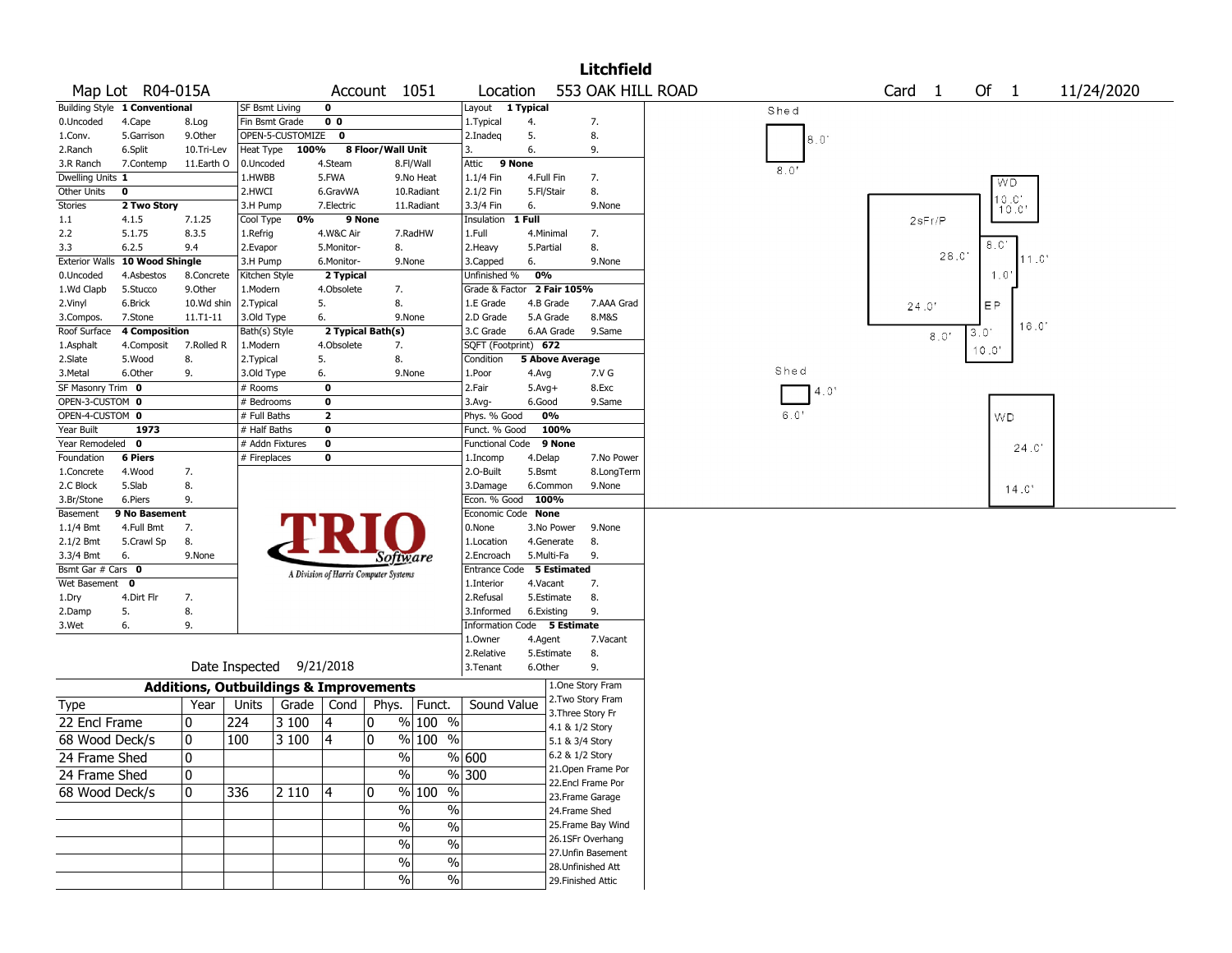|                    | Map Lot R04-016          | Account 1412 | Location                       |                           | 523 OAK HILL ROAD      |                          |             |                          | Card <sub>1</sub> | Of $1$        |                                | 11/24/2020                        |
|--------------------|--------------------------|--------------|--------------------------------|---------------------------|------------------------|--------------------------|-------------|--------------------------|-------------------|---------------|--------------------------------|-----------------------------------|
| DAIGLE, JAMES R    |                          |              |                                | <b>Property Data</b>      |                        |                          |             | <b>Assessment Record</b> |                   |               |                                |                                   |
| <b>DAIGLE LISA</b> |                          |              | Neighborhood 148 Oak Hill Road |                           |                        | Year                     | Land        |                          | <b>Buildings</b>  |               | Exempt                         | <b>Total</b>                      |
| 523 OAKHILL RD     |                          |              |                                |                           |                        | 2007                     |             | 34,400                   |                   | 33,787        | 13,000                         | 55,187                            |
|                    | LITCHFIELD ME 04350      |              | Tree Growth Year               | $\mathbf 0$               |                        |                          |             |                          |                   |               |                                |                                   |
|                    |                          |              | X Coordinate                   |                           | 0                      | 2008                     |             | 34,400                   |                   | 33,705        | 12,350                         | 55,755                            |
|                    | B5534P29 B8931P233       |              | Y Coordinate                   |                           | 0                      | 2009                     |             | 34,400                   |                   | 44,892        | 9,500                          | 69,792                            |
|                    |                          |              | Zone/Land Use                  | 11 Residential            |                        | 2010                     |             | 34,400                   |                   | 33,055        | 10,000                         | 57,455                            |
|                    |                          |              | Secondary Zone                 |                           |                        | 2011                     |             | 34,400                   |                   | 88,736        | 10,000                         | 113,136                           |
|                    |                          |              |                                |                           |                        | 2012                     |             | 34,400                   |                   | 88,736        | 10,000                         | 113,136                           |
|                    |                          |              | Topography 2 Rolling           |                           |                        | 2013                     |             | 34,400                   |                   | 88,629        | 10,000                         | 113,029                           |
|                    |                          |              | 1.Level                        | 4.Below St                | 7.Res Protec           | 2014                     |             | 34,400                   |                   | 87,455        | 10,000                         | 111,855                           |
|                    |                          |              | 2.Rolling<br>3.Above St        | 5.Low<br>6.Swampy         | 8.<br>9.               | 2015                     |             | 34,400                   |                   | 86,431        | 10,000                         | 110,831                           |
|                    |                          |              | 4 Drilled Well<br>Utilities    |                           | <b>6 Septic System</b> | 2016                     |             | 34,400                   |                   | 86,281        | 15,000                         | 105,681                           |
|                    |                          |              | 1.Public                       | 4.Dr Well                 | 7.Cesspool             | 2017                     |             | 34,400                   |                   | 85,258        | 20,000                         | 99,658                            |
|                    |                          |              | 2. Water                       | 5.Dug Well                | 8.Lake/Pond            | 2018                     |             | 34,400                   |                   | 84,084        | 19,200                         | 99,284                            |
|                    |                          |              | 3.Sewer                        | 6.Septic                  | 9.None                 | 2019                     |             | 42,400                   |                   | 89,800        | 20,000                         | 112,200                           |
|                    |                          |              | 1 Paved<br><b>Street</b>       |                           |                        | 2020                     |             | 42,400                   |                   | 89,800        | 25,000                         | 107,200                           |
|                    |                          |              | 1.Paved                        | 4.Proposed                | 7.                     |                          |             |                          | <b>Land Data</b>  |               |                                |                                   |
|                    |                          |              | 2.Semi Imp<br>3.Gravel<br>6.   | 5.R/O/W                   | 8.<br>9.None           | <b>Front Foot</b>        |             | <b>Effective</b>         |                   |               | <b>Influence</b>               | <b>Influence</b>                  |
|                    |                          |              |                                |                           | 0                      | 11.1-100                 | <b>Type</b> | Frontage                 | <b>Depth</b>      | <b>Factor</b> | Code<br>%                      | <b>Codes</b><br>1.Unimproved      |
|                    | Inspection Witnessed By: |              |                                |                           | $\mathbf 0$            | 12.101-200               |             |                          |                   |               | $\frac{9}{6}$                  | 2. Excess Frtg                    |
|                    |                          |              |                                | <b>Sale Data</b>          |                        | $13.201+$<br>14.         |             |                          |                   |               | %<br>%                         | 3. Topography<br>4.Size/Shape     |
| X                  |                          | Date         | Sale Date                      |                           | 6/01/2006              | 15.                      |             |                          |                   |               | $\frac{9}{6}$                  | 5.Access                          |
| No./Date           | Description              | Date Insp.   | Price                          |                           | 59,940                 |                          |             |                          |                   |               | %                              | 6.Restriction                     |
|                    |                          |              | Sale Type                      | 2 Land & Buildings        |                        | <b>Square Foot</b>       |             | <b>Square Feet</b>       |                   |               | %                              | 7. Right of Way<br>8.View/Environ |
|                    |                          |              | 1.Land<br>2.L & B              | 4.MFG UNIT<br>5.Other     | 7.<br>8.               | 16.Regular Lot           |             |                          |                   |               | $\frac{9}{6}$                  | 9.Fract Share                     |
|                    |                          |              | 3.Building<br>6.               |                           | 9.                     | 17.Secondary Lot         |             |                          |                   |               | $\frac{9}{6}$                  | <b>Acres</b>                      |
|                    |                          |              | Financing                      | 9 Unknown                 |                        | 18.Excess Land           |             |                          |                   |               | $\frac{9}{6}$                  | 30. Frontage 1<br>31. Frontage 2  |
|                    |                          |              |                                | 4.Seller                  |                        | 19.Condominium           |             |                          |                   |               | $\frac{9}{6}$<br>$\frac{9}{6}$ | 32. Tillable                      |
| Notes:             |                          |              | 1.Convent<br>2.FHA/VA          | 5.Private                 | 7.<br>8.               | 20.Miscellaneous         |             |                          |                   |               | $\frac{9}{6}$                  | 33.Tillable                       |
|                    |                          |              | 3.Assumed                      | 6.Cash                    | 9.Unknown              |                          |             |                          |                   |               | $\frac{9}{6}$                  | 34.Softwood F&O                   |
|                    |                          |              |                                |                           |                        | <b>Fract. Acre</b>       |             | <b>Acreage/Sites</b>     |                   |               |                                | 35. Mixed Wood F&O                |
|                    |                          |              | Validity                       | <b>5 Partial Interest</b> |                        | 21. Houselot (Frac       | 21          |                          | 0.80              | 100           | %<br>0                         | 36.Hardwood F&O                   |
|                    |                          |              | 1.Valid                        | 4.Split                   | 7.Renovate             | 22.Baselot(Fract)        | 44          |                          | 1.00              | 100           | $\overline{0}$<br>%            | 37.Softwood TG                    |
|                    |                          |              | 2.Related                      | 5.Partial                 | 8.Other                | 23.                      |             |                          |                   |               | $\frac{9}{6}$                  | 38. Mixed Wood TG                 |
|                    |                          |              | 3.Distress                     | 6.Exempt                  | 9.                     | <b>Acres</b>             |             |                          |                   |               | $\frac{9}{6}$                  | 39.Hardwood TG                    |
|                    |                          |              | Verified                       | <b>5 Public Record</b>    |                        | 24. Houselot             |             |                          |                   |               | $\frac{9}{6}$                  | 40. Wasteland<br>41.Gravel Pit    |
|                    |                          |              | 1.Buyer                        | 4.Agent                   | 7.Family               | 25.Baselot               |             |                          |                   |               | $\frac{9}{6}$                  | 42. Mobile Home Si                |
|                    |                          |              | 2.Seller                       | 5.Pub Rec                 | 8.Other                | 26.Rear 1<br>27.Rear 2   |             |                          |                   |               | $\frac{9}{6}$                  | 43.Camp Site                      |
|                    |                          |              | 3.Lender                       | 6.MLS                     | 9.                     |                          |             |                          |                   |               |                                | 44.Lot Improvemen                 |
|                    |                          |              |                                |                           |                        |                          |             |                          |                   |               |                                |                                   |
| <b>Litchfield</b>  |                          |              |                                |                           |                        | 28. Rear 3<br>29. Rear 4 |             | <b>Total Acreage</b>     |                   | 0.80          |                                | 45.Access Right<br>46.Golf Course |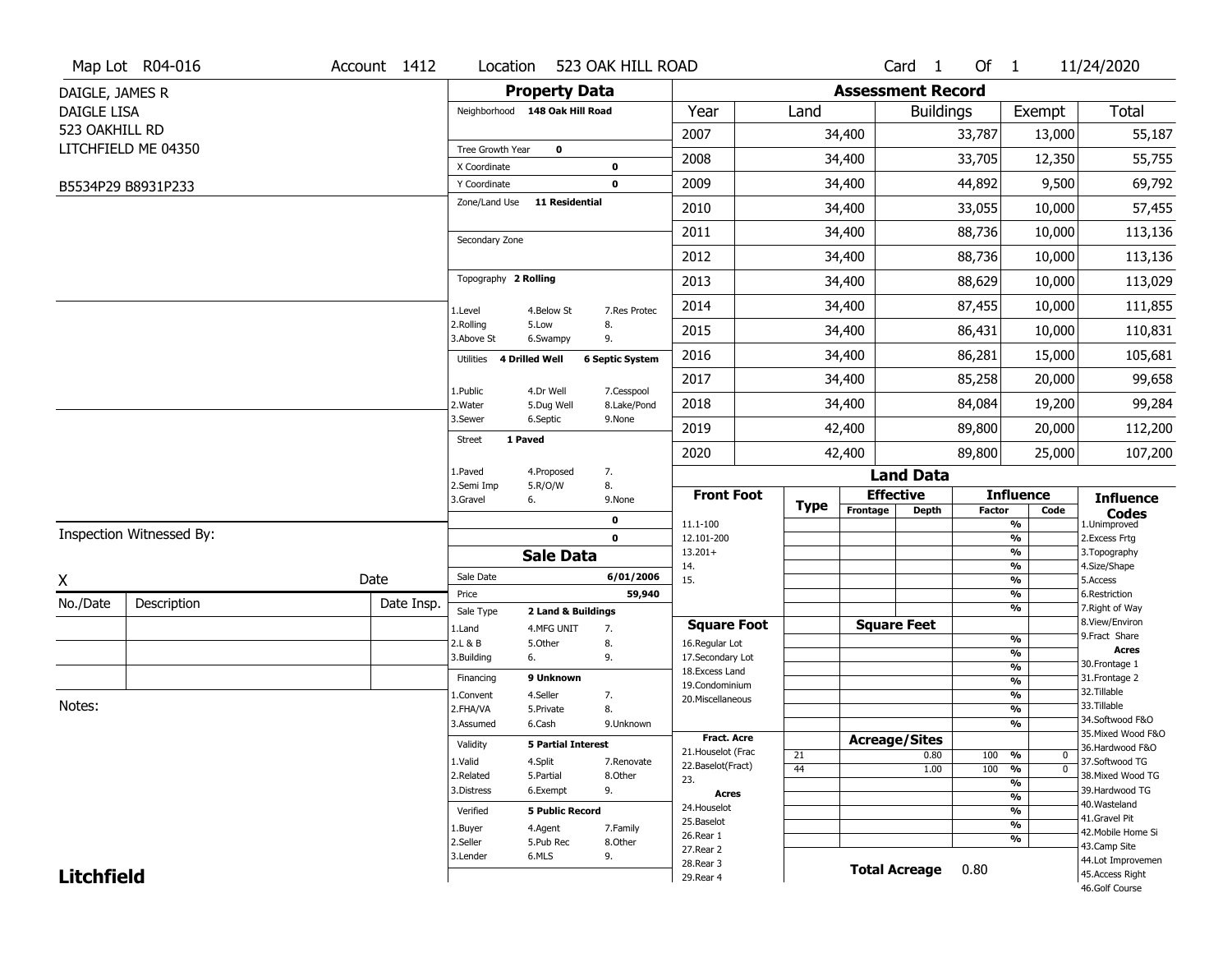|                       |                               |            |                                                   |           |                                       |                   |                                  |                            |                                    |                        | <b>Litchfield</b>         |        |       |       |                   |         |       |     |            |  |
|-----------------------|-------------------------------|------------|---------------------------------------------------|-----------|---------------------------------------|-------------------|----------------------------------|----------------------------|------------------------------------|------------------------|---------------------------|--------|-------|-------|-------------------|---------|-------|-----|------------|--|
|                       | Map Lot R04-016               |            |                                                   |           |                                       | Account 1412      |                                  | Location                   |                                    |                        | 523 OAK HILL ROAD         |        |       |       | Card <sub>1</sub> |         | Of 1  |     | 11/24/2020 |  |
|                       | Building Style 1 Conventional |            | <b>SF Bsmt Living</b>                             |           | 0                                     |                   |                                  | Layout                     | $\overline{\phantom{a}}$ 1 Typical |                        |                           |        |       |       |                   |         |       |     |            |  |
| 0.Uncoded             | 4.Cape                        | 8.Log      | Fin Bsmt Grade                                    |           | 0 <sub>0</sub>                        |                   |                                  | 1. Typical                 | 4.                                 |                        | 7.                        |        |       |       |                   | 28.0'   |       |     |            |  |
| 1.Conv.               | 5.Garrison                    | 9.Other    | OPEN-5-CUSTOMIZE                                  |           | $\mathbf 0$                           |                   |                                  | 2.Inadeq                   | 5.                                 |                        | 8.                        |        |       |       | 15.0'             |         |       |     |            |  |
| 2.Ranch               | 6.Split                       | 10.Tri-Lev | Heat Type                                         | 100%      |                                       | 1 Hot Water BB    |                                  | 3.                         | 6.                                 |                        | 9.                        |        |       |       | $12.0^{\circ}$    | 1 sFr/P |       |     |            |  |
| 3.R Ranch             | 7.Contemp                     | 11.Earth O | 0.Uncoded                                         |           | 4.Steam                               |                   | 8.Fl/Wall                        | Attic                      | 9 None                             |                        |                           |        |       |       |                   |         |       |     |            |  |
| Dwelling Units 1      |                               |            | 1.HWBB                                            |           | 5.FWA                                 |                   | 9.No Heat                        | 1.1/4 Fin                  | 4.Full Fin                         |                        | 7.                        |        |       |       |                   |         |       |     |            |  |
| <b>Other Units</b>    | $\mathbf 0$                   |            | 2.HWCI                                            |           | 6.GravWA                              |                   | 10.Radiant                       | 2.1/2 Fin                  | 5.Fl/Stair                         |                        | 8.                        |        |       |       |                   |         |       |     |            |  |
| <b>Stories</b>        | 1 One Story                   |            | 3.H Pump                                          |           | 7.Electric                            |                   | 11.Radiant                       | 3.3/4 Fin                  | 6.                                 |                        | 9.None                    |        |       |       |                   |         |       |     |            |  |
| $1.1\,$               | 4.1.5                         | 7.1.25     | Cool Type                                         | 0%        |                                       | 9 None            |                                  | Insulation                 | 1 Full                             |                        |                           |        |       |       |                   |         |       |     |            |  |
| 2.2                   | 5.1.75                        | 8.3.5      | 1.Refrig                                          |           | 4.W&C Air                             |                   | 7.RadHW                          | 1.Full                     | 4.Minimal                          |                        | 7.                        |        |       | Gar   |                   |         |       |     |            |  |
| 3.3                   | 6.2.5                         | 9.4        | 2.Evapor                                          |           | 5.Monitor-                            | 8.                |                                  | 2. Heavy                   | 5.Partial                          |                        | 8.                        |        |       |       |                   |         |       | ОP  |            |  |
| <b>Exterior Walls</b> | 10 Wood Shingle               |            | 3.H Pump                                          |           | 6.Monitor-                            |                   | 9.None                           | 3.Capped                   | 6.                                 |                        | 9.None                    |        | 40.0' |       |                   |         | 72.C' |     |            |  |
| 0.Uncoded             | 4.Asbestos                    | 8.Concrete | Kitchen Style                                     |           | 2 Typical                             |                   |                                  | Unfinished %               | 0%                                 |                        |                           |        |       |       |                   |         |       |     | 39.0'      |  |
| 1.Wd Clapb            | 5.Stucco                      | 9.0ther    | 1.Modern                                          |           | 4.Obsolete                            | 7.                |                                  | Grade & Factor 2 Fair 100% |                                    |                        |                           |        |       |       |                   |         |       |     |            |  |
| 2.Vinyl               | 6.Brick                       | 10.Wd shin | 2.Typical                                         |           | 5.                                    | 8.                |                                  | 1.E Grade                  |                                    | 4.B Grade              | 7.AAA Grad                |        |       |       |                   | 57.0'   |       |     |            |  |
| 3.Compos.             | 7.Stone                       | 11.T1-11   | 3.Old Type                                        |           | 6.                                    |                   | 9.None                           | 2.D Grade                  |                                    | 5.A Grade              | 8.M&S                     |        |       |       |                   |         |       |     |            |  |
| Roof Surface          | 3 Sheet Metal                 |            | Bath(s) Style                                     |           |                                       | 2 Typical Bath(s) |                                  | 3.C Grade                  |                                    | 6.AA Grade             | 9.Same                    |        |       |       |                   |         |       |     |            |  |
| 1.Asphalt             | 4.Composit                    | 7.Rolled R | 1.Modern                                          |           | 4.Obsolete                            | 7.                |                                  | SQFT (Footprint) 1332      |                                    |                        |                           |        |       | 32.0' |                   |         |       | 8.C |            |  |
| 2.Slate               | 5.Wood                        | 8.         | 2. Typical                                        |           | 5.                                    | 8.                |                                  | Condition                  |                                    | <b>3 Below Average</b> |                           |        |       |       |                   |         |       |     |            |  |
| 3.Metal               | 6.Other                       | 9.         | 3.Old Type                                        |           | 6.                                    |                   | 9.None                           | 1.Poor                     | 4.Avg                              |                        | 7.V G                     | 12.0'  |       |       |                   |         |       |     |            |  |
| SF Masonry Trim 0     |                               |            | # Rooms                                           |           | 8                                     |                   |                                  | 2.Fair                     | $5.$ Avg $+$                       |                        | 8.Exc                     |        |       |       |                   |         |       |     |            |  |
| OPEN-3-CUSTOM 0       |                               |            | # Bedrooms                                        |           | 4                                     |                   |                                  | 3.Avg-                     | 6.Good                             |                        | 9.Same                    | 16.0'  |       |       |                   |         |       |     |            |  |
| OPEN-4-CUSTOM 0       |                               |            | # Full Baths                                      |           | $\mathbf{1}$                          |                   |                                  | Phys. % Good               |                                    | 0%                     |                           | Shed   |       |       |                   |         | 16.C  |     |            |  |
| Year Built            | 1990                          |            | # Half Baths                                      |           | 0                                     |                   |                                  | Funct. % Good              |                                    | 100%                   |                           |        |       |       |                   |         |       |     |            |  |
| Year Remodeled 0      |                               |            | # Addn Fixtures                                   |           | 0                                     |                   |                                  | Functional Code            |                                    | 9 None                 |                           |        |       |       |                   |         |       |     |            |  |
| Foundation            | <b>5 Concrete Slab</b>        |            | # Fireplaces                                      |           | 0                                     |                   |                                  | 1.Incomp                   | 4.Delap                            |                        | 7.No Power                |        |       |       |                   |         |       |     |            |  |
| 1.Concrete            | 4.Wood                        | 7.         |                                                   |           |                                       |                   |                                  | 2.0-Built                  | 5.Bsmt                             |                        | 8.LongTerm                | 14.0'  |       |       |                   |         |       |     |            |  |
| 2.C Block             | 5.Slab                        | 8.         |                                                   |           |                                       |                   |                                  | 3.Damage                   |                                    | 6.Common               | 9.None                    |        |       |       |                   |         |       |     |            |  |
| 3.Br/Stone            | 6.Piers                       | 9.         |                                                   |           |                                       |                   |                                  | Econ. % Good               | 100%                               |                        |                           | Canopy |       |       |                   |         |       |     |            |  |
| Basement              | 9 No Basement                 |            |                                                   |           |                                       |                   |                                  | Economic Code None         |                                    |                        |                           |        |       |       |                   |         |       |     |            |  |
| 1.1/4 Bmt             | 4.Full Bmt                    | 7.         |                                                   |           |                                       |                   |                                  | 0.None                     |                                    | 3.No Power             | 9.None                    |        |       |       |                   |         |       |     |            |  |
| 2.1/2 Bmt             | 5.Crawl Sp                    | 8.         |                                                   |           |                                       |                   |                                  | 1.Location                 |                                    | 4.Generate             | 8.                        |        |       |       |                   |         |       |     |            |  |
| 3.3/4 Bmt             | 6.                            | 9.None     |                                                   |           |                                       |                   | Software                         | 2.Encroach                 |                                    | 5.Multi-Fa             | 9.                        |        |       |       |                   |         |       |     |            |  |
| Bsmt Gar # Cars 0     |                               |            |                                                   |           | A Division of Harris Computer Systems |                   |                                  | Entrance Code              |                                    |                        | <b>1 Interior Inspect</b> |        |       |       |                   |         |       |     |            |  |
|                       | Wet Basement 9 No Basement    |            |                                                   |           |                                       |                   |                                  | 1.Interior                 | 4.Vacant                           |                        | 7.                        |        |       |       |                   |         |       |     |            |  |
| 1.Dry                 | 4.Dirt Flr                    | 7.         |                                                   |           |                                       |                   |                                  | 2.Refusal                  |                                    | 5.Estimate             | 8.                        |        |       |       |                   |         |       |     |            |  |
| 2.Damp                | 5.                            | 8.         |                                                   |           |                                       |                   |                                  | 3.Informed                 |                                    | 6.Existing             | 9.                        |        |       |       |                   |         |       |     |            |  |
| 3.Wet                 | 6.                            | 9.         |                                                   |           |                                       |                   |                                  | Information Code 1 Owner   |                                    |                        |                           |        |       |       |                   |         |       |     |            |  |
|                       |                               |            |                                                   |           |                                       |                   |                                  | 1.Owner                    | 4.Agent                            |                        | 7.Vacant                  |        |       |       |                   |         |       |     |            |  |
|                       |                               |            |                                                   |           |                                       |                   |                                  | 2.Relative                 |                                    | 5.Estimate             | 8.                        |        |       |       |                   |         |       |     |            |  |
|                       |                               |            | Date Inspected 11/11/2011                         |           |                                       |                   |                                  | 3. Tenant                  | 6.Other                            |                        | 9.                        |        |       |       |                   |         |       |     |            |  |
|                       |                               |            | <b>Additions, Outbuildings &amp; Improvements</b> |           |                                       |                   |                                  |                            |                                    |                        | 1.One Story Fram          |        |       |       |                   |         |       |     |            |  |
| Type                  |                               | Year       | Units                                             | Grade $ $ | Cond                                  | Phys.             | Funct.                           | Sound Value                |                                    |                        | 2. Two Story Fram         |        |       |       |                   |         |       |     |            |  |
| 21 Open Frame         |                               | 10         | 312                                               | 2 100     | 12                                    | 0                 | $\sqrt[6]{\frac{100}{5}}$ %      |                            |                                    |                        | 3. Three Story Fr         |        |       |       |                   |         |       |     |            |  |
|                       |                               |            |                                                   |           |                                       |                   |                                  |                            |                                    |                        | 4.1 & 1/2 Story           |        |       |       |                   |         |       |     |            |  |
| 23 Frame Garage       |                               | 10         | 1280                                              | 2 100     | 3                                     | 10                | %  90<br>$\%$                    |                            |                                    |                        | 5.1 & 3/4 Story           |        |       |       |                   |         |       |     |            |  |
| 24 Frame Shed         |                               | I٥         |                                                   |           |                                       |                   | $\overline{\frac{9}{6}}$         | % 500                      |                                    |                        | 6.2 & 1/2 Story           |        |       |       |                   |         |       |     |            |  |
| 61 Canopy/s           |                               | 10         |                                                   |           |                                       |                   | $\frac{0}{0}$                    | $\sqrt{8}$ 300             |                                    |                        | 21. Open Frame Por        |        |       |       |                   |         |       |     |            |  |
|                       |                               |            |                                                   |           |                                       |                   | $\frac{0}{6}$<br>$\%$            |                            |                                    |                        | 22.Encl Frame Por         |        |       |       |                   |         |       |     |            |  |
|                       |                               |            |                                                   |           |                                       |                   |                                  |                            |                                    |                        | 23. Frame Garage          |        |       |       |                   |         |       |     |            |  |
|                       |                               |            |                                                   |           |                                       |                   | $\frac{0}{6}$<br>$\%$            |                            |                                    |                        | 24.Frame Shed             |        |       |       |                   |         |       |     |            |  |
|                       |                               |            |                                                   |           |                                       |                   | $\overline{\frac{0}{0}}$<br>$\%$ |                            |                                    |                        | 25. Frame Bay Wind        |        |       |       |                   |         |       |     |            |  |
|                       |                               |            |                                                   |           |                                       |                   | $\overline{\frac{0}{0}}$<br>$\%$ |                            |                                    |                        | 26.1SFr Overhang          |        |       |       |                   |         |       |     |            |  |
|                       |                               |            |                                                   |           |                                       |                   |                                  |                            |                                    |                        | 27.Unfin Basement         |        |       |       |                   |         |       |     |            |  |
|                       |                               |            |                                                   |           |                                       |                   | $\overline{\frac{0}{0}}$<br>$\%$ |                            |                                    |                        | 28. Unfinished Att        |        |       |       |                   |         |       |     |            |  |
|                       |                               |            |                                                   |           |                                       |                   | $\sqrt{6}$<br>$\%$               |                            |                                    |                        | 29. Finished Attic        |        |       |       |                   |         |       |     |            |  |
|                       |                               |            |                                                   |           |                                       |                   |                                  |                            |                                    |                        |                           |        |       |       |                   |         |       |     |            |  |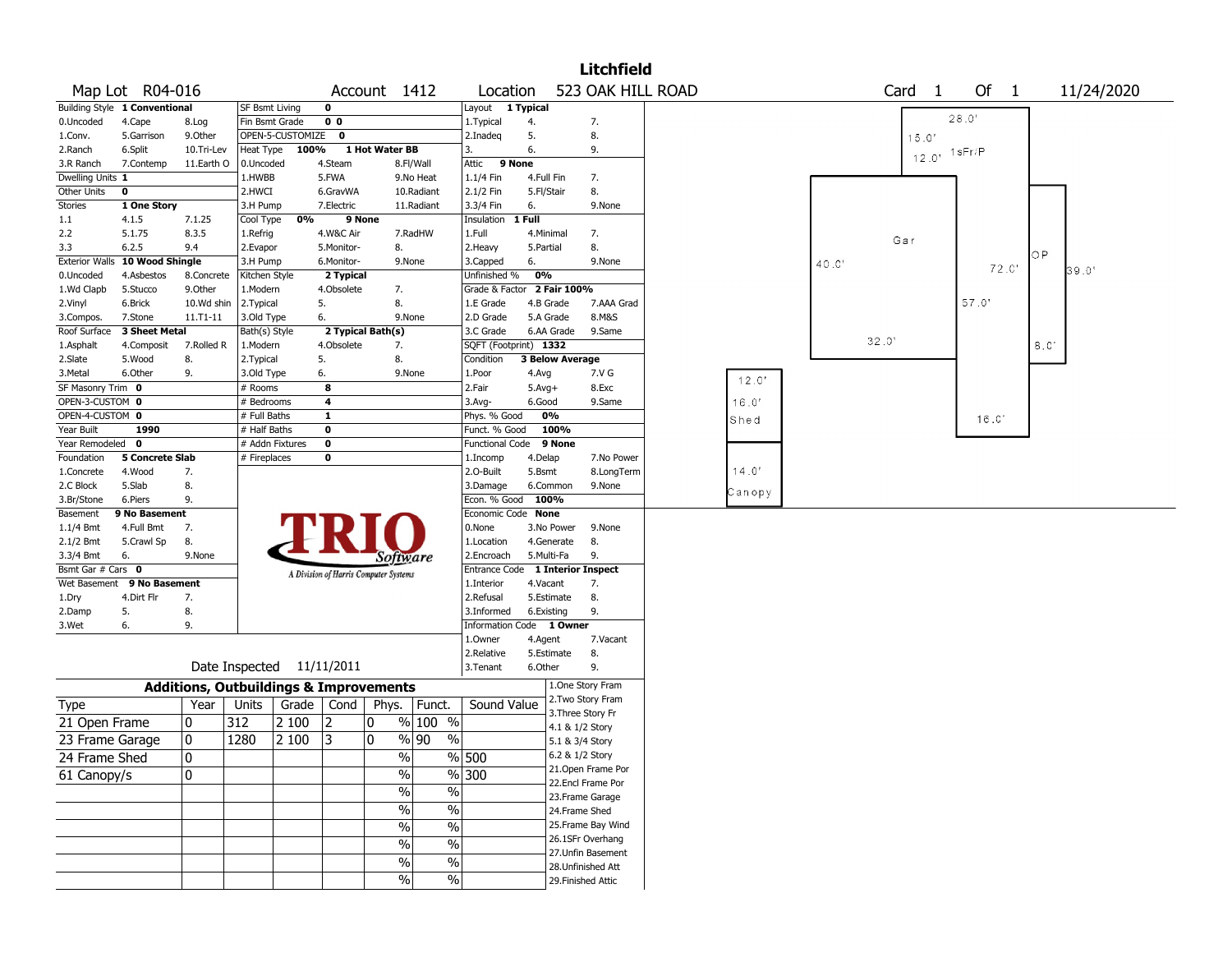|                   | Map Lot R04-017          | Account 1561 | Location                       |                       | OAK HILL ROAD             |                                     |                                    |          | Card <sub>1</sub>        | Of $1$                         |                                           | 11/24/2020                          |
|-------------------|--------------------------|--------------|--------------------------------|-----------------------|---------------------------|-------------------------------------|------------------------------------|----------|--------------------------|--------------------------------|-------------------------------------------|-------------------------------------|
| SAWYER, RALPH J   |                          |              |                                | <b>Property Data</b>  |                           |                                     |                                    |          | <b>Assessment Record</b> |                                |                                           |                                     |
| P O BOX 3486      |                          |              | Neighborhood 148 Oak Hill Road |                       |                           | Year                                | Land                               |          | <b>Buildings</b>         |                                | Exempt                                    | Total                               |
| AUBURN ME 04212   |                          |              |                                |                       |                           | 2007                                |                                    | 94,900   |                          | 0                              | 0                                         | 94,900                              |
|                   |                          |              | Tree Growth Year               | 0                     |                           | 2008                                |                                    | 94,900   |                          | 0                              | O                                         | 94,900                              |
|                   |                          |              | X Coordinate<br>Y Coordinate   |                       | 0<br>$\mathbf 0$          | 2009                                |                                    | 73,400   |                          | $\mathbf 0$                    | 0                                         | 73,400                              |
| B1454P903         |                          |              | Zone/Land Use                  | 11 Residential        |                           | 2010                                |                                    | 73,400   |                          | 0                              | 0                                         | 73,400                              |
|                   |                          |              |                                |                       |                           | 2011                                |                                    | 73,400   |                          | $\mathbf 0$                    | 0                                         |                                     |
|                   |                          |              | Secondary Zone                 |                       |                           |                                     |                                    |          |                          |                                |                                           | 73,400                              |
|                   |                          |              |                                |                       |                           | 2012                                |                                    | 73,400   |                          | $\mathbf 0$                    | 0                                         | 73,400                              |
|                   |                          |              | Topography 2 Rolling           |                       |                           | 2013                                |                                    | 73,400   |                          | $\mathbf 0$                    | 0                                         | 73,400                              |
|                   |                          |              | 1.Level                        | 4.Below St            | 7.Res Protec              | 2014                                |                                    | 73,400   |                          | $\mathbf 0$                    | 0                                         | 73,400                              |
|                   |                          |              | 2.Rolling<br>3.Above St        | 5.Low<br>6.Swampy     | 8.<br>9.                  | 2015                                |                                    | 73,400   |                          | 0                              | 0                                         | 73,400                              |
|                   |                          |              | Utilities 9 None               |                       | 9 None                    | 2016                                |                                    | 73,400   |                          | $\mathbf 0$                    | 0                                         | 73,400                              |
|                   |                          |              | 1.Public                       | 4.Dr Well             |                           | 2017                                |                                    | 73,400   |                          | $\mathbf 0$                    | 0                                         | 73,400                              |
|                   |                          |              | 2. Water                       | 5.Dug Well            | 7.Cesspool<br>8.Lake/Pond | 2018                                |                                    | 73,400   |                          | 0                              | 0                                         | 73,400                              |
|                   |                          |              | 3.Sewer                        | 6.Septic              | 9.None                    | 2019                                |                                    | 73,300   |                          | 0                              | 0                                         | 73,300                              |
|                   |                          |              | 1 Paved<br>Street              |                       |                           | 2020                                |                                    | 73,300   |                          | $\mathbf{0}$                   | 0                                         | 73,300                              |
|                   |                          |              | 1.Paved                        | 4.Proposed            | 7.                        |                                     |                                    |          | <b>Land Data</b>         |                                |                                           |                                     |
|                   |                          |              | 2.Semi Imp<br>3.Gravel         | 5.R/O/W<br>6.         | 8.<br>9.None              | <b>Front Foot</b>                   |                                    |          | <b>Effective</b>         |                                | <b>Influence</b>                          | <b>Influence</b>                    |
|                   |                          |              |                                |                       | 0                         | 11.1-100                            | Type                               | Frontage | <b>Depth</b>             | <b>Factor</b>                  | Code<br>$\overline{\frac{9}{6}}$          | <b>Codes</b><br>1.Unimproved        |
|                   | Inspection Witnessed By: |              |                                |                       | $\mathbf 0$               | 12.101-200                          |                                    |          |                          |                                | $\frac{9}{6}$                             | 2.Excess Frtg                       |
|                   |                          |              |                                | <b>Sale Data</b>      |                           | $13.201+$<br>14.                    |                                    |          |                          |                                | $\overline{\frac{9}{6}}$<br>$\frac{9}{6}$ | 3. Topography<br>4.Size/Shape       |
| X                 |                          | Date         | Sale Date<br>Price             |                       |                           | 15.                                 |                                    |          |                          |                                | $\frac{9}{6}$<br>%                        | 5.Access<br>6.Restriction           |
| No./Date          | Description              | Date Insp.   | Sale Type                      |                       |                           |                                     |                                    |          |                          |                                | $\overline{\frac{9}{6}}$                  | 7. Right of Way                     |
|                   |                          |              | 1.Land                         | 4.MFG UNIT            | 7.                        | <b>Square Foot</b>                  |                                    |          | <b>Square Feet</b>       |                                |                                           | 8.View/Environ<br>9.Fract Share     |
|                   |                          |              | 2.L & B                        | 5.Other               | 8.                        | 16.Regular Lot                      |                                    |          |                          | $\frac{9}{6}$<br>$\frac{9}{6}$ |                                           | <b>Acres</b>                        |
|                   |                          |              | 3.Building                     | 6.                    | 9.                        | 17.Secondary Lot<br>18. Excess Land |                                    |          |                          | $\frac{9}{6}$                  |                                           | 30. Frontage 1                      |
|                   |                          |              | Financing                      |                       |                           | 19.Condominium                      |                                    |          |                          | $\overline{\frac{9}{6}}$       |                                           | 31. Frontage 2<br>32.Tillable       |
| Notes:            |                          |              | 1.Convent<br>2.FHA/VA          | 4.Seller<br>5.Private | 7.<br>8.                  | 20.Miscellaneous                    |                                    |          |                          |                                | %<br>$\overline{\frac{9}{6}}$             | 33.Tillable                         |
|                   |                          |              | 3.Assumed                      | 6.Cash                | 9.Unknown                 |                                     |                                    |          |                          |                                | $\frac{9}{6}$                             | 34.Softwood F&O                     |
|                   |                          |              | Validity                       |                       |                           | <b>Fract. Acre</b>                  |                                    |          | <b>Acreage/Sites</b>     |                                |                                           | 35. Mixed Wood F&O                  |
|                   |                          |              |                                |                       |                           | 21. Houselot (Frac                  | 25                                 |          | 1.00                     | 100<br>%                       | $\mathbf{0}$                              | 36.Hardwood F&O                     |
|                   |                          |              | 1.Valid<br>2.Related           | 4.Split<br>5.Partial  | 7.Renovate<br>8.Other     | 22.Baselot(Fract)                   | $\overline{26}$                    |          | 5.00                     | 100<br>%                       | $\overline{0}$                            | 37.Softwood TG<br>38. Mixed Wood TG |
|                   |                          |              | 3.Distress                     | 6.Exempt              | 9.                        | 23.                                 | $\overline{27}$                    |          | 10.00                    | 100<br>$\frac{9}{6}$           | $\overline{0}$                            | 39.Hardwood TG                      |
|                   |                          |              |                                |                       |                           | Acres<br>24. Houselot               | $\overline{28}$<br>$\overline{29}$ |          | 50.00                    | 100<br>$\frac{9}{6}$<br>100    | $\overline{0}$<br>$\mathbf 0$             | 40.Wasteland                        |
|                   |                          |              | Verified                       |                       |                           | 25.Baselot                          |                                    |          | 3.00                     | %                              | %                                         | 41.Gravel Pit                       |
|                   |                          |              | 1.Buyer<br>2.Seller            | 4.Agent<br>5.Pub Rec  | 7.Family<br>8.Other       | 26.Rear 1                           |                                    |          |                          |                                | %                                         | 42. Mobile Home Si                  |
|                   |                          |              | 3.Lender                       | 6.MLS                 | 9.                        | 27. Rear 2                          |                                    |          |                          |                                |                                           | 43.Camp Site<br>44.Lot Improvemen   |
| <b>Litchfield</b> |                          |              |                                |                       |                           |                                     |                                    |          |                          |                                |                                           |                                     |
|                   |                          |              |                                |                       |                           | 28. Rear 3<br>29. Rear 4            |                                    |          | <b>Total Acreage</b>     | 69.00                          |                                           | 45.Access Right                     |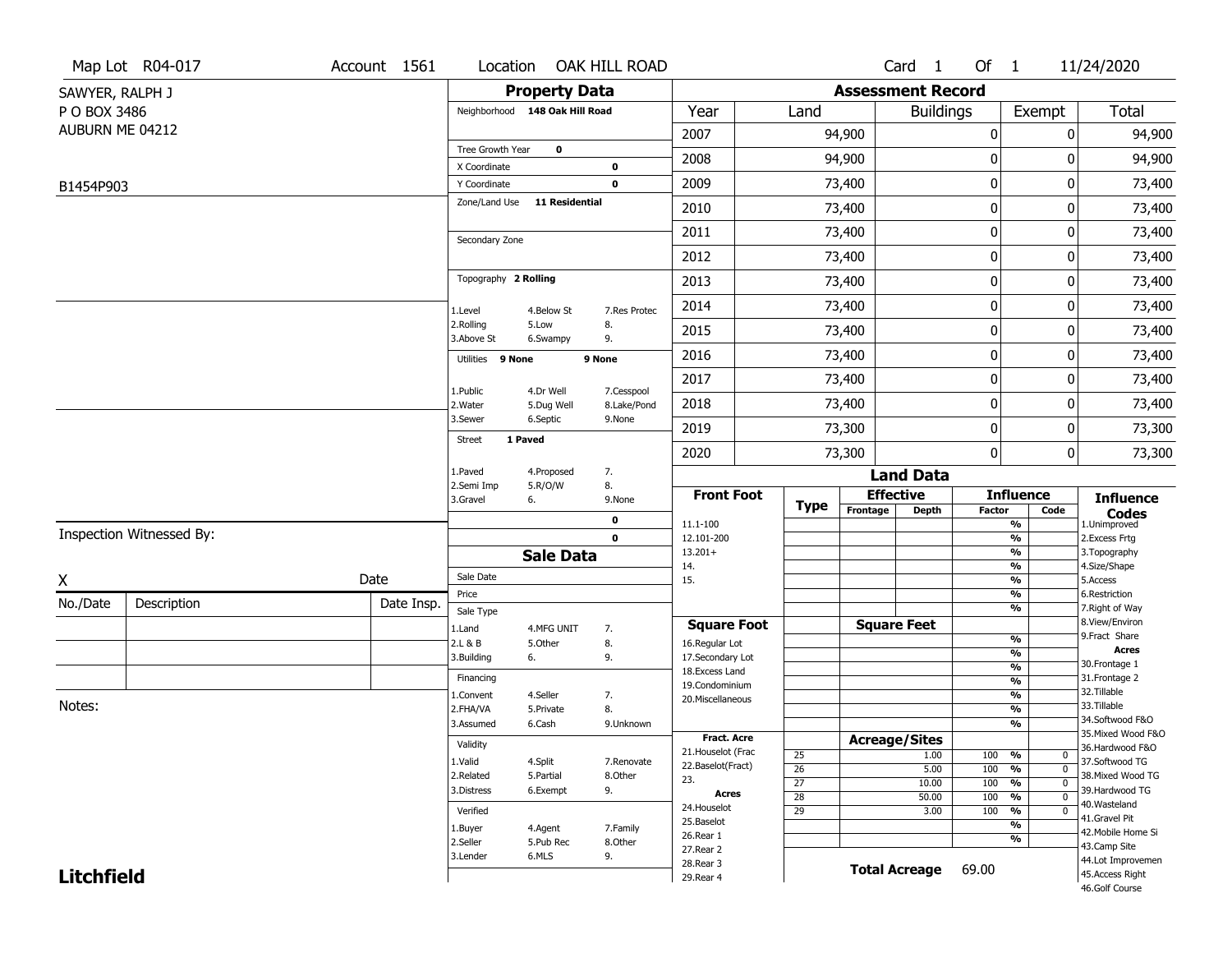|                       |                 |                                                   |                       |                  |            |                                       |               |                        |             |            | <b>Litchfield</b>  |  |  |                   |      |            |
|-----------------------|-----------------|---------------------------------------------------|-----------------------|------------------|------------|---------------------------------------|---------------|------------------------|-------------|------------|--------------------|--|--|-------------------|------|------------|
|                       | Map Lot R04-017 |                                                   |                       |                  |            | Account 1561                          |               | Location               |             |            | OAK HILL ROAD      |  |  | Card <sub>1</sub> | Of 1 | 11/24/2020 |
| <b>Building Style</b> |                 |                                                   | <b>SF Bsmt Living</b> |                  |            |                                       |               | Layout                 |             |            |                    |  |  |                   |      |            |
| 0.Uncoded             | 4.Cape          | 8.Log                                             | Fin Bsmt Grade        |                  |            |                                       |               | 1.Typical              | 4.          |            | 7.                 |  |  |                   |      |            |
| 1.Conv.               | 5.Garrison      | 9.0ther                                           |                       | OPEN-5-CUSTOMIZE |            |                                       |               | 2.Inadeg               | 5.          |            | 8.                 |  |  |                   |      |            |
| 2.Ranch               | 6.Split         | 10.Tri-Lev                                        | Heat Type             | 100%             |            |                                       |               | 3.                     | 6.          |            | 9.                 |  |  |                   |      |            |
| 3.R Ranch             | 7.Contemp       | 11.Earth O                                        | 0.Uncoded             |                  | 4.Steam    |                                       | 8.Fl/Wall     | Attic                  |             |            |                    |  |  |                   |      |            |
| <b>Dwelling Units</b> |                 |                                                   | 1.HWBB                |                  | 5.FWA      |                                       | 9.No Heat     | 1.1/4 Fin              | 4.Full Fin  |            | 7.                 |  |  |                   |      |            |
| Other Units           |                 |                                                   | 2.HWCI                |                  | 6.GravWA   |                                       | 10.Radiant    | 2.1/2 Fin              | 5.Fl/Stair  |            | 8.                 |  |  |                   |      |            |
| <b>Stories</b>        |                 |                                                   | 3.H Pump              |                  | 7.Electric |                                       | 11.Radiant    | 3.3/4 Fin              | 6.          |            | 9.None             |  |  |                   |      |            |
| 1.1                   | 4.1.5           | 7.1.25                                            | Cool Type             | 0%               |            |                                       |               | Insulation             |             |            |                    |  |  |                   |      |            |
| 2.2                   | 5.1.75          | 8.3.5                                             | 1.Refrig              |                  | 4.W&C Air  |                                       | 7.RadHW       | 1.Full                 | 4.Minimal   |            | 7.                 |  |  |                   |      |            |
| 3.3                   | 6.2.5           | 9.4                                               | 2.Evapor              |                  | 5.Monitor- | 8.                                    |               | 2.Heavy                | 5.Partial   |            | 8.                 |  |  |                   |      |            |
| <b>Exterior Walls</b> |                 |                                                   | 3.H Pump              |                  | 6.Monitor- | 9.None                                |               | 3.Capped               | 6.          |            | 9.None             |  |  |                   |      |            |
| 0.Uncoded             | 4.Asbestos      | 8.Concrete                                        | Kitchen Style         |                  |            |                                       |               | Unfinished %           |             |            |                    |  |  |                   |      |            |
| 1.Wd Clapb            | 5.Stucco        | 9.Other                                           | 1.Modern              |                  | 4.Obsolete | 7.                                    |               | Grade & Factor         |             |            |                    |  |  |                   |      |            |
| 2.Vinyl               | 6.Brick         | 10.Wd shin                                        | 2.Typical             |                  | 5.         | 8.                                    |               | 1.E Grade              | 4.B Grade   |            | 7.AAA Grad         |  |  |                   |      |            |
| 3.Compos.             | 7.Stone         | 11.T1-11                                          | 3.Old Type            |                  | 6.         | 9.None                                |               | 2.D Grade              | 5.A Grade   |            | 8.M&S              |  |  |                   |      |            |
| Roof Surface          |                 |                                                   | Bath(s) Style         |                  |            |                                       |               | 3.C Grade              |             | 6.AA Grade | 9.Same             |  |  |                   |      |            |
| 1.Asphalt             |                 | 7.Rolled R                                        | 1.Modern              |                  | 4.Obsolete | 7.                                    |               | SQFT (Footprint)       |             |            |                    |  |  |                   |      |            |
|                       | 4.Composit      |                                                   |                       |                  |            |                                       |               |                        |             |            |                    |  |  |                   |      |            |
| 2.Slate               | 5.Wood          | 8.                                                | 2. Typical            |                  | 5.         | 8.                                    |               | Condition              |             |            |                    |  |  |                   |      |            |
| 3.Metal               | 6.Other         | 9.                                                | 3.Old Type            |                  | 6.         | 9.None                                |               | 1.Poor                 | 4.Avg       |            | 7.V G              |  |  |                   |      |            |
| SF Masonry Trim       |                 |                                                   | # Rooms               |                  |            |                                       |               | 2.Fair                 | $5.Avg+$    |            | 8.Exc              |  |  |                   |      |            |
| OPEN-3-CUSTOM         |                 |                                                   | # Bedrooms            |                  |            |                                       |               | 3.Avg-                 | 6.Good      |            | 9.Same             |  |  |                   |      |            |
| OPEN-4-CUSTOM         |                 |                                                   | # Full Baths          |                  |            |                                       |               | Phys. % Good           |             |            |                    |  |  |                   |      |            |
| Year Built            |                 |                                                   | # Half Baths          |                  |            |                                       |               | Funct. % Good          |             |            |                    |  |  |                   |      |            |
| Year Remodeled        |                 |                                                   |                       | # Addn Fixtures  |            |                                       |               | <b>Functional Code</b> |             |            |                    |  |  |                   |      |            |
| Foundation            |                 |                                                   | # Fireplaces          |                  |            |                                       |               | 1.Incomp               | 4.Delap     |            | 7.No Power         |  |  |                   |      |            |
| 1.Concrete            | 4.Wood          | 7.                                                |                       |                  |            |                                       |               | 2.O-Built              | 5.Bsmt      |            | 8.LongTerm         |  |  |                   |      |            |
| 2.C Block             | 5.Slab          | 8.                                                |                       |                  |            |                                       |               | 3.Damage               |             | 6.Common   | 9.None             |  |  |                   |      |            |
| 3.Br/Stone            | 6.Piers         | 9.                                                |                       |                  |            |                                       |               | Econ. % Good           |             |            |                    |  |  |                   |      |            |
| Basement              |                 |                                                   |                       |                  |            |                                       |               | Economic Code          |             |            |                    |  |  |                   |      |            |
| $1.1/4$ Bmt           | 4.Full Bmt      | 7.                                                |                       |                  |            |                                       |               | 0.None                 |             | 3.No Power | 9.None             |  |  |                   |      |            |
| 2.1/2 Bmt             | 5.Crawl Sp      | 8.                                                |                       |                  |            |                                       |               | 1.Location             |             | 4.Generate | 8.                 |  |  |                   |      |            |
| 3.3/4 Bmt             | 6.              | 9.None                                            |                       |                  |            | <i>Software</i>                       |               | 2.Encroach             | 5.Multi-Fa  |            | 9.                 |  |  |                   |      |            |
| Bsmt Gar # Cars       |                 |                                                   |                       |                  |            | A Division of Harris Computer Systems |               | <b>Entrance Code</b>   | $\mathbf 0$ |            |                    |  |  |                   |      |            |
| Wet Basement          |                 |                                                   |                       |                  |            |                                       |               | 1.Interior             | 4.Vacant    |            | 7.                 |  |  |                   |      |            |
| 1.Dry                 | 4.Dirt Flr      | 7.                                                |                       |                  |            |                                       |               | 2.Refusal              |             | 5.Estimate | 8.                 |  |  |                   |      |            |
| 2.Damp                | 5.              | 8.                                                |                       |                  |            |                                       |               | 3.Informed             | 6.Existing  |            | 9.                 |  |  |                   |      |            |
| 3.Wet                 | 6.              | 9.                                                |                       |                  |            |                                       |               | Information Code 0     |             |            |                    |  |  |                   |      |            |
|                       |                 |                                                   |                       |                  |            |                                       |               | 1.Owner                | 4.Agent     |            | 7.Vacant           |  |  |                   |      |            |
|                       |                 |                                                   |                       |                  |            |                                       |               | 2.Relative             |             | 5.Estimate | 8.                 |  |  |                   |      |            |
|                       |                 | Date Inspected                                    |                       |                  |            |                                       |               | 3.Tenant               | 6.Other     |            | 9.                 |  |  |                   |      |            |
|                       |                 |                                                   |                       |                  |            |                                       |               |                        |             |            |                    |  |  |                   |      |            |
|                       |                 | <b>Additions, Outbuildings &amp; Improvements</b> |                       |                  |            |                                       |               |                        |             |            | 1.One Story Fram   |  |  |                   |      |            |
| Type                  |                 | Year                                              | Units                 | Grade            | Cond       | Phys.                                 | Funct.        | Sound Value            |             |            | 2. Two Story Fram  |  |  |                   |      |            |
|                       |                 |                                                   |                       |                  |            | $\%$                                  | $\%$          |                        |             |            | 3. Three Story Fr  |  |  |                   |      |            |
|                       |                 |                                                   |                       |                  |            |                                       |               |                        |             |            | 4.1 & 1/2 Story    |  |  |                   |      |            |
|                       |                 |                                                   |                       |                  |            | %                                     | $\%$          |                        |             |            | 5.1 & 3/4 Story    |  |  |                   |      |            |
|                       |                 |                                                   |                       |                  |            | $\frac{1}{2}$                         | $\frac{0}{6}$ |                        |             |            | 6.2 & 1/2 Story    |  |  |                   |      |            |
|                       |                 |                                                   |                       |                  |            | $\%$                                  | $\%$          |                        |             |            | 21. Open Frame Por |  |  |                   |      |            |
|                       |                 |                                                   |                       |                  |            | $\sqrt{6}$                            | $\%$          |                        |             |            | 22.Encl Frame Por  |  |  |                   |      |            |
|                       |                 |                                                   |                       |                  |            |                                       |               |                        |             |            | 23. Frame Garage   |  |  |                   |      |            |
|                       |                 |                                                   |                       |                  |            | $\frac{1}{2}$                         | $\%$          |                        |             |            | 24.Frame Shed      |  |  |                   |      |            |
|                       |                 |                                                   |                       |                  |            | $\sqrt{6}$                            | $\%$          |                        |             |            | 25. Frame Bay Wind |  |  |                   |      |            |
|                       |                 |                                                   |                       |                  |            |                                       |               |                        |             |            | 26.1SFr Overhang   |  |  |                   |      |            |
|                       |                 |                                                   |                       |                  |            | $\%$                                  | $\%$          |                        |             |            | 27.Unfin Basement  |  |  |                   |      |            |
|                       |                 |                                                   |                       |                  |            | $\sqrt{6}$                            | $\%$          |                        |             |            | 28. Unfinished Att |  |  |                   |      |            |
|                       |                 |                                                   |                       |                  |            | $\sqrt{6}$                            | $\%$          |                        |             |            | 29. Finished Attic |  |  |                   |      |            |
|                       |                 |                                                   |                       |                  |            |                                       |               |                        |             |            |                    |  |  |                   |      |            |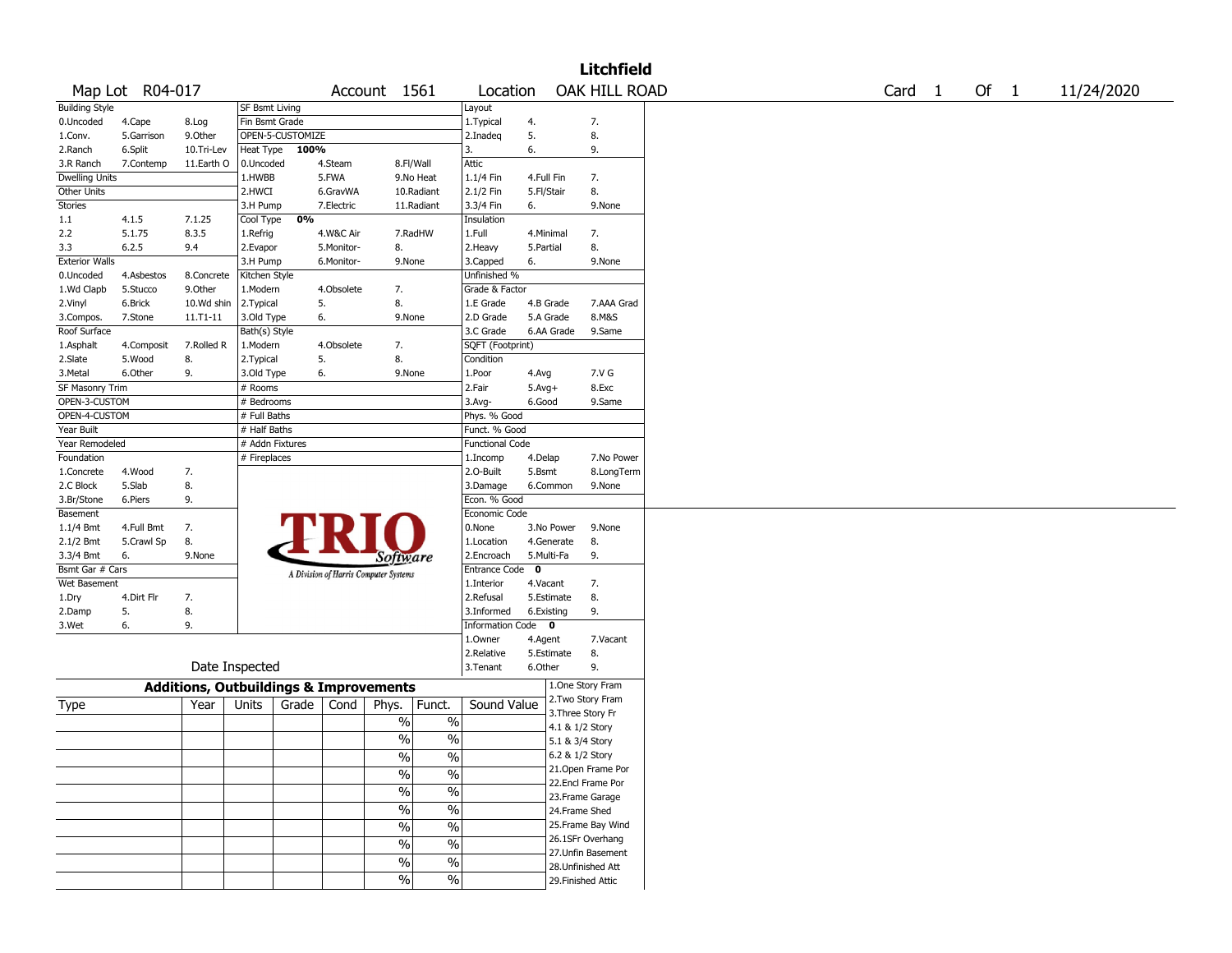| Map Lot R04-018<br>OAK HILL ROAD<br>Account 344<br>Location                                    | Card <sub>1</sub>            | Of 1                           | 11/24/2020                            |
|------------------------------------------------------------------------------------------------|------------------------------|--------------------------------|---------------------------------------|
| <b>Property Data</b><br>LITCHFIELD, TOWN OF                                                    | <b>Assessment Record</b>     |                                |                                       |
| 2400 HALLOWELL ROAD<br>Year<br>Land<br>Neighborhood 148 Oak Hill Road                          | <b>Buildings</b>             | Exempt                         | <b>Total</b>                          |
| 2007<br>32,640                                                                                 |                              | 0<br>32,640                    | 0                                     |
| Tree Growth Year<br>$\mathbf 0$<br>2008<br>32,640                                              |                              | 0<br>32,640                    | 0                                     |
| X Coordinate<br>$\bf{0}$                                                                       |                              |                                |                                       |
| 2009<br>32,000<br>$\mathbf 0$<br>Y Coordinate<br>Zone/Land Use<br><b>11 Residential</b>        |                              | 0<br>32,000                    | 0                                     |
| Previous Owner<br>2010<br>32,000<br>COLLINS, ALICE                                             |                              | 0<br>32,000                    | 0                                     |
| 2011<br>32,000<br>Secondary Zone                                                               |                              | 0<br>32,000                    | 0                                     |
| 2012<br>32,000                                                                                 |                              | 0<br>32,000                    | 0                                     |
| Topography 2 Rolling<br>9<br>2013<br>32,000<br>Sale Date: 12/28/2005                           |                              | 0<br>32,000                    | 0                                     |
| 2014<br>32,000<br>1.Level<br>4.Below St<br>7.Res Protec                                        |                              | 0<br>32,000                    | 0                                     |
| 2.Rolling<br>5.Low<br>8.<br>2015<br>32,000<br>3.Above St<br>9.<br>6.Swampy                     |                              | 0<br>32,000                    | 0                                     |
| 2016<br>32,000<br>Utilities 9 None<br>9 None                                                   |                              | 0<br>32,000                    | 0                                     |
| 2017<br>32,000                                                                                 |                              | 0<br>32,000                    | 0                                     |
| 4.Dr Well<br>7.Cesspool<br>1.Public<br>2018<br>32,000<br>2. Water<br>5.Dug Well<br>8.Lake/Pond |                              | 0<br>32,000                    | 0                                     |
| 3.Sewer<br>6.Septic<br>9.None<br>2019<br>29,800                                                |                              | 0<br>29,800                    | 0                                     |
| 5 Right-Of-Way<br><b>Street</b><br>2020<br>29,800                                              |                              | 0<br>29,800                    | 0                                     |
| 7.<br>1.Paved<br>4.Proposed                                                                    | <b>Land Data</b>             |                                |                                       |
| 8.<br>2.Semi Imp<br>5.R/O/W<br><b>Front Foot</b><br>3.Gravel<br>6.<br>9.None                   | <b>Effective</b>             | <b>Influence</b>               | <b>Influence</b>                      |
| <b>Type</b><br>Frontage<br>0<br>11.1-100                                                       | <b>Depth</b>                 | <b>Factor</b><br>Code<br>%     | <b>Codes</b><br>1.Unimproved          |
| Inspection Witnessed By:<br>$\mathbf 0$<br>12.101-200                                          |                              | %                              | 2.Excess Frtg                         |
| $13.201+$<br><b>Sale Data</b><br>14.                                                           |                              | %<br>%                         | 3. Topography<br>4.Size/Shape         |
| Sale Date<br>Date<br>Χ<br>15.                                                                  |                              | %                              | 5.Access                              |
| Price<br>No./Date<br>Description<br>Date Insp.                                                 |                              | %                              | 6.Restriction                         |
| Sale Type<br><b>Square Foot</b>                                                                | <b>Square Feet</b>           | %                              | 7. Right of Way<br>8.View/Environ     |
| 1.Land<br>4.MFG UNIT<br>7.<br>8.<br>2.L & B<br>5.Other<br>16.Regular Lot                       |                              | $\frac{9}{6}$                  | 9.Fract Share                         |
| 3.Building<br>9.<br>17.Secondary Lot<br>6.                                                     |                              | %                              | <b>Acres</b><br>30.Frontage 1         |
| 18. Excess Land<br>Financing                                                                   |                              | $\frac{9}{6}$<br>$\frac{9}{6}$ | 31. Frontage 2                        |
| 19.Condominium<br>4.Seller<br>1.Convent<br>7.<br>20.Miscellaneous                              |                              | $\frac{9}{6}$                  | 32. Tillable                          |
| Notes:<br>8.<br>2.FHA/VA<br>5.Private                                                          |                              | $\frac{9}{6}$                  | 33.Tillable                           |
| 6.Cash<br>3.Assumed<br>9.Unknown<br>tAX ACQUIRED BY TOWN OF LITCHFIELD FROM ALICE              |                              | %                              | 34.Softwood F&O<br>35. Mixed Wood F&O |
| Fract. Acre<br>COLLINS, DATE TO BE RESEARCHED.<br>Validity<br>21. Houselot (Frac               | <b>Acreage/Sites</b>         |                                | 36.Hardwood F&O                       |
| 25<br>1.Valid<br>4.Split<br>7.Renovate<br>22.Baselot(Fract)<br>$\overline{26}$                 | 1.00<br>100<br>1.60<br>100   | %<br>0<br>$\overline{0}$<br>%  | 37.Softwood TG                        |
| 2.Related<br>5.Partial<br>8.Other<br>23.                                                       |                              | $\frac{9}{6}$                  | 38. Mixed Wood TG                     |
| 3.Distress<br>6.Exempt<br>9.<br><b>Acres</b>                                                   |                              | $\frac{9}{6}$                  | 39.Hardwood TG                        |
| 24. Houselot<br>Verified                                                                       |                              | $\frac{9}{6}$                  | 40. Wasteland<br>41.Gravel Pit        |
| 25.Baselot<br>1.Buyer<br>4.Agent<br>7.Family<br>26.Rear 1                                      |                              | $\frac{9}{6}$                  | 42. Mobile Home Si                    |
| 2.Seller<br>8.Other<br>5.Pub Rec<br>27.Rear 2                                                  |                              | %                              | 43.Camp Site                          |
| 6.MLS<br>9.<br>3.Lender<br>28. Rear 3                                                          | <b>Total Acreage</b><br>2.60 |                                | 44.Lot Improvemen                     |
| <b>Litchfield</b><br>29. Rear 4                                                                |                              |                                | 45.Access Right<br>46.Golf Course     |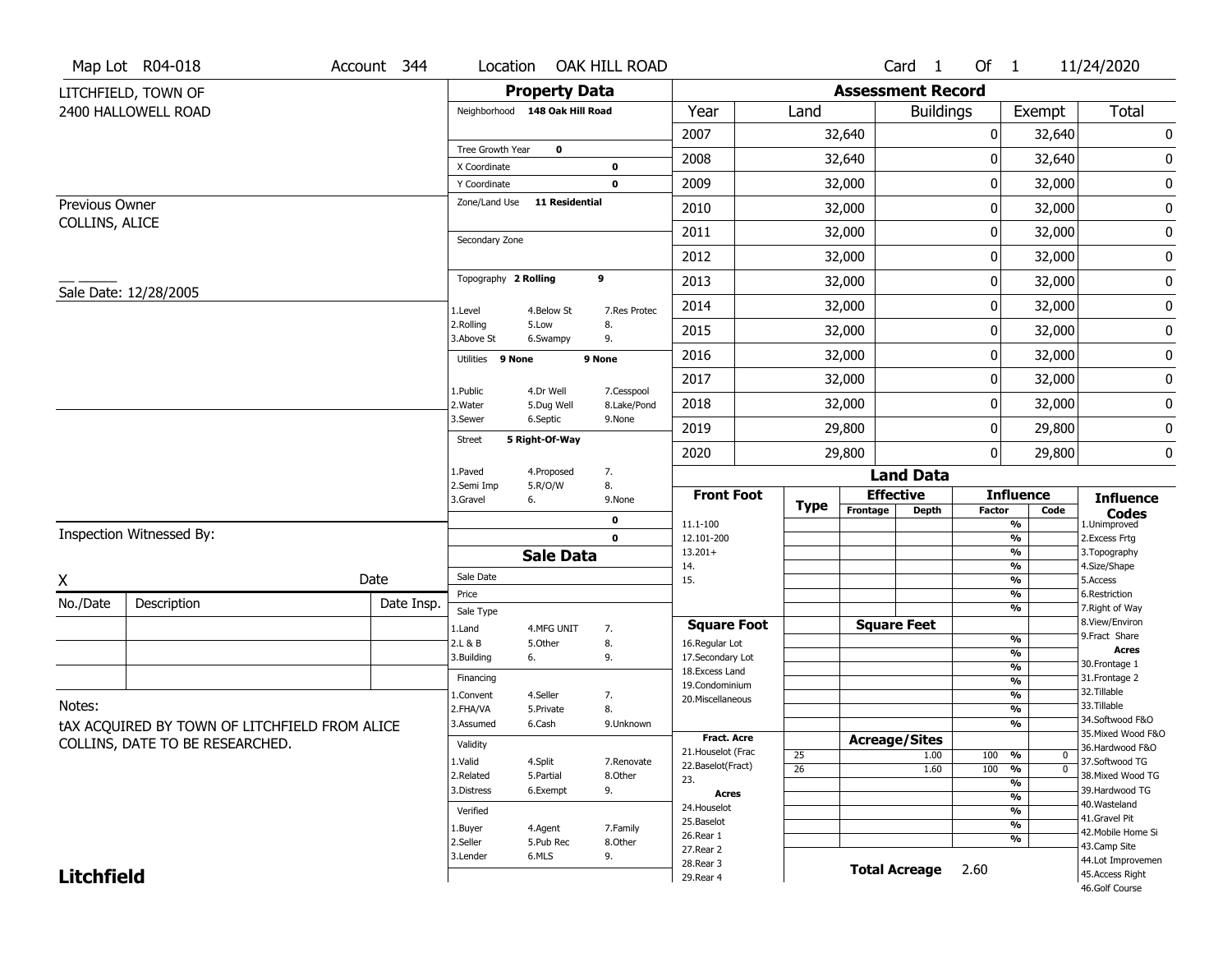|                       |                 |                                                   |                 |                  |            |                                       |               |                        |              |                 | <b>Litchfield</b>  |                   |        |            |
|-----------------------|-----------------|---------------------------------------------------|-----------------|------------------|------------|---------------------------------------|---------------|------------------------|--------------|-----------------|--------------------|-------------------|--------|------------|
|                       | Map Lot R04-018 |                                                   |                 |                  |            | Account 344                           |               | Location               |              |                 | OAK HILL ROAD      | Card <sub>1</sub> | Of $1$ | 11/24/2020 |
| <b>Building Style</b> |                 |                                                   | SF Bsmt Living  |                  |            |                                       |               | Layout                 |              |                 |                    |                   |        |            |
| 0.Uncoded             | 4.Cape          | 8.Log                                             | Fin Bsmt Grade  |                  |            |                                       |               | 1.Typical              | 4.           |                 | 7.                 |                   |        |            |
| 1.Conv.               | 5.Garrison      | 9.0ther                                           |                 | OPEN-5-CUSTOMIZE |            |                                       |               | 2.Inadeg               | 5.           |                 | 8.                 |                   |        |            |
| 2.Ranch               | 6.Split         | 10.Tri-Lev                                        | Heat Type       | 100%             |            |                                       |               | 3.                     | 6.           |                 | 9.                 |                   |        |            |
| 3.R Ranch             | 7.Contemp       | 11.Earth O                                        | 0.Uncoded       |                  | 4.Steam    | 8.Fl/Wall                             |               | Attic                  |              |                 |                    |                   |        |            |
| <b>Dwelling Units</b> |                 |                                                   | 1.HWBB          |                  | 5.FWA      |                                       | 9.No Heat     | 1.1/4 Fin              | 4.Full Fin   |                 | 7.                 |                   |        |            |
| Other Units           |                 |                                                   | 2.HWCI          |                  | 6.GravWA   |                                       | 10.Radiant    | 2.1/2 Fin              | 5.Fl/Stair   |                 | 8.                 |                   |        |            |
| <b>Stories</b>        |                 |                                                   | 3.H Pump        |                  | 7.Electric |                                       | 11.Radiant    | 3.3/4 Fin              | 6.           |                 | 9.None             |                   |        |            |
| 1.1                   | 4.1.5           | 7.1.25                                            | Cool Type       | 0%               |            |                                       |               | Insulation             |              |                 |                    |                   |        |            |
| 2.2                   | 5.1.75          | 8.3.5                                             | 1.Refrig        |                  | 4.W&C Air  | 7.RadHW                               |               | 1.Full                 | 4.Minimal    |                 | 7.                 |                   |        |            |
| 3.3                   | 6.2.5           | 9.4                                               | 2.Evapor        |                  | 5.Monitor- | 8.                                    |               | 2. Heavy               | 5.Partial    |                 | 8.                 |                   |        |            |
| <b>Exterior Walls</b> |                 |                                                   | 3.H Pump        |                  | 6.Monitor- | 9.None                                |               | 3.Capped               | 6.           |                 | 9.None             |                   |        |            |
| 0.Uncoded             | 4.Asbestos      | 8.Concrete                                        | Kitchen Style   |                  |            |                                       |               | Unfinished %           |              |                 |                    |                   |        |            |
| 1.Wd Clapb            | 5.Stucco        | 9.Other                                           | 1.Modern        |                  | 4.Obsolete | 7.                                    |               | Grade & Factor         |              |                 |                    |                   |        |            |
| 2.Vinyl               | 6.Brick         | 10.Wd shin                                        | 2.Typical       | 5.               |            | 8.                                    |               | 1.E Grade              |              | 4.B Grade       | 7.AAA Grad         |                   |        |            |
| 3.Compos.             | 7.Stone         | 11.T1-11                                          | 3.Old Type      | 6.               |            | 9.None                                |               | 2.D Grade              |              | 5.A Grade       | 8.M&S              |                   |        |            |
| Roof Surface          |                 |                                                   | Bath(s) Style   |                  |            |                                       |               | 3.C Grade              |              | 6.AA Grade      | 9.Same             |                   |        |            |
| 1.Asphalt             | 4.Composit      | 7.Rolled R                                        | 1.Modern        |                  | 4.Obsolete | 7.                                    |               | SQFT (Footprint)       |              |                 |                    |                   |        |            |
| 2.Slate               | 5.Wood          | 8.                                                | 2. Typical      | 5.               |            | 8.                                    |               | Condition              |              |                 |                    |                   |        |            |
| 3.Metal               | 6.Other         | 9.                                                | 3.Old Type      | 6.               |            | 9.None                                |               | 1.Poor                 | 4.Avg        |                 | 7.V G              |                   |        |            |
| SF Masonry Trim       |                 |                                                   | # Rooms         |                  |            |                                       |               | 2.Fair                 | $5.$ Avg $+$ |                 | 8.Exc              |                   |        |            |
| OPEN-3-CUSTOM         |                 |                                                   | # Bedrooms      |                  |            |                                       |               | $3.$ Avg-              | 6.Good       |                 | 9.Same             |                   |        |            |
| OPEN-4-CUSTOM         |                 |                                                   | # Full Baths    |                  |            |                                       |               | Phys. % Good           |              |                 |                    |                   |        |            |
| Year Built            |                 |                                                   | # Half Baths    |                  |            |                                       |               | Funct. % Good          |              |                 |                    |                   |        |            |
| Year Remodeled        |                 |                                                   | # Addn Fixtures |                  |            |                                       |               | <b>Functional Code</b> |              |                 |                    |                   |        |            |
| Foundation            |                 |                                                   | # Fireplaces    |                  |            |                                       |               | 1.Incomp               | 4.Delap      |                 | 7.No Power         |                   |        |            |
| 1.Concrete            | 4.Wood          | 7.                                                |                 |                  |            |                                       |               | 2.O-Built              | 5.Bsmt       |                 | 8.LongTerm         |                   |        |            |
| 2.C Block             | 5.Slab          | 8.                                                |                 |                  |            |                                       |               | 3.Damage               |              | 6.Common        | 9.None             |                   |        |            |
| 3.Br/Stone            | 6.Piers         | 9.                                                |                 |                  |            |                                       |               | Econ. % Good           |              |                 |                    |                   |        |            |
| Basement              |                 |                                                   |                 |                  |            |                                       |               | Economic Code          |              |                 |                    |                   |        |            |
| 1.1/4 Bmt             | 4.Full Bmt      | 7.                                                |                 |                  |            |                                       |               | 0.None                 |              | 3.No Power      | 9.None             |                   |        |            |
| 2.1/2 Bmt             | 5.Crawl Sp      | 8.                                                |                 |                  |            |                                       |               | 1.Location             |              | 4.Generate      | 8.                 |                   |        |            |
| 3.3/4 Bmt             | 6.              | 9.None                                            |                 |                  |            | <i>Software</i>                       |               | 2.Encroach             | 5.Multi-Fa   |                 | 9.                 |                   |        |            |
| Bsmt Gar # Cars       |                 |                                                   |                 |                  |            | A Division of Harris Computer Systems |               | Entrance Code 0        |              |                 |                    |                   |        |            |
| Wet Basement          |                 |                                                   |                 |                  |            |                                       |               | 1.Interior             | 4.Vacant     |                 | 7.                 |                   |        |            |
| 1.Dry                 | 4.Dirt Flr      | 7.                                                |                 |                  |            |                                       |               | 2.Refusal              |              | 5.Estimate      | 8.                 |                   |        |            |
| 2.Damp                | 5.              | 8.                                                |                 |                  |            |                                       |               | 3.Informed             | 6.Existing   |                 | 9.                 |                   |        |            |
| 3.Wet                 | 6.              | 9.                                                |                 |                  |            |                                       |               | Information Code 0     |              |                 |                    |                   |        |            |
|                       |                 |                                                   |                 |                  |            |                                       |               | 1.Owner                | 4.Agent      |                 | 7.Vacant           |                   |        |            |
|                       |                 |                                                   |                 |                  |            |                                       |               | 2.Relative             |              | 5.Estimate      | 8.                 |                   |        |            |
|                       |                 | Date Inspected                                    |                 |                  |            |                                       |               | 3.Tenant               | 6.Other      |                 | 9.                 |                   |        |            |
|                       |                 | <b>Additions, Outbuildings &amp; Improvements</b> |                 |                  |            |                                       |               |                        |              |                 | 1.One Story Fram   |                   |        |            |
|                       |                 |                                                   |                 |                  |            |                                       |               |                        |              |                 | 2.Two Story Fram   |                   |        |            |
| Type                  |                 | Year                                              | Units           | Grade            | Cond       | Phys.                                 | Funct.        | Sound Value            |              |                 | 3. Three Story Fr  |                   |        |            |
|                       |                 |                                                   |                 |                  |            | $\%$                                  | $\%$          |                        |              | 4.1 & 1/2 Story |                    |                   |        |            |
|                       |                 |                                                   |                 |                  |            | $\frac{0}{0}$                         | $\%$          |                        |              | 5.1 & 3/4 Story |                    |                   |        |            |
|                       |                 |                                                   |                 |                  |            | $\sqrt{6}$                            | $\frac{0}{6}$ |                        |              | 6.2 & 1/2 Story |                    |                   |        |            |
|                       |                 |                                                   |                 |                  |            |                                       |               |                        |              |                 | 21.Open Frame Por  |                   |        |            |
|                       |                 |                                                   |                 |                  |            | $\frac{1}{2}$                         | $\frac{0}{6}$ |                        |              |                 | 22.Encl Frame Por  |                   |        |            |
|                       |                 |                                                   |                 |                  |            | $\frac{0}{6}$                         | $\frac{0}{6}$ |                        |              |                 | 23. Frame Garage   |                   |        |            |
|                       |                 |                                                   |                 |                  |            | $\frac{1}{2}$                         | $\frac{0}{6}$ |                        |              | 24.Frame Shed   |                    |                   |        |            |
|                       |                 |                                                   |                 |                  |            |                                       |               |                        |              |                 | 25. Frame Bay Wind |                   |        |            |
|                       |                 |                                                   |                 |                  |            | $\frac{0}{0}$                         | $\frac{0}{6}$ |                        |              |                 | 26.1SFr Overhang   |                   |        |            |
|                       |                 |                                                   |                 |                  |            | $\%$                                  | $\frac{1}{2}$ |                        |              |                 | 27.Unfin Basement  |                   |        |            |
|                       |                 |                                                   |                 |                  |            | $\frac{0}{6}$                         | $\frac{0}{6}$ |                        |              |                 | 28. Unfinished Att |                   |        |            |
|                       |                 |                                                   |                 |                  |            | $\frac{1}{2}$                         | $\frac{0}{6}$ |                        |              |                 |                    |                   |        |            |
|                       |                 |                                                   |                 |                  |            |                                       |               |                        |              |                 | 29. Finished Attic |                   |        |            |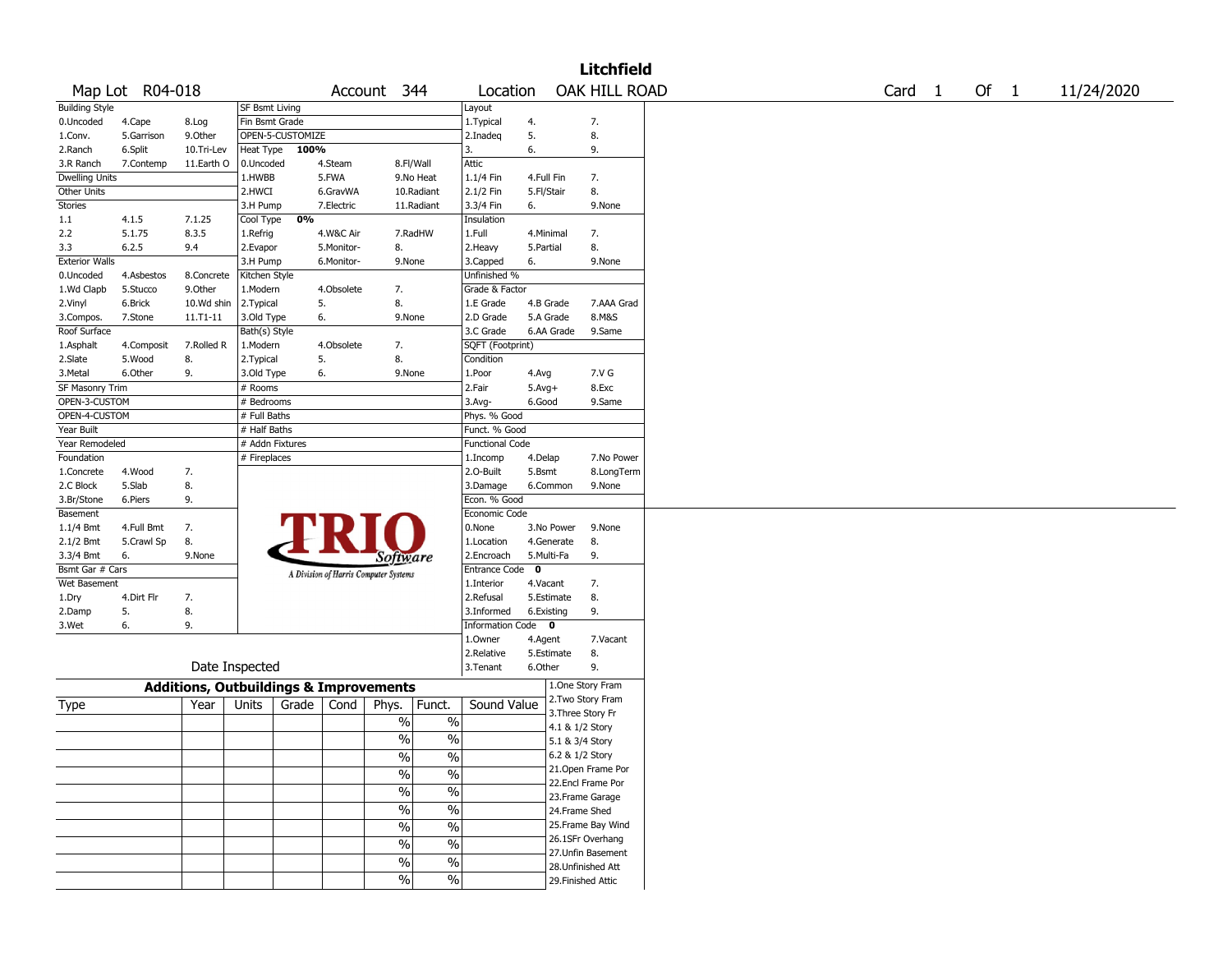|                   | Map Lot R04-019                             | Account 419 | Location                       |                         | OAK HILL ROAD             |                                      |                       |          | Card 1                   | Of $1$           |                                          | 11/24/2020                            |
|-------------------|---------------------------------------------|-------------|--------------------------------|-------------------------|---------------------------|--------------------------------------|-----------------------|----------|--------------------------|------------------|------------------------------------------|---------------------------------------|
|                   | SAWYER RALPH J JR                           |             |                                | <b>Property Data</b>    |                           |                                      |                       |          | <b>Assessment Record</b> |                  |                                          |                                       |
| P. O. BOX 3486    |                                             |             | Neighborhood 148 Oak Hill Road |                         |                           | Year                                 | Land                  |          | <b>Buildings</b>         |                  | Exempt                                   | Total                                 |
| AUBURN ME 04212   |                                             |             |                                |                         |                           | 2007                                 |                       | 50,000   |                          | 0                | 0                                        | 50,000                                |
|                   |                                             |             | Tree Growth Year               | $\mathbf 0$             |                           | 2008                                 |                       | 50,000   |                          | 0                | ŋ                                        | 50,000                                |
|                   |                                             |             | X Coordinate<br>Y Coordinate   |                         | 0<br>$\mathbf 0$          | 2009                                 |                       | 45,500   |                          | $\boldsymbol{0}$ | 0                                        | 45,500                                |
| Previous Owner    | B781P443 B1454P900                          |             | Zone/Land Use                  | <b>11 Residential</b>   |                           |                                      |                       |          |                          |                  |                                          |                                       |
|                   | LITCHFIELD, TOWN OF                         |             |                                |                         |                           | 2010                                 |                       | 45,500   |                          | 0                | 0                                        | 45,500                                |
|                   | 2400 HALLOWELL ROAD                         |             | Secondary Zone                 |                         |                           | 2011                                 |                       | 45,500   |                          | $\mathbf 0$      | 0                                        | 45,500                                |
|                   |                                             |             |                                |                         |                           | 2012                                 |                       | 45,500   |                          | 0                | 0                                        | 45,500                                |
|                   | LITCHFIELD ME 04350<br>Sale Date: 9/24/2007 |             | Topography 2 Rolling           |                         | 9                         | 2013                                 |                       | 45,500   |                          | $\boldsymbol{0}$ | 0                                        | 45,500                                |
| Previous Owner    |                                             |             | 1.Level                        | 4.Below St              | 7.Res Protec              | 2014                                 |                       | 45,500   |                          | 0                | 0                                        | 45,500                                |
| DANFORTH, IRVING  |                                             |             | 2.Rolling<br>3.Above St        | 5.Low<br>6.Swampy       | 8.<br>9.                  | 2015                                 |                       | 45,500   |                          | 0                | 0                                        | 45,500                                |
|                   |                                             |             | Utilities 9 None               |                         | 9 None                    | 2016                                 |                       | 45,500   |                          | 0                | 0                                        | 45,500                                |
|                   |                                             |             |                                |                         |                           | 2017                                 |                       | 45,500   |                          | $\boldsymbol{0}$ | 0                                        | 45,500                                |
|                   | Sale Date: 12/28/2005                       |             | 1.Public<br>2. Water           | 4.Dr Well<br>5.Dug Well | 7.Cesspool<br>8.Lake/Pond | 2018                                 |                       | 45,500   |                          | 0                | 0                                        | 45,500                                |
|                   |                                             |             | 3.Sewer                        | 6.Septic                | 9.None                    | 2019                                 |                       | 43,800   |                          | $\mathbf 0$      | 0                                        | 43,800                                |
|                   |                                             |             | 3 Gravel<br><b>Street</b>      |                         |                           | 2020                                 |                       | 43,800   |                          | $\mathbf{0}$     | 0                                        | 43,800                                |
|                   |                                             |             | 1.Paved                        | 4.Proposed              | 7.                        |                                      |                       |          | <b>Land Data</b>         |                  |                                          |                                       |
|                   |                                             |             | 2.Semi Imp<br>3.Gravel         | 5.R/O/W<br>6.           | 8.<br>9.None              | <b>Front Foot</b>                    |                       |          | <b>Effective</b>         |                  | <b>Influence</b>                         | <b>Influence</b>                      |
|                   |                                             |             |                                |                         | 0                         | 11.1-100                             | <b>Type</b>           | Frontage | Depth                    | <b>Factor</b>    | Code<br>%                                | <b>Codes</b><br>1.Unimproved          |
|                   | Inspection Witnessed By:                    |             |                                |                         | $\mathbf 0$               | 12.101-200                           |                       |          |                          |                  | $\frac{9}{6}$                            | 2.Excess Frtg                         |
|                   |                                             |             |                                |                         |                           |                                      |                       |          |                          |                  |                                          | 3. Topography                         |
|                   |                                             |             |                                | <b>Sale Data</b>        |                           | $13.201+$                            |                       |          |                          |                  | $\frac{9}{6}$                            |                                       |
|                   |                                             | Date        | Sale Date                      |                         |                           | 14.<br>15.                           |                       |          |                          |                  | %<br>$\frac{9}{6}$                       | 4.Size/Shape<br>5.Access              |
| X                 |                                             | Date Insp.  | Price                          |                         |                           |                                      |                       |          |                          |                  | %                                        | 6.Restriction                         |
| No./Date          | Description                                 |             | Sale Type                      |                         |                           |                                      |                       |          |                          |                  | %                                        | 7. Right of Way<br>8.View/Environ     |
|                   |                                             |             | 1.Land<br>2.L & B              | 4.MFG UNIT<br>5.0ther   | 7.<br>8.                  | <b>Square Foot</b><br>16.Regular Lot |                       |          | <b>Square Feet</b>       |                  | $\frac{9}{6}$                            | 9. Fract Share                        |
|                   |                                             |             | 3.Building                     | 6.                      | 9.                        | 17.Secondary Lot                     |                       |          |                          |                  | %                                        | <b>Acres</b><br>30. Frontage 1        |
|                   |                                             |             | Financing                      |                         |                           | 18.Excess Land                       |                       |          |                          |                  | $\frac{9}{6}$<br>%                       | 31. Frontage 2                        |
|                   |                                             |             | 1.Convent                      | 4.Seller                | 7.                        | 19.Condominium<br>20.Miscellaneous   |                       |          |                          |                  | $\frac{9}{6}$                            | 32.Tillable                           |
| Notes:            |                                             |             | 2.FHA/VA                       | 5.Private               | 8.                        |                                      |                       |          |                          |                  | %                                        | 33.Tillable                           |
|                   | TAX ACQUIRED BY TOWN AND SOLD TO CURRENT    |             | 3.Assumed                      | 6.Cash                  | 9.Unknown                 | <b>Fract. Acre</b>                   |                       |          |                          |                  | %                                        | 34.Softwood F&O<br>35. Mixed Wood F&O |
|                   | OWNER-10/20/67-1454/900.                    |             | Validity                       |                         |                           | 21. Houselot (Frac                   |                       |          | <b>Acreage/Sites</b>     |                  |                                          | 36.Hardwood F&O                       |
|                   |                                             |             | 1.Valid                        | 4.Split                 | 7.Renovate                | 22.Baselot(Fract)                    | 25<br>$\overline{26}$ |          | 1.00<br>5.00             | 100<br>100       | %<br>0<br>$\overline{\mathfrak{o}}$<br>% | 37.Softwood TG                        |
|                   |                                             |             | 2.Related                      | 5.Partial               | 8.Other                   | 23.                                  | $\overline{27}$       |          | 5.00                     | 100              | $\frac{9}{6}$<br>$\overline{0}$          | 38. Mixed Wood TG                     |
|                   |                                             |             | 3.Distress                     | 6.Exempt                | 9.                        | Acres                                |                       |          |                          |                  | $\overline{\frac{9}{6}}$                 | 39.Hardwood TG<br>40. Wasteland       |
|                   |                                             |             | Verified                       |                         |                           | 24. Houselot                         |                       |          |                          |                  | $\overline{\frac{9}{6}}$                 | 41.Gravel Pit                         |
|                   |                                             |             | 1.Buyer                        | 4.Agent                 | 7.Family                  | 25.Baselot<br>26.Rear 1              |                       |          |                          |                  | $\frac{9}{6}$                            | 42. Mobile Home Si                    |
|                   |                                             |             | 2.Seller                       | 5.Pub Rec               | 8.Other                   | 27. Rear 2                           |                       |          |                          |                  | %                                        | 43.Camp Site                          |
| <b>Litchfield</b> |                                             |             | 3.Lender                       | 6.MLS                   | 9.                        | 28.Rear 3<br>29. Rear 4              |                       |          | <b>Total Acreage</b>     | 11.00            |                                          | 44.Lot Improvemen<br>45.Access Right  |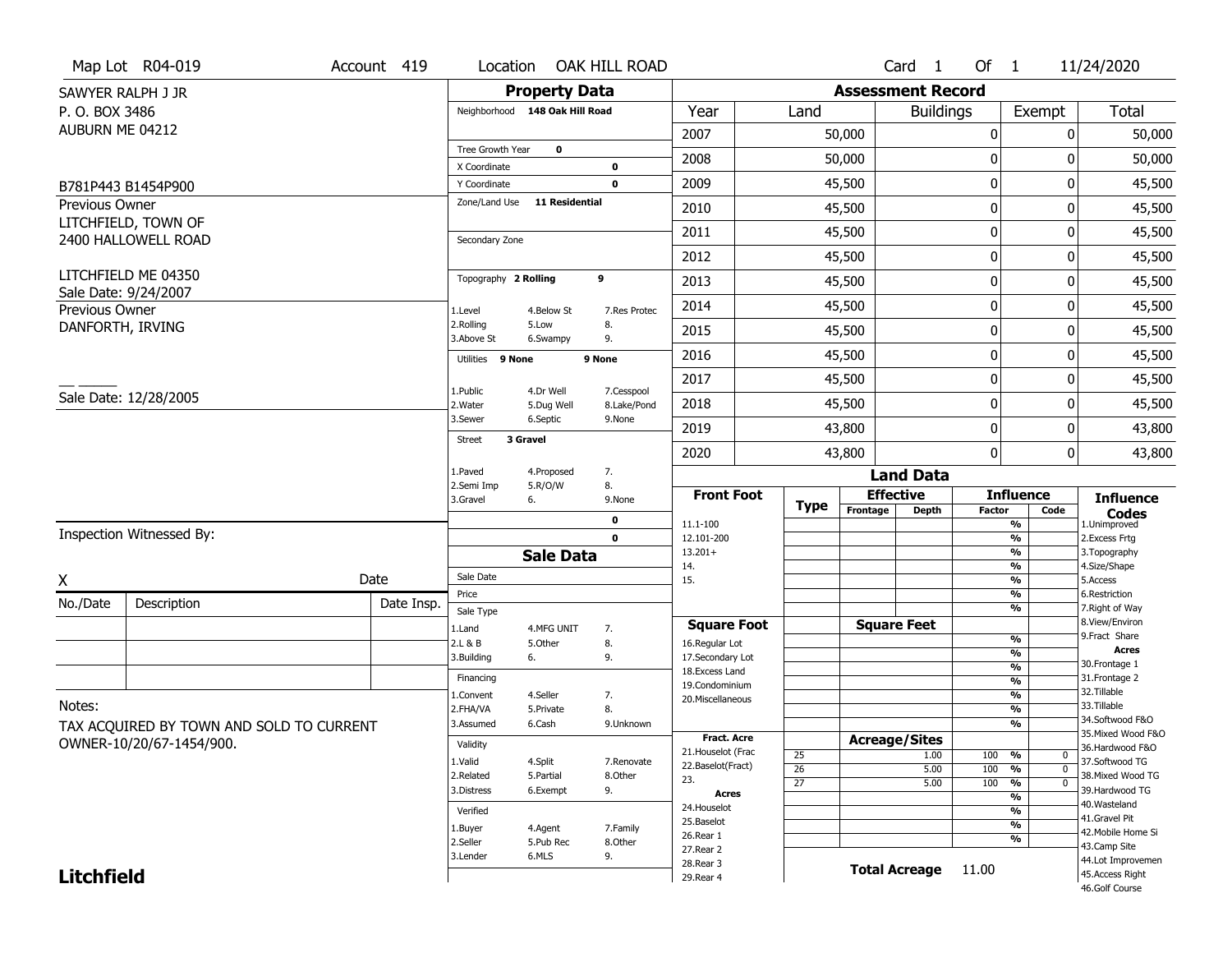|                       |                 |                                                   |                 |                  |            |                                       |                            |            |                   | <b>Litchfield</b>  |                   |        |            |
|-----------------------|-----------------|---------------------------------------------------|-----------------|------------------|------------|---------------------------------------|----------------------------|------------|-------------------|--------------------|-------------------|--------|------------|
|                       | Map Lot R04-019 |                                                   |                 |                  |            | Account 419                           | Location                   |            |                   | OAK HILL ROAD      | Card <sub>1</sub> | Of $1$ | 11/24/2020 |
| <b>Building Style</b> |                 |                                                   | SF Bsmt Living  |                  |            |                                       | Layout                     |            |                   |                    |                   |        |            |
| 0.Uncoded             | 4.Cape          | 8.Log                                             | Fin Bsmt Grade  |                  |            |                                       | 1. Typical                 | 4.         |                   | 7.                 |                   |        |            |
| 1.Conv.               | 5.Garrison      | 9.0ther                                           |                 | OPEN-5-CUSTOMIZE |            |                                       | 2.Inadeq                   | 5.         |                   | 8.                 |                   |        |            |
| 2.Ranch               | 6.Split         | 10.Tri-Lev                                        | Heat Type       | 100%             |            |                                       | 3.                         | 6.         |                   | 9.                 |                   |        |            |
| 3.R Ranch             | 7.Contemp       | 11.Earth O                                        | 0.Uncoded       |                  | 4.Steam    | 8.Fl/Wall                             | Attic                      |            |                   |                    |                   |        |            |
| <b>Dwelling Units</b> |                 |                                                   | 1.HWBB          |                  | 5.FWA      | 9.No Heat                             | 1.1/4 Fin                  | 4.Full Fin |                   | 7.                 |                   |        |            |
| Other Units           |                 |                                                   | 2.HWCI          |                  | 6.GravWA   | 10.Radiant                            | 2.1/2 Fin                  | 5.Fl/Stair |                   | 8.                 |                   |        |            |
| <b>Stories</b>        |                 |                                                   | 3.H Pump        |                  | 7.Electric | 11.Radiant                            | 3.3/4 Fin                  | 6.         |                   | 9.None             |                   |        |            |
| 1.1                   | 4.1.5           | 7.1.25                                            | Cool Type       | 0%               |            |                                       | Insulation                 |            |                   |                    |                   |        |            |
| 2.2                   | 5.1.75          | 8.3.5                                             | 1.Refrig        |                  | 4.W&C Air  | 7.RadHW                               | 1.Full                     | 4.Minimal  |                   | 7.                 |                   |        |            |
| 3.3                   | 6.2.5           | 9.4                                               | 2.Evapor        |                  | 5.Monitor- | 8.                                    | 2. Heavy                   | 5.Partial  |                   | 8.                 |                   |        |            |
| <b>Exterior Walls</b> |                 |                                                   | 3.H Pump        |                  | 6.Monitor- | 9.None                                | 3.Capped                   | 6.         |                   | 9.None             |                   |        |            |
| 0.Uncoded             | 4.Asbestos      | 8.Concrete                                        | Kitchen Style   |                  |            |                                       | Unfinished %               |            |                   |                    |                   |        |            |
| 1.Wd Clapb            | 5.Stucco        | 9.Other                                           | 1.Modern        |                  | 4.Obsolete | 7.                                    | Grade & Factor             |            |                   |                    |                   |        |            |
| 2.Vinyl               | 6.Brick         | 10.Wd shin                                        | 2.Typical       | 5.               |            | 8.                                    | 1.E Grade                  | 4.B Grade  |                   | 7.AAA Grad         |                   |        |            |
| 3.Compos.             | 7.Stone         | 11.T1-11                                          | 3.Old Type      | 6.               |            | 9.None                                | 2.D Grade                  | 5.A Grade  |                   | 8.M&S              |                   |        |            |
| Roof Surface          |                 |                                                   | Bath(s) Style   |                  |            |                                       | 3.C Grade                  |            | 6.AA Grade        | 9.Same             |                   |        |            |
| 1.Asphalt             | 4.Composit      | 7.Rolled R                                        | 1.Modern        |                  | 4.Obsolete | 7.                                    | SQFT (Footprint)           |            |                   |                    |                   |        |            |
| 2.Slate               | 5.Wood          | 8.                                                | 2. Typical      | 5.               |            | 8.                                    | Condition                  |            |                   |                    |                   |        |            |
| 3.Metal               | 6.Other         | 9.                                                | 3.Old Type      | 6.               |            | 9.None                                | 1.Poor                     | 4.Avg      |                   | 7.V G              |                   |        |            |
| SF Masonry Trim       |                 |                                                   | # Rooms         |                  |            |                                       | 2.Fair                     | $5.Avg+$   |                   | 8.Exc              |                   |        |            |
| OPEN-3-CUSTOM         |                 |                                                   | # Bedrooms      |                  |            |                                       | 3.Avg-                     | 6.Good     |                   | 9.Same             |                   |        |            |
| OPEN-4-CUSTOM         |                 |                                                   | # Full Baths    |                  |            |                                       | Phys. % Good               |            |                   |                    |                   |        |            |
| Year Built            |                 |                                                   | # Half Baths    |                  |            |                                       | Funct. % Good              |            |                   |                    |                   |        |            |
| Year Remodeled        |                 |                                                   | # Addn Fixtures |                  |            |                                       | <b>Functional Code</b>     |            |                   |                    |                   |        |            |
| Foundation            |                 |                                                   | # Fireplaces    |                  |            |                                       | 1.Incomp                   | 4.Delap    |                   | 7.No Power         |                   |        |            |
| 1.Concrete            | 4.Wood          | 7.                                                |                 |                  |            |                                       | 2.O-Built                  | 5.Bsmt     |                   | 8.LongTerm         |                   |        |            |
| 2.C Block             | 5.Slab          | 8.                                                |                 |                  |            |                                       | 3.Damage                   | 6.Common   |                   | 9.None             |                   |        |            |
| 3.Br/Stone            | 6.Piers         | 9.                                                |                 |                  |            |                                       | Econ. % Good               |            |                   |                    |                   |        |            |
| Basement              |                 |                                                   |                 |                  |            |                                       | Economic Code              |            |                   |                    |                   |        |            |
| 1.1/4 Bmt             | 4.Full Bmt      | 7.                                                |                 |                  |            |                                       | 0.None                     |            | 3.No Power        | 9.None             |                   |        |            |
| 2.1/2 Bmt             | 5.Crawl Sp      | 8.                                                |                 |                  |            |                                       | 1.Location                 |            | 4.Generate        | 8.                 |                   |        |            |
| 3.3/4 Bmt             | 6.              | 9.None                                            |                 |                  |            | <i>Software</i>                       | 2.Encroach                 | 5.Multi-Fa |                   | 9.                 |                   |        |            |
| Bsmt Gar # Cars       |                 |                                                   |                 |                  |            | A Division of Harris Computer Systems | Entrance Code <sup>O</sup> |            |                   |                    |                   |        |            |
| Wet Basement          |                 |                                                   |                 |                  |            |                                       | 1.Interior                 | 4.Vacant   |                   | 7.                 |                   |        |            |
| 1.Dry                 | 4.Dirt Flr      | 7.                                                |                 |                  |            |                                       | 2.Refusal                  |            | 5.Estimate        | 8.                 |                   |        |            |
| 2.Damp                | 5.              | 8.                                                |                 |                  |            |                                       | 3.Informed                 | 6.Existing |                   | 9.                 |                   |        |            |
| 3.Wet                 | 6.              | 9.                                                |                 |                  |            |                                       | Information Code 0         |            |                   |                    |                   |        |            |
|                       |                 |                                                   |                 |                  |            |                                       | 1.Owner                    | 4.Agent    |                   | 7.Vacant           |                   |        |            |
|                       |                 |                                                   |                 |                  |            |                                       | 2.Relative                 |            | 5.Estimate        | 8.                 |                   |        |            |
|                       |                 | Date Inspected                                    |                 |                  |            |                                       | 3. Tenant                  | 6.Other    |                   | 9.                 |                   |        |            |
|                       |                 | <b>Additions, Outbuildings &amp; Improvements</b> |                 |                  |            |                                       |                            |            |                   | 1.One Story Fram   |                   |        |            |
| Type                  |                 | Year                                              | Units           | Grade            | Cond       | Phys.<br>Funct.                       | Sound Value                |            |                   | 2.Two Story Fram   |                   |        |            |
|                       |                 |                                                   |                 |                  |            | $\%$<br>$\%$                          |                            |            | 3. Three Story Fr |                    |                   |        |            |
|                       |                 |                                                   |                 |                  |            |                                       |                            |            | 4.1 & 1/2 Story   |                    |                   |        |            |
|                       |                 |                                                   |                 |                  |            | $\frac{0}{0}$<br>$\frac{0}{0}$        |                            |            | 5.1 & 3/4 Story   |                    |                   |        |            |
|                       |                 |                                                   |                 |                  |            | $\frac{0}{6}$<br>$\sqrt{6}$           |                            |            | 6.2 & 1/2 Story   |                    |                   |        |            |
|                       |                 |                                                   |                 |                  |            | $\frac{0}{6}$<br>$\sqrt{6}$           |                            |            |                   | 21.Open Frame Por  |                   |        |            |
|                       |                 |                                                   |                 |                  |            | $\frac{9}{6}$<br>$\frac{0}{6}$        |                            |            |                   | 22.Encl Frame Por  |                   |        |            |
|                       |                 |                                                   |                 |                  |            |                                       |                            |            |                   | 23. Frame Garage   |                   |        |            |
|                       |                 |                                                   |                 |                  |            | $\frac{0}{6}$<br>$\sqrt{6}$           |                            |            | 24.Frame Shed     |                    |                   |        |            |
|                       |                 |                                                   |                 |                  |            | $\frac{1}{2}$<br>$\frac{0}{0}$        |                            |            |                   | 25.Frame Bay Wind  |                   |        |            |
|                       |                 |                                                   |                 |                  |            | $\overline{\frac{0}{0}}$<br>%         |                            |            |                   | 26.1SFr Overhang   |                   |        |            |
|                       |                 |                                                   |                 |                  |            |                                       |                            |            |                   | 27.Unfin Basement  |                   |        |            |
|                       |                 |                                                   |                 |                  |            | $\frac{0}{6}$<br>$\frac{0}{6}$        |                            |            |                   | 28. Unfinished Att |                   |        |            |
|                       |                 |                                                   |                 |                  |            | $\frac{0}{6}$<br>$\sqrt{6}$           |                            |            |                   | 29. Finished Attic |                   |        |            |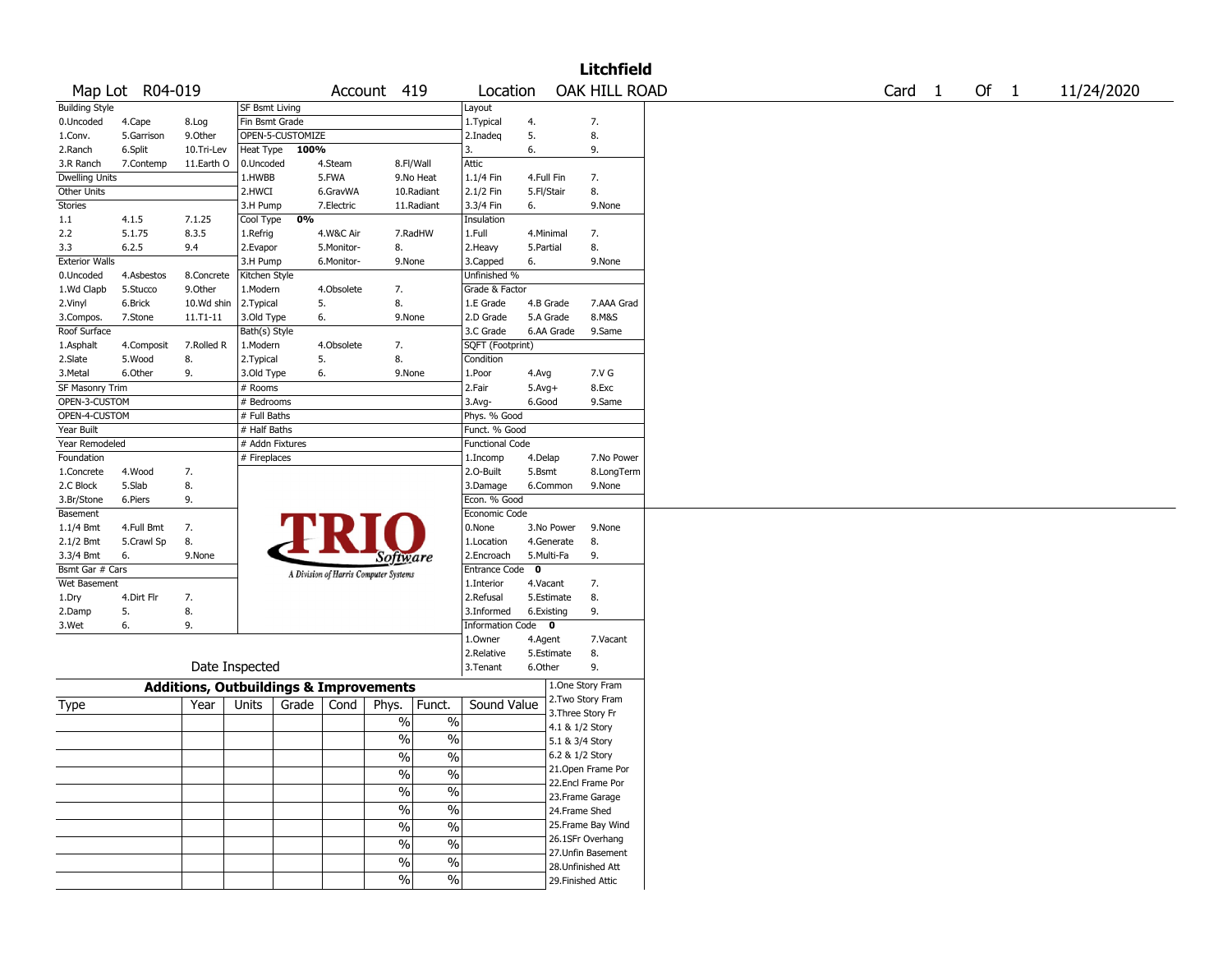|                                | Map Lot R04-020A              | Account 2242 | Location                           |                          | 437 OAK HILL ROAD         |                                          |                       |                          | Card 1               | Of $1$        |                                        | 11/24/2020                            |
|--------------------------------|-------------------------------|--------------|------------------------------------|--------------------------|---------------------------|------------------------------------------|-----------------------|--------------------------|----------------------|---------------|----------------------------------------|---------------------------------------|
| <b>THOMPSON ANNE</b>           |                               |              |                                    | <b>Property Data</b>     |                           |                                          |                       | <b>Assessment Record</b> |                      |               |                                        |                                       |
| <b>15 JUNGLE LANE</b>          |                               |              | Neighborhood 148 Oak Hill Road     |                          |                           | Year                                     | Land                  |                          | <b>Buildings</b>     |               | Exempt                                 | Total                                 |
|                                | LITCHFIELD ME 04350           |              |                                    |                          |                           | 2007                                     |                       | 75,436                   |                      | 194,777       | 13,000                                 | 257,213                               |
|                                |                               |              | Tree Growth Year                   | $\mathbf 0$              |                           | 2008                                     |                       | 75,436                   |                      | 194,777       | 0                                      | 270,213                               |
|                                |                               |              | X Coordinate                       |                          | $\mathbf 0$               | 2009                                     |                       |                          |                      |               |                                        |                                       |
|                                | B6120P142 B6487P167 B9913P196 |              | Y Coordinate<br>Zone/Land Use      | <b>11 Residential</b>    | $\mathbf 0$               |                                          |                       | 65,520                   |                      | 225,628       | 0                                      | 291,148                               |
| Previous Owner<br>HULSEY, GAIL |                               |              |                                    |                          |                           | 2010                                     |                       | 65,520                   |                      | 182,876       | 0                                      | 248,396                               |
| 437 OAK HILL ROAD              |                               |              | Secondary Zone                     |                          |                           | 2011                                     |                       | 65,520                   |                      | 182,876       | 0                                      | 248,396                               |
|                                |                               |              |                                    |                          |                           | 2012                                     |                       | 65,520                   |                      | 181,110       | 0                                      | 246,630                               |
|                                | LITCHFIELD ME 04350           |              | Topography 2 Rolling               |                          |                           | 2013                                     |                       | 65,520                   |                      | 181,110       | 0                                      | 246,630                               |
|                                | Sale Date: 11/21/2008         |              | 1.Level                            | 4.Below St               | 7.Res Protec              | 2014                                     |                       | 65,520                   |                      | 179,402       | 0                                      | 244,922                               |
|                                |                               |              | 2.Rolling<br>3.Above St            | 5.Low<br>6.Swampy        | 8.<br>9.                  | 2015                                     |                       | 65,520                   |                      | 179,085       | 0                                      | 244,605                               |
|                                |                               |              | <b>4 Drilled Well</b><br>Utilities |                          | <b>6 Septic System</b>    | 2016                                     |                       | 65,520                   |                      | 177,377       | 0                                      | 242,897                               |
|                                |                               |              |                                    |                          |                           | 2017                                     |                       | 65,520                   |                      | 177,377       | 0                                      | 242,897                               |
|                                |                               |              | 1.Public<br>2. Water               | 4.Dr Well<br>5.Dug Well  | 7.Cesspool<br>8.Lake/Pond | 2018                                     |                       | 65,520                   |                      | 175,669       | 0                                      | 241,189                               |
|                                |                               |              | 3.Sewer                            | 6.Septic                 | 9.None                    | 2019                                     |                       | 70,500                   |                      | 213,700       | 0                                      | 284,200                               |
|                                |                               |              | 3 Gravel<br><b>Street</b>          |                          |                           | 2020                                     |                       | 70,500                   |                      | 213,700       | 0                                      | 284,200                               |
|                                |                               |              | 1.Paved                            | 4.Proposed               | 7.<br>8.                  |                                          |                       |                          | <b>Land Data</b>     |               |                                        |                                       |
|                                |                               |              | 2.Semi Imp<br>3.Gravel<br>6.       | 5.R/O/W                  | 9.None                    | <b>Front Foot</b>                        |                       |                          | <b>Effective</b>     |               | <b>Influence</b>                       | <b>Influence</b>                      |
|                                |                               |              |                                    |                          | $\mathbf 0$               | 11.1-100                                 | <b>Type</b>           | Frontage                 | <b>Depth</b>         | <b>Factor</b> | Code<br>$\frac{9}{6}$                  | <b>Codes</b><br>1.Unimproved          |
|                                | Inspection Witnessed By:      |              |                                    |                          | $\mathbf 0$               | 12.101-200                               |                       |                          |                      |               | $\frac{9}{6}$                          | 2. Excess Frtg                        |
|                                |                               |              |                                    | <b>Sale Data</b>         |                           | $13.201+$<br>14.                         |                       |                          |                      |               | $\frac{9}{6}$<br>$\frac{9}{6}$         | 3. Topography<br>4.Size/Shape         |
| Χ                              |                               | Date         | Sale Date                          |                          | 11/21/2008                | 15.                                      |                       |                          |                      |               | $\frac{9}{6}$                          | 5.Access                              |
| No./Date                       | Description                   | Date Insp.   | Price                              |                          |                           |                                          |                       |                          |                      |               | $\frac{9}{6}$<br>$\frac{9}{6}$         | 6.Restriction                         |
|                                |                               |              | Sale Type                          | 2 Land & Buildings       |                           | <b>Square Foot</b>                       |                       |                          | <b>Square Feet</b>   |               |                                        | 7. Right of Way<br>8.View/Environ     |
|                                |                               |              | 1.Land<br>2.L & B                  | 4.MFG UNIT<br>5.0ther    | 7.<br>8.                  | 16.Regular Lot                           |                       |                          |                      |               | %                                      | 9. Fract Share                        |
|                                |                               |              | 3.Building<br>6.                   |                          | 9.                        | 17.Secondary Lot                         |                       |                          |                      |               | %                                      | <b>Acres</b><br>30.Frontage 1         |
|                                |                               |              | Financing                          | 9 Unknown                |                           | 18.Excess Land<br>19.Condominium         |                       |                          |                      |               | $\frac{9}{6}$<br>$\frac{9}{6}$         | 31. Frontage 2                        |
|                                |                               |              | 1.Convent                          | 4.Seller                 | 7.                        | 20.Miscellaneous                         |                       |                          |                      |               | $\frac{9}{6}$                          | 32.Tillable                           |
| Notes:                         |                               |              | 2.FHA/VA                           | 5.Private                | 8.                        |                                          |                       |                          |                      |               | $\frac{9}{6}$                          | 33.Tillable                           |
|                                |                               |              | 3.Assumed                          | 6.Cash                   | 9.Unknown                 |                                          |                       |                          |                      |               | $\frac{9}{6}$                          | 34.Softwood F&O<br>35. Mixed Wood F&O |
|                                |                               |              | Validity                           | <b>2 Related Parties</b> |                           | <b>Fract. Acre</b><br>21. Houselot (Frac |                       | <b>Acreage/Sites</b>     |                      |               |                                        | 36.Hardwood F&O                       |
|                                |                               |              | 1.Valid                            | 4.Split                  | 7.Renovate                | 22.Baselot(Fract)                        | 24<br>$\overline{26}$ |                          | 1.00<br>5.00         | 100<br>100    | %<br>0<br>$\frac{9}{6}$<br>$\mathbf 0$ | 37.Softwood TG                        |
|                                |                               |              | 2.Related                          | 5.Partial                | 8.Other                   | 23.                                      | $\overline{27}$       |                          | 10.00                | 100           | $\frac{9}{6}$<br>$\mathbf 0$           | 38. Mixed Wood TG                     |
|                                |                               |              | 3.Distress                         | 6.Exempt                 | 9.                        | Acres                                    | $\overline{28}$       |                          | 6.04                 | 100           | $\frac{9}{6}$<br>0                     | 39.Hardwood TG                        |
|                                |                               |              | Verified                           | <b>5 Public Record</b>   |                           | 24. Houselot                             | $\overline{44}$       |                          | 1.00                 | 100           | %<br>0                                 | 40. Wasteland<br>41.Gravel Pit        |
|                                |                               |              |                                    |                          |                           |                                          |                       |                          |                      |               |                                        |                                       |
|                                |                               |              | 1.Buyer                            | 4.Agent                  | 7.Family                  | 25.Baselot                               |                       |                          |                      |               | $\overline{\frac{9}{6}}$               |                                       |
|                                |                               |              | 2.Seller                           | 5.Pub Rec                | 8.Other                   | 26.Rear 1                                |                       |                          |                      |               | %                                      | 42. Mobile Home Si<br>43.Camp Site    |
|                                |                               |              | 3.Lender                           | 6.MLS                    | 9.                        | 27. Rear 2<br>28. Rear 3                 |                       |                          |                      |               |                                        | 44.Lot Improvemen                     |
| <b>Litchfield</b>              |                               |              |                                    |                          |                           | 29. Rear 4                               |                       |                          | <b>Total Acreage</b> | 22.04         |                                        | 45.Access Right<br>46.Golf Course     |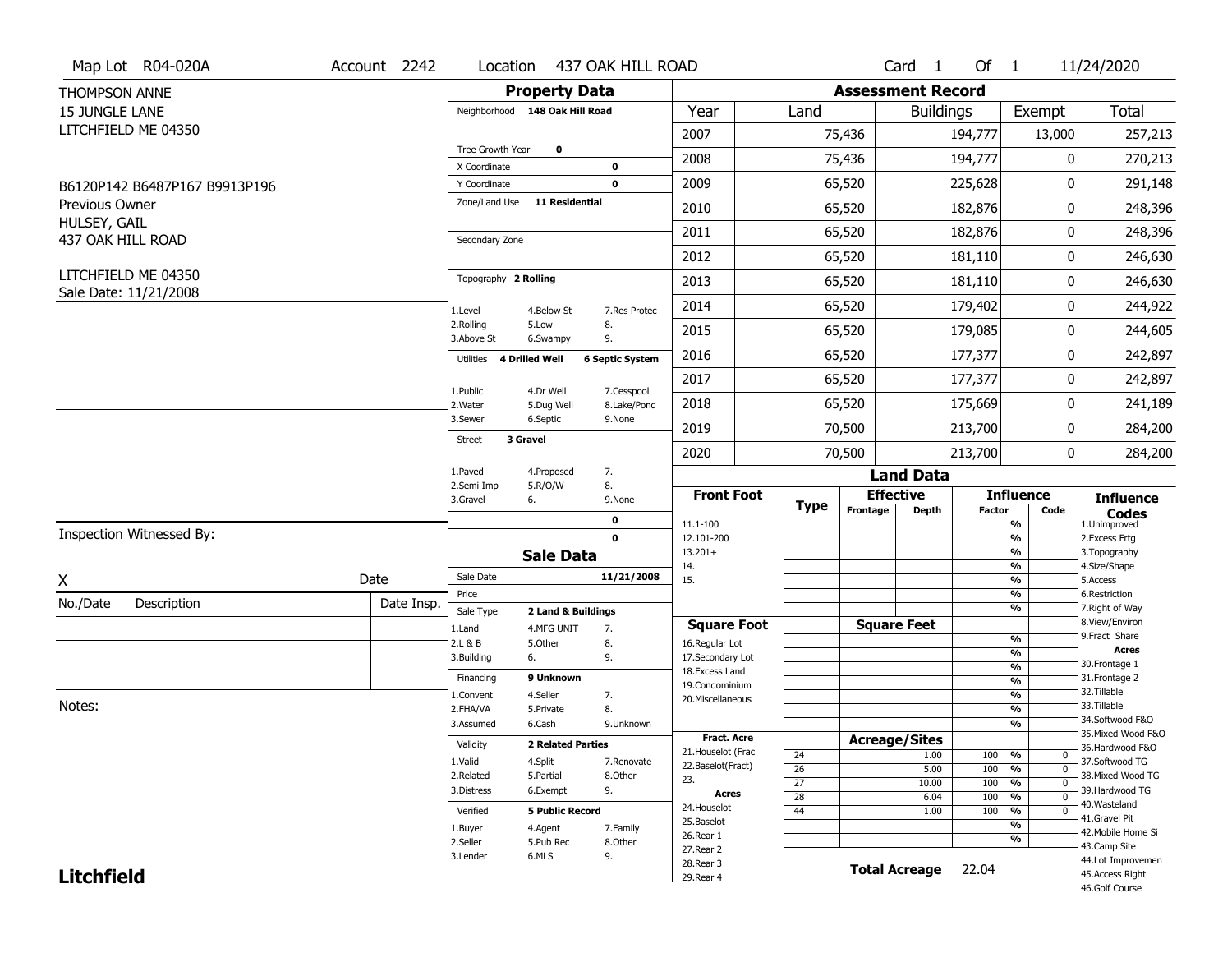|                              |                             |                                                   |                          |                           |                |                                       |                           |                               |                    |                                    | <b>Litchfield</b>  |                                                   |
|------------------------------|-----------------------------|---------------------------------------------------|--------------------------|---------------------------|----------------|---------------------------------------|---------------------------|-------------------------------|--------------------|------------------------------------|--------------------|---------------------------------------------------|
|                              | Map Lot R04-020A            |                                                   |                          |                           |                | Account 2242                          |                           | Location                      |                    |                                    |                    | 437 OAK HILL ROAD<br>Of 1<br>11/24/2020<br>Card 1 |
| Building Style 2 Ranch       |                             |                                                   | <b>SF Bsmt Living</b>    |                           | 0              |                                       |                           | Layout 1 Typical              |                    |                                    |                    | 8.0'                                              |
| 0.Uncoded                    | 4.Cape                      | 8.Log                                             | Fin Bsmt Grade           |                           | 0 <sub>0</sub> |                                       |                           | 1.Typical                     | 4.                 |                                    | 7.                 |                                                   |
| 1.Conv.                      | 5.Garrison                  | 9.Other                                           |                          | OPEN-5-CUSTOMIZE 0        |                |                                       |                           | 2.Inadeq                      | 5.                 |                                    | 8.                 | 16.0'                                             |
| 2.Ranch                      | 6.Split                     | 10.Tri-Lev                                        | Heat Type                | 100%                      |                | 1 Hot Water BB                        |                           | 3.                            | 6.                 |                                    | 9.                 | ٧D                                                |
| 3.R Ranch                    | 7.Contemp                   | 11.Earth O                                        | 0.Uncoded                |                           | 4.Steam        |                                       | 8.Fl/Wall                 | Attic<br>9 None               |                    |                                    |                    |                                                   |
| Dwelling Units 1             |                             |                                                   | 1.HWBB                   |                           | 5.FWA          |                                       | 9.No Heat                 | 1.1/4 Fin                     |                    | 4.Full Fin                         | 7.                 | 31'<br>12'                                        |
| <b>Other Units</b>           | 0                           |                                                   | 2.HWCI                   |                           | 6.GravWA       |                                       | 10.Radiant                | 2.1/2 Fin                     |                    | 5.Fl/Stair                         | 8.                 | 1sFr/B                                            |
| Stories                      | 1 One Story                 |                                                   | 3.H Pump                 |                           | 7.Electric     |                                       | 11.Radiant                | 3.3/4 Fin                     | 6.                 |                                    | 9.None             | 26'                                               |
| 1.1                          | 4.1.5                       | 7.1.25                                            | Cool Type                | 0%                        |                | 9 None                                |                           | Insulation                    | 1 Full             |                                    |                    | 21'<br>11'                                        |
| 2.2                          | 5.1.75                      | 8.3.5                                             | 1.Refrig                 |                           | 4.W&C Air      |                                       | 7.RadHW                   | 1.Full                        |                    | 4.Minimal                          | 7.                 |                                                   |
| 3.3                          | 6.2.5                       | 9.4                                               | 2.Evapor                 |                           | 5.Monitor-     | 8.                                    |                           | 2.Heavy                       | 5.Partial          |                                    | 8.                 | 20'                                               |
| Exterior Walls 2 Vinyl       |                             |                                                   | 3.H Pump                 |                           | 6.Monitor-     |                                       | 9.None                    | 3.Capped                      | 6.                 |                                    | 9.None             | 16'                                               |
| 0.Uncoded                    | 4.Asbestos                  | 8.Concrete                                        | Kitchen Style            |                           | 2 Typical      |                                       |                           | Unfinished %                  | 0%                 |                                    |                    | 14'                                               |
| 1.Wd Clapb                   | 5.Stucco                    | 9.0ther                                           | 1.Modern                 |                           | 4.Obsolete     | 7.                                    |                           | Grade & Factor 3 Average 110% |                    |                                    |                    | 26'<br>32'                                        |
| 2.Vinyl                      | 6.Brick                     | 10.Wd shin                                        | 2.Typical                |                           | 5.             | 8.                                    |                           | 1.E Grade                     |                    | 4.B Grade                          | 7.AAA Grad         | þε                                                |
| 3.Compos.                    | 7.Stone                     | $11. T1 - 11$                                     | 3.Old Type               |                           | 6.             |                                       | 9.None                    | 2.D Grade                     |                    | 5.A Grade                          | 8.M&S              | 6.C'WD                                            |
| Roof Surface                 | 1 Asphalt Shingles          |                                                   | Bath(s) Style            |                           |                | 2 Typical Bath(s)                     |                           | 3.C Grade                     |                    | 6.AA Grade                         | 9.Same             | $16'$ $9'$<br>8.C'                                |
| 1.Asphalt                    | 4.Composit<br>5.Wood        | 7.Rolled R                                        | 1.Modern                 |                           | 4.Obsolete     | 7.<br>8.                              |                           | SQFT (Footprint) 1964         |                    |                                    |                    |                                                   |
| 2.Slate                      | 6.Other                     | 8.<br>9.                                          | 2. Typical<br>3.Old Type |                           | 5.<br>6.       |                                       | 9.None                    | Condition<br>1.Poor           | 4 Average          |                                    | 7.V G              |                                                   |
| 3.Metal<br>SF Masonry Trim 0 |                             |                                                   | # Rooms                  |                           | 0              |                                       |                           | 2.Fair                        | 4.Avg              |                                    | 8.Exc              |                                                   |
| OPEN-3-CUSTOM 0              |                             |                                                   | # Bedrooms               |                           | 0              |                                       |                           | $3.$ Avg-                     | $5.Avg+$<br>6.Good |                                    | 9.Same             |                                                   |
| OPEN-4-CUSTOM 0              |                             |                                                   | # Full Baths             |                           | $\mathbf{2}$   |                                       |                           | Phys. % Good                  |                    | 0%                                 |                    |                                                   |
| Year Built                   | 2000                        |                                                   | # Half Baths             |                           | 0              |                                       |                           | Funct. % Good                 |                    | 100%                               |                    |                                                   |
| Year Remodeled               | $\bf{0}$                    |                                                   |                          | # Addn Fixtures           | 0              |                                       |                           | Functional Code               |                    | 9 None                             |                    | Gar                                               |
| Foundation                   | 1 Concrete                  |                                                   | # Fireplaces             |                           | 0              |                                       |                           | 1.Incomp                      | 4.Delap            |                                    | 7.No Power         | 28.0'                                             |
| 1.Concrete                   | 4.Wood                      | 7.                                                |                          |                           |                |                                       |                           | 2.O-Built                     | 5.Bsmt             |                                    | 8.LongTerm         |                                                   |
| 2.C Block                    | 5.Slab                      | 8.                                                |                          |                           |                |                                       |                           | 3.Damage                      |                    | 6.Common                           | 9.None             |                                                   |
| 3.Br/Stone                   | 6.Piers                     | 9.                                                |                          |                           |                |                                       |                           | Econ. % Good                  |                    | 100%                               |                    | 36.0'                                             |
| Basement                     | <b>4 Full Basement</b>      |                                                   |                          |                           |                |                                       |                           | Economic Code None            |                    |                                    |                    |                                                   |
| $1.1/4$ Bmt                  | 4.Full Bmt                  | 7.                                                |                          |                           |                |                                       |                           | 0.None                        |                    | 3.No Power                         | 9.None             |                                                   |
| 2.1/2 Bmt                    | 5.Crawl Sp                  | 8.                                                |                          |                           |                |                                       |                           | 1.Location                    |                    | 4.Generate                         | 8.                 |                                                   |
| 3.3/4 Bmt                    | 6.                          | 9.None                                            |                          |                           |                | Software                              |                           | 2.Encroach                    |                    | 5.Multi-Fa                         | 9.                 |                                                   |
| Bsmt Gar # Cars 0            |                             |                                                   |                          |                           |                | A Division of Harris Computer Systems |                           | Entrance Code 5 Estimated     |                    |                                    |                    |                                                   |
|                              | Wet Basement 1 Dry Basement |                                                   |                          |                           |                |                                       |                           | 1.Interior                    |                    | 4.Vacant                           | 7.                 |                                                   |
| 1.Dry                        | 4.Dirt Flr                  | 7.                                                |                          |                           |                |                                       |                           | 2.Refusal                     |                    | 5.Estimate                         | 8.                 |                                                   |
| 2.Damp                       | 5.                          | 8.                                                |                          |                           |                |                                       |                           | 3.Informed                    |                    | 6.Existing                         | 9.                 |                                                   |
| 3.Wet                        | 6.                          | 9.                                                |                          |                           |                |                                       |                           | Information Code 5 Estimate   |                    |                                    |                    |                                                   |
|                              |                             |                                                   |                          |                           |                |                                       |                           | 1.Owner                       | 4.Agent            |                                    | 7.Vacant           |                                                   |
|                              |                             |                                                   |                          |                           |                |                                       |                           | 2.Relative                    |                    | 5.Estimate                         | 8.                 |                                                   |
|                              |                             |                                                   |                          | Date Inspected 12/07/2011 |                |                                       |                           | 3. Tenant                     | 6.Other            |                                    | 9.                 |                                                   |
|                              |                             | <b>Additions, Outbuildings &amp; Improvements</b> |                          |                           |                |                                       |                           |                               |                    |                                    | 1.One Story Fram   |                                                   |
| Type                         |                             | Year                                              | Units                    | Grade                     | Cond           |                                       | Phys.   Funct.            | Sound Value                   |                    |                                    | 2. Two Story Fram  |                                                   |
| 68 Wood Deck/s               |                             | 0                                                 | 128                      | 00                        | 0              | 10                                    | % 0<br>$\%$               |                               |                    |                                    | 3. Three Story Fr  |                                                   |
| 68 Wood Deck/s               |                             | 10                                                | 48                       | 100                       | 10             | 10                                    | $\%$ 0<br>$\%$            |                               |                    | 4.1 & 1/2 Story                    |                    |                                                   |
|                              |                             |                                                   |                          |                           |                |                                       |                           |                               |                    | 5.1 & 3/4 Story<br>6.2 & 1/2 Story |                    |                                                   |
| 23 Frame Garage              |                             | 0                                                 | 1008                     | 3100                      | $\overline{4}$ | 0                                     | $\sqrt{90}$<br>$\sqrt{6}$ |                               |                    |                                    | 21. Open Frame Por |                                                   |
|                              |                             |                                                   |                          |                           |                | $\%$                                  | $\frac{1}{2}$             |                               |                    |                                    | 22.Encl Frame Por  |                                                   |
|                              |                             |                                                   |                          |                           |                | $\frac{0}{0}$                         | $\%$                      |                               |                    |                                    | 23. Frame Garage   |                                                   |
|                              |                             |                                                   |                          |                           |                | $\sqrt{6}$                            | $\frac{1}{2}$             |                               |                    | 24.Frame Shed                      |                    |                                                   |
|                              |                             |                                                   |                          |                           |                | $\sqrt{6}$                            | $\frac{1}{2}$             |                               |                    |                                    | 25. Frame Bay Wind |                                                   |
|                              |                             |                                                   |                          |                           |                |                                       |                           |                               |                    |                                    | 26.1SFr Overhang   |                                                   |
|                              |                             |                                                   |                          |                           |                | $\sqrt{6}$                            | $\frac{0}{6}$             |                               |                    |                                    | 27.Unfin Basement  |                                                   |
|                              |                             |                                                   |                          |                           |                | $\sqrt{6}$                            | $\frac{0}{6}$             |                               |                    |                                    | 28. Unfinished Att |                                                   |
|                              |                             |                                                   |                          |                           |                | $\sqrt{2}$                            | $\sqrt{6}$                |                               |                    |                                    | 29. Finished Attic |                                                   |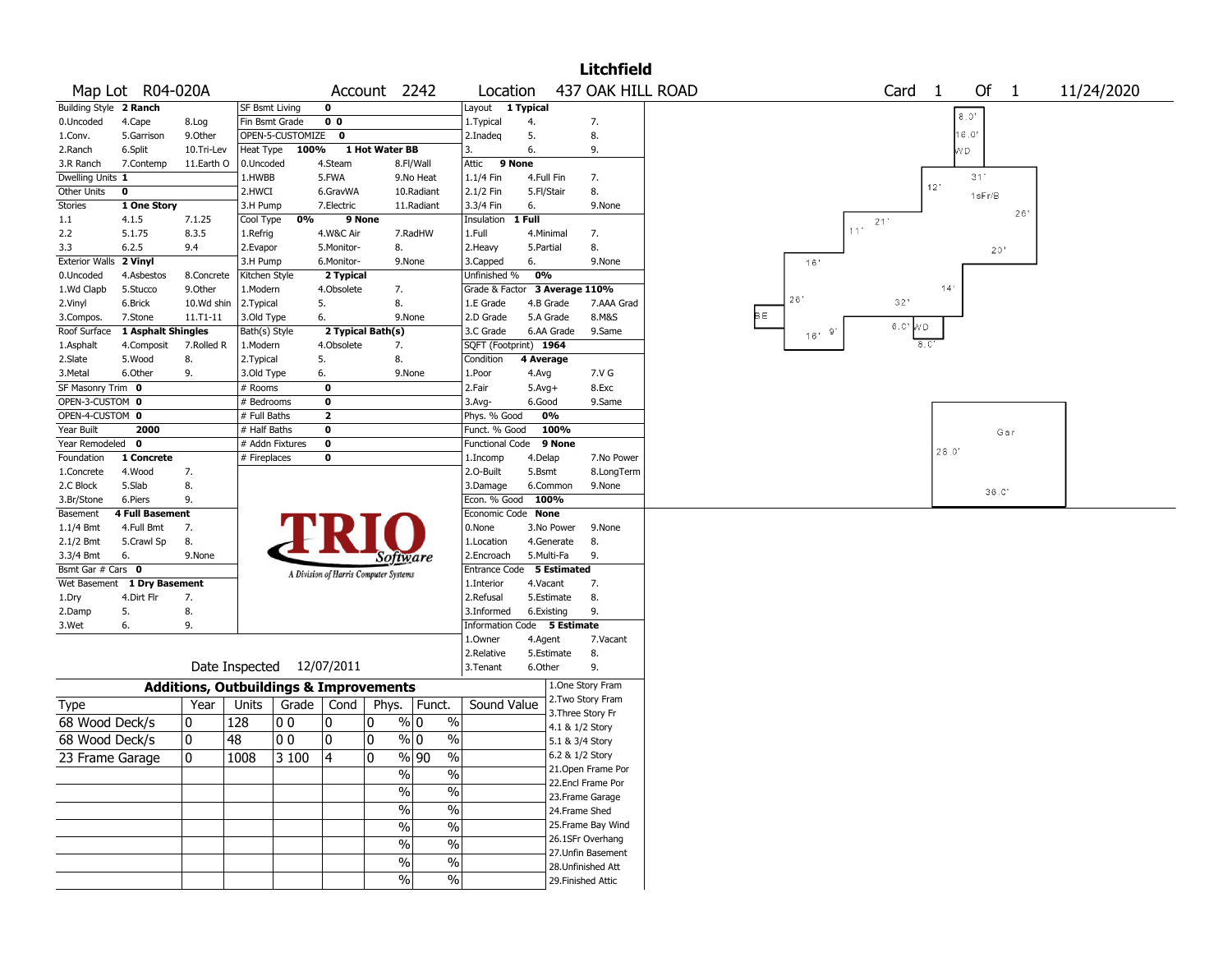|                   | Map Lot R04-021          | Account 1530 | Location                                     |                      | 409 OAK HILL ROAD      |                                    |                 |                      | Card <sub>1</sub>    | Of $1$                   |                                                      | 11/24/2020                           |
|-------------------|--------------------------|--------------|----------------------------------------------|----------------------|------------------------|------------------------------------|-----------------|----------------------|----------------------|--------------------------|------------------------------------------------------|--------------------------------------|
|                   | ROSSIGNOL, DUDLEY R      |              | <b>Property Data</b>                         |                      |                        |                                    |                 |                      |                      | <b>Assessment Record</b> |                                                      |                                      |
| 409 OAKHILL RD    |                          |              | Neighborhood 148 Oak Hill Road               |                      |                        | Year                               | Land            |                      | <b>Buildings</b>     |                          | Exempt                                               | <b>Total</b>                         |
|                   | LITCHFIELD ME 04350      |              |                                              |                      |                        | 2007                               |                 | 62,000               |                      | 84,814                   | 13,000                                               | 133,814                              |
|                   |                          |              | Tree Growth Year                             | $\mathbf 0$          |                        | 2008                               |                 | 62,000               |                      | 84,742                   | 12,350                                               | 134,392                              |
|                   |                          |              | X Coordinate                                 |                      | 0                      |                                    |                 |                      |                      |                          |                                                      |                                      |
| B2150P42          |                          |              | Y Coordinate<br>Zone/Land Use 11 Residential |                      | 0                      | 2009                               |                 | 57,500               |                      | 108,846                  | 9,500                                                | 156,846                              |
|                   |                          |              |                                              |                      |                        | 2010                               |                 | 57,500               |                      | 92,316                   | 10,000                                               | 139,816                              |
|                   |                          |              | Secondary Zone                               |                      |                        | 2011                               |                 | 57,500               |                      | 96,257                   | 10,000                                               | 143,757                              |
|                   |                          |              |                                              |                      |                        | 2012                               |                 | 57,500               |                      | 96,257                   | 10,000                                               | 143,757                              |
|                   |                          |              | Topography 2 Rolling                         |                      |                        | 2013                               |                 | 57,500               |                      | 96,257                   | 10,000                                               | 143,757                              |
|                   |                          |              | 1.Level                                      | 4.Below St           | 7.Res Protec           | 2014                               |                 | 57,500               |                      | 95,797                   | 10,000                                               | 143,297                              |
|                   |                          |              | 2.Rolling<br>3.Above St                      | 5.Low<br>6.Swampy    | 8.<br>9.               | 2015                               |                 | 57,500               |                      | 95,043                   | 10,000                                               | 142,543                              |
|                   |                          |              | 4 Drilled Well<br>Utilities                  |                      | <b>6 Septic System</b> | 2016                               |                 | 57,500               |                      | 94,594                   | 15,000                                               | 137,094                              |
|                   |                          |              | 1.Public                                     | 4.Dr Well            | 7.Cesspool             | 2017                               |                 | 57,500               | 94,583<br>94,124     |                          | 20,000                                               | 132,083                              |
|                   |                          |              | 2. Water                                     | 5.Dug Well           | 8.Lake/Pond            | 2018                               |                 | 57,500               |                      |                          | 19,200                                               | 132,424                              |
|                   |                          |              | 3.Sewer                                      | 6.Septic             | 9.None                 | 2019                               |                 | 63,800               |                      | 106,900                  | 20,000                                               | 150,700                              |
|                   |                          |              | 1 Paved<br><b>Street</b>                     |                      |                        | 2020                               |                 | 63,800               |                      | 106,900                  | 25,000                                               | 145,700                              |
|                   |                          |              | 1.Paved                                      | 4.Proposed           | 7.                     |                                    |                 |                      | <b>Land Data</b>     |                          |                                                      |                                      |
|                   |                          |              | 2.Semi Imp<br>3.Gravel                       | 5.R/O/W<br>6.        | 8.<br>9.None           | <b>Front Foot</b>                  | <b>Type</b>     | <b>Effective</b>     |                      |                          | <b>Influence</b>                                     | <b>Influence</b>                     |
|                   |                          |              |                                              |                      | 0                      | 11.1-100                           |                 | Frontage             | <b>Depth</b>         | <b>Factor</b>            | Code<br>%                                            | <b>Codes</b><br>1.Unimproved         |
|                   | Inspection Witnessed By: |              |                                              |                      | $\mathbf 0$            | 12.101-200                         |                 |                      |                      |                          | $\frac{9}{6}$                                        | 2. Excess Frtg                       |
|                   |                          |              |                                              | <b>Sale Data</b>     |                        | $13.201+$<br>14.                   |                 |                      |                      |                          | %<br>%                                               | 3. Topography<br>4.Size/Shape        |
| X                 |                          | Date         | Sale Date                                    |                      |                        | 15.                                |                 |                      |                      |                          | $\frac{9}{6}$                                        | 5.Access                             |
| No./Date          | Description              | Date Insp.   | Price<br>Sale Type                           |                      |                        |                                    |                 |                      |                      |                          | %<br>%                                               | 6.Restriction<br>7. Right of Way     |
|                   |                          |              | 1.Land                                       | 4.MFG UNIT           | 7.                     | <b>Square Foot</b>                 |                 |                      | <b>Square Feet</b>   |                          |                                                      | 8.View/Environ                       |
|                   |                          |              | 2.L & B                                      | 5.Other              | 8.                     | 16.Regular Lot                     |                 |                      |                      |                          | $\frac{9}{6}$<br>$\overline{\mathcal{O}_{\!\!/\!0}}$ | 9.Fract Share<br><b>Acres</b>        |
|                   |                          |              | 3.Building                                   | 6.                   | 9.                     | 17.Secondary Lot<br>18.Excess Land |                 |                      |                      |                          | $\frac{9}{6}$                                        | 30. Frontage 1                       |
|                   |                          |              | Financing                                    |                      |                        | 19.Condominium                     |                 |                      |                      |                          | $\overline{\frac{9}{6}}$                             | 31. Frontage 2<br>32.Tillable        |
| Notes:            |                          |              | 1.Convent<br>2.FHA/VA                        | 4.Seller             | 7.<br>8.               | 20.Miscellaneous                   |                 |                      |                      |                          | $\frac{9}{6}$<br>$\frac{9}{6}$                       | 33.Tillable                          |
|                   |                          |              | 3.Assumed                                    | 5.Private<br>6.Cash  | 9.Unknown              |                                    |                 |                      |                      |                          | $\frac{9}{6}$                                        | 34.Softwood F&O                      |
|                   |                          |              |                                              |                      |                        | <b>Fract. Acre</b>                 |                 | <b>Acreage/Sites</b> |                      |                          |                                                      | 35. Mixed Wood F&O                   |
|                   |                          |              | Validity                                     |                      |                        | 21. Houselot (Frac                 | 24              |                      | 1.00                 | 100                      | %<br>0                                               | 36.Hardwood F&O                      |
|                   |                          |              | 1.Valid<br>2.Related                         | 4.Split<br>5.Partial | 7.Renovate<br>8.Other  | 22.Baselot(Fract)                  | 26              |                      | 5.00                 | 100                      | $\frac{9}{6}$<br>$\mathbf 0$                         | 37.Softwood TG<br>38. Mixed Wood TG  |
|                   |                          |              | 3.Distress                                   | 6.Exempt             | 9.                     | 23.<br><b>Acres</b>                | $\overline{27}$ |                      | 5.00                 | 100                      | $\frac{9}{6}$<br>$\mathbf 0$                         | 39.Hardwood TG                       |
|                   |                          |              |                                              |                      |                        | 24. Houselot                       | $\overline{44}$ |                      | 1.00                 | 100                      | $\frac{9}{6}$<br>$\Omega$<br>$\frac{9}{6}$           | 40. Wasteland                        |
|                   |                          |              | Verified                                     |                      |                        | 25.Baselot                         |                 |                      |                      |                          | $\frac{9}{6}$                                        | 41.Gravel Pit                        |
|                   |                          |              | 1.Buyer<br>2.Seller                          | 4.Agent<br>5.Pub Rec | 7.Family<br>8.Other    | 26.Rear 1                          |                 |                      |                      |                          | %                                                    | 42. Mobile Home Si                   |
|                   |                          |              |                                              |                      |                        |                                    |                 |                      |                      |                          |                                                      | 43.Camp Site                         |
|                   |                          |              | 3.Lender                                     | 6.MLS                | 9.                     | 27.Rear 2                          |                 |                      |                      |                          |                                                      |                                      |
| <b>Litchfield</b> |                          |              |                                              |                      |                        | 28. Rear 3<br>29. Rear 4           |                 |                      | <b>Total Acreage</b> | 11.00                    |                                                      | 44.Lot Improvemen<br>45.Access Right |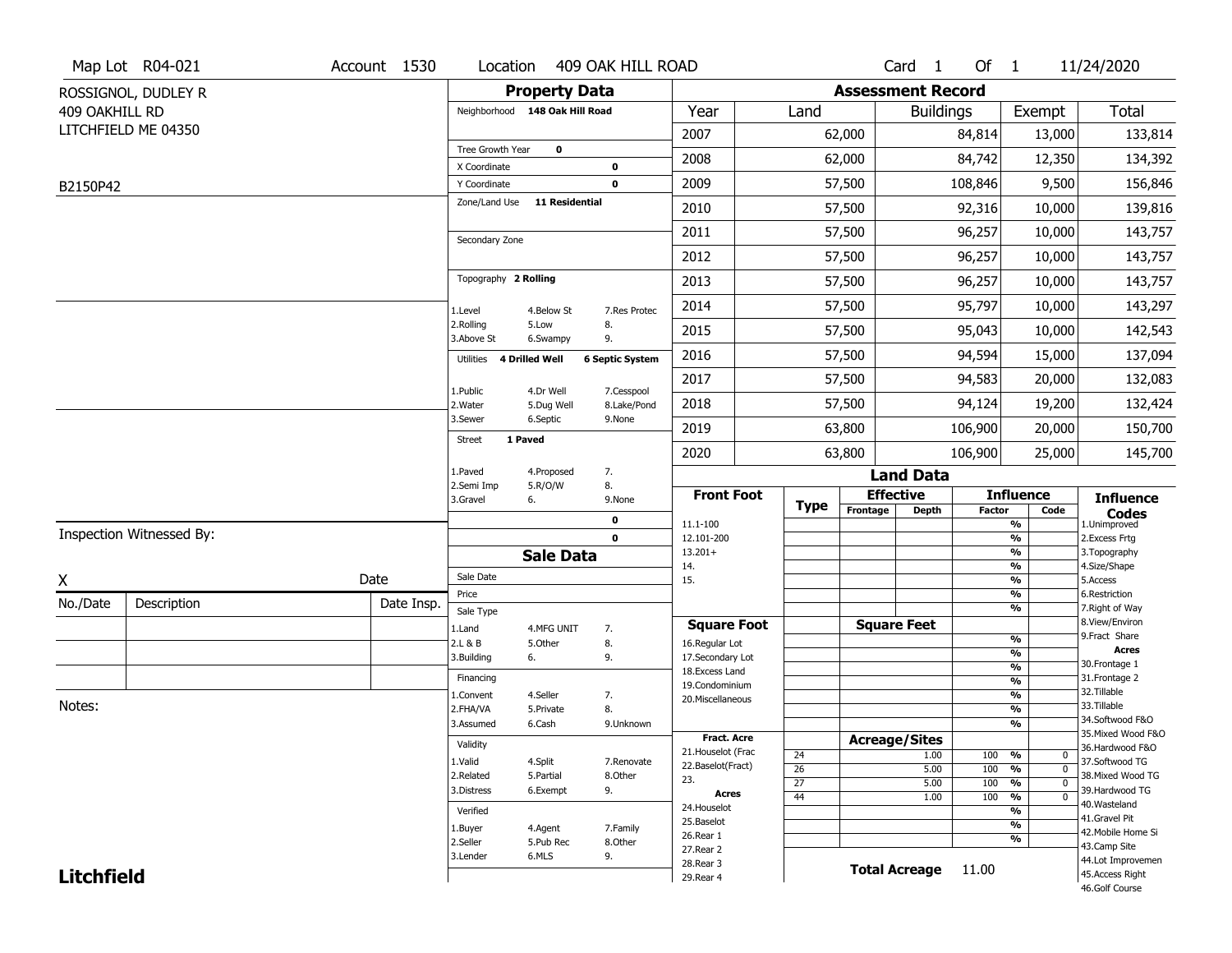|                         |                               |            |                                                   |                  |                                       |                |                                   |                                  |                  |                    | <b>Litchfield</b>                     |             |       |            |                   |  |        |       |            |  |
|-------------------------|-------------------------------|------------|---------------------------------------------------|------------------|---------------------------------------|----------------|-----------------------------------|----------------------------------|------------------|--------------------|---------------------------------------|-------------|-------|------------|-------------------|--|--------|-------|------------|--|
|                         | Map Lot R04-021               |            |                                                   |                  |                                       |                | Account 1530                      | Location                         |                  |                    | 409 OAK HILL ROAD                     |             |       |            | Card <sub>1</sub> |  | Of $1$ |       | 11/24/2020 |  |
|                         | Building Style 1 Conventional |            | SF Bsmt Living                                    |                  | $\mathbf 0$                           |                |                                   | Layout 1 Typical                 |                  |                    |                                       |             |       |            |                   |  |        |       |            |  |
| 0.Uncoded               | 4.Cape                        | 8.Log      | Fin Bsmt Grade                                    |                  | 0 <sub>0</sub>                        |                |                                   | 1. Typical                       | 4.               |                    | 7.                                    |             |       |            |                   |  |        |       | 18.0'      |  |
| 1.Conv.                 | 5.Garrison                    | 9.Other    |                                                   | OPEN-5-CUSTOMIZE | 0                                     |                |                                   | 2.Inadeq                         | 5.               |                    | 8.                                    |             |       |            |                   |  |        | 16.0' |            |  |
| 2.Ranch                 | 6.Split                       | 10.Tri-Lev | Heat Type                                         | 100%             |                                       | 1 Hot Water BB |                                   | 3.                               | 6.               |                    | 9.                                    |             |       |            |                   |  |        |       |            |  |
| 3.R Ranch               | 7.Contemp                     | 11.Earth O | 0.Uncoded                                         |                  | 4.Steam                               |                | 8.Fl/Wall                         | 9 None<br>Attic                  |                  |                    |                                       |             |       |            |                   |  |        |       |            |  |
| Dwelling Units 1        | $\mathbf 0$                   |            | 1.HWBB<br>2.HWCI                                  |                  | 5.FWA                                 |                | 9.No Heat                         | 1.1/4 Fin                        | 4.Full Fin       |                    | 7.<br>8.                              |             |       |            |                   |  |        |       | Canopy     |  |
| Other Units<br>Stories  | 4 One & 1/2 Story             |            | 3.H Pump                                          |                  | 6.GravWA<br>7.Electric                |                | 10.Radiant<br>11.Radiant          | 2.1/2 Fin<br>3.3/4 Fin           | 5.Fl/Stair<br>6. |                    | 9.None                                |             |       |            |                   |  |        |       |            |  |
| 1.1                     | 4.1.5                         | 7.1.25     | Cool Type                                         | 0%               | 9 None                                |                |                                   | Insulation 1 Full                |                  |                    |                                       |             |       |            |                   |  |        |       |            |  |
| 2.2                     | 5.1.75                        | 8.3.5      | 1.Refrig                                          |                  | 4.W&C Air                             |                | 7.RadHW                           | 1.Full                           | 4.Minimal        |                    | 7.                                    |             |       |            |                   |  |        |       | 11/2s GAR  |  |
| 3.3                     | 6.2.5                         | 9.4        | 2.Evapor                                          |                  | 5.Monitor-                            |                | 8.                                | 2. Heavy                         | 5.Partial        |                    | 8.                                    |             |       |            |                   |  |        |       |            |  |
| <b>Exterior Walls</b>   | <b>12 Board and Batting</b>   |            | 3.H Pump                                          |                  | 6.Monitor-                            |                | 9.None                            | 3.Capped                         | 6.               |                    | 9.None                                |             |       |            |                   |  |        | 24.0' |            |  |
| 0.Uncoded               | 4.Asbestos                    | 8.Concrete | Kitchen Style                                     |                  | 2 Typical                             |                |                                   | Unfinished %                     | 0%               |                    |                                       |             |       |            |                   |  |        |       |            |  |
| 1.Wd Clapb              | 5.Stucco                      | 9.Other    | 1.Modern                                          |                  | 4.Obsolete                            |                | 7.                                | Grade & Factor 3 Average 100%    |                  |                    |                                       | 12.0'       |       |            |                   |  |        |       |            |  |
| 2.Vinyl                 | 6.Brick                       | 10.Wd shin | 2. Typical                                        |                  | 5.                                    |                | 8.                                | 1.E Grade                        | 4.B Grade        |                    | 7.AAA Grad                            |             |       | 13.0'      |                   |  |        |       | 20.0"      |  |
| 3.Compos.               | 7.Stone                       | 11.T1-11   | 3.Old Type                                        |                  | 6.                                    |                | 9.None                            | 2.D Grade                        | 5.A Grade        |                    | 8.M&S                                 | 12.0        |       | WD 6.0'    |                   |  |        |       |            |  |
| Roof Surface            | 1 Asphalt Shingles            |            | Bath(s) Style                                     |                  | 2 Typical Bath(s)                     |                |                                   | 3.C Grade                        |                  | 6.AA Grade         | 9.Same                                | 1s Fr       |       |            |                   |  |        |       |            |  |
| 1.Asphalt               | 4.Composit                    | 7.Rolled R | 1.Modern                                          |                  | 4.Obsolete                            |                | 7.                                | SQFT (Footprint) 648             |                  |                    |                                       |             |       |            |                   |  |        |       |            |  |
| 2.Slate                 | 5.Wood                        | 8.         | 2. Typical                                        |                  | 5.                                    |                | 8.                                | Condition                        | 6 Good           |                    |                                       |             |       | 11/2s Fr/B |                   |  |        |       |            |  |
| 3. Metal                | 6.Other                       | 9.         | 3.Old Type                                        |                  | 6.                                    |                | 9.None                            | 1.Poor                           | 4.Avg            |                    | 7.V G                                 |             |       |            |                   |  |        |       |            |  |
| SF Masonry Trim 0       |                               |            | # Rooms                                           |                  | $\overline{\mathbf{4}}$               |                |                                   | 2.Fair                           | $5.Avg+$         |                    | 8.Exc                                 |             |       |            |                   |  |        |       |            |  |
| OPEN-3-CUSTOM 0         |                               |            | # Bedrooms                                        |                  | 3                                     |                |                                   | 3.Avg-                           | 6.Good           |                    | 9.Same                                |             |       | 24.0       | Gar               |  |        |       |            |  |
| OPEN-4-CUSTOM 0         |                               |            | # Full Baths                                      |                  | 1                                     |                |                                   | Phys. % Good                     | 0%               |                    |                                       |             |       |            |                   |  |        |       |            |  |
| Year Built              | 1960                          |            | # Half Baths                                      |                  | $\mathbf 0$                           |                |                                   | Funct. % Good                    |                  | 100%               |                                       |             |       |            |                   |  |        |       |            |  |
| Year Remodeled 0        |                               |            | # Addn Fixtures                                   |                  | $\mathbf 0$                           |                |                                   | <b>Functional Code</b>           |                  | 9 None             |                                       |             | 27.0' |            | 24.0              |  |        |       |            |  |
| Foundation              | 2 Concrete Block              |            | # Fireplaces                                      |                  | 0                                     |                |                                   | 1.Incomp                         | 4.Delap          |                    | 7.No Power                            |             |       |            |                   |  |        |       |            |  |
| 1.Concrete              | 4.Wood                        | 7.         |                                                   |                  |                                       |                |                                   | 2.O-Built                        | 5.Bsmt           |                    | 8.LongTerm                            |             |       |            |                   |  |        |       |            |  |
| 2.C Block<br>3.Br/Stone | 5.Slab<br>6.Piers             | 8.<br>9.   |                                                   |                  |                                       |                |                                   | 3.Damage<br>Econ. % Good         | 6.Common<br>100% |                    | 9.None                                | $6.0'$ 20.0 |       | OP         |                   |  |        |       |            |  |
| Basement                | 3 3/4 Basement                |            |                                                   |                  |                                       |                |                                   | Economic Code None               |                  |                    |                                       |             |       |            |                   |  |        |       |            |  |
| 1.1/4 Bmt               | 4.Full Bmt                    | 7.         |                                                   |                  |                                       |                |                                   | 0.None                           |                  | 3.No Power         | 9.None                                |             |       |            |                   |  |        |       |            |  |
| 2.1/2 Bmt               | 5.Crawl Sp                    | 8.         |                                                   |                  |                                       |                |                                   | 1.Location                       | 4.Generate       |                    | 8.                                    |             |       |            |                   |  |        |       |            |  |
| 3.3/4 Bmt               | 6.                            | 9.None     |                                                   |                  |                                       |                | Software                          | 2.Encroach                       | 5.Multi-Fa       |                    | 9.                                    |             |       |            |                   |  |        |       |            |  |
| Bsmt Gar # Cars 0       |                               |            |                                                   |                  | A Division of Harris Computer Systems |                |                                   | Entrance Code 1 Interior Inspect |                  |                    |                                       |             |       |            |                   |  |        |       |            |  |
|                         | Wet Basement 1 Dry Basement   |            |                                                   |                  |                                       |                |                                   | 1.Interior                       | 4.Vacant         |                    | 7.                                    |             |       |            |                   |  |        |       |            |  |
| 1.Dry                   | 4.Dirt Flr                    | 7.         |                                                   |                  |                                       |                |                                   | 2.Refusal                        | 5.Estimate       |                    | 8.                                    |             |       |            |                   |  |        |       |            |  |
| 2.Damp                  | 5.                            | 8.         |                                                   |                  |                                       |                |                                   | 3.Informed                       | 6.Existing       |                    | 9.                                    |             |       |            |                   |  |        |       |            |  |
| 3.Wet                   | 6.                            | 9.         |                                                   |                  |                                       |                |                                   | Information Code 1 Owner         |                  |                    |                                       |             |       |            |                   |  |        |       |            |  |
|                         |                               |            |                                                   |                  |                                       |                |                                   | 1.Owner                          | 4.Agent          |                    | 7.Vacant                              |             |       |            |                   |  |        |       |            |  |
|                         |                               |            |                                                   |                  |                                       |                |                                   | 2.Relative                       | 5.Estimate       |                    | 8.                                    |             |       |            |                   |  |        |       |            |  |
|                         |                               |            | Date Inspected 11/14/2011                         |                  |                                       |                |                                   | 3.Tenant                         | 6.Other          |                    | 9.                                    |             |       |            |                   |  |        |       |            |  |
|                         |                               |            | <b>Additions, Outbuildings &amp; Improvements</b> |                  |                                       |                |                                   |                                  |                  |                    | 1.One Story Fram<br>2. Two Story Fram |             |       |            |                   |  |        |       |            |  |
| Type                    |                               | Year       | Units                                             | Grade            |                                       |                | Cond   Phys.   Funct.             | Sound Value                      |                  | 3. Three Story Fr  |                                       |             |       |            |                   |  |        |       |            |  |
| 21 Open Frame           |                               | 0          | 120                                               | 2 100            | 14                                    | 0              | $%100$ %                          |                                  |                  | 4.1 & 1/2 Story    |                                       |             |       |            |                   |  |        |       |            |  |
| 1 One Story Frame       |                               | 0          | 144                                               | 00               | 4                                     | 10             | $%100$ %                          |                                  |                  | 5.1 & 3/4 Story    |                                       |             |       |            |                   |  |        |       |            |  |
| 68 Wood Deck/s          |                               | 0          | 78                                                | $ 3100\rangle$   | $\overline{14}$                       | 0              | % 100 %                           |                                  |                  | 6.2 & 1/2 Story    |                                       |             |       |            |                   |  |        |       |            |  |
| 23 Frame Garage         |                               | 0          | 576                                               | 3 100            | 4                                     | 10             | % 100 %                           |                                  |                  |                    | 21. Open Frame Por                    |             |       |            |                   |  |        |       |            |  |
| 73 1 1/2s Garage        |                               | 2004       | 480                                               | 3 100            | 4                                     | 10             | $\frac{9}{6}$ 75<br>$\%$          |                                  |                  |                    | 22.Encl Frame Por<br>23.Frame Garage  |             |       |            |                   |  |        |       |            |  |
| 61 Canopy/s             |                               | 2004       | 288                                               | 3 100            | 4                                     | 10             | $\frac{9}{6}$ 75<br>$\frac{1}{2}$ |                                  |                  | 24.Frame Shed      |                                       |             |       |            |                   |  |        |       |            |  |
|                         |                               |            |                                                   |                  |                                       |                | $\%$<br>$\frac{1}{2}$             |                                  |                  |                    | 25. Frame Bay Wind                    |             |       |            |                   |  |        |       |            |  |
|                         |                               |            |                                                   |                  |                                       |                |                                   |                                  |                  |                    | 26.1SFr Overhang                      |             |       |            |                   |  |        |       |            |  |
|                         |                               |            |                                                   |                  |                                       |                | $\frac{1}{2}$<br>$\%$             |                                  |                  |                    | 27.Unfin Basement                     |             |       |            |                   |  |        |       |            |  |
|                         |                               |            |                                                   |                  |                                       |                | $\frac{1}{2}$<br>$\%$             |                                  |                  |                    | 28. Unfinished Att                    |             |       |            |                   |  |        |       |            |  |
|                         |                               |            |                                                   |                  |                                       |                | $\frac{1}{2}$<br>$\%$             |                                  |                  | 29. Finished Attic |                                       |             |       |            |                   |  |        |       |            |  |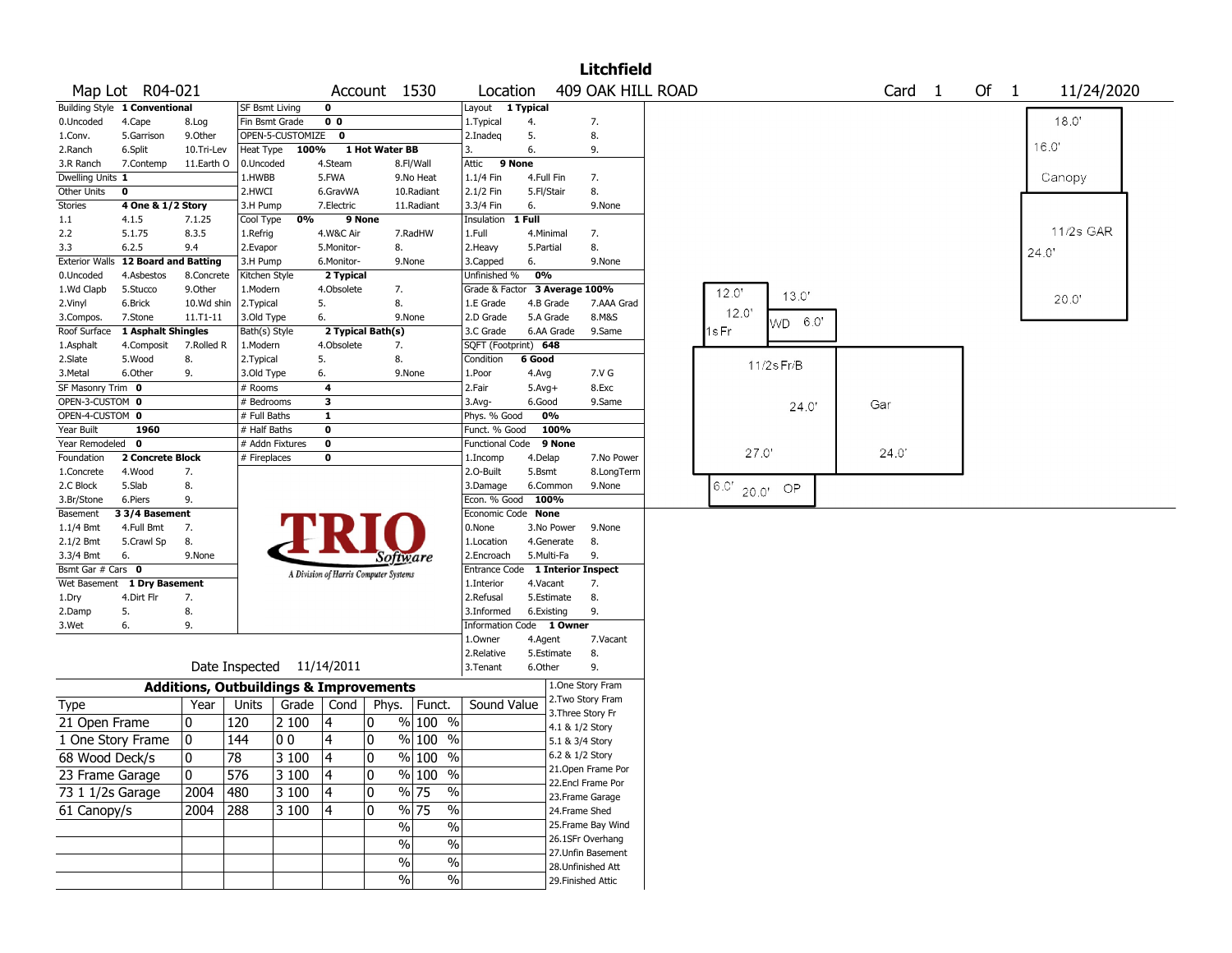|                   | Map Lot R04-022          | Account 1529 | Location                       |                       | 399 OAK HILL ROAD      |                                     |                 |          | Card <sub>1</sub>        | Of $1$        |                     | 11/24/2020                          |
|-------------------|--------------------------|--------------|--------------------------------|-----------------------|------------------------|-------------------------------------|-----------------|----------|--------------------------|---------------|---------------------|-------------------------------------|
|                   | ROSSIGNOL, DONALD R      |              | <b>Property Data</b>           |                       |                        |                                     |                 |          | <b>Assessment Record</b> |               |                     |                                     |
|                   | ROSSIGNOL CATHERINE I    |              | Neighborhood 148 Oak Hill Road |                       |                        | Year                                | Land            |          | <b>Buildings</b>         |               | Exempt              | <b>Total</b>                        |
| 399 OAKHILL RD    |                          |              |                                |                       |                        | 2007                                |                 | 44,060   |                          | 140,768       | 13,000              | 171,828                             |
|                   | LITCHFIELD ME 04350      |              | Tree Growth Year               | $\mathbf 0$           |                        | 2008                                |                 | 44,060   |                          | 139,427       | 12,350              | 171,137                             |
|                   |                          |              | X Coordinate<br>Y Coordinate   |                       | 0<br>0                 | 2009                                |                 | 43,500   |                          | 179,213       | 9,500               | 213,213                             |
| B3968P231         |                          |              | Zone/Land Use                  | <b>11 Residential</b> |                        | 2010                                |                 | 43,500   |                          | 136,303       | 10,000              | 169,803                             |
|                   |                          |              |                                |                       |                        |                                     |                 |          |                          |               |                     |                                     |
|                   |                          |              | Secondary Zone                 |                       |                        | 2011                                |                 | 43,500   |                          | 100,659       | 10,000              | 134,159                             |
|                   |                          |              |                                |                       |                        | 2012                                |                 | 43,500   |                          | 100,659       | 10,000              | 134,159                             |
|                   |                          |              | Topography 2 Rolling           |                       |                        | 2013                                |                 | 43,500   |                          | 100,615       | 10,000              | 134,115                             |
|                   |                          |              | 1.Level                        | 4.Below St            | 7.Res Protec           | 2014                                |                 | 43,500   |                          | 99,412        | 10,000              | 132,912                             |
|                   |                          |              | 2.Rolling<br>3.Above St        | 5.Low<br>6.Swampy     | 8.<br>9.               | 2015                                |                 | 43,500   |                          | 99,367        | 10,000              | 132,867                             |
|                   |                          |              | Utilities                      | 4 Drilled Well        | <b>6 Septic System</b> | 2016                                |                 | 43,500   | 99,267                   |               | 15,000              | 127,767                             |
|                   |                          |              | 1.Public                       | 4.Dr Well             | 7.Cesspool             | 2017                                |                 | 43,500   |                          | 98,119        | 20,000              | 121,619                             |
|                   |                          |              | 2. Water                       | 5.Dug Well            | 8.Lake/Pond            | 2018                                |                 | 43,500   | 108,908                  |               | 19,200              | 133,208                             |
|                   |                          |              | 3.Sewer                        | 6.Septic              | 9.None                 | 2019                                |                 | 49,200   |                          | 152,600       | 20,000              | 181,800                             |
|                   |                          |              | <b>Street</b>                  | 1 Paved               |                        | 2020                                |                 | 49,200   |                          | 152,600       | 25,000              | 176,800                             |
|                   |                          |              | 1.Paved                        | 4.Proposed            | 7.                     |                                     |                 |          | <b>Land Data</b>         |               |                     |                                     |
|                   |                          |              | 2.Semi Imp<br>3.Gravel         | 5.R/O/W<br>6.         | 8.<br>9.None           | <b>Front Foot</b>                   | <b>Type</b>     |          | <b>Effective</b>         |               | <b>Influence</b>    | <b>Influence</b>                    |
|                   |                          |              |                                |                       | 0                      | 11.1-100                            |                 | Frontage | Depth                    | <b>Factor</b> | Code<br>%           | <b>Codes</b><br>1.Unimproved        |
|                   | Inspection Witnessed By: |              |                                |                       | $\mathbf 0$            | 12.101-200                          |                 |          |                          |               | $\frac{9}{6}$       | 2.Excess Frtg                       |
|                   |                          |              |                                | <b>Sale Data</b>      |                        | $13.201+$<br>14.                    |                 |          |                          |               | %<br>$\frac{9}{6}$  | 3. Topography<br>4.Size/Shape       |
| X                 |                          | Date         | Sale Date                      |                       |                        | 15.                                 |                 |          |                          |               | %                   | 5.Access                            |
| No./Date          | Description              | Date Insp.   | Price<br>Sale Type             |                       |                        |                                     |                 |          |                          |               | %<br>%              | 6.Restriction<br>7. Right of Way    |
|                   |                          |              | 1.Land                         | 4.MFG UNIT            | 7.                     | <b>Square Foot</b>                  |                 |          | <b>Square Feet</b>       |               |                     | 8.View/Environ                      |
|                   |                          |              | 2.L & B                        | 5.Other               | 8.                     | 16.Regular Lot                      |                 |          |                          |               | $\frac{9}{6}$       | 9.Fract Share<br><b>Acres</b>       |
|                   |                          |              | 3.Building                     | 6.                    | 9.                     | 17.Secondary Lot<br>18. Excess Land |                 |          |                          |               | %<br>$\frac{9}{6}$  | 30. Frontage 1                      |
|                   |                          |              | Financing                      |                       |                        | 19.Condominium                      |                 |          |                          |               | $\frac{9}{6}$       | 31. Frontage 2                      |
| Notes:            |                          |              | 1.Convent                      | 4.Seller              | 7.                     | 20.Miscellaneous                    |                 |          |                          |               | $\frac{9}{6}$       | 32.Tillable<br>33.Tillable          |
|                   |                          |              | 2.FHA/VA<br>3.Assumed          | 5.Private<br>6.Cash   | 8.                     |                                     |                 |          |                          |               | $\frac{9}{6}$<br>%  | 34.Softwood F&O                     |
|                   | 05/24/2018 add garage.   |              |                                |                       | 9.Unknown              | <b>Fract. Acre</b>                  |                 |          | <b>Acreage/Sites</b>     |               |                     | 35. Mixed Wood F&O                  |
|                   |                          |              | Validity                       |                       |                        | 21. Houselot (Frac                  | 24              |          | 1.00                     | 100           | %<br>0              | 36.Hardwood F&O                     |
|                   |                          |              | 1.Valid                        | 4.Split               | 7.Renovate             | 22.Baselot(Fract)                   | $\overline{26}$ |          | 1.40                     | 100           | $\overline{0}$<br>% | 37.Softwood TG                      |
|                   |                          |              | 2.Related                      | 5.Partial             | 8.Other                | 23.                                 | 44              |          | 1.00                     | 100           | $\overline{0}$<br>% | 38. Mixed Wood TG<br>39.Hardwood TG |
|                   |                          |              | 3.Distress                     | 6.Exempt              | 9.                     | <b>Acres</b>                        |                 |          |                          |               | %                   | 40. Wasteland                       |
|                   |                          |              | Verified                       |                       |                        | 24. Houselot<br>25.Baselot          |                 |          |                          |               | %                   | 41.Gravel Pit                       |
|                   |                          |              | 1.Buyer                        | 4.Agent               | 7.Family               | 26.Rear 1                           |                 |          |                          |               | $\frac{9}{6}$<br>%  | 42. Mobile Home Si                  |
|                   |                          |              | 2.Seller                       | 5.Pub Rec             | 8.Other                | 27.Rear 2                           |                 |          |                          |               |                     | 43.Camp Site                        |
|                   |                          |              | 3.Lender                       | 6.MLS                 | 9.                     | 28.Rear 3                           |                 |          | <b>Total Acreage</b>     | 2.40          |                     | 44.Lot Improvemen                   |
| <b>Litchfield</b> |                          |              |                                |                       |                        | 29. Rear 4                          |                 |          |                          |               |                     | 45.Access Right<br>46.Golf Course   |